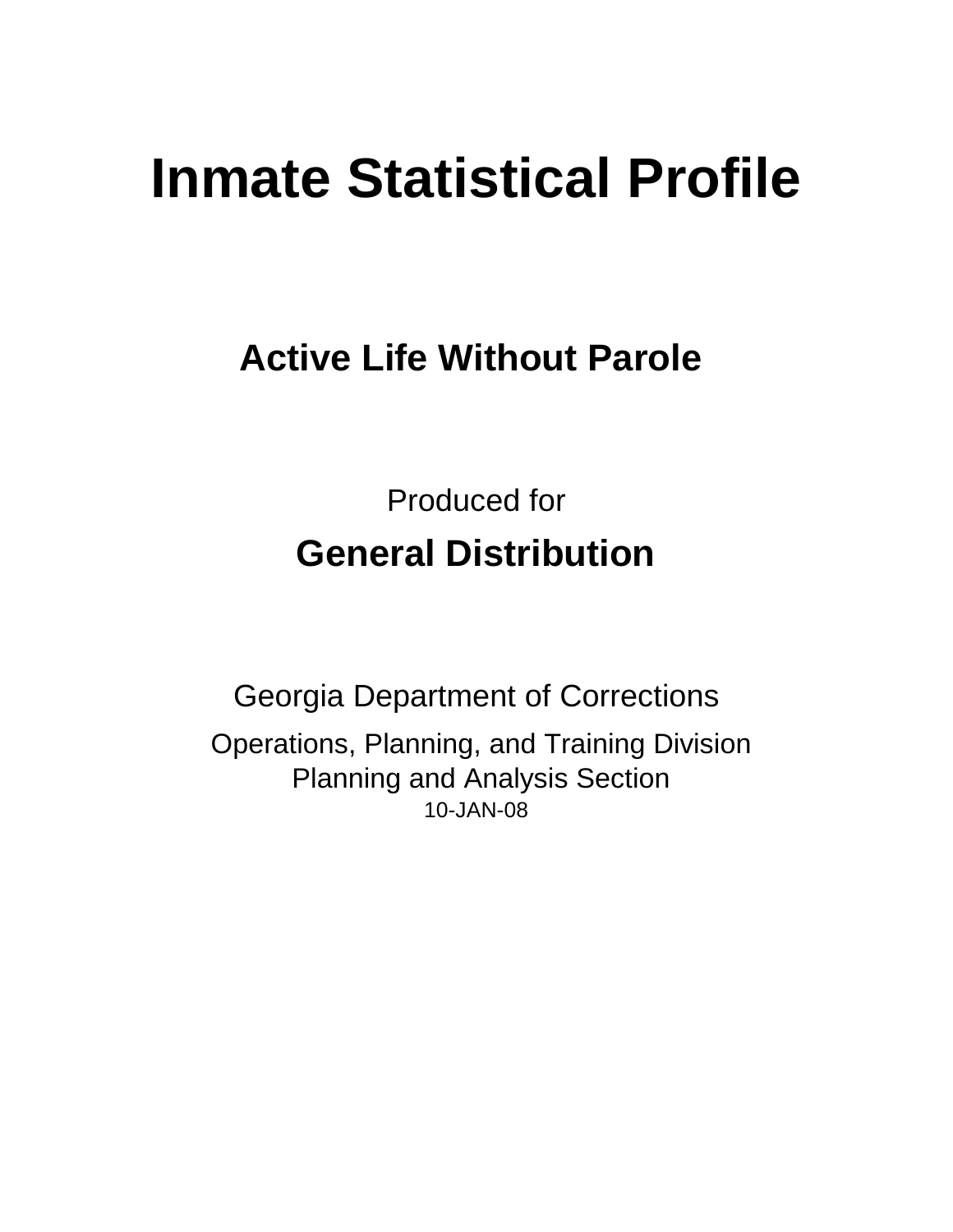**Contents** 

**Active Life Without Parole** 

Produced for **General Distribution**

# Table of Contents

| <b>Demographic information</b>                                       |
|----------------------------------------------------------------------|
| 5 Current age, broken out in ten year age groups                     |
| 6 Race group                                                         |
| 7 Hispanic Origin                                                    |
| 8 Marital status, self-reported at entry to prison                   |
| 9 Number of children, self-reported at entry to prison               |
| 10 Religious affiliation, self-reported at entry to prison           |
| 11 Home county - self-reported at entry to prison                    |
| 14 Socioeconomic class, self-reported at entry to prison             |
| 15 Environment to age 16, self-reported at entry to prison           |
| 16 Guardian status to age 16, self-reported at entry to prison       |
| 17 Employment status before prison, self-reported at entry to prison |
| 18 Age at admission                                                  |
| 20 Age at release                                                    |
| 21 Height, measured at entry to prison                               |
| 22 Weight, measured at entry to prison                               |
| 23 Military service                                                  |
| <b>Correctional information</b>                                      |
| 24 Type of admission to prison                                       |
| 25 Current / last security status                                    |
| 26 Current / last institution type                                   |
| 27 Institution type - transitional centers                           |
| 28 Institution type - mental hospitals                               |
| 29 Institution type - county prisons                                 |
| 30 Institution type - state prisons                                  |
| 31 Institution type - private prisons                                |
| 32 Institution type - prison annexes                                 |
| 33 Institution type - pre-release centers                            |
| 34 Institution type - inmate boot camp                               |
| 35 Number of disciplinary reports                                    |
| 36 Number of transfers                                               |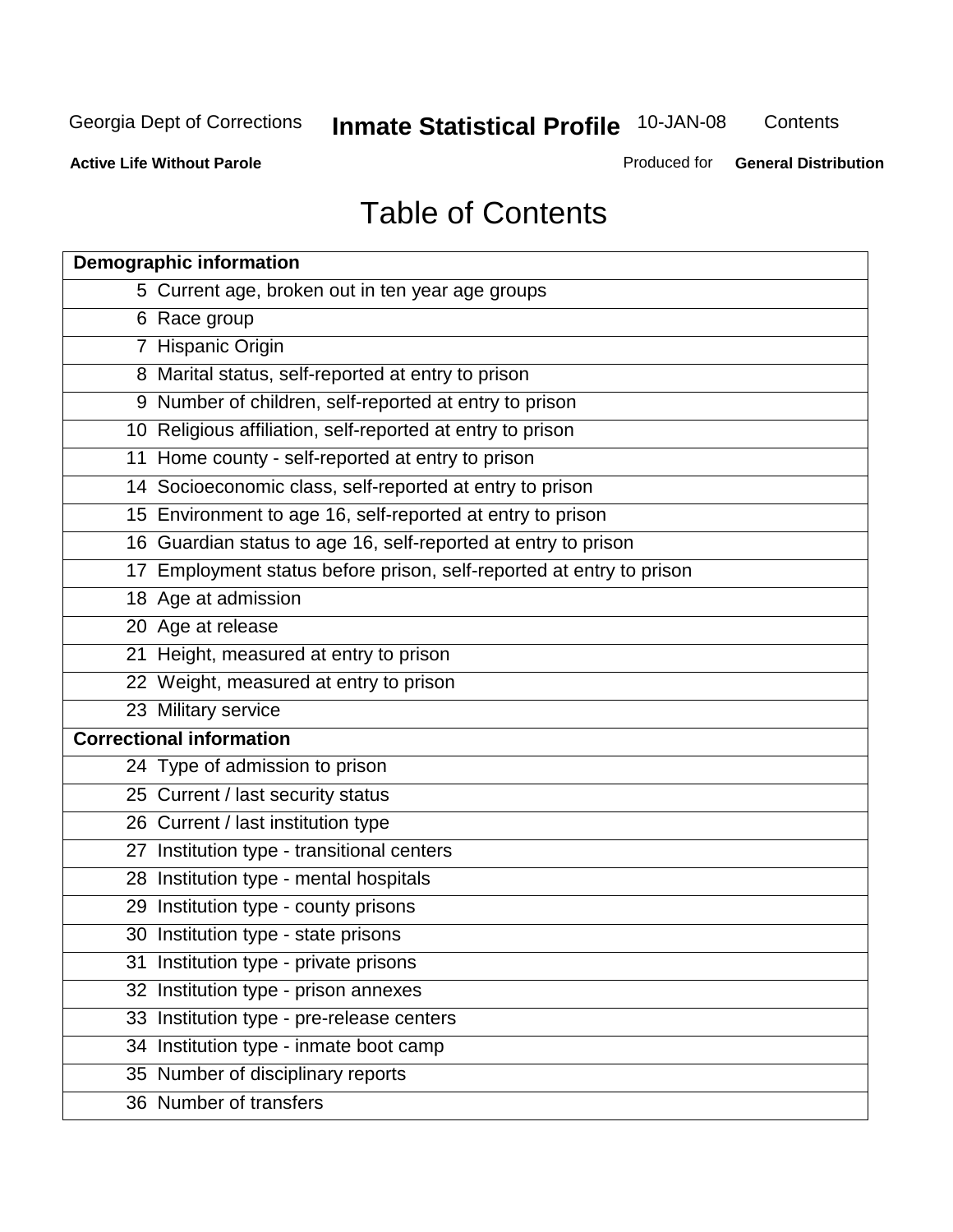**Contents** 

**Active Life Without Parole** 

Produced for **General Distribution**

# Table of Contents

| <b>Correctional information</b>                                  |
|------------------------------------------------------------------|
| 37 Number of escapes                                             |
| 38 Probable future release type                                  |
| 39 Actual release type                                           |
| 40 Time served in current (or last) institution                  |
| Educational, psychological and physical information              |
| 41 Highest grade level attained                                  |
| 42 Culture fair IQ scores                                        |
| 43 Wide Range Achievement Test (WRAT) reading score              |
| 44 Wide Range Achievement Test (WRAT) math score                 |
| 45 Wide Range Achievement Test (WRAT) spelling score             |
| 46 Scope of substance abuse - summary                            |
| 47 Scope of substance abuse - detail                             |
| 48 Current / last mental health treatment level                  |
| 49 PULHESDWIT medical scale - 'P' overall condition ('P'hysical) |
| 50 PULHESDWIT medical scale - 'U' upper body                     |
| 51 PULHESDWIT medical scale - 'L' lower body                     |
| 52 PULHESDWIT medical scale - 'H' hearing                        |
| 53 PULHESDWIT medical scale - 'E' vision                         |
| 54 PULHESDWIT medical scale -'S' psychiatric                     |
| 55 PULHESDWIT medical scale - 'D' dental                         |
| 56 PULHESDWIT medical scale - 'W' work ability                   |
| 57 PULHESDWIT medical scale - 'I' impairment                     |
| 58 PULHESDWIT medical scale - 'T' transportability               |
| 59 Criminality in family, self-reported                          |
| 60 Alcoholism in family, self-reported                           |
| Drug abuse in family, self-reported<br>61                        |
| 62 Subjected to frequent beatings, self-reported                 |
| 63 Father absent during inmate's childhood                       |
| 64 Mother absent during inmate's childhood                       |
| <b>Crimes and criminal history information</b>                   |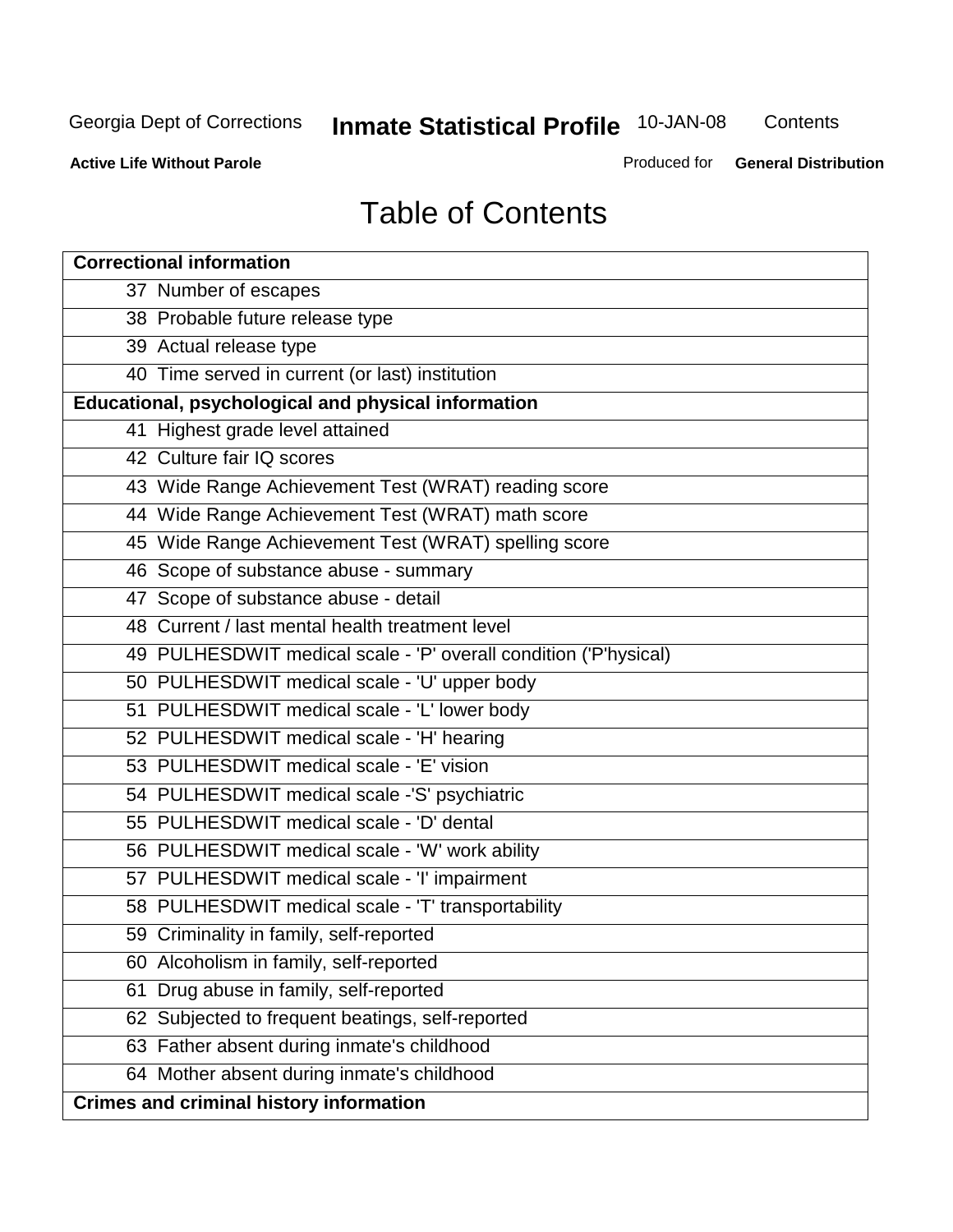**Contents** 

**Active Life Without Parole** 

Produced for **General Distribution**

# Table of Contents

| <b>Crimes and criminal history information</b>                 |
|----------------------------------------------------------------|
| 65 Number of prior Georgia incarcerations                      |
| 66 Prison sentence in years                                    |
| 67 Primary offense, broken out into felonies vs misdemeanors   |
| 68 Primary offense, broken out into six broad crime categories |
| 69 Primary offense, detailed offense code                      |
| 70 County of conviction of primary offense                     |
| 73 Circuit of conviction of primary offense                    |
| 75 Years served (jail + prison) in this incarceration          |
| <b>Medical information</b>                                     |
|                                                                |
| 76 Results of most recent HIV test                             |
| 77 Results of most recent tuberculosis test                    |
| 78 Results of most recent syphilis test                        |
| 79 Results of most recent Hepatitis-C test                     |
| 80 Results of most recent pregnancy test                       |
| 81 Results of most recent diabetes test                        |
| 82 Results of most recent hypertension test                    |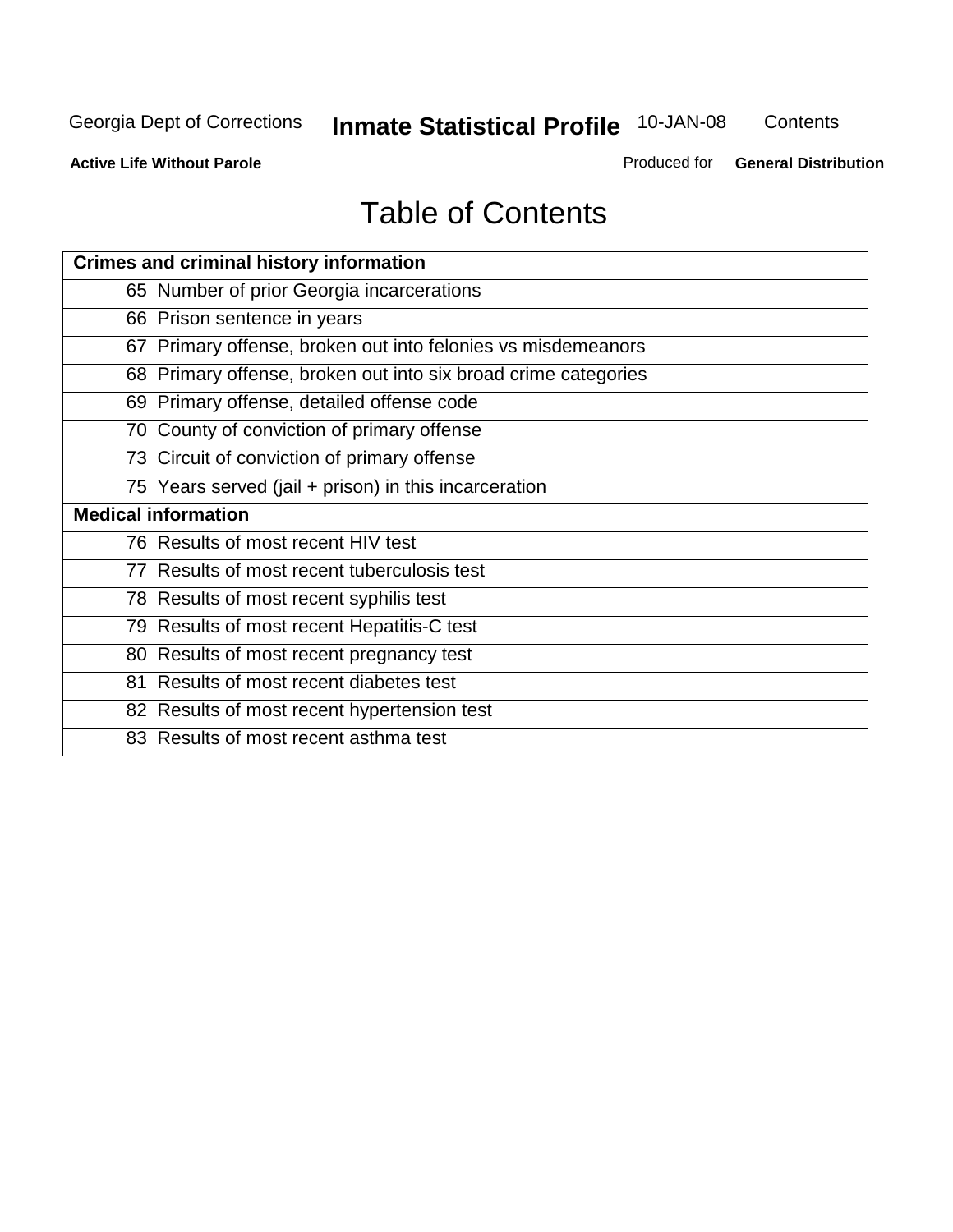#### **Active Life Without Parole**

#### Produced for **General Distribution**

#### Current age, broken out in ten-year age groups

|                       |              | <b>Male</b> |         |              | <b>Female</b> |       |                 | <b>Total</b> |
|-----------------------|--------------|-------------|---------|--------------|---------------|-------|-----------------|--------------|
| <b>Current Age</b>    | <b>Count</b> | Col %       | Row %   | <b>Count</b> | Col %         | Row % | <b>Total</b>    | Col %        |
| <b>Twenties</b>       | 61           | 12.87%      | 98.39%  |              | 16.67%        | 1.61% |                 | 62 12.92%    |
| <b>Thirties</b>       | 177          | 37.34%      | 99.44%  |              | 16.67%        | 0.56% |                 | 178 37.08%   |
| <b>Forties</b>        | 147          | 31.01%      | 98.00%  | 3            | 50.00%        | 2.00% |                 | 150 31.25%   |
| <b>Fifties</b>        | 66           | 13.92%      | 98.51%  |              | 16.67%        | 1.49% | 67              | 13.96%       |
| <b>Sixties</b>        | 16           | 3.38%       | 100.00% |              |               |       | 16 <sup>1</sup> | 3.33%        |
| <b>Seventy +</b>      |              | 1.48%       | 100.00% |              |               |       |                 | 1.46%        |
| <b>Total Reported</b> | 474          | 100%        | 98.75%  | 6            | 100%          | 1.25% | 480             | 100%         |

| <b>Not Reported</b> |                                 |            |
|---------------------|---------------------------------|------------|
| <b>Grand Total</b>  | $\overline{\phantom{a}}$<br>. . | ៱៱៱<br>40v |

| Mean (average)       | 41.76 | 41.33 | 41.76 |
|----------------------|-------|-------|-------|
| Median (middle)      | 40    | 44.5  | 40.5  |
| Mode (most frequent) | 39    |       | 39    |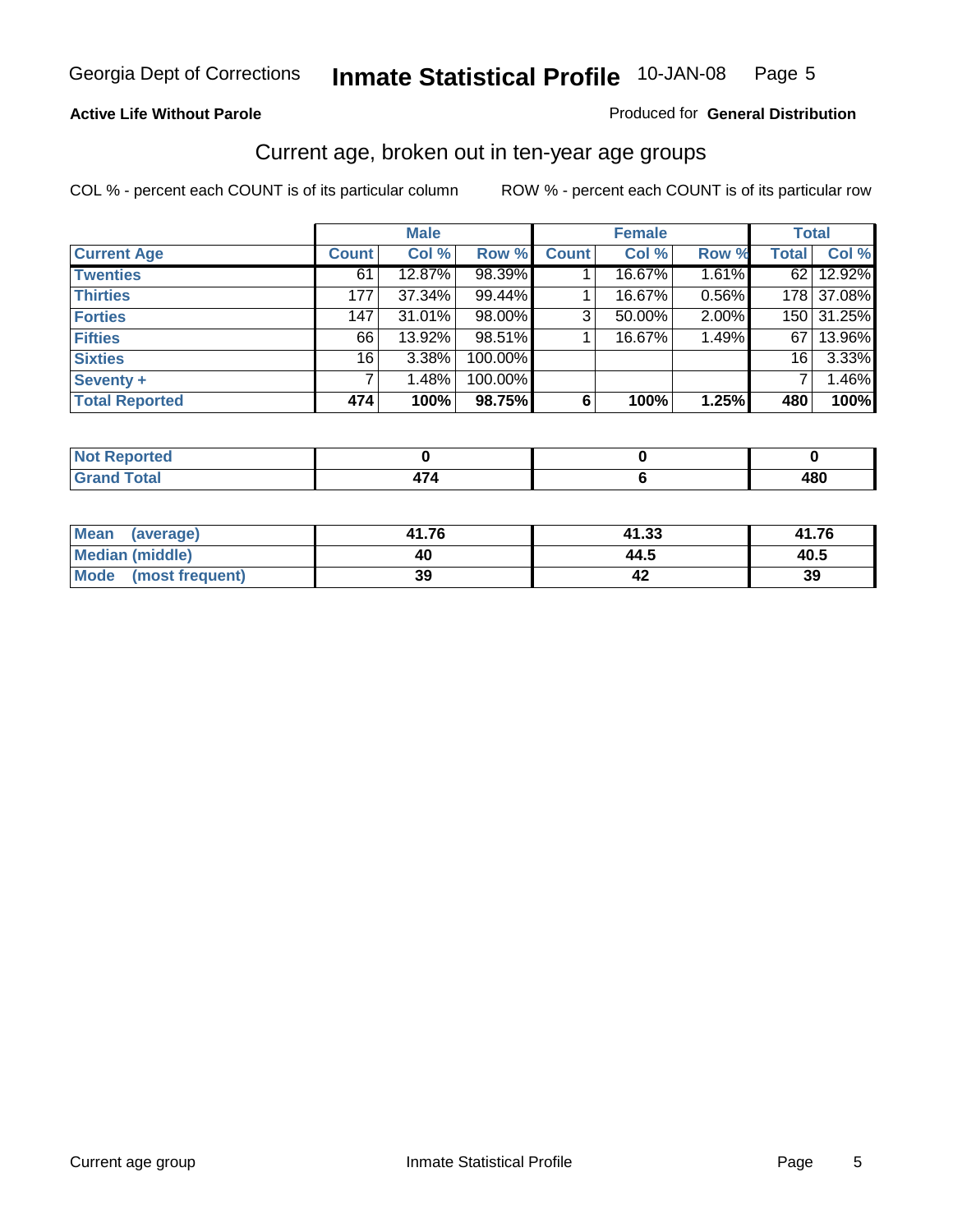**Active Life Without Parole** 

Produced for **General Distribution**

#### Race group

|                       |              | <b>Male</b> |             | <b>Female</b> |       |       | Total  |
|-----------------------|--------------|-------------|-------------|---------------|-------|-------|--------|
| <b>Race Group</b>     | <b>Count</b> | Col %       | Row % Count | Col %         | Row % | Total | Col %  |
| <b>White</b>          | 120          | 25.32%      | 96.77%      | 66.67%        | 3.23% | 124   | 25.83% |
| <b>Black</b>          | 354          | 74.68%      | 99.44%      | $33.33\%$     | .56%  | 356   | 74.17% |
| <b>Total Reported</b> | 474          | 100%        | 98.75%      | 100%          | 1.25% | 480   | 100%   |

| <b>rted</b><br>N |                    |           |
|------------------|--------------------|-----------|
| Total            | $\rightarrow$<br>. | 480<br>__ |

| $^1$ Mo. | Rlack | White | 3lack |
|----------|-------|-------|-------|
| .        |       |       |       |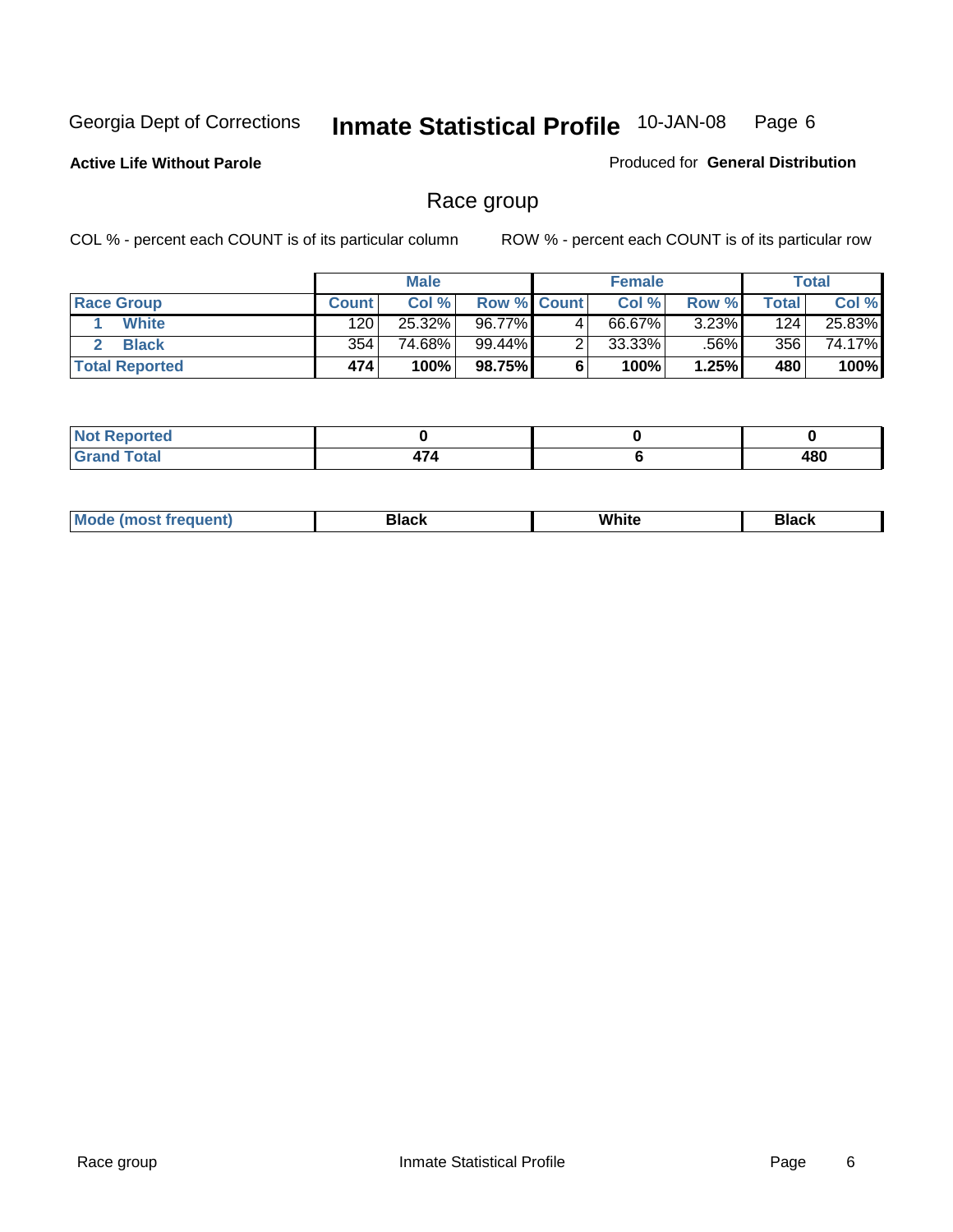**Active Life Without Parole** 

Produced for **General Distribution**

#### Hispanic Origin

COL % - percent each COUNT is of its particular column ROW % - percent each COUNT is of its particular row

|                        |              | <b>Male</b> |                    |    | <b>Female</b> |       |              | <b>Total</b> |
|------------------------|--------------|-------------|--------------------|----|---------------|-------|--------------|--------------|
| <b>Hispanic Origin</b> | <b>Count</b> | Col %       | <b>Row % Count</b> |    | Col %         | Row % | <b>Total</b> | Col %        |
| <b>Non Hispanic</b>    | 466          | 98.31%      | 98.73%             | 61 | $100.00\%$    | 1.27% | 472          | 98.33%       |
| <b>Hispanic</b>        |              | 1.69% l     | 100.00%            |    |               |       |              | $.67\%$      |
| <b>Total Reported</b>  | 474          | 100%        | 98.75%             |    | 100%          | 1.25% | 480          | 100%         |

**An inmate is counted as Hispanic if** 

**(a) he self-reported as Hispanic during the diagnostic process, or** 

**(b) his primary language is Spanish, or** 

**(c) he claimed birth or citizenship in Spain or a Latin American country, or** 

**(d) he had a common Spanish surname such as Lopez or Garcia**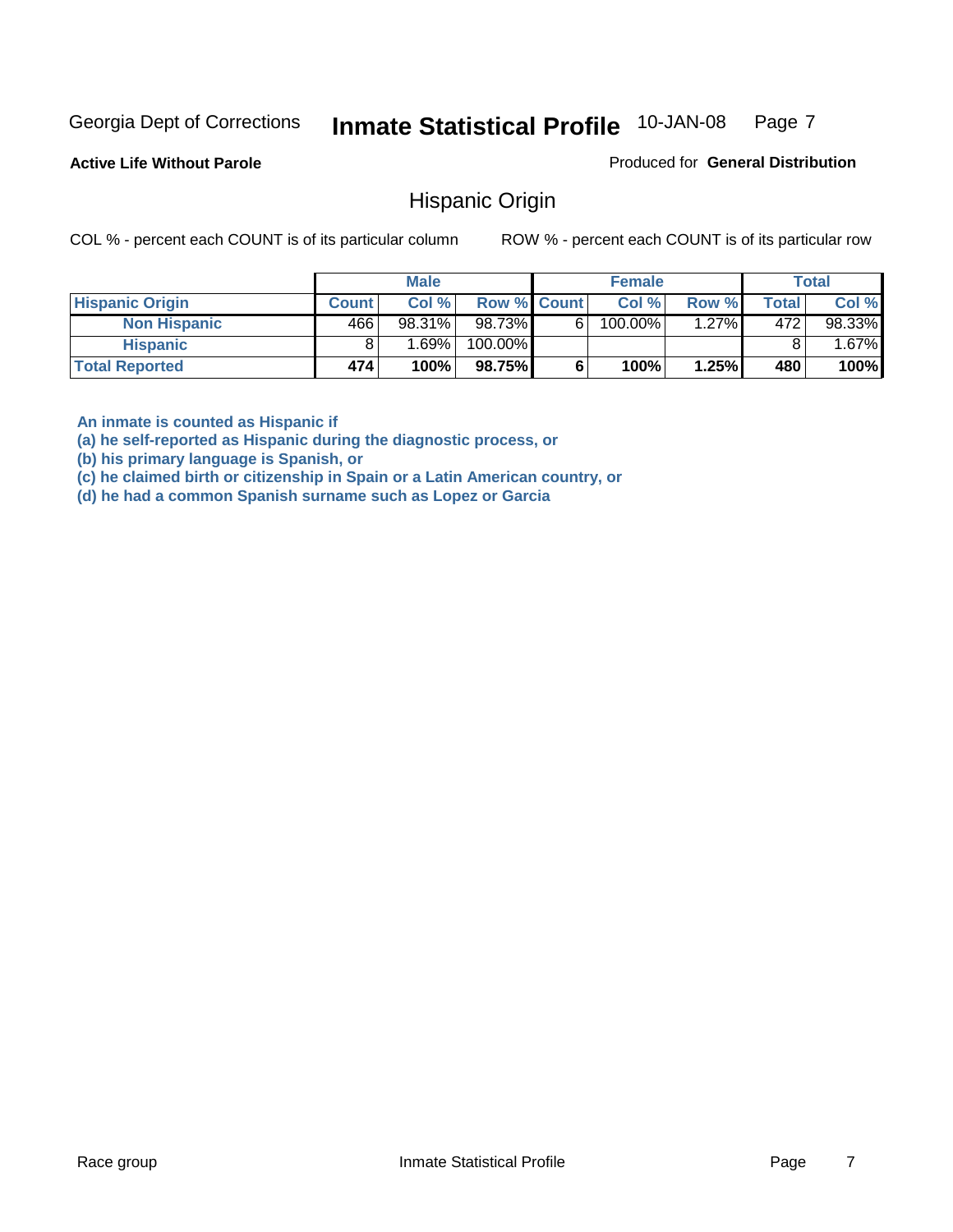#### **Active Life Without Parole**

#### Produced for **General Distribution**

#### Marital status, self-reported at entry to prison

|                                  | <b>Male</b>  |        |         | <b>Female</b> |        |       | <b>Total</b> |        |
|----------------------------------|--------------|--------|---------|---------------|--------|-------|--------------|--------|
| <b>Marital Status</b>            | <b>Count</b> | Col %  | Row %   | <b>Count</b>  | Col %  | Row % | <b>Total</b> | Col %  |
| <b>Single</b>                    | 268          | 58.01% | 98.53%  | 4'            | 66.67% | 1.47% | 272          | 58.12% |
| <b>Married</b><br>$\overline{2}$ | 61           | 13.20% | 100.00% |               |        |       | 61           | 13.03% |
| <b>Separated</b><br>3            | 20           | 4.33%  | 100.00% |               |        |       | 20           | 4.27%  |
| <b>Divorced</b><br>4             | 55           | 11.90% | 98.21%  |               | 16.67% | 1.79% | 56           | 11.97% |
| <b>Widowed</b><br>5              | 17           | 3.68%  | 94.44%  |               | 16.67% | 5.56% | 18           | 3.85%  |
| <b>Common Law</b><br>6           | 41           | 8.87%  | 100.00% |               |        |       | 41           | 8.76%  |
| <b>Total Reported</b>            | 462          | 100%   | 98.72%  | 6             | 100%   | 1.28% | 468          | 100%   |

| $\sim$ |     | $\sim$     |
|--------|-----|------------|
|        | . . | 101<br>- - |

|  | Moc<br>: (most frequent) | ли |  | <b>Rinale</b> |
|--|--------------------------|----|--|---------------|
|--|--------------------------|----|--|---------------|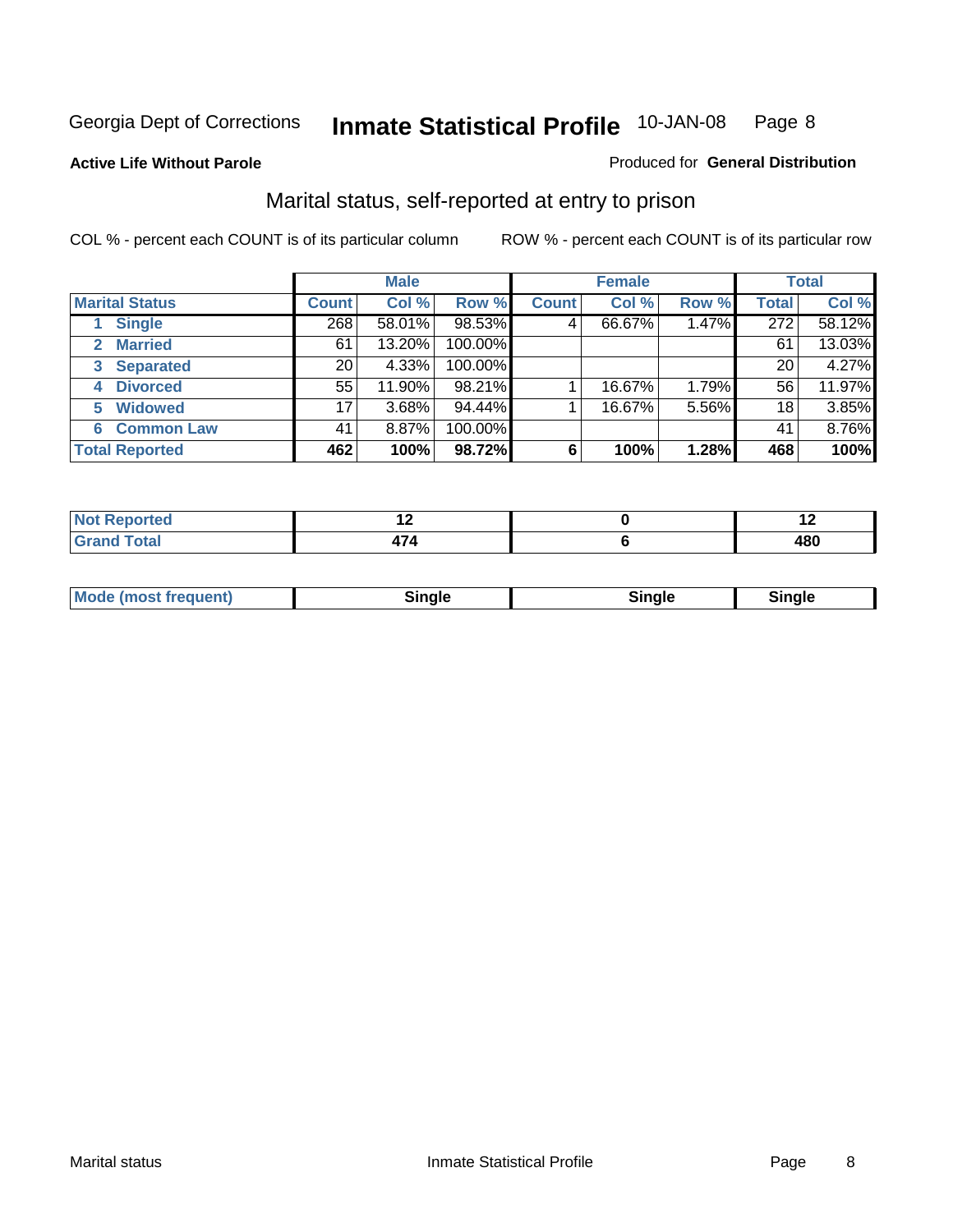#### **Active Life Without Parole**

#### Produced for **General Distribution**

### Number of children, self reported at entry to prison

|                           |              | <b>Male</b> |         |              | <b>Female</b> |       |              | <b>Total</b> |
|---------------------------|--------------|-------------|---------|--------------|---------------|-------|--------------|--------------|
| <b>Number of Children</b> | <b>Count</b> | Col %       | Row %   | <b>Count</b> | Col %         | Row % | <b>Total</b> | Col %        |
| $\bf{0}$                  | 171          | 36.23%      | 99.42%  |              | 16.67%        | 0.58% | 172          | 35.98%       |
|                           | 126          | 26.69%      | 96.92%  | 4            | 66.67%        | 3.08% | 130          | 27.20%       |
| $\overline{2}$            | 80           | 16.95%      | 98.77%  |              | 16.67%        | 1.23% | 81           | 16.95%       |
| 3                         | 48           | 10.17%      | 100.00% |              |               |       | 48           | 10.04%       |
| 4                         | 23           | 4.87%       | 100.00% |              |               |       | 23           | 4.81%        |
| 5                         | 12           | 2.54%       | 100.00% |              |               |       | 12           | 2.51%        |
| $6\phantom{a}$            | 2            | 0.42%       | 100.00% |              |               |       | 2            | 0.42%        |
|                           | 2            | 0.42%       | 100.00% |              |               |       | 2            | 0.42%        |
| 8                         |              | 0.21%       | 100.00% |              |               |       |              | 0.21%        |
| 9                         | 2            | 0.42%       | 100.00% |              |               |       | 2            | 0.42%        |
| 10                        |              | 0.21%       | 100.00% |              |               |       |              | 0.21%        |
| Over 10                   | 4            | 0.85%       | 100.00% |              |               |       | 4            | 0.84%        |
| <b>Total Reported</b>     | 472          | 100%        | 98.74%  | 6            | 100%          | 1.26% | 478          | 100.0%       |

| and an a<br>rtea<br>w<br>.<br>$\cdots$ |                          |           |
|----------------------------------------|--------------------------|-----------|
| $\sqrt{T}A^T$<br><b>Utal</b><br>---    | $\overline{\phantom{a}}$ | 400<br>טי |

| <b>Mean</b><br>(average) | 1.46 | 1.46 |
|--------------------------|------|------|
| Median (middle)          |      |      |
| Mode (most frequent)     |      |      |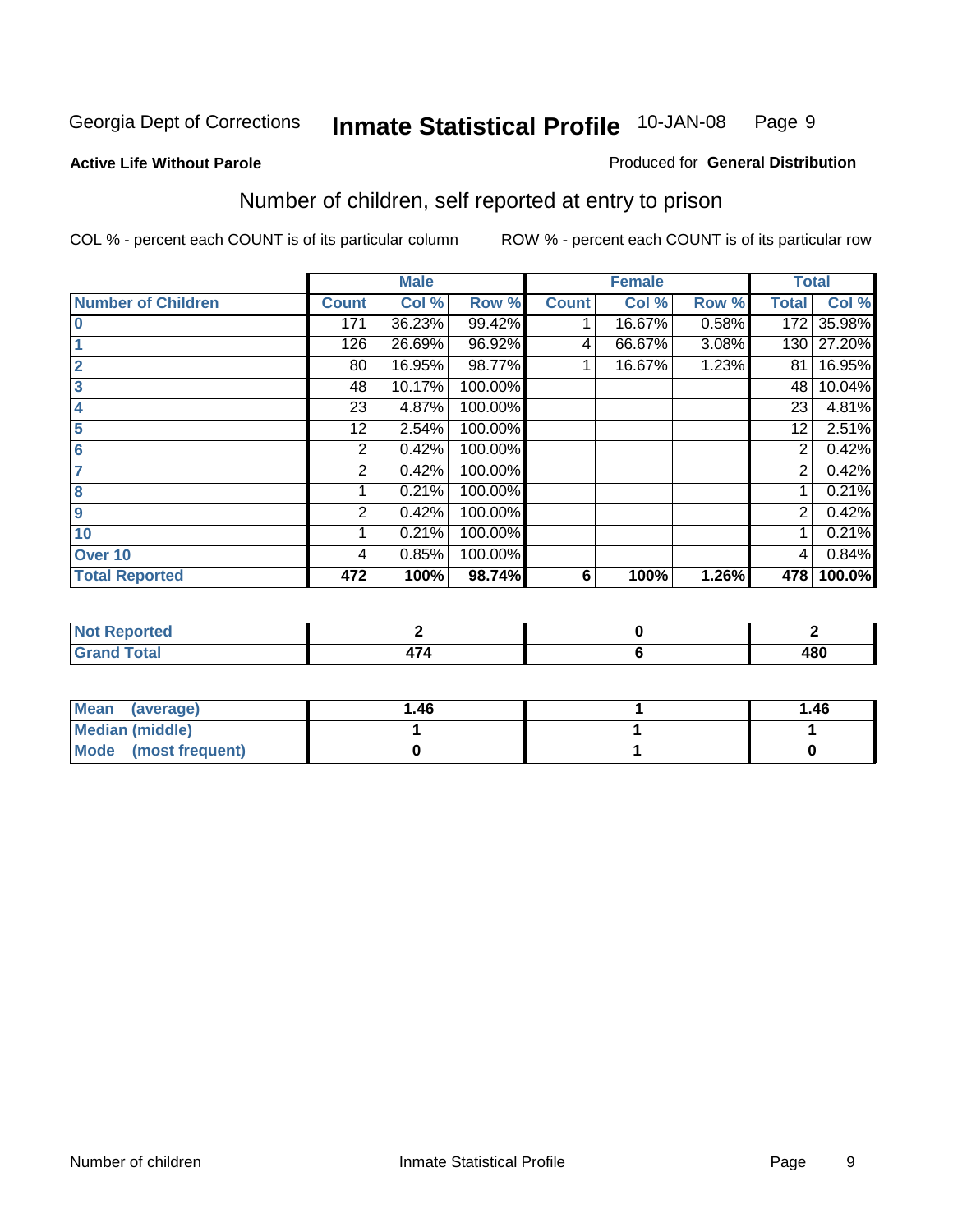#### **Active Life Without Parole**

#### Produced for **General Distribution**

### Religious affiliation, self-reported at entry to prison

|              |                              |              | <b>Male</b> |         |              | <b>Female</b> |       |              | <b>Total</b> |
|--------------|------------------------------|--------------|-------------|---------|--------------|---------------|-------|--------------|--------------|
|              | <b>Religious Affiliation</b> | <b>Count</b> | Col %       | Row %   | <b>Count</b> | Col %         | Row % | <b>Total</b> | Col %        |
|              | <b>Islam</b>                 | 29           | 7.11%       | 100.00% |              |               |       | 29           | $7.00\%$     |
| $\mathbf{2}$ | <b>Catholic</b>              | 12           | 2.94%       | 100.00% |              |               |       | 12           | 2.90%        |
| 3            | <b>Baptist</b>               | 183          | 44.85%      | 98.39%  | 3            | 50.00%        | 1.61% | 186          | 44.93%       |
| 4            | <b>Methodist</b>             | 6            | 1.47%       | 100.00% |              |               |       | 6            | 1.45%        |
| 7            | <b>Chc Of God</b>            |              | .25%        | 100.00% |              |               |       |              | .24%         |
| 8            | <b>Holiness</b>              | 12           | 2.94%       | 92.31%  |              | 16.67%        | 7.69% | 13           | 3.14%        |
| 9            | <b>Jewish</b>                |              | .25%        | 100.00% |              |               |       |              | .24%         |
| 16           | <b>Seven D Ad</b>            | 4            | .98%        | 100.00% |              |               |       | 4            | .97%         |
| 17           | <b>Jehovah Wt</b>            | 6            | 1.47%       | 100.00% |              |               |       | 6            | 1.45%        |
| 18           | <b>Latr Day S</b>            |              | .25%        | 100.00% |              |               |       |              | .24%         |
| 20           | <b>Other Prot</b>            | 58           | 14.22%      | 96.67%  | 2            | 33.33%        | 3.33% | 60           | 14.49%       |
| 96           | <b>None</b>                  | 95           | 23.28%      | 100.00% |              |               |       | 95           | 22.95%       |
|              | <b>Total Reported</b>        | 408          | 100%        | 98.55%  | 6            | 100%          | 1.45% | 414          | 100%         |

| τeα |   | $\ddot{\phantom{m}}$<br>юp |
|-----|---|----------------------------|
|     | - | ៱៰៱<br>40V                 |

| ' Mo<br>went | <b>}aptist</b> | Baptist<br>$ -$ | <b>Baptist</b> |
|--------------|----------------|-----------------|----------------|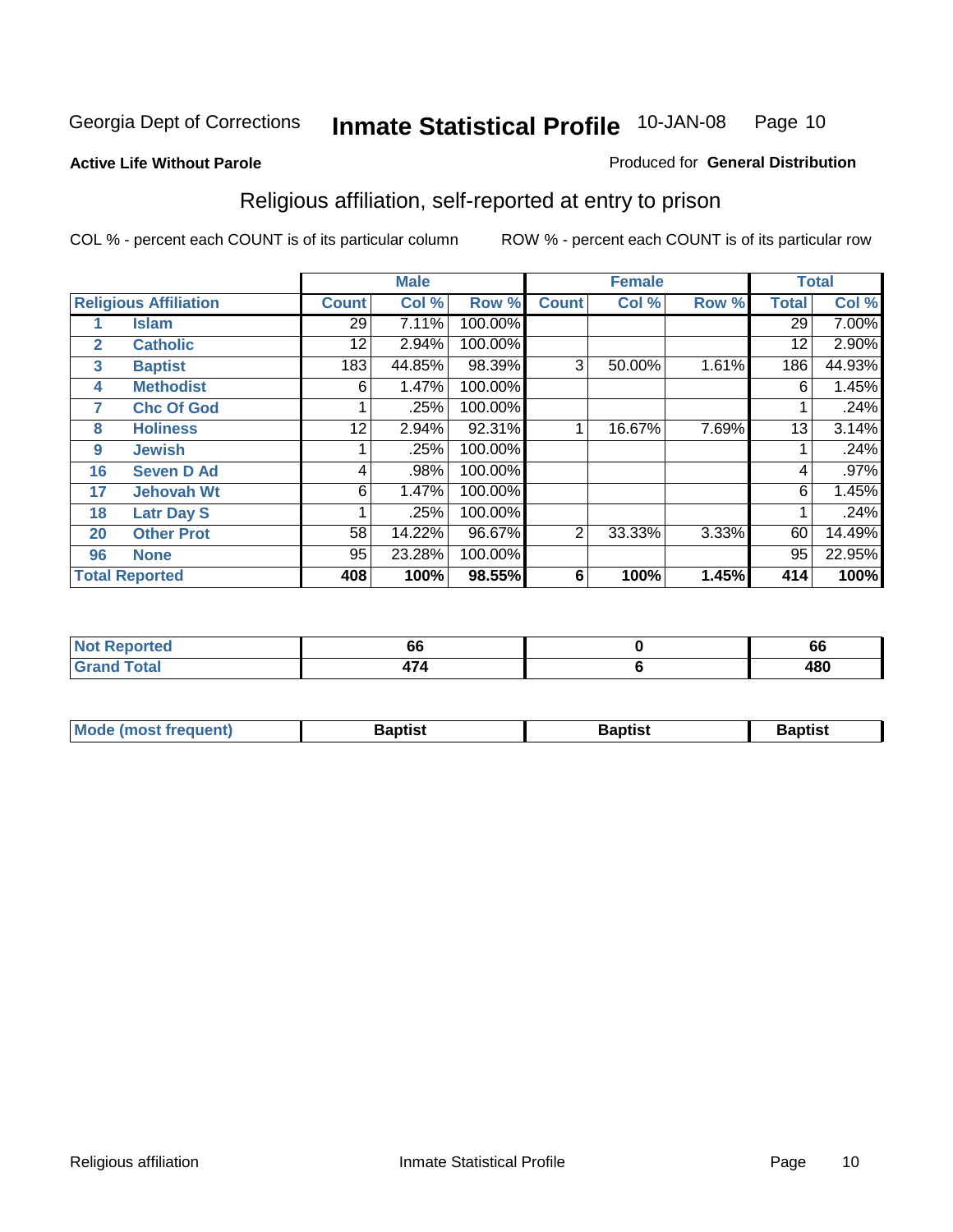Produced for **General Distribution**

#### **Active Life Without Parole**

#### Home county, self-reported at entry to prison

|                |                      |                 | <b>Male</b> |         |              | <b>Female</b> |        | <b>Total</b>    |        |
|----------------|----------------------|-----------------|-------------|---------|--------------|---------------|--------|-----------------|--------|
|                | <b>Home County</b>   | <b>Count</b>    | Col %       | Row %   | <b>Count</b> | Col %         | Row %  | <b>Total</b>    | Col %  |
| $\overline{1}$ | <b>Appling</b>       | $\overline{2}$  | .45%        | 100.00% |              |               |        | $\overline{2}$  | .44%   |
| $\overline{2}$ | <b>Atkinson</b>      | 1               | .22%        | 100.00% |              |               |        | 1               | .22%   |
| 5              | <b>Baldwin</b>       | 4               | .89%        | 100.00% |              |               |        | 4               | .88%   |
| 7              | <b>Barrow</b>        | 3               | .67%        | 100.00% |              |               |        | 3               | .66%   |
| 8              | <b>Bartow</b>        | 4               | .89%        | 100.00% |              |               |        | 4               | .88%   |
| 9              | <b>Ben Hill</b>      | 3               | .67%        | 100.00% |              |               |        | $\overline{3}$  | .66%   |
| 10             | <b>Berrien</b>       | 1               | .22%        | 100.00% |              |               |        | 1               | .22%   |
| 11             | <b>Bibb</b>          | 9               | 2.01%       | 100.00% |              |               |        | 9               | 1.99%  |
| 12             | <b>Bleckley</b>      | 3               | .67%        | 100.00% |              |               |        | 3               | .66%   |
| 14             | <b>Brooks</b>        | 1               | .22%        | 100.00% |              |               |        | 1               | .22%   |
| 16             | <b>Bulloch</b>       | 2               | .45%        | 100.00% |              |               |        | $\overline{c}$  | .44%   |
| 17             | <b>Burke</b>         | 4               | .89%        | 100.00% |              |               |        | 4               | .88%   |
| 18             | <b>Butts</b>         | 1               | .22%        | 100.00% |              |               |        | 1               | .22%   |
| 20             | <b>Camden</b>        | 4               | .89%        | 100.00% |              |               |        | 4               | .88%   |
| 22             | <b>Carroll</b>       | 2               | .45%        | 100.00% |              |               |        | $\overline{2}$  | .44%   |
| 25             | <b>Chatham</b>       | 24              | 5.37%       | 100.00% |              |               |        | 24              | 5.30%  |
| 26             | <b>Chattahoochee</b> | 1               | .22%        | 100.00% |              |               |        | 1               | .22%   |
| 28             | <b>Cherokee</b>      | $\overline{2}$  | .45%        | 100.00% |              |               |        | $\overline{2}$  | .44%   |
| 29             | <b>Clarke</b>        | $\overline{10}$ | 2.24%       | 100.00% |              |               |        | $\overline{10}$ | 2.21%  |
| 31             | <b>Clayton</b>       | $\overline{12}$ | 2.68%       | 92.31%  | 1            | 16.67%        | 7.69%  | 13              | 2.87%  |
| 33             | <b>Cobb</b>          | $\overline{16}$ | 3.58%       | 100.00% |              |               |        | $\overline{16}$ | 3.53%  |
| 34             | <b>Coffee</b>        | 3               | .67%        | 100.00% |              |               |        | 3               | .66%   |
| 35             | <b>Colquitt</b>      | $\overline{2}$  | .45%        | 100.00% |              |               |        | $\overline{2}$  | .44%   |
| 36             | <b>Columbia</b>      | $\overline{3}$  | .67%        | 100.00% |              |               |        | 3               | .66%   |
| 37             | <b>Cook</b>          | $\overline{2}$  | .45%        | 100.00% |              |               |        | $\overline{2}$  | .44%   |
| 38             | <b>Coweta</b>        | 1               | .22%        | 100.00% |              |               |        | 1               | .22%   |
| 40             | <b>Crisp</b>         | $\overline{c}$  | .45%        | 100.00% |              |               |        | $\overline{2}$  | .44%   |
| 43             | <b>Decatur</b>       | 1               | .22%        | 100.00% |              |               |        | 1               | .22%   |
| 44             | <b>Dekalb</b>        | $\overline{31}$ | 6.94%       | 100.00% |              |               |        | $\overline{31}$ | 6.84%  |
| 46             | <b>Dooly</b>         | 1               | .22%        | 100.00% |              |               |        | 1               | .22%   |
| 47             | <b>Dougherty</b>     | $\overline{15}$ | 3.36%       | 100.00% |              |               |        | $\overline{15}$ | 3.31%  |
| 48             | <b>Douglas</b>       | 6               | 1.34%       | 85.71%  | 1            | 16.67%        | 14.29% | ſ               | 1.55%  |
| 51             | <b>Effingham</b>     | $\mathbf{1}$    | .22%        | 100.00% |              |               |        | 1               | .22%   |
| 52             | <b>Elbert</b>        | $\overline{2}$  | .45%        | 100.00% |              |               |        | 2               | .44%   |
| 56             | <b>Fayette</b>       | $\overline{3}$  | .67%        | 100.00% |              |               |        | $\overline{3}$  | .66%   |
| 57             | <b>Floyd</b>         | 4               | .89%        | 100.00% |              |               |        | 4               | .88%   |
| 59             | <b>Franklin</b>      | $\overline{2}$  | .45%        | 100.00% |              |               |        | $\overline{2}$  | .44%   |
| 60             | <b>Fulton</b>        | $\overline{56}$ | 12.53%      | 100.00% |              |               |        | 56              | 12.36% |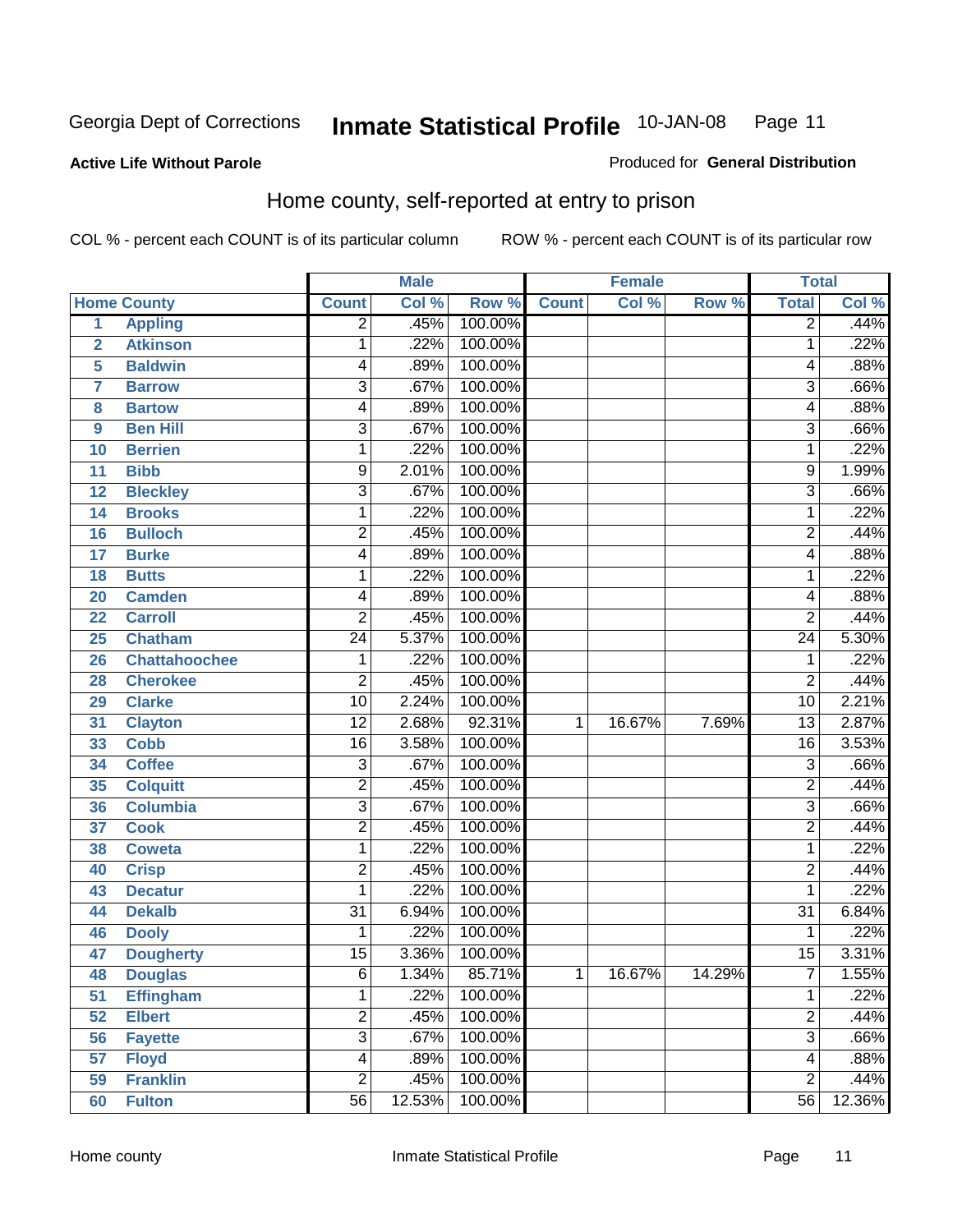#### **Active Life Without Parole**

#### Produced for **General Distribution**

#### Home county, self-reported at entry to prison

|     |                    |                 | <b>Male</b> |         |              | <b>Female</b> |        | <b>Total</b>            |       |
|-----|--------------------|-----------------|-------------|---------|--------------|---------------|--------|-------------------------|-------|
|     | <b>Home County</b> | <b>Count</b>    | Col %       | Row %   | <b>Count</b> | Col %         | Row %  | <b>Total</b>            | Col % |
| 61  | <b>Gilmer</b>      | 1               | .22%        | 100.00% |              |               |        | 1                       | .22%  |
| 63  | <b>Glynn</b>       | 8               | 1.79%       | 100.00% |              |               |        | 8                       | 1.77% |
| 65  | <b>Grady</b>       | 1               | .22%        | 100.00% |              |               |        | 1                       | .22%  |
| 66  | <b>Greene</b>      | 1               | .22%        | 100.00% |              |               |        | 1                       | .22%  |
| 67  | <b>Gwinnett</b>    | $\overline{9}$  | 2.01%       | 100.00% |              |               |        | $\overline{9}$          | 1.99% |
| 68  | <b>Habersham</b>   | 1               | .22%        | 100.00% |              |               |        | 1                       | .22%  |
| 69  | <b>Hall</b>        | $\overline{7}$  | 1.57%       | 100.00% |              |               |        | $\overline{7}$          | 1.55% |
| 70  | <b>Hancock</b>     | 2               | .45%        | 100.00% |              |               |        | $\overline{2}$          | .44%  |
| 72  | <b>Harris</b>      | 1               | .22%        | 100.00% |              |               |        | 1                       | .22%  |
| 73  | <b>Hart</b>        | 2               | .45%        | 100.00% |              |               |        | $\overline{2}$          | .44%  |
| 75  | <b>Henry</b>       | $\overline{3}$  | .67%        | 100.00% |              |               |        | $\overline{\mathbf{3}}$ | .66%  |
| 76  | <b>Houston</b>     | 6               | 1.34%       | 100.00% |              |               |        | 6                       | 1.32% |
| 78  | <b>Jackson</b>     | $\overline{3}$  | .67%        | 100.00% |              |               |        | $\overline{3}$          | .66%  |
| 80  | <b>Jeff Davis</b>  | 1               | .22%        | 100.00% |              |               |        | 1                       | .22%  |
| 81  | <b>Jefferson</b>   | 1               | .22%        | 100.00% |              |               |        | 1                       | .22%  |
| 82  | <b>Jenkins</b>     | 2               | .45%        | 100.00% |              |               |        | $\overline{2}$          | .44%  |
| 87  | <b>Laurens</b>     | $\overline{2}$  | .45%        | 100.00% |              |               |        | $\overline{2}$          | .44%  |
| 89  | <b>Liberty</b>     | 4               | .89%        | 100.00% |              |               |        | 4                       | .88%  |
| 90  | <b>Lincoln</b>     | 1               | .22%        | 100.00% |              |               |        | 1                       | .22%  |
| 91  | Long               | 1               | .22%        | 100.00% |              |               |        | 1                       | .22%  |
| 92  | <b>Lowndes</b>     | 4               | .89%        | 100.00% |              |               |        | 4                       | .88%  |
| 96  | <b>Marion</b>      | 1               | .22%        | 100.00% |              |               |        | 1                       | .22%  |
| 97  | <b>Mcduffie</b>    | 1               | .22%        | 100.00% |              |               |        | 1                       | .22%  |
| 98  | <b>Mcintosh</b>    | 2               | .45%        | 100.00% |              |               |        | $\overline{2}$          | .44%  |
| 100 | <b>Miller</b>      | $\mathbf{1}$    | .22%        | 100.00% |              |               |        | 1                       | .22%  |
| 101 | <b>Mitchell</b>    | 1               | .22%        | 100.00% |              |               |        | 1                       | .22%  |
| 102 | <b>Monroe</b>      | 1               | .22%        | 100.00% |              |               |        | 1                       | .22%  |
| 104 | <b>Morgan</b>      | 1               | .22%        | 100.00% |              |               |        | 1                       | .22%  |
| 106 | <b>Muscogee</b>    | $\overline{12}$ | 2.68%       | 100.00% |              |               |        | $\overline{12}$         | 2.65% |
| 107 | <b>Newton</b>      | 2               | .45%        | 66.67%  | 1            | 16.67%        | 33.33% | $\overline{3}$          | .66%  |
| 109 | <b>Oglethorpe</b>  | $\overline{2}$  | .45%        | 100.00% |              |               |        | $\overline{2}$          | .44%  |
| 110 | <b>Paulding</b>    | 1               | .22%        | 100.00% |              |               |        | 1                       | .22%  |
| 113 | <b>Pierce</b>      | $\mathbf{1}$    | .22%        | 100.00% |              |               |        | 1                       | .22%  |
| 114 | <b>Pike</b>        | $\overline{2}$  | .45%        | 66.67%  | 1            | 16.67%        | 33.33% | $\overline{3}$          | .66%  |
| 115 | <b>Polk</b>        | $\mathbf 1$     | .22%        | 100.00% |              |               |        | 1                       | .22%  |
| 117 | <b>Putnam</b>      | $\overline{2}$  | .45%        | 100.00% |              |               |        | $\overline{2}$          | .44%  |
| 119 | <b>Rabun</b>       | 1               | .22%        | 100.00% |              |               |        | 1                       | .22%  |
| 120 | <b>Randolph</b>    | $\overline{2}$  | .45%        | 100.00% |              |               |        | $\overline{2}$          | .44%  |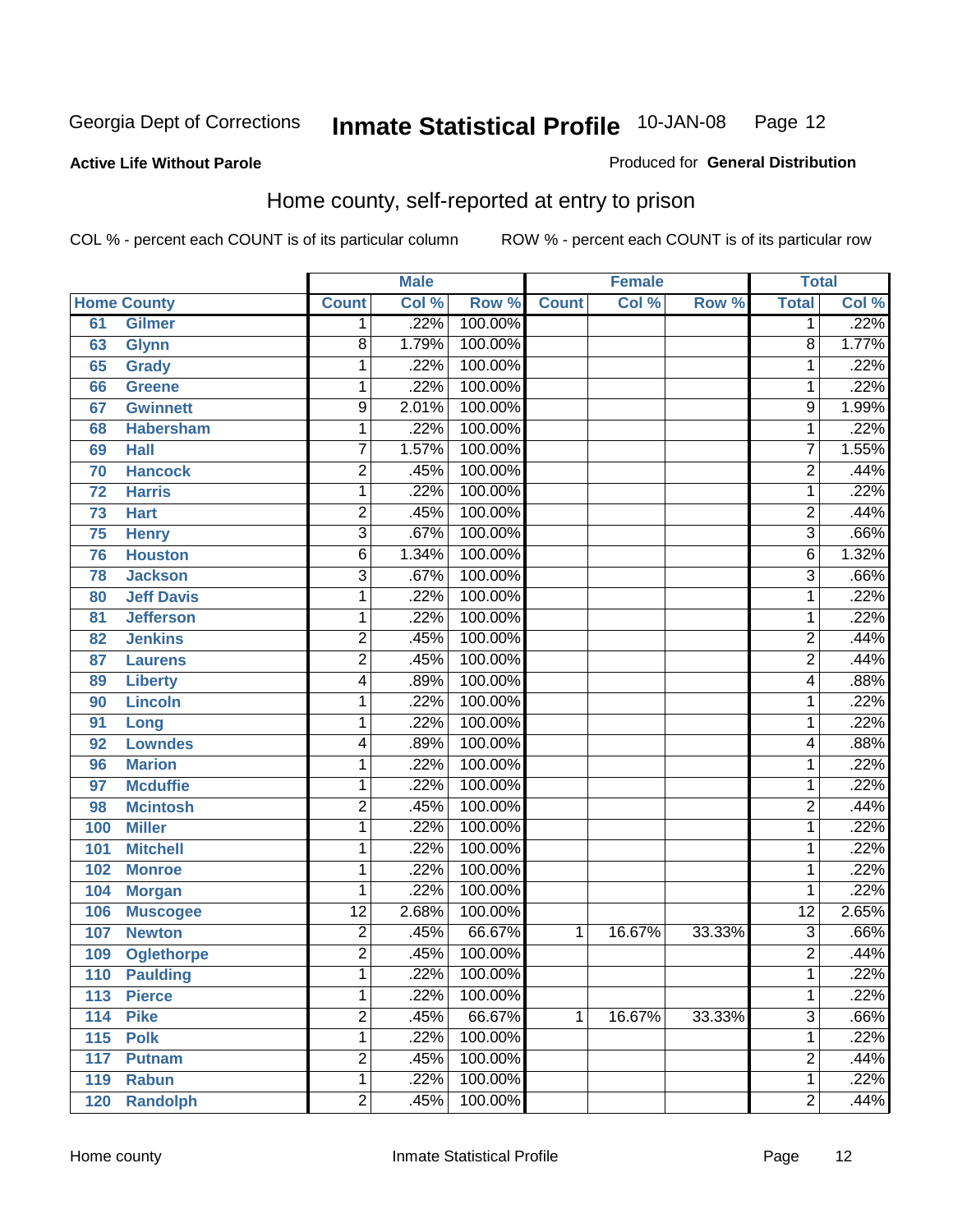#### **Active Life Without Parole**

#### Produced for **General Distribution**

#### Home county, self-reported at entry to prison

|                          |                         | <b>Male</b> |         |                 | <b>Female</b> |        | <b>Total</b>    |        |
|--------------------------|-------------------------|-------------|---------|-----------------|---------------|--------|-----------------|--------|
| <b>Home County</b>       | <b>Count</b>            | Col %       | Row %   | <b>Count</b>    | Col %         | Row %  | <b>Total</b>    | Col %  |
| <b>Richmond</b><br>121   | 17                      | 3.80%       | 94.44%  | 1               | 16.67%        | 5.56%  | $\overline{18}$ | 3.97%  |
| <b>Rockdale</b><br>122   | 1                       | .22%        | 100.00% |                 |               |        | 1               | .22%   |
| <b>Seminole</b><br>125   | 1                       | .22%        | 100.00% |                 |               |        | 1               | .22%   |
| <b>Spalding</b><br>126   | 5                       | 1.12%       | 100.00% |                 |               |        | 5               | 1.10%  |
| <b>Stephens</b><br>127   | $\overline{\mathbf{c}}$ | .45%        | 100.00% |                 |               |        | $\overline{2}$  | .44%   |
| 129<br><b>Sumter</b>     | 1                       | .22%        | 100.00% |                 |               |        | 1               | .22%   |
| <b>Tattnall</b><br>132   | 1                       | .22%        | 100.00% |                 |               |        |                 | .22%   |
| <b>Thomas</b><br>136     | 3                       | .67%        | 100.00% |                 |               |        | 3               | .66%   |
| <b>Tift</b><br>137       | 3                       | .67%        | 100.00% |                 |               |        | 3               | .66%   |
| <b>Toombs</b><br>138     | 3                       | .67%        | 100.00% |                 |               |        | $\overline{3}$  | .66%   |
| 141<br><b>Troup</b>      | 1                       | .22%        | 100.00% |                 |               |        | 1               | .22%   |
| <b>Union</b><br>144      | 1                       | .22%        | 100.00% |                 |               |        | 1               | .22%   |
| 145<br><b>Upson</b>      | $\overline{2}$          | .45%        | 100.00% |                 |               |        | $\overline{2}$  | .44%   |
| <b>Walker</b><br>146     | 3                       | .67%        | 75.00%  | 1               | 16.67%        | 25.00% | 4               | .88%   |
| <b>Walton</b><br>147     | 3                       | .67%        | 100.00% |                 |               |        | 3               | .66%   |
| <b>Ware</b><br>148       | 6                       | 1.34%       | 100.00% |                 |               |        | 6               | 1.32%  |
| <b>Washington</b><br>150 | 3                       | .67%        | 100.00% |                 |               |        | 3               | .66%   |
| 151<br><b>Wayne</b>      | 3                       | .67%        | 100.00% |                 |               |        | 3               | .66%   |
| <b>Whitfield</b><br>155  | $\overline{2}$          | .45%        | 100.00% |                 |               |        | $\overline{c}$  | .44%   |
| <b>Wilkinson</b><br>158  | 1                       | .22%        | 100.00% |                 |               |        | 1               | .22%   |
| <b>Unknown</b><br>160    | 46                      | 10.29%      | 100.00% |                 |               |        | 46              | 10.15% |
| <b>Total Rported</b>     | 447                     | 100%        | 98.68%  | $6\phantom{1}6$ | 100%          | 1.32%  | 453             | 100%   |

| orted<br>N<br> | --<br>. . | ^¬<br>-- |
|----------------|-----------|----------|
| <b>cotal</b>   |           | 480      |

| Moo | . . 14.<br>uiton | .<br>.<br><b>Nalker</b><br>w.<br>______ | <b>Fulton</b> |
|-----|------------------|-----------------------------------------|---------------|
|     |                  |                                         |               |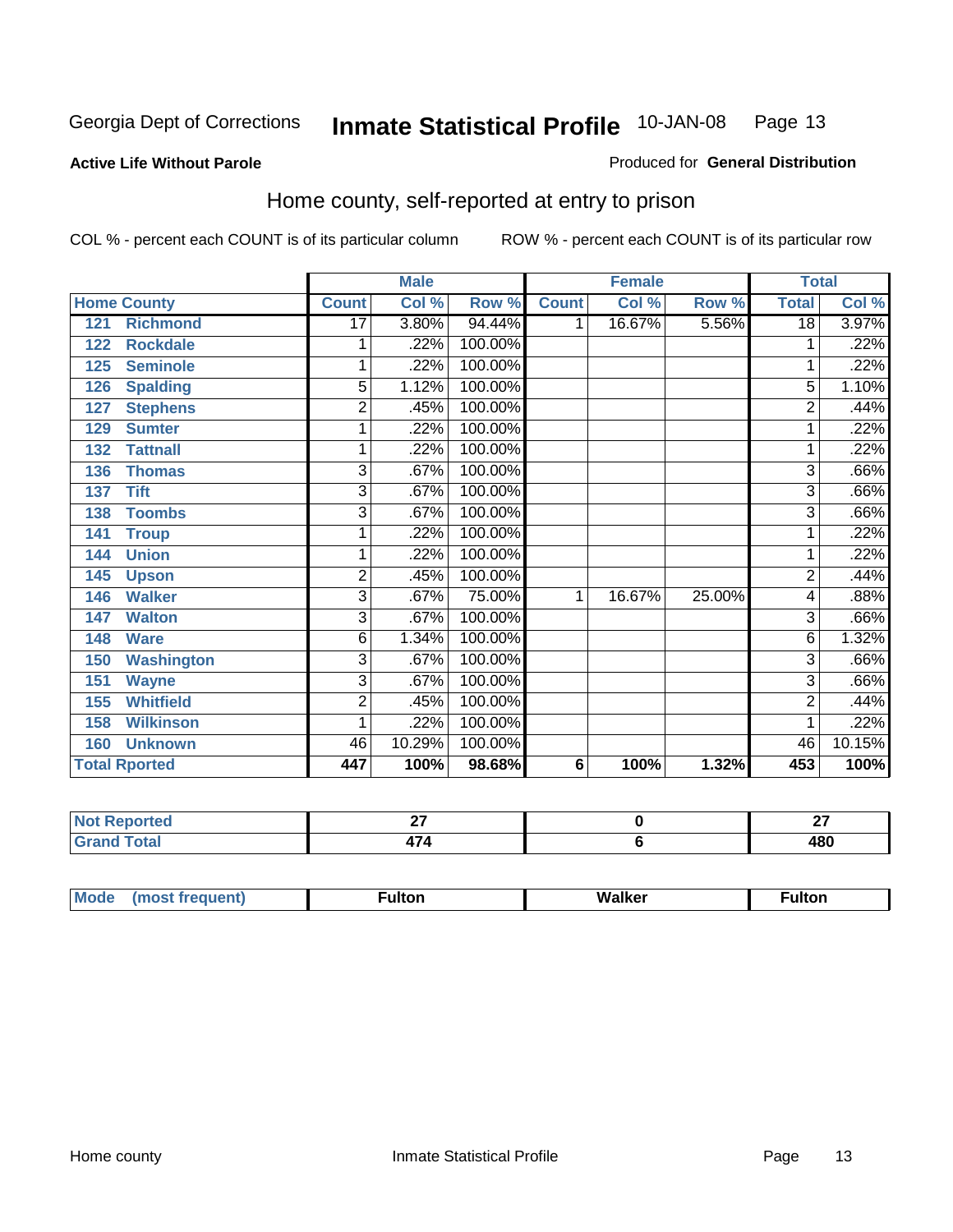#### **Active Life Without Parole**

#### Produced for **General Distribution**

#### Socioeconomic class, self-reported at entry to prison

|                                   |              | <b>Male</b> |            |              | <b>Female</b> |       |       | <b>Total</b> |
|-----------------------------------|--------------|-------------|------------|--------------|---------------|-------|-------|--------------|
| <b>Socioeconomic Class</b>        | <b>Count</b> | Col %       | Row %      | <b>Count</b> | Col %         | Row % | Total | Col %        |
| <b>Welfare</b>                    | 27           | $6.07\%$    | 100.00%    |              |               |       | 27    | 6.00%        |
| <b>Occ Employ</b><br>$\mathbf{2}$ | 23           | 5.17%       | $100.00\%$ |              |               |       | 23    | 5.11%        |
| <b>Minimum Std</b><br>3           | 236          | 53.03%      | $99.58\%$  |              | $20.00\%$     | .42%  | 237   | 52.67%       |
| <b>Middle</b>                     | 159          | 35.73%      | $97.55\%$  |              | 80.00%        | 2.45% | 163   | 36.22%       |
| <b>Total Reported</b>             | 445          | 100%        | 98.89%     |              | 100%          | 1.11% | 450   | 100%         |

| وتراتب بالمنادر<br>N<br>тес | nr.<br>20 | $\sim$<br>.JU |
|-----------------------------|-----------|---------------|
| $f \wedge f \wedge f$<br>-- |           | 400           |

| .<br>___ |
|----------|
|----------|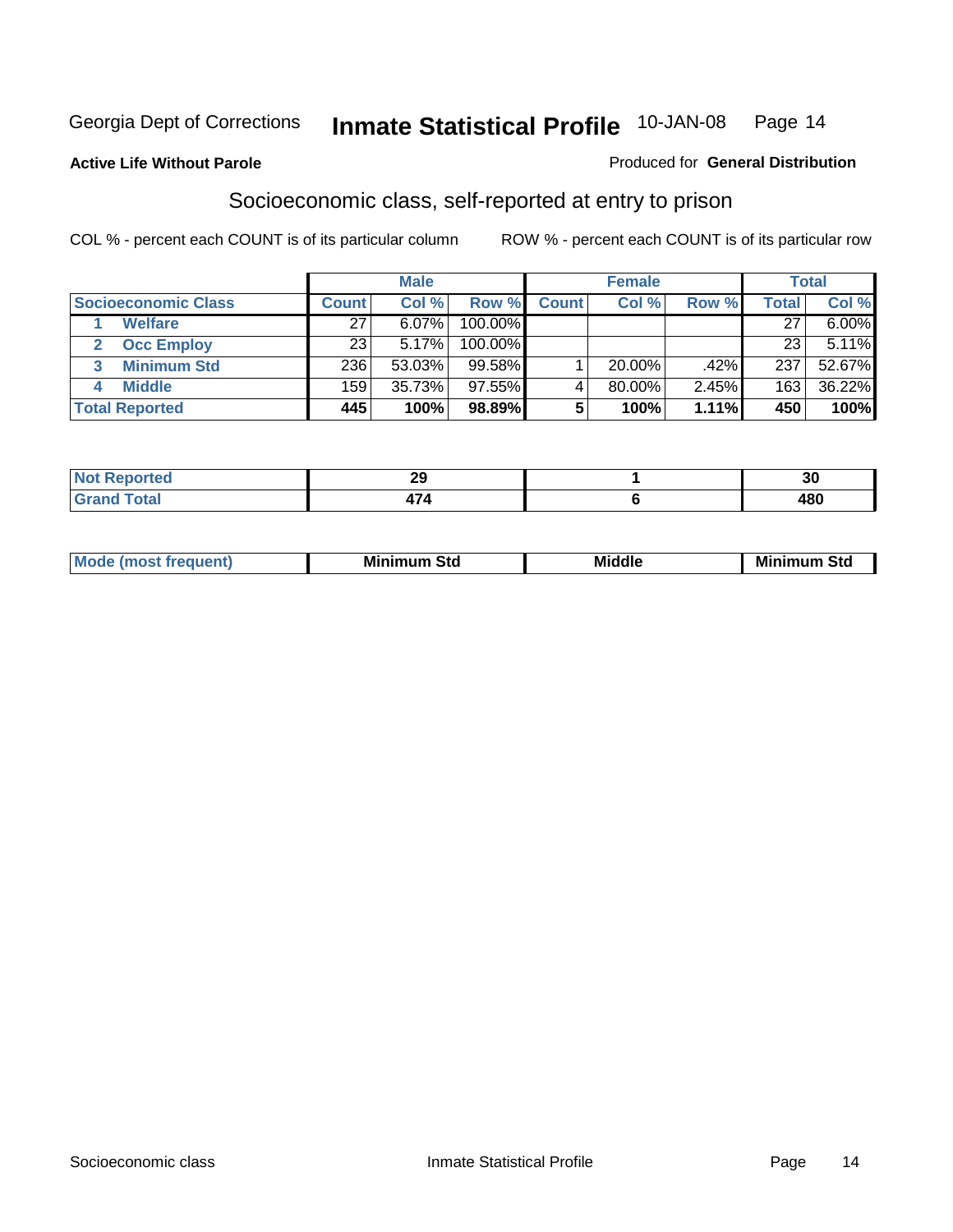Produced for **General Distribution**

#### **Active Life Without Parole**

#### Environment to age 16, self-reported at entry to prison

|                                      |                 | <b>Male</b> |           |              | <b>Female</b> |        |              | <b>Total</b> |
|--------------------------------------|-----------------|-------------|-----------|--------------|---------------|--------|--------------|--------------|
| <b>Environment to age 16</b>         | <b>Count</b>    | Col %       | Row %     | <b>Count</b> | Col %         | Row %  | <b>Total</b> | Col %        |
| <b>Rural/Farm</b>                    | 8               | 1.75%       | 100.00%   |              |               |        |              | 1.73%        |
| <b>Rural/Nfarm</b><br>$\overline{2}$ | 20              | 4.39%       | 86.96%    | 3            | 50.00%        | 13.04% | 23           | 4.98%        |
| <b>S.M.S.A</b><br>3                  | 190             | 41.67%      | 100.00%   |              |               |        | 190          | 41.13%       |
| <b>Urban</b><br>4                    | 95 <sub>1</sub> | 20.83%      | $97.94\%$ |              | 33.33%        | 2.06%  | 97           | 21.00%       |
| <b>Small Town</b>                    | 143             | 31.36%      | 99.31%    |              | 16.67%        | .69%   | 144          | 31.17%       |
| <b>Total Reported</b>                | 456             | 100%        | 98.7%     | 6            | 100%          | 1.3%   | 462          | 100%         |

| Reported<br>Not<br>. <b>.</b> . |  | ıo         |
|---------------------------------|--|------------|
| <b>Total</b><br>Grand           |  | 100<br>40L |

| Mo<br><b>CONTRACTOR</b><br>. M S<br>M<br>---<br>Nfarn<br>.<br>_____<br>______ |  |  |
|-------------------------------------------------------------------------------|--|--|
|                                                                               |  |  |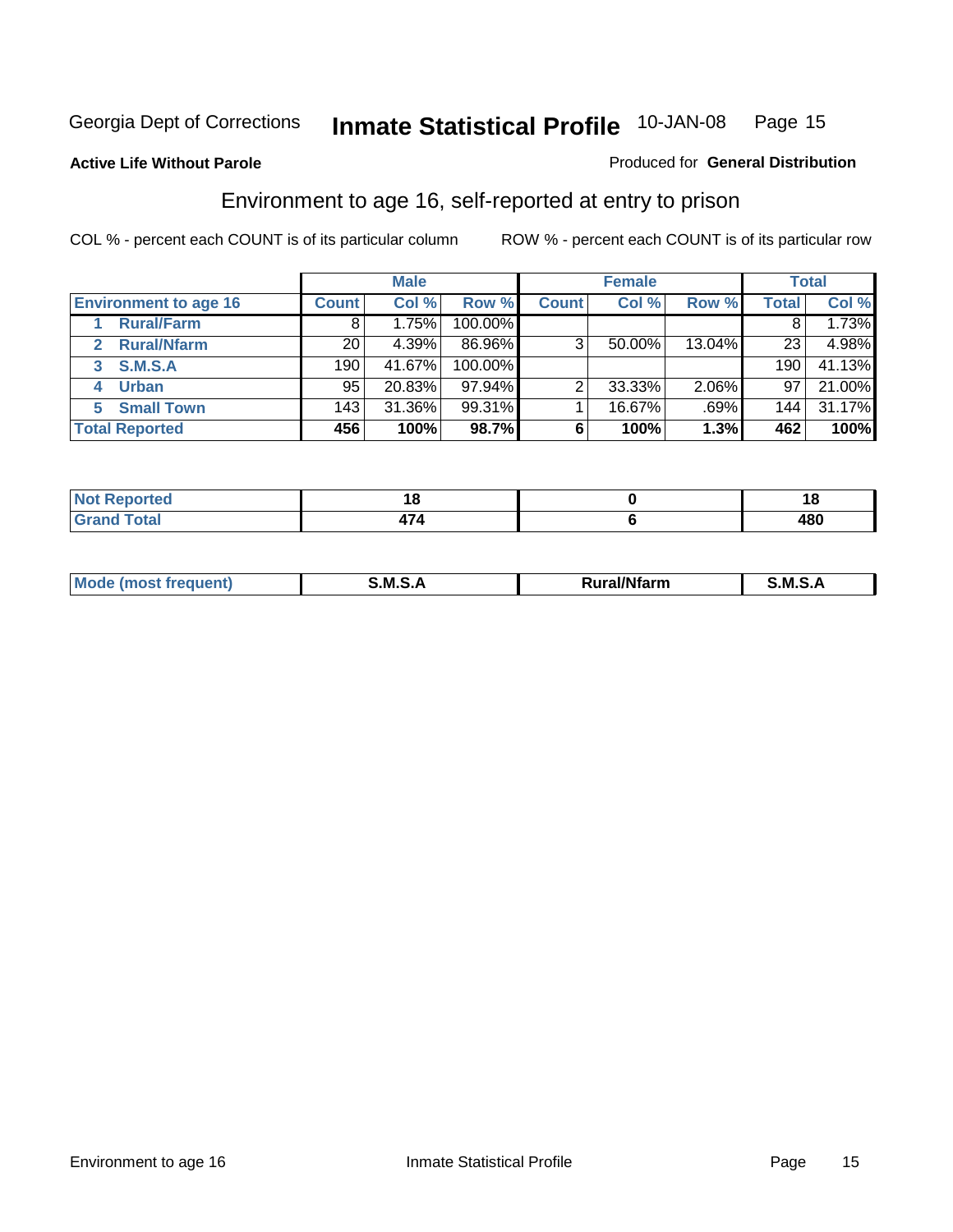Produced for **General Distribution**

#### **Active Life Without Parole**

### Guardian status to age 16, self-reported at entry to prison

|                                  |                 | <b>Male</b> |         |              | <b>Female</b> |       |              | <b>Total</b> |
|----------------------------------|-----------------|-------------|---------|--------------|---------------|-------|--------------|--------------|
| <b>Guardian Status To Age 16</b> | <b>Count</b>    | Col %       | Row %   | <b>Count</b> | Col %         | Row % | <b>Total</b> | Col %        |
| 2 Father Only                    | 9               | 2.23%       | 100.00% |              |               |       | 9            | 2.20%        |
| <b>3 Both Parents</b>            | 170             | 42.18%      | 97.70%  | 4            | 66.67%        | 2.30% | 174          | 42.54%       |
| <b>4 Mother Only</b>             | 160             | 39.70%      | 99.38%  |              | 16.67%        | .62%  | 161          | 39.36%       |
| <b>6 Oth Female</b>              | 14              | $3.47\%$    | 100.00% |              |               |       | 14           | 3.42%        |
| <b>7 Oth Male</b>                | 3               | .74%        | 100.00% |              |               |       | 3            | .73%         |
| 8 Step-Parents                   | 11              | 2.73%       | 100.00% |              |               |       | 11           | 2.69%        |
| 9 Foster Home                    | 9               | 2.23%       | 100.00% |              |               |       | 9            | 2.20%        |
| <b>10 Grand Parents</b>          | 27 <sup>1</sup> | 6.70%       | 96.43%  |              | 16.67%        | 3.57% | 28           | 6.85%        |
| <b>Total Reported</b>            | 403             | 100%        | 98.53%  | 6            | 100%          | 1.47% | 409          | 100%         |

| тео      |  | _<br>- |
|----------|--|--------|
| $F$ atal |  | 480    |

| <b>Mode (most frequent)</b> | <b>Both Parents</b> | <b>Both Parents</b> | <b>IBoth I</b><br>Parents |
|-----------------------------|---------------------|---------------------|---------------------------|
|                             |                     |                     |                           |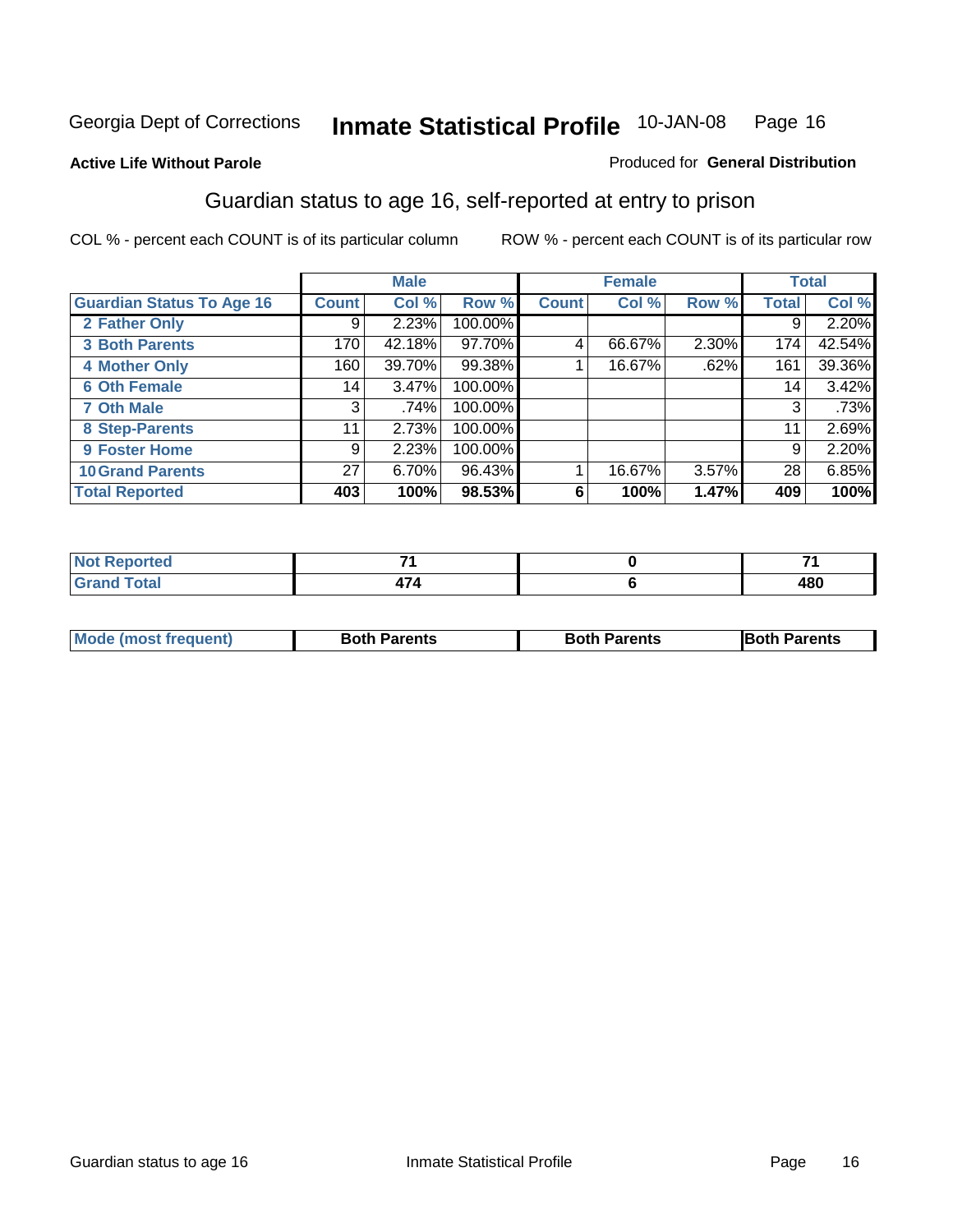#### **Active Life Without Parole**

#### Produced for **General Distribution**

#### Employment status before prison, self-reported at entry to prison

|              |                          |                 | <b>Male</b> |         |              | <b>Female</b> |       |              | <b>Total</b> |
|--------------|--------------------------|-----------------|-------------|---------|--------------|---------------|-------|--------------|--------------|
|              | <b>Employment Status</b> | <b>Count</b>    | Col %       | Row %   | <b>Count</b> | Col %         | Row % | <b>Total</b> | Col %        |
|              | <b>Full Time</b>         | 231             | 55.93%      | 98.30%  | 4            | 80.00%        | 1.70% | 235          | 56.22%       |
| $\mathbf{2}$ | <b>Part Time</b>         | 23              | 5.57%       | 100.00% |              |               |       | 23           | 5.50%        |
| 3            | Unempl $<$ 6m            | 44              | 10.65%      | 97.78%  |              | 20.00%        | 2.22% | 45           | 10.77%       |
| 4            | Unempl $> 6m$            | 66              | 15.98%      | 100.00% |              |               |       | 66           | 15.79%       |
| 5            | <b>Never Workd</b>       | 29 <sub>1</sub> | 7.02%       | 100.00% |              |               |       | 29           | 6.94%        |
| 6            | <b>Student</b>           |                 | .24%        | 100.00% |              |               |       |              | .24%         |
|              | <b>Incapable</b>         | 19              | 4.60%       | 100.00% |              |               |       | 19           | 4.55%        |
|              | <b>Total Reported</b>    | 413             | 100%        | 98.8%   | 5            | 100%          | 1.2%  | 418          | 100%         |

| тео.         |   | $\overline{ }$<br>V4 |
|--------------|---|----------------------|
| <b>Cotor</b> | ┑ | 400                  |
| _______      |   | 40U                  |

| <b>M</b> ດ | the contract of the contract of the contract of the contract of the contract of the contract of the contract of | , ull i<br>ıme | ïme<br>uı<br>$\sim$ $\sim$ $\sim$ $\sim$ $\sim$ |
|------------|-----------------------------------------------------------------------------------------------------------------|----------------|-------------------------------------------------|
|            |                                                                                                                 |                |                                                 |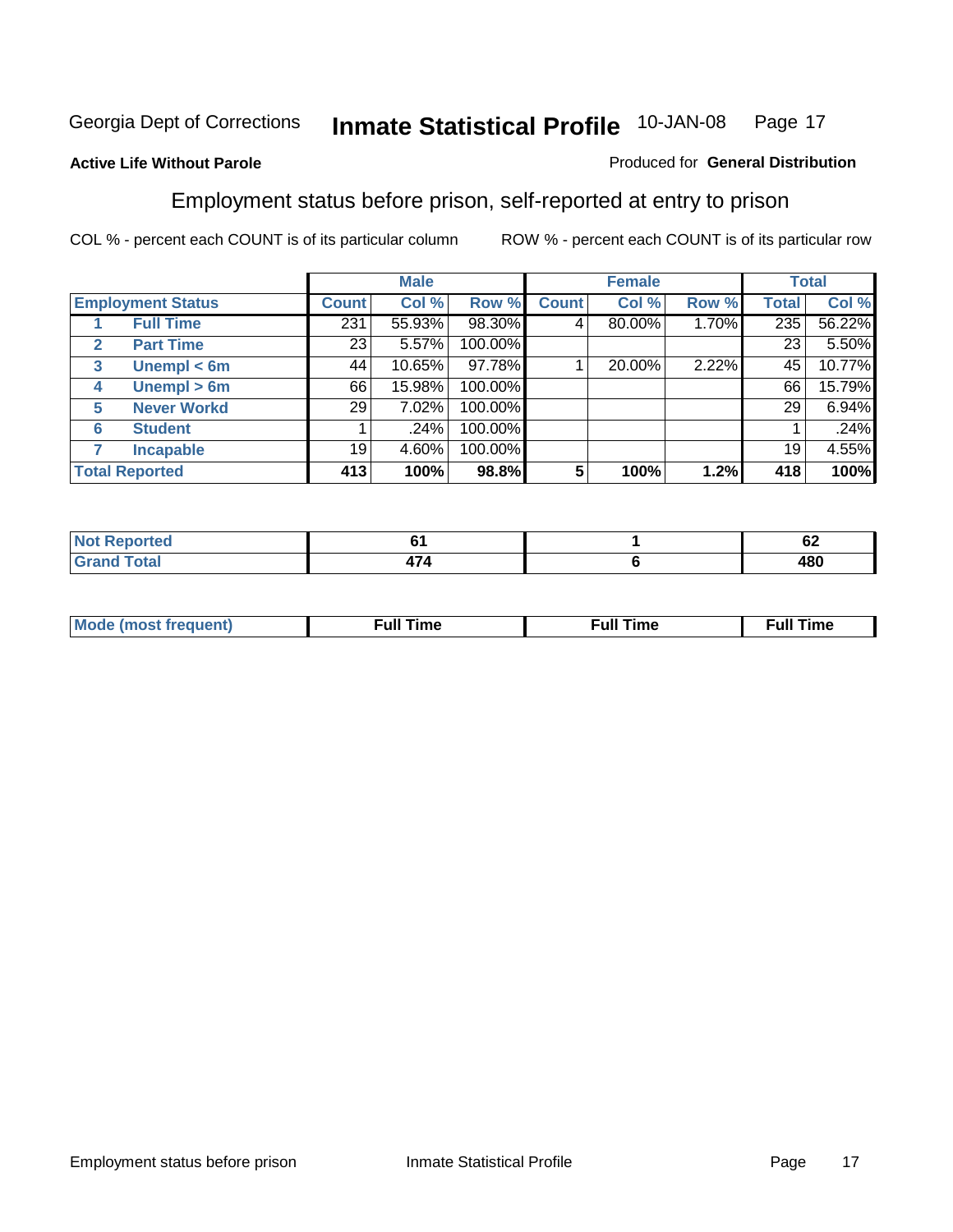#### **Active Life Without Parole**

Produced for **General Distribution**

#### Age at admission

|                         |                 | <b>Male</b> |         |              | <b>Female</b> |        | <b>Total</b>    |       |
|-------------------------|-----------------|-------------|---------|--------------|---------------|--------|-----------------|-------|
| <b>Age At Admission</b> | <b>Count</b>    | Col %       | Row %   | <b>Count</b> | Col %         | Row %  | <b>Total</b>    | Col % |
| 17                      | $\overline{2}$  | 0.42%       | 100.00% |              |               |        | 2               | 0.42% |
| 18                      | $\overline{3}$  | 0.63%       | 100.00% |              |               |        | $\overline{3}$  | 0.63% |
| 19                      | $\overline{11}$ | 2.32%       | 100.00% |              |               |        | $\overline{11}$ | 2.29% |
| 20                      | 6               | 1.27%       | 85.71%  | 1            | 16.67%        | 14.29% | 7               | 1.46% |
| 21                      | $\overline{16}$ | 3.38%       | 100.00% |              |               |        | 16              | 3.33% |
| 22                      | $\overline{24}$ | 5.06%       | 100.00% |              |               |        | $\overline{24}$ | 5.00% |
| 23                      | $\overline{15}$ | 3.16%       | 100.00% |              |               |        | $\overline{15}$ | 3.13% |
| 24                      | $\overline{15}$ | 3.16%       | 100.00% |              |               |        | 15              | 3.13% |
| 25                      | $\overline{17}$ | 3.59%       | 94.44%  | 1            | 16.67%        | 5.56%  | $\overline{18}$ | 3.75% |
| 26                      | 19              | 4.01%       | 100.00% |              |               |        | 19              | 3.96% |
| 27                      | $\overline{15}$ | 3.16%       | 100.00% |              |               |        | $\overline{15}$ | 3.13% |
| 28                      | 19              | 4.01%       | 100.00% |              |               |        | 19              | 3.96% |
| 29                      | $\overline{17}$ | 3.59%       | 100.00% |              |               |        | $\overline{17}$ | 3.54% |
| 30                      | $\overline{13}$ | 2.74%       | 100.00% |              |               |        | $\overline{13}$ | 2.71% |
| 31                      | $\overline{14}$ | 2.95%       | 100.00% |              |               |        | $\overline{14}$ | 2.92% |
| 32                      | $\overline{17}$ | 3.59%       | 94.44%  | 1            | 16.67%        | 5.56%  | 18              | 3.75% |
| 33                      | $\overline{15}$ | 3.16%       | 100.00% |              |               |        | 15              | 3.13% |
| 34                      | 10              | 2.11%       | 100.00% |              |               |        | 10              | 2.08% |
| 35                      | $\overline{15}$ | 3.16%       | 100.00% |              |               |        | 15              | 3.13% |
| 36                      | $\overline{22}$ | 4.64%       | 100.00% |              |               |        | $\overline{22}$ | 4.58% |
| 37                      | $\overline{18}$ | 3.80%       | 100.00% |              |               |        | $\overline{18}$ | 3.75% |
| 38                      | $\overline{14}$ | 2.95%       | 100.00% |              |               |        | 14              | 2.92% |
| 39                      | 14              | 2.95%       | 100.00% |              |               |        | 14              | 2.92% |
| 40                      | 9               | 1.90%       | 100.00% |              |               |        | 9               | 1.88% |
| 41                      | 16              | 3.38%       | 100.00% |              |               |        | 16              | 3.33% |
| 42                      | 14              | 2.95%       | 100.00% |              |               |        | 14              | 2.92% |
| 43                      | $\overline{13}$ | 2.74%       | 100.00% |              |               |        | $\overline{13}$ | 2.71% |
| 44                      | 9               | 1.90%       | 90.00%  | 1            | 16.67%        | 10.00% | 10              | 2.08% |
| 45                      | 14              | 2.95%       | 100.00% |              |               |        | 14              | 2.92% |
| 46                      | 10              | 2.11%       | 90.91%  | 1            | 16.67%        | 9.09%  | $\overline{11}$ | 2.29% |
| 47                      | $\overline{6}$  | 1.27%       | 100.00% |              |               |        | 6               | 1.25% |
| 48                      | 8               | 1.69%       | 88.89%  | 1            | 16.67%        | 11.11% | 9               | 1.88% |
| 49                      | 9               | 1.90%       | 100.00% |              |               |        | 9               | 1.88% |
| 50                      | 4               | 0.84%       | 100.00% |              |               |        | 4               | 0.83% |
| 51                      | 4               | 0.84%       | 100.00% |              |               |        | 4               | 0.83% |
| 52                      | 7               | 1.48%       | 100.00% |              |               |        | 7               | 1.46% |
| 54                      | 1               | 0.21%       | 100.00% |              |               |        | 1               | 0.21% |
| 56                      | 3               | 0.63%       | 100.00% |              |               |        | $\overline{3}$  | 0.63% |
| 57                      | 4               | 0.84%       | 100.00% |              |               |        | $\overline{4}$  | 0.83% |
| 58                      | $\overline{2}$  | 0.42%       | 100.00% |              |               |        | $\overline{2}$  | 0.42% |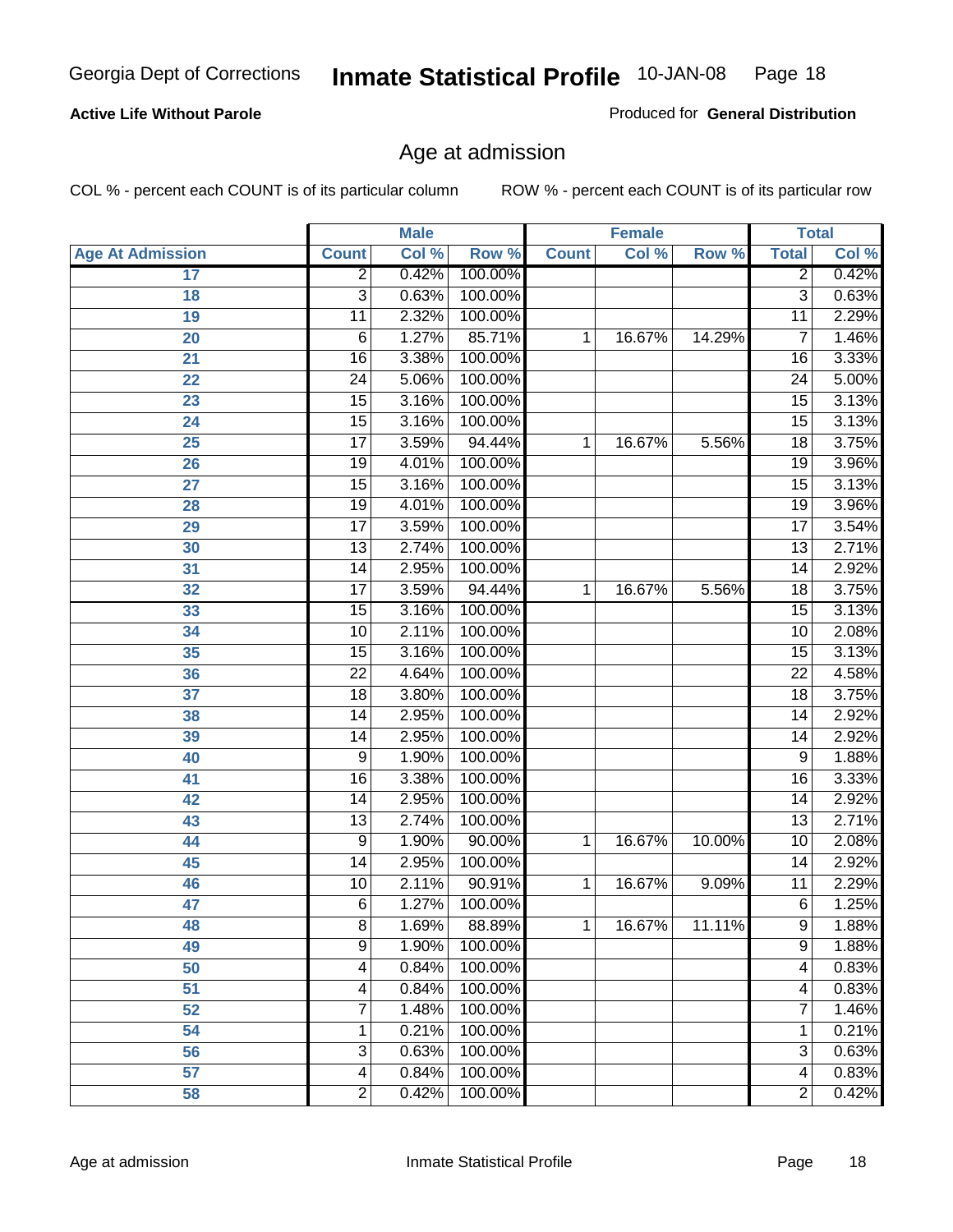#### **Active Life Without Parole**

Produced for **General Distribution**

#### Age at admission

|                         |              | <b>Male</b> |         |              | <b>Female</b> |       |       | <b>Total</b> |
|-------------------------|--------------|-------------|---------|--------------|---------------|-------|-------|--------------|
| <b>Age At Admission</b> | <b>Count</b> | Col %       | Row %   | <b>Count</b> | Col %         | Row % | Total | Col %        |
| 60                      |              | 0.21%       | 100.00% |              |               |       |       | 0.21%        |
| 62                      |              | 0.21%       | 100.00% |              |               |       |       | 0.21%        |
| 63                      |              | 0.21%       | 100.00% |              |               |       |       | 0.21%        |
| 64                      | 3            | 0.63%       | 100.00% |              |               |       | 3     | 0.63%        |
| 65                      |              | 0.21%       | 100.00% |              |               |       |       | 0.21%        |
| 66                      |              | 0.21%       | 100.00% |              |               |       |       | 0.21%        |
| 67                      |              | 0.21%       | 100.00% |              |               |       |       | 0.21%        |
| 71                      |              | 0.21%       | 100.00% |              |               |       |       | 0.21%        |
| <b>Total Reported</b>   | 474          | 100%        | 98.75%  | 6            | 100%          | 1.25% | 480   | 100%         |

| <b>Reported</b>      |                                          |     |
|----------------------|------------------------------------------|-----|
| <b>Total</b><br>Grar | $\overline{\phantom{0}}$<br>$\mathbf{r}$ | 480 |

| Mean<br>(average)              | 34.46 | 35.83 | 34.48 |
|--------------------------------|-------|-------|-------|
| Median (middle)                |       | 38    | 33    |
| <b>Mode</b><br>(most frequent) | - -   | 25    | n.    |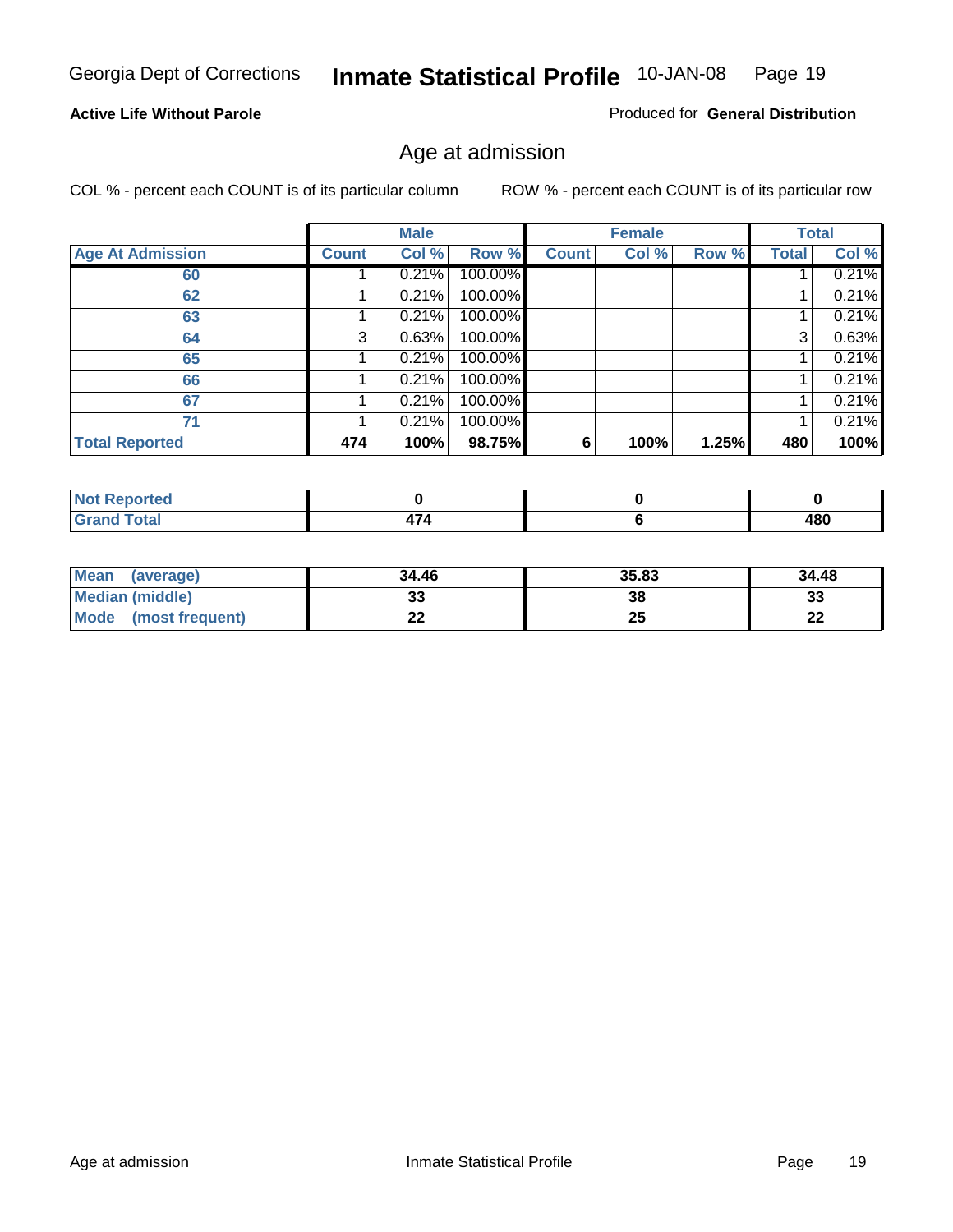COL % - percent each COUNT is of its particular column ROW % - percent each COUNT is of its particular row

|                       |              | <b>Male</b> |       |              | <b>Female</b> |       |              | Total |
|-----------------------|--------------|-------------|-------|--------------|---------------|-------|--------------|-------|
| <b>Age At Release</b> | <b>Count</b> | Col %       | Row % | <b>Count</b> | Col %         | Row % | <b>Total</b> | Col % |
| <b>Total Reported</b> |              |             |       |              |               |       |              |       |

Age at release

| <b>Still Active</b> | 474 | 480 |
|---------------------|-----|-----|
| <b>Not Reported</b> |     |     |
| <b>Grand Total</b>  | 474 | 480 |

| Mean (average)         | N/A | N/A | N/A |
|------------------------|-----|-----|-----|
| <b>Median (middle)</b> | N/A | N/A | N/A |
| Mode (most frequent)   | N/A | N/A | N/A |

#### **Active Life Without Parole**

Produced for **General Distribution**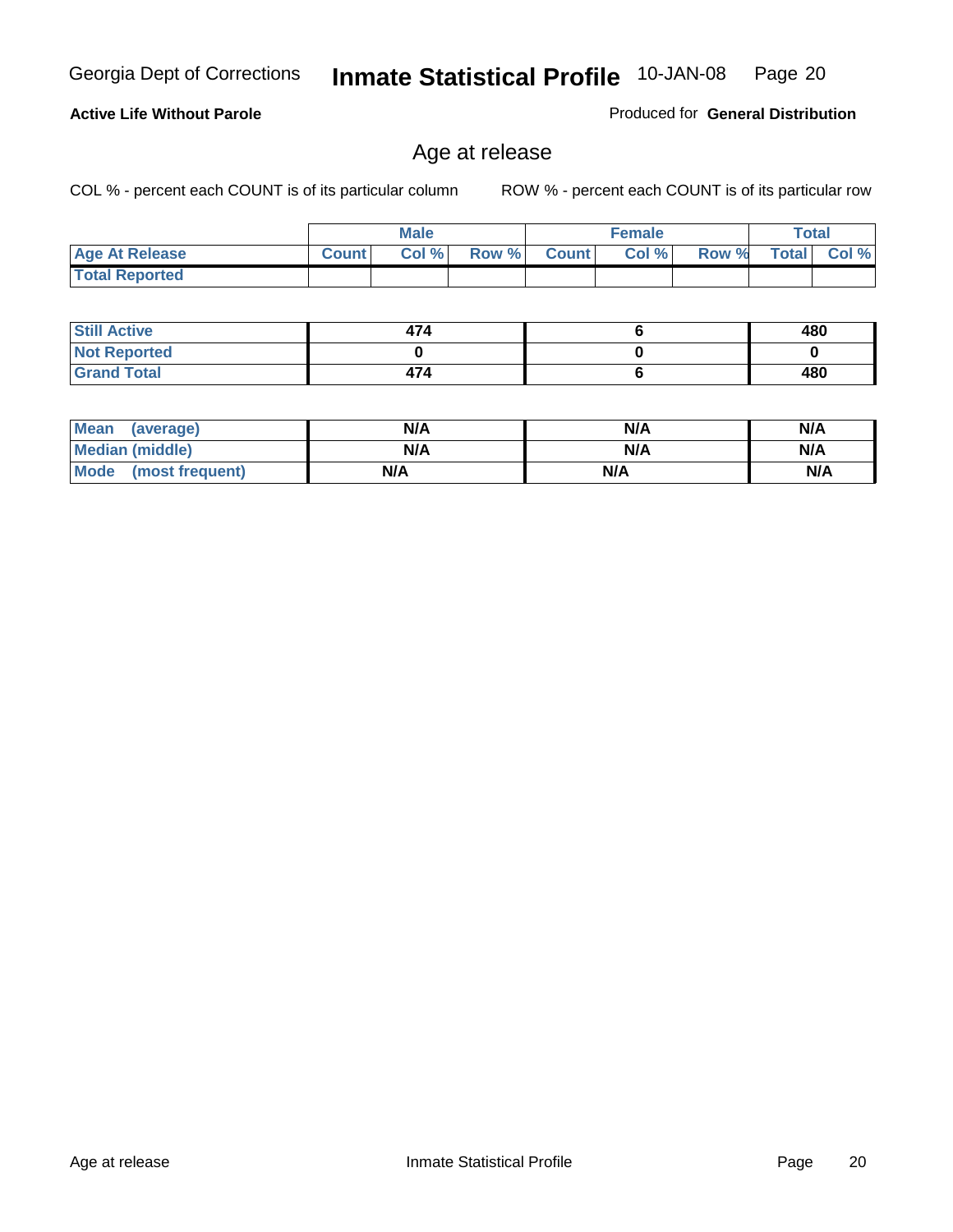#### **Active Life Without Parole**

#### Produced for **General Distribution**

#### Height, measured at entry to prison

|                       |                | <b>Male</b> |         |                | <b>Female</b> |        |                 | <b>Total</b> |
|-----------------------|----------------|-------------|---------|----------------|---------------|--------|-----------------|--------------|
| <b>Height</b>         | <b>Count</b>   | Col %       | Row %   | <b>Count</b>   | Col %         | Row %  | <b>Total</b>    | Col %        |
| 5'01''                | 2              | 0.42%       | 100.00% |                |               |        | $\overline{2}$  | 0.42%        |
| 5'02"                 | 1              | 0.21%       | 100.00% |                |               |        | 1               | 0.21%        |
| 5'03"                 | $\overline{2}$ | 0.42%       | 50.00%  | $\overline{2}$ | 33.33%        | 50.00% | 4               | 0.84%        |
| 5'04"                 | 4              | 0.85%       | 80.00%  | 1              | 16.67%        | 20.00% | $\overline{5}$  | 1.04%        |
| 5'05"                 | 16             | 3.38%       | 94.12%  | 1              | 16.67%        | 5.88%  | 17              | 3.55%        |
| 5'06"                 | 33             | 6.98%       | 100.00% |                |               |        | $\overline{33}$ | 6.89%        |
| 5'07''                | 32             | 6.77%       | 96.97%  | 1              | 16.67%        | 3.03%  | 33              | 6.89%        |
| 5'08"                 | 49             | 10.36%      | 98.00%  | 1              | 16.67%        | 2.00%  | 50              | 10.44%       |
| <b>5'09"</b>          | 54             | 11.42%      | 100.00% |                |               |        | 54              | 11.27%       |
| 5'10''                | 67             | 14.16%      | 100.00% |                |               |        | 67              | 13.99%       |
| 5'11''                | 64             | 13.53%      | 100.00% |                |               |        | 64              | 13.36%       |
| 6'00"                 | 55             | 11.63%      | 100.00% |                |               |        | 55              | 11.48%       |
| 6'01''                | 35             | 7.40%       | 100.00% |                |               |        | 35              | 7.31%        |
| 6'02"                 | 22             | 4.65%       | 100.00% |                |               |        | 22              | 4.59%        |
| 6'03"                 | 18             | 3.81%       | 100.00% |                |               |        | 18              | 3.76%        |
| 6'04"                 | 12             | 2.54%       | 100.00% |                |               |        | 12              | 2.51%        |
| 6'05"                 | 5              | 1.06%       | 100.00% |                |               |        | 5               | 1.04%        |
| 6'06"                 | $\overline{2}$ | 0.42%       | 100.00% |                |               |        | 2               | 0.42%        |
| <b>Total Reported</b> | 473            | 100%        | 98.75%  | 6              | 100%          | 1.25%  | 479             | 100%         |

| oorted<br>TV 6<br>.                |                       |     |
|------------------------------------|-----------------------|-----|
| $int^{\bullet}$<br>$\sim$<br>_____ | $\rightarrow$<br>71 T | 480 |

| <b>Mean</b><br>(average) | 5'10" | 5'05" | 5'10" |
|--------------------------|-------|-------|-------|
| <b>Median (middle)</b>   | 5'10" |       | 5'10" |
| Mode<br>(most frequent)  | 5'10" | 5'03" | 5'10" |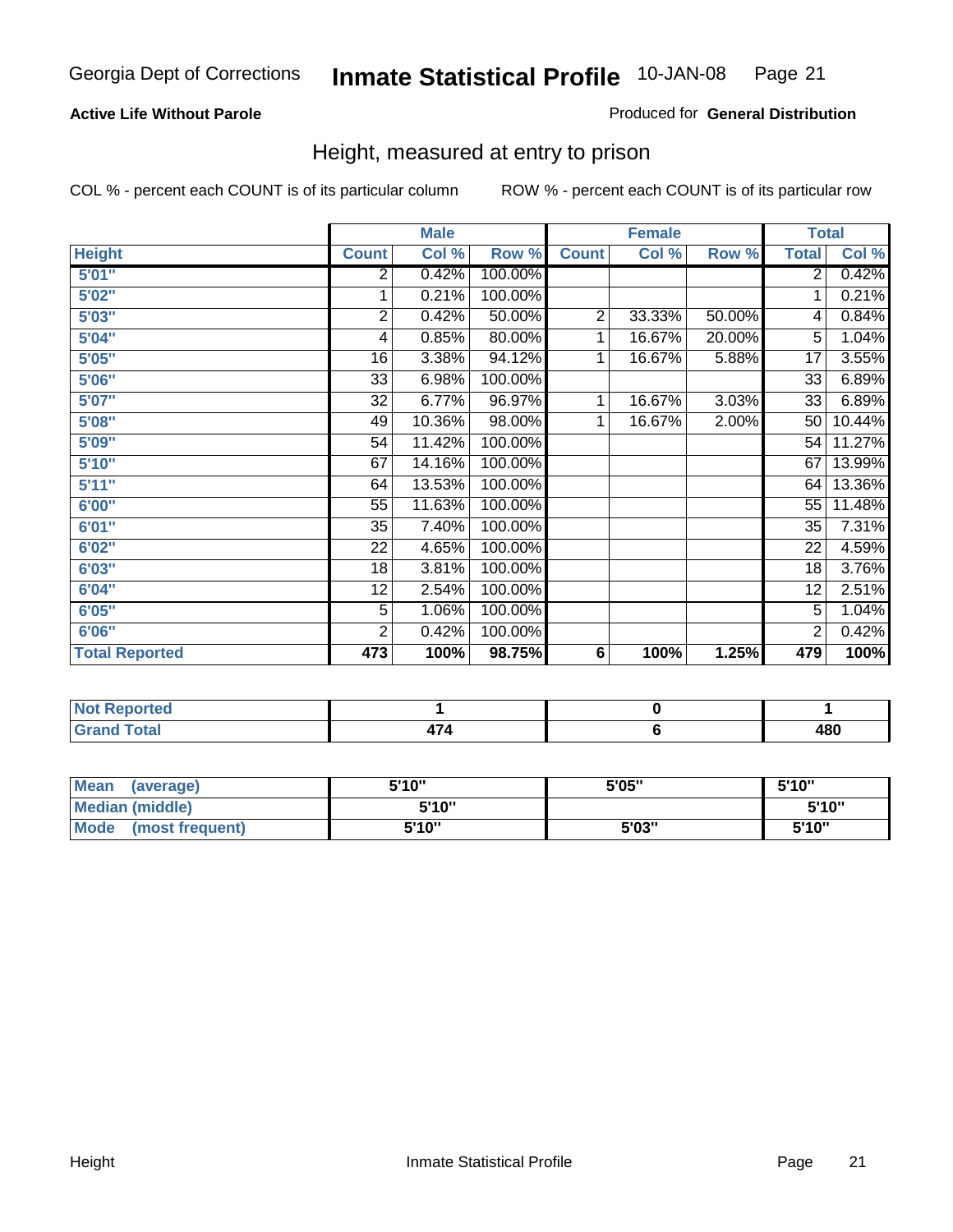#### **Active Life Without Parole**

#### Produced for **General Distribution**

#### Weight, measured at entry to prison

|                       |                 | <b>Male</b> |         |                | <b>Female</b> |         | <b>Total</b>    |        |
|-----------------------|-----------------|-------------|---------|----------------|---------------|---------|-----------------|--------|
| <b>Weight</b>         | <b>Count</b>    | Col %       | Row %   | <b>Count</b>   | Col %         | Row %   | <b>Total</b>    | Col %  |
| 110 - 119 pounds      |                 |             |         | 1.             | 16.67%        | 100.00% | 1               | 0.21%  |
| 120 - 129 pounds      | 5               | 1.06%       | 100.00% |                |               |         | 5               | 1.04%  |
| 130 - 139 pounds      | 11              | 2.33%       | 100.00% |                |               |         | 11              | 2.30%  |
| 140 - 149 pounds      | 26              | 5.50%       | 96.30%  | 1.             | 16.67%        | 3.70%   | $\overline{27}$ | 5.64%  |
| 150 - 159 pounds      | 37              | 7.82%       | 97.37%  | 1              | 16.67%        | 2.63%   | 38              | 7.93%  |
| 160 - 169 pounds      | 70              | 14.80%      | 98.59%  | 1              | 16.67%        | 1.41%   | $\overline{71}$ | 14.82% |
| 170 - 179 pounds      | 62              | 13.11%      | 96.88%  | $\overline{2}$ | 33.33%        | 3.13%   | 64              | 13.36% |
| 180 - 189 pounds      | 66              | 13.95%      | 100.00% |                |               |         | 66              | 13.78% |
| 190 - 199 pounds      | 48              | 10.15%      | 100.00% |                |               |         | 48              | 10.02% |
| 200 - 209 pounds      | $\overline{31}$ | 6.55%       | 100.00% |                |               |         | $\overline{31}$ | 6.47%  |
| 210 - 219 pounds      | 33              | 6.98%       | 100.00% |                |               |         | 33              | 6.89%  |
| 220 - 229 pounds      | 25              | 5.29%       | 100.00% |                |               |         | $\overline{25}$ | 5.22%  |
| 230 - 239 pounds      | 25              | 5.29%       | 100.00% |                |               |         | 25              | 5.22%  |
| 240 - 249 pounds      | 10              | 2.11%       | 100.00% |                |               |         | 10              | 2.09%  |
| 250 - 259 pounds      | 7               | 1.48%       | 100.00% |                |               |         | 7               | 1.46%  |
| 260 - 269 pounds      | 6               | 1.27%       | 100.00% |                |               |         | 6               | 1.25%  |
| 270 - 279 pounds      | 1               | 0.21%       | 100.00% |                |               |         | 1               | 0.21%  |
| 280 - 289 pounds      | 6               | 1.27%       | 100.00% |                |               |         | $\overline{6}$  | 1.25%  |
| 290 - 299 pounds      | 1               | 0.21%       | 100.00% |                |               |         | 1               | 0.21%  |
| 310 - 319 pounds      | 1               | 0.21%       | 100.00% |                |               |         | 1               | 0.21%  |
| 330 - 339 pounds      | 1               | 0.21%       | 100.00% |                |               |         | 1               | 0.21%  |
| 400 pounds and over   | 1               | 0.21%       | 100.00% |                |               |         | 1               | 0.21%  |
| <b>Total Reported</b> | 473             | 100%        | 98.75%  | 6              | 100%          | 1.25%   | 479             | 100%   |

| <b>Not Reported</b>             |   |     |
|---------------------------------|---|-----|
| <b>otal</b><br>$\mathbf{v}$ and | . | 480 |

| <b>Mean</b><br>(average)       | 189 | 155 | 189 |
|--------------------------------|-----|-----|-----|
| <b>Median (middle)</b>         | 184 | 160 | 183 |
| <b>Mode</b><br>(most frequent) | 170 | 143 | 170 |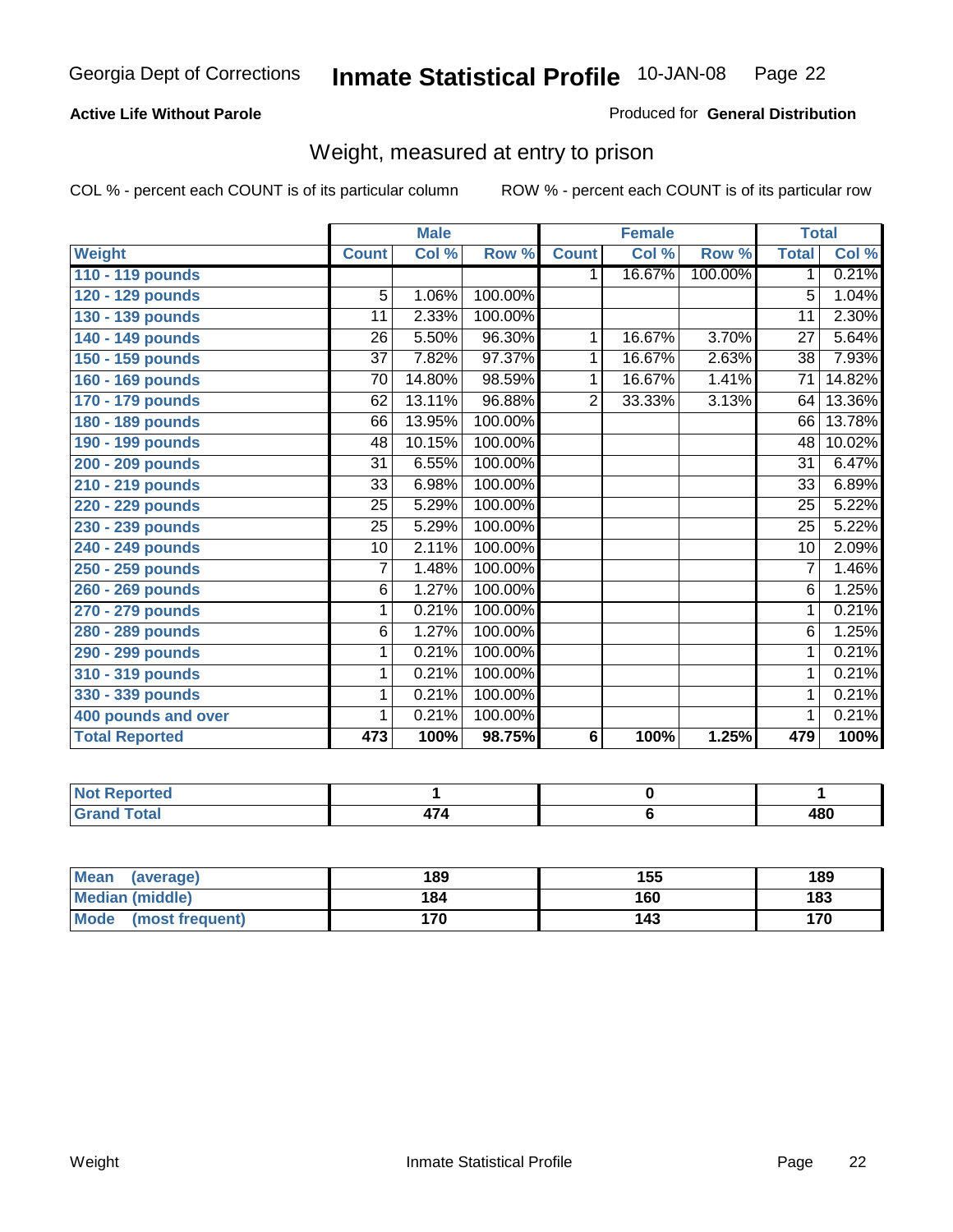**Active Life Without Parole** 

Produced for **General Distribution**

### Military service

|                         |              | <b>Male</b> |                    |   | <b>Female</b> |          |       | <b>Total</b> |
|-------------------------|--------------|-------------|--------------------|---|---------------|----------|-------|--------------|
| <b>Military service</b> | <b>Count</b> | Col %       | <b>Row % Count</b> |   | Col %         | Row %    | Total | Col %        |
| <b>Air Force</b>        | 6            | 1.91%       | 100.00%            |   |               |          |       | 1.88%        |
| <b>Army</b>             | 33           | $10.51\%$   | 100.00%            |   |               |          | 33    | 10.31%       |
| <b>Navy</b><br>3        |              | .96%        | 100.00%            |   |               |          |       | .94%         |
| <b>Marines</b><br>4     | 3            | .96%        | 100.00%            |   |               |          | 3     | .94%         |
| 96 None                 | 269          | 85.67%      | 97.82%             | 6 | 100.00%       | $2.18\%$ | 275   | 85.94%       |
| <b>Total Reported</b>   | 314          | 100%        | 98.13%             | 6 | 100%          | 1.88%    | 320   | 100%         |

| orted | A CO<br>∣ vu<br>__ | 160<br>- - |
|-------|--------------------|------------|
| Coto! |                    | 480        |

| M<br><b>IVUII</b><br>.<br>. |
|-----------------------------|
|-----------------------------|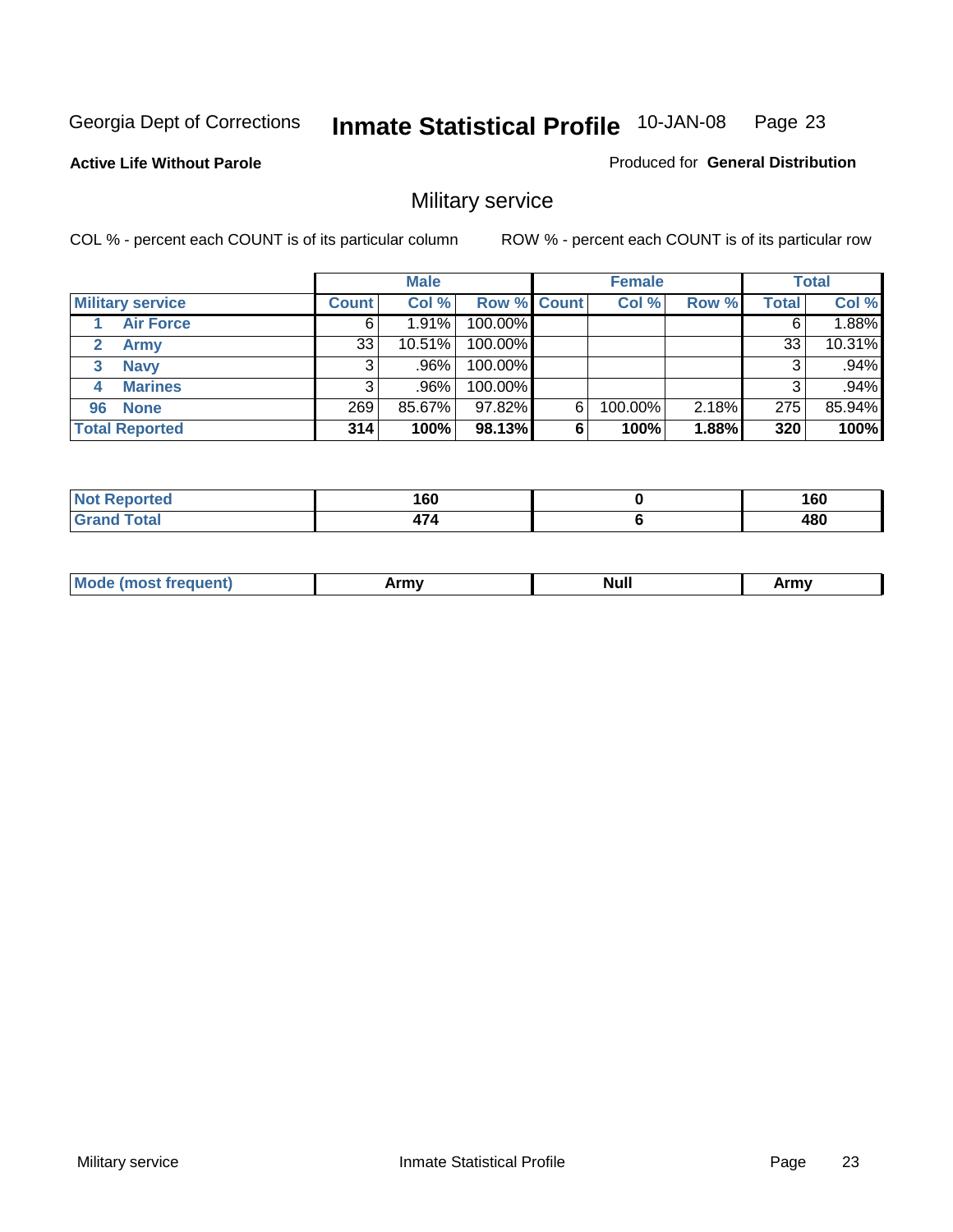#### **Active Life Without Parole**

#### Produced for **General Distribution**

#### Type of admission to prison

|    |                             |              | <b>Male</b> |                    |   | <b>Female</b> |       |              | <b>Total</b> |
|----|-----------------------------|--------------|-------------|--------------------|---|---------------|-------|--------------|--------------|
|    | <b>Type of Admission</b>    | <b>Count</b> | Col %       | <b>Row % Count</b> |   | Col %         | Row % | <b>Total</b> | Col %        |
|    | <b>Committed From Court</b> | 131          | 27.64%      | 97.76%             | 3 | 50.00%        | 2.24% | 134          | 27.92%       |
| 3  | <b>Parole Rev/New Sent</b>  | 35           | 7.38%       | 100.00%            |   |               |       | 35           | 7.29%        |
| 4  | <b>Par Rev/No New Sent</b>  | 8            | 1.69%       | 100.00%            |   |               |       | 8            | 1.67%        |
| 6  | <b>Prob Viol/Partial</b>    | 3            | .63%        | 100.00%            |   |               |       |              | .63%         |
| 9  | <b>Prob Rev/Remainder</b>   | 11           | 2.32%       | 100.00%            |   |               |       | 11           | 2.29%        |
| 10 | <b>New Sent/Par Rev Pnd</b> |              | .21%        | 100.00%            |   |               |       |              | .21%         |
| 11 | <b>Life W/O Parole</b>      | 284          | 59.92%      | 98.95%             | 3 | 50.00%        | 1.05% | 287          | 59.79%       |
| 30 | <b>Par Rev/Rsn Unknown</b>  |              | .21%        | 100.00%            |   |               |       |              | .21%         |
|    | <b>Total Reported</b>       | 474          | 100%        | 98.75%             | 6 | 100%          | 1.25% | 480          | 100%         |

| <b>eported</b>                                  |        |     |
|-------------------------------------------------|--------|-----|
| <b>Total</b><br><b>C.A.A</b><br><b>UI di Iu</b> | $\sim$ | 480 |

| <b>Mode (most frequent)</b> | <b>W/O Par</b> | <b>Court Cmmt</b> | M/O Par |
|-----------------------------|----------------|-------------------|---------|
|                             |                |                   |         |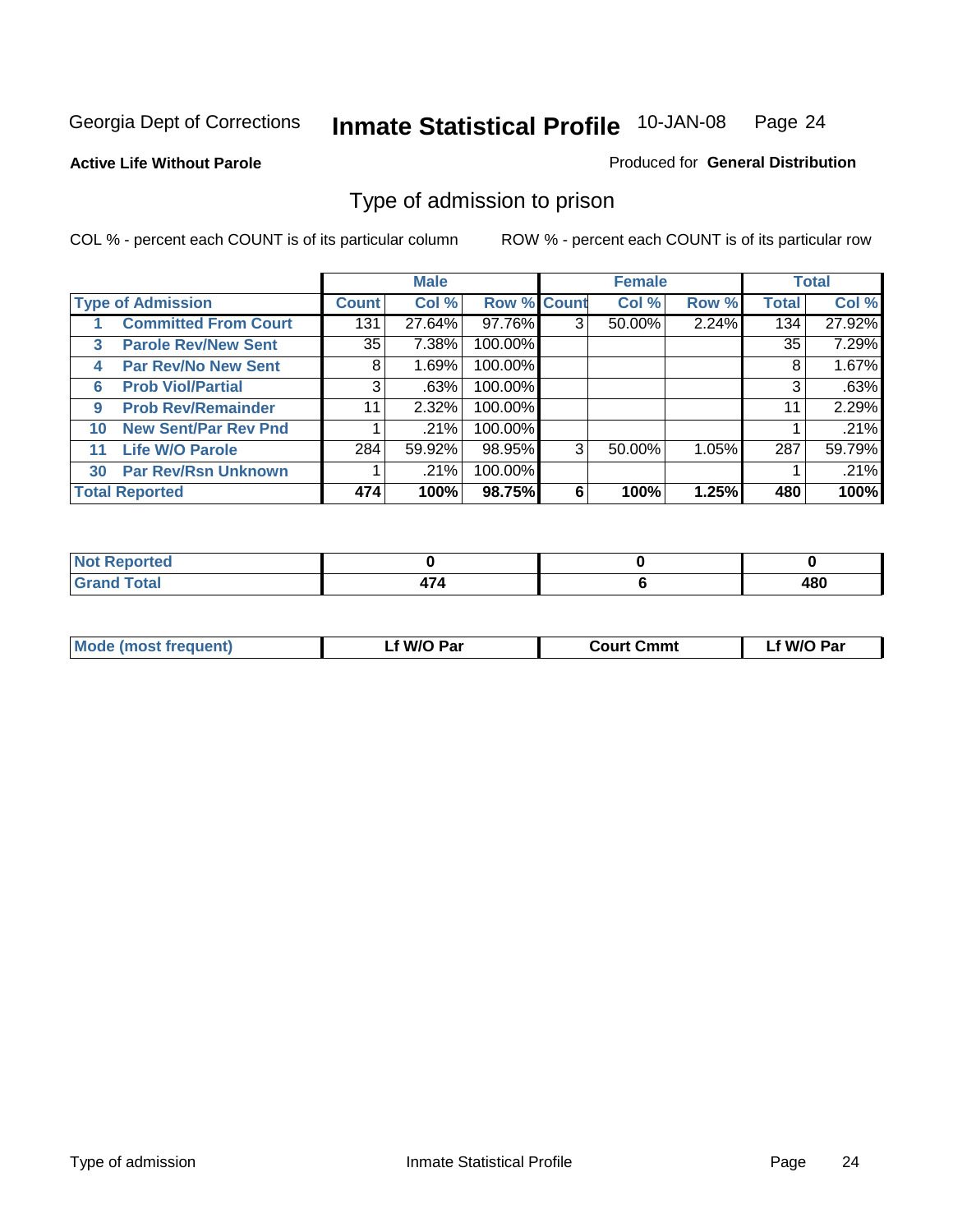**Active Life Without Parole** 

Produced for **General Distribution**

#### Current / last security status

|                        |              | <b>Male</b> |                    |   | <b>Female</b> |       |       | <b>Total</b> |
|------------------------|--------------|-------------|--------------------|---|---------------|-------|-------|--------------|
| <b>Security Status</b> | <b>Count</b> | Col %       | <b>Row % Count</b> |   | Col %         | Row % | Total | Col %        |
| 3 Minimum              | 3            | $.64\%$     | $100.00\%$         |   | .00%          |       |       | .63%         |
| 4 Medium               | 61           | 12.98%      | $100.00\%$         |   | $.00\%$       |       | 61    | 12.82%       |
| 5 Close                | 384          | 81.70%      | $98.46\%$          | 6 | 100.00%       | 1.54% | 390   | 81.93%       |
| 6 Maximum              | 22           | 4.68%       | 100.00%            |   | .00%          |       | 22    | 4.62%        |
| <b>Total Reported</b>  | 470          | 100%        | 98.74%             | 6 | 100%          | 1.26% | 476   | 100%         |

| <b>Still being diagnosed</b> |     |     |
|------------------------------|-----|-----|
| <b>Not Reported</b>          |     |     |
| <b>Grand Total</b>           | 474 | 480 |

|  | Mo<br>frequent)<br>ww | Close<br>. | ાose<br>. | <b>OSE</b><br>. |
|--|-----------------------|------------|-----------|-----------------|
|--|-----------------------|------------|-----------|-----------------|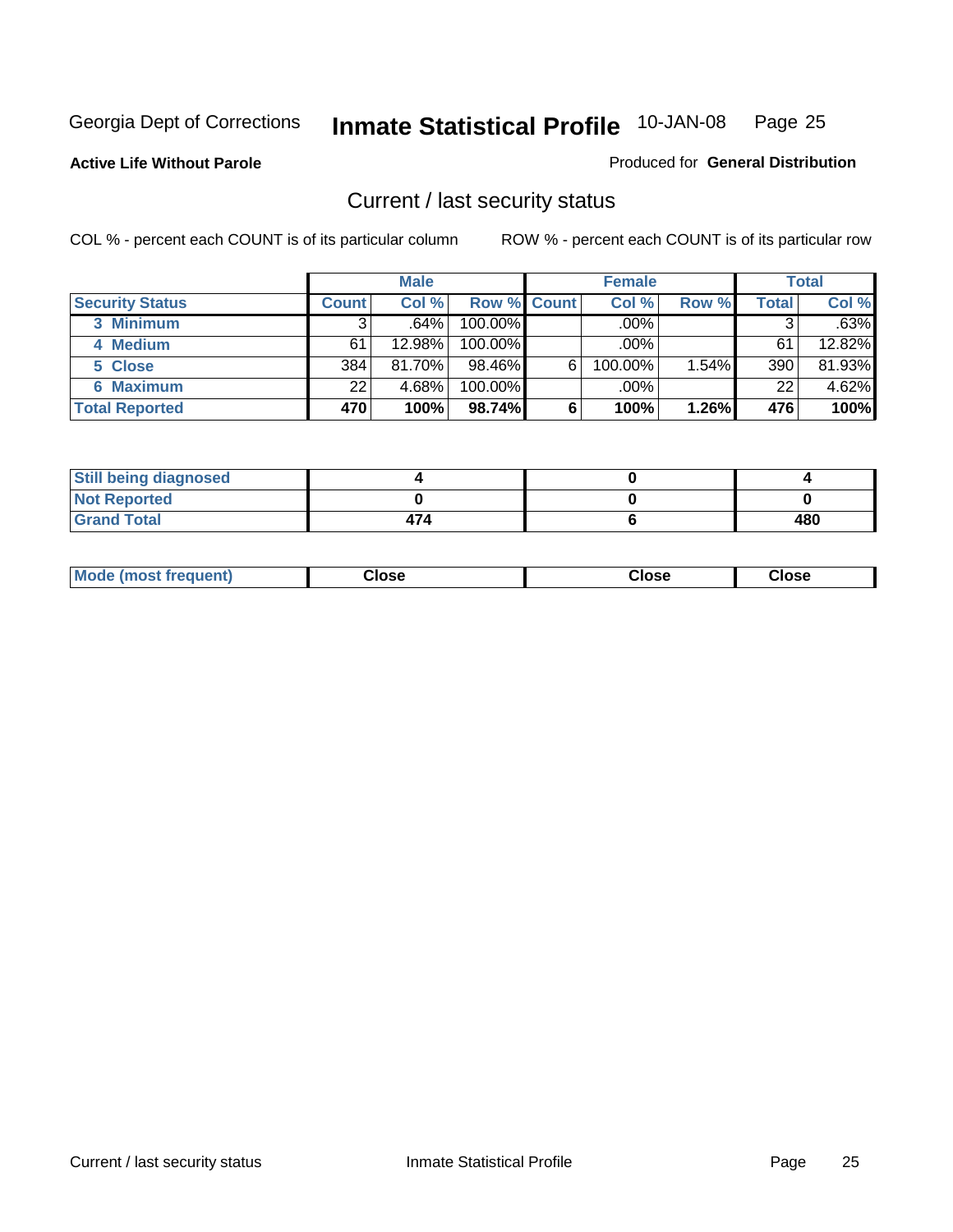**Active Life Without Parole** 

Produced for **General Distribution**

### Current / last type of institution

|                            |              | <b>Male</b> |                    | <b>Female</b> |          |        | Total   |
|----------------------------|--------------|-------------|--------------------|---------------|----------|--------|---------|
| <b>Type of Institution</b> | <b>Count</b> | Col%        | <b>Row % Count</b> | Col %         | Row %I   | Totall | Col %   |
| <b>State Prison</b>        | 474          | 100.00%」    | 98.75%             | $100.00\%$    | $1.25\%$ | 480    | 100.00% |
| <b>Total Reported</b>      | 474          | 100%        | 98.75%             | 100%          | 1.25%    | 480    | 100%    |

| <b>rted</b><br>. |    |     |
|------------------|----|-----|
| $\sim$<br>$ -$   | -- | 480 |

| <b>Mode (most frequent)</b> | <b>State Prison</b> | <b>State Prison</b> | <b>State Prison I</b> |
|-----------------------------|---------------------|---------------------|-----------------------|
|                             |                     |                     |                       |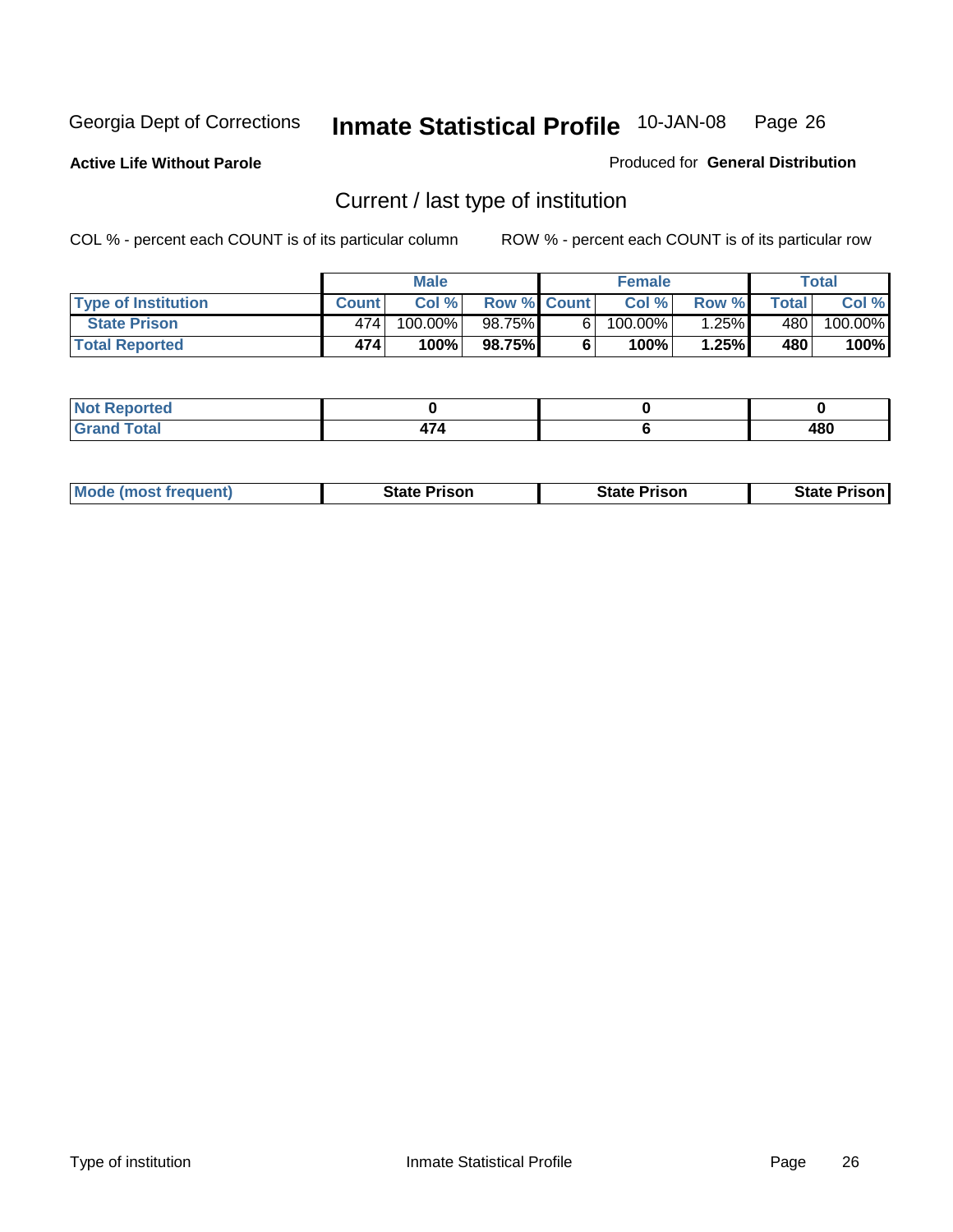**Active Life Without Parole** 

Produced for **General Distribution**

#### Institution type - transitional centers

|                                                | Male  |                    | <b>Female</b> |                   | Total |
|------------------------------------------------|-------|--------------------|---------------|-------------------|-------|
| <b>Institution Type - Trans. Centers Count</b> | Col % | <b>Row % Count</b> |               | Col % Row % Total | Col % |
| <b>Total Reported</b>                          |       |                    |               |                   |       |

| rtea<br>20 NGL 2<br>  |  |  |
|-----------------------|--|--|
| into!<br>---<br>_____ |  |  |

| Mode (most frequent) | <b>Null</b> | <b>Null</b> | <b>Null</b> |
|----------------------|-------------|-------------|-------------|
|                      |             |             |             |
|                      |             |             |             |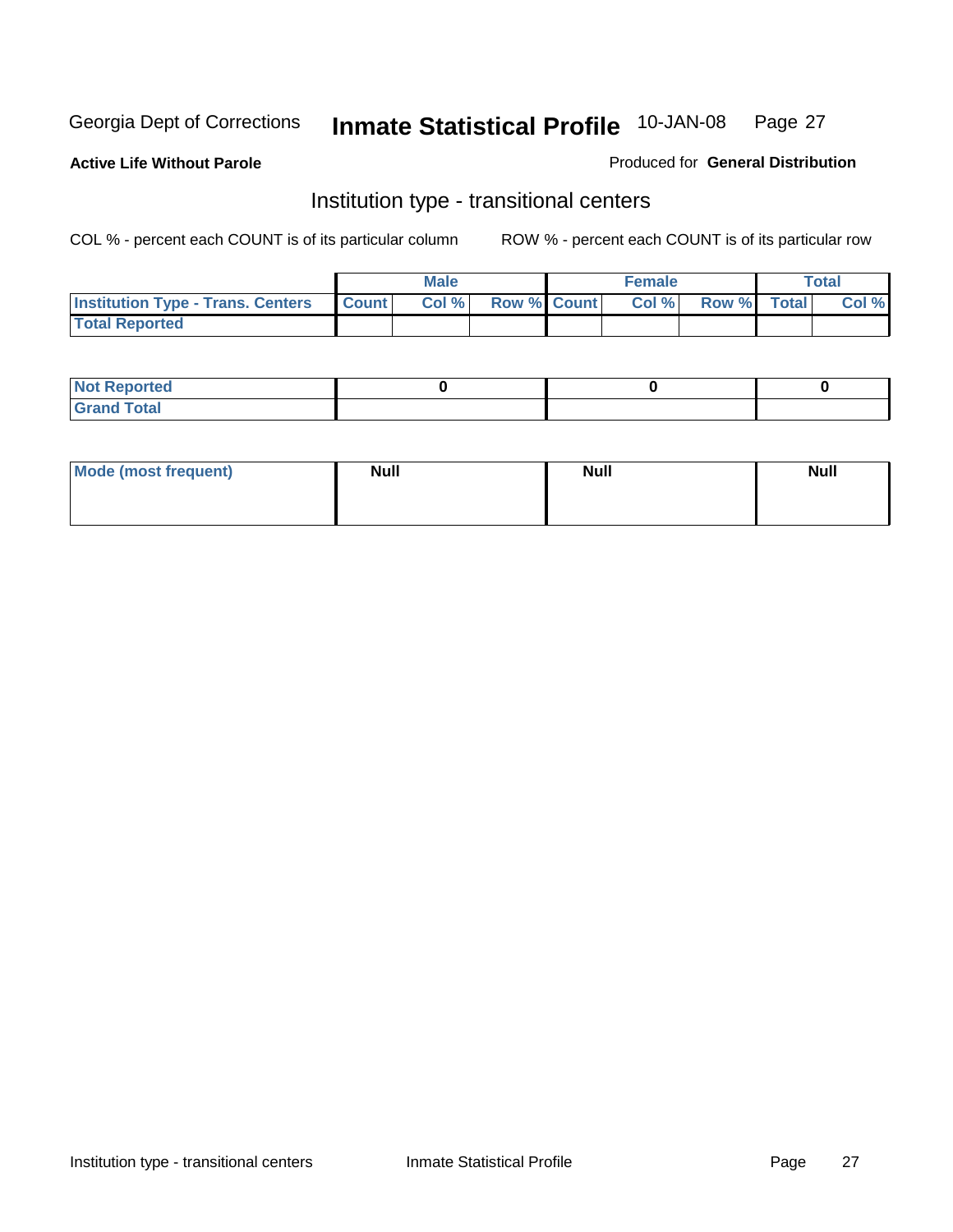**Active Life Without Parole** 

Produced for **General Distribution**

#### Institution type - mental hospitals

|                                                  | <b>Male</b> |                    | <b>Female</b> |                   | <b>Total</b> |
|--------------------------------------------------|-------------|--------------------|---------------|-------------------|--------------|
| <b>Institution Type - Mental Hospitals Count</b> | Col%        | <b>Row % Count</b> |               | Col % Row % Total | Col %        |
| <b>Total Reported</b>                            |             |                    |               |                   |              |

| <b>Not Reported</b> |  |  |
|---------------------|--|--|
| <b>Fotal</b><br>Cro |  |  |

| Mode (most frequent) | <b>Null</b> | <b>Null</b> | <b>Null</b> |
|----------------------|-------------|-------------|-------------|
|                      |             |             |             |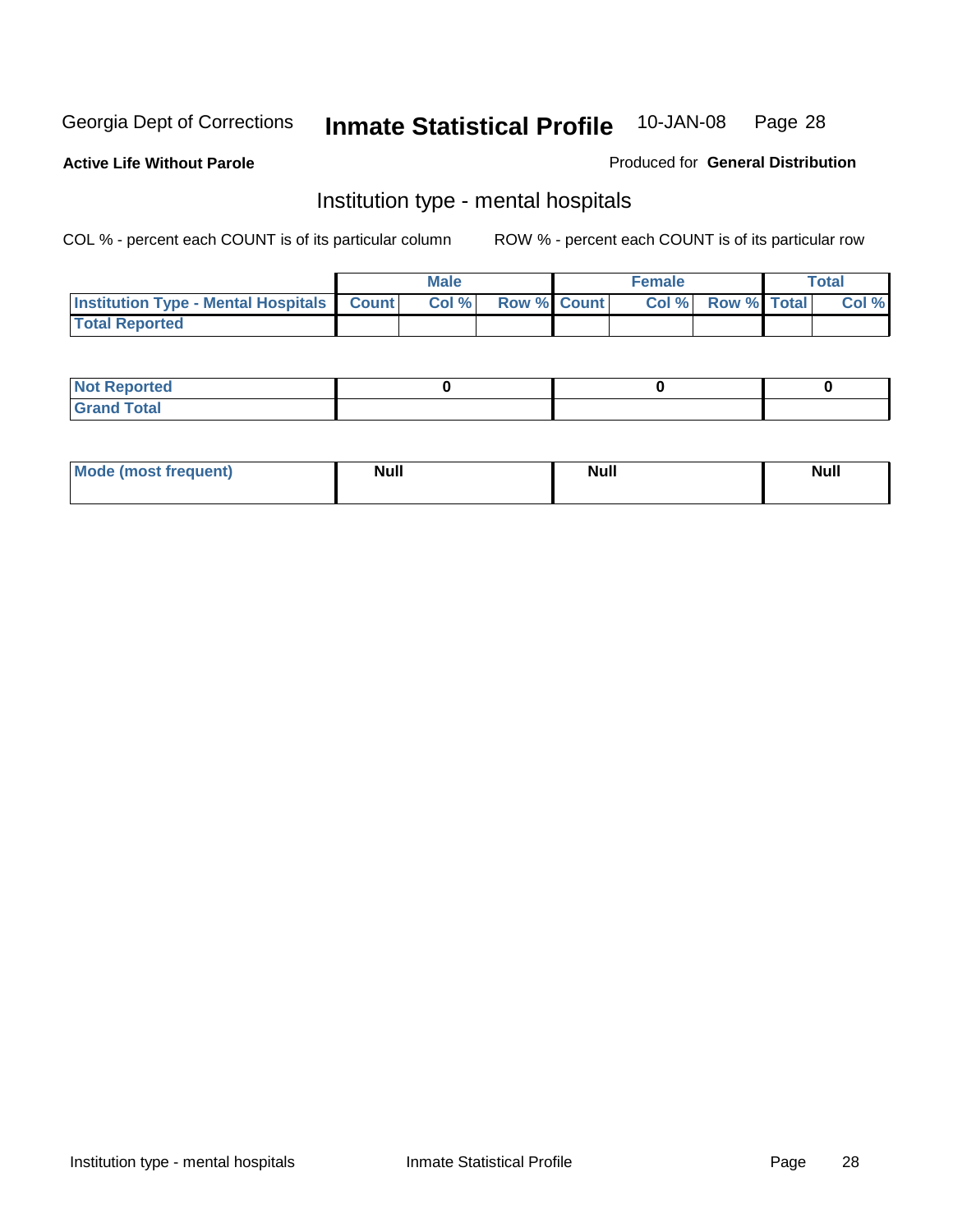**Active Life Without Parole** 

Produced for **General Distribution**

#### Institution type - county prisons

|                                                    | <b>Male</b> |  | <b>Female</b>            |             | Total |
|----------------------------------------------------|-------------|--|--------------------------|-------------|-------|
| <b>Institution Type - County Prisons   Count  </b> | Col%        |  | <b>Row % Count Col %</b> | Row % Total | Col % |
| <b>Total Reported</b>                              |             |  |                          |             |       |

| <b>Not Reported</b>        |  |  |
|----------------------------|--|--|
| <b>Total</b><br>.Grar<br>_ |  |  |

| <b>Mo</b><br>frequent) | NI. . II<br>1u 11 | <b>Moll</b> | <b>Null</b> |
|------------------------|-------------------|-------------|-------------|
|                        |                   |             |             |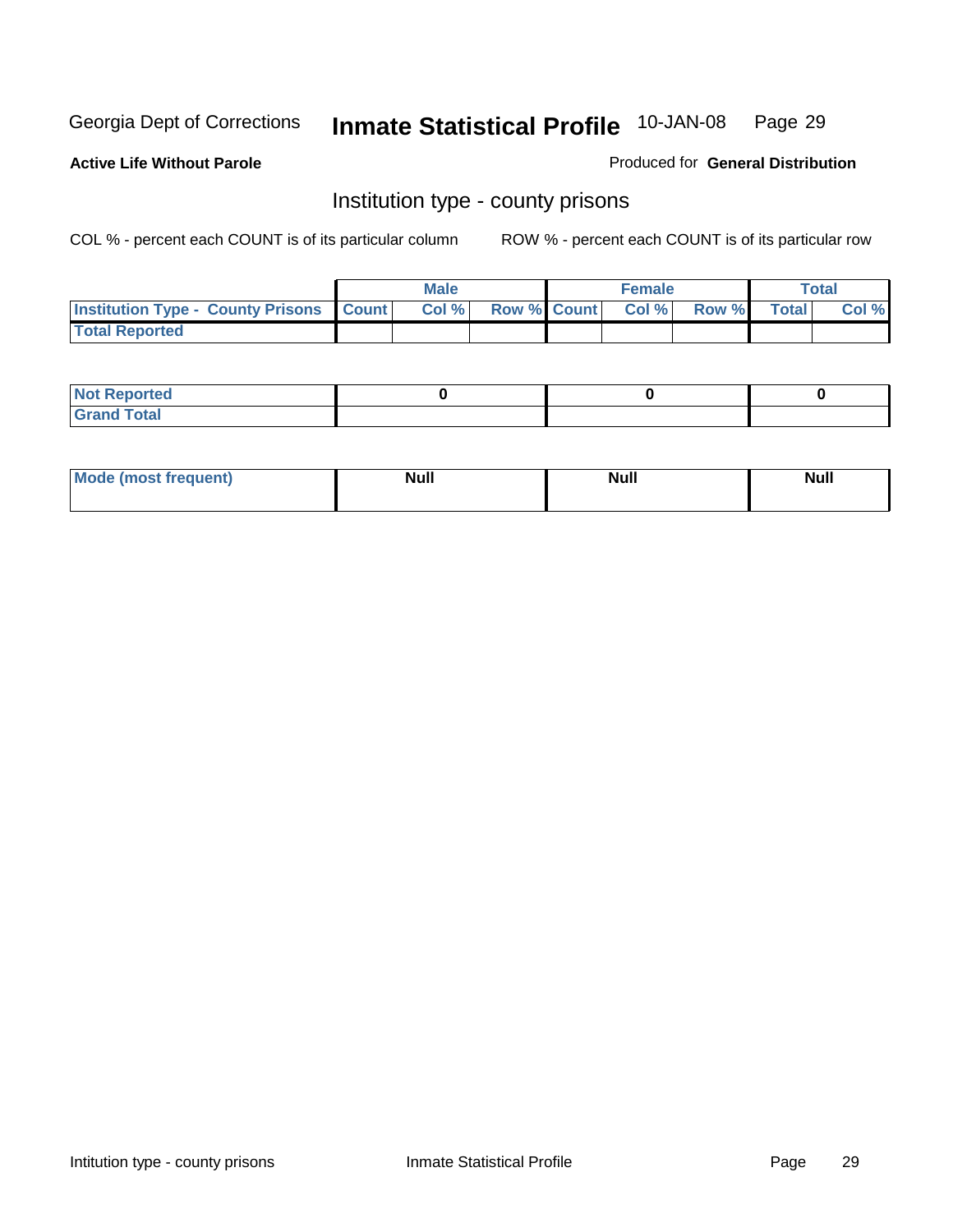#### **Active Life Without Parole**

#### Produced for **General Distribution**

#### Institution type - state prisons

|     |                                         | <b>Male</b>     |        | <b>Female</b> |                |        | <b>Total</b> |                 |        |
|-----|-----------------------------------------|-----------------|--------|---------------|----------------|--------|--------------|-----------------|--------|
|     | <b>Institution Type - State Prisons</b> | <b>Count</b>    | Col %  | Row %         | <b>Count</b>   | Col %  | Row %        | <b>Total</b>    | Col %  |
| 508 | <b>Arrendale State Prison</b>           |                 |        |               | 3              | 50.00% | 100.00%      | 3               | .63%   |
| 532 | <b>Augusta State Med.</b>               | 22              | 4.64%  | 100.00%       |                |        |              | 22              | 4.58%  |
|     | <b>Prison</b>                           |                 |        |               |                |        |              |                 |        |
| 553 | <b>Baldwin State Prison</b>             | 1               | .21%   | 100.00%       |                |        |              |                 | .21%   |
| 547 | <b>Calhoun State Prison</b>             | 6               | 1.27%  | 100.00%       |                |        |              | 6               | 1.25%  |
| 523 | <b>Coastal State Prison</b>             | 7               | 1.48%  | 100.00%       |                |        |              | 7               | 1.46%  |
| 521 | <b>Ga Diag &amp; Class Pris</b>         | $\overline{2}$  | .42%   | 100.00%       |                |        |              | $\overline{2}$  | .42%   |
| 522 | <b>Ga Diag &amp; Class Pris-</b>        | 11              | 2.32%  | 100.00%       |                |        |              | 11              | 2.29%  |
|     | <b>Perm</b>                             |                 |        |               |                |        |              |                 |        |
| 517 | <b>Ga State Prison</b>                  | 61              | 12.87% | 100.00%       |                |        |              | 61              | 12.71% |
| 541 | <b>Hancock State Prison</b>             | 42              | 8.86%  | 100.00%       |                |        |              | 42              | 8.75%  |
| 540 | <b>Hays State Prison</b>                | 36              | 7.59%  | 100.00%       |                |        |              | $\overline{36}$ | 7.50%  |
| 549 | <b>Macon State Prison</b>               | $\overline{77}$ | 16.24% | 100.00%       |                |        |              | $\overline{77}$ | 16.04% |
| 519 | <b>Men'S State Prison</b>               |                 | .21%   | 100.00%       |                |        |              |                 | .21%   |
| 505 | <b>Phillips State Prison</b>            | 31              | 6.54%  | 100.00%       |                |        |              | 31              | 6.46%  |
| 557 | <b>Pulaski State Prison (W)</b>         |                 |        |               | $\overline{3}$ | 50.00% | 100.00%      | 3               | .63%   |
| 550 | <b>Smith State Prison</b>               | 27              | 5.70%  | 100.00%       |                |        |              | 27              | 5.63%  |
| 542 | <b>Telfair State Prison</b>             | 62              | 13.08% | 100.00%       |                |        |              | 62              | 12.92% |
| 537 | <b>Valdosta State Prison</b>            | 38              | 8.02%  | 100.00%       |                |        |              | 38              | 7.92%  |
| 501 | <b>Ware State Prison</b>                | 41              | 8.65%  | 100.00%       |                |        |              | 41              | 8.54%  |
| 552 | <b>Washington Sp</b>                    | 8               | 1.69%  | 100.00%       |                |        |              | 8               | 1.67%  |
| 546 | <b>Wilcox State Prison</b>              |                 | .21%   | 100.00%       |                |        |              |                 | .21%   |
|     | <b>Total Reported</b>                   | 474             | 100%   | 98.75%        | 6              | 100%   | 1.25%        | 480             | 100%   |

| ported:<br>N<br>.                |  |     |
|----------------------------------|--|-----|
| <b>Total</b><br>C <sub>ucu</sub> |  | 480 |

| Mode (most frequent) | 1549 Macon State Prison | <b>508 Arrendale State Prison</b> | 1549 Macon State 1<br>Prison |
|----------------------|-------------------------|-----------------------------------|------------------------------|
|----------------------|-------------------------|-----------------------------------|------------------------------|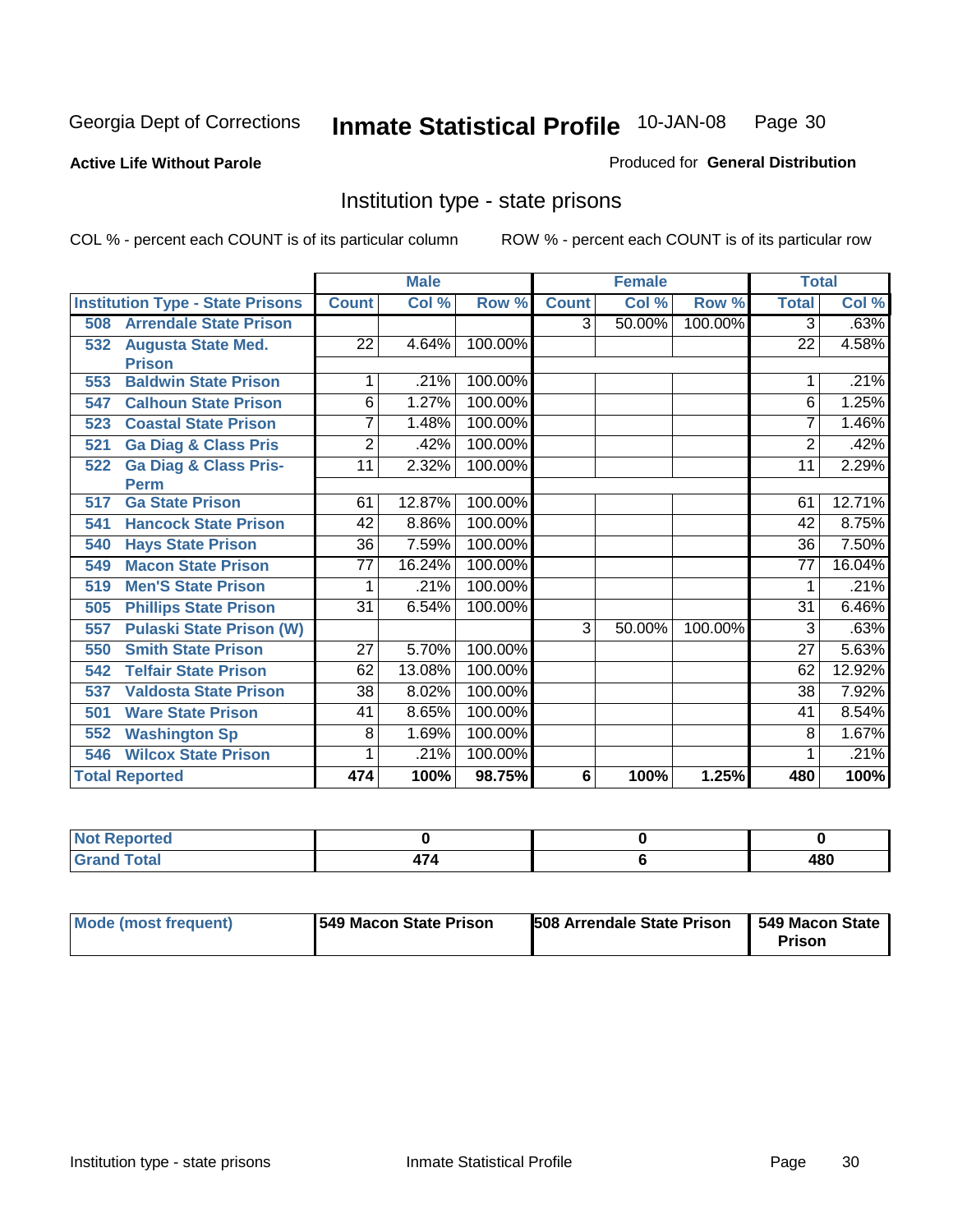**Active Life Without Parole** 

Produced for **General Distribution**

#### Institution type - private prisons

|                                                     | <b>Male</b> |                    | <b>Female</b> |             | Total |
|-----------------------------------------------------|-------------|--------------------|---------------|-------------|-------|
| <b>Institution Type - Private Prisons   Count  </b> | Col %       | <b>Row % Count</b> | Col %         | Row % Total | Col % |
| <b>Total Reported</b>                               |             |                    |               |             |       |

| <b>Not Reported</b> |  |  |
|---------------------|--|--|
| <b>Total</b><br>Cro |  |  |

| Mode (most frequent) | <b>Null</b> | <b>Null</b> | <b>Null</b> |
|----------------------|-------------|-------------|-------------|
|                      |             |             |             |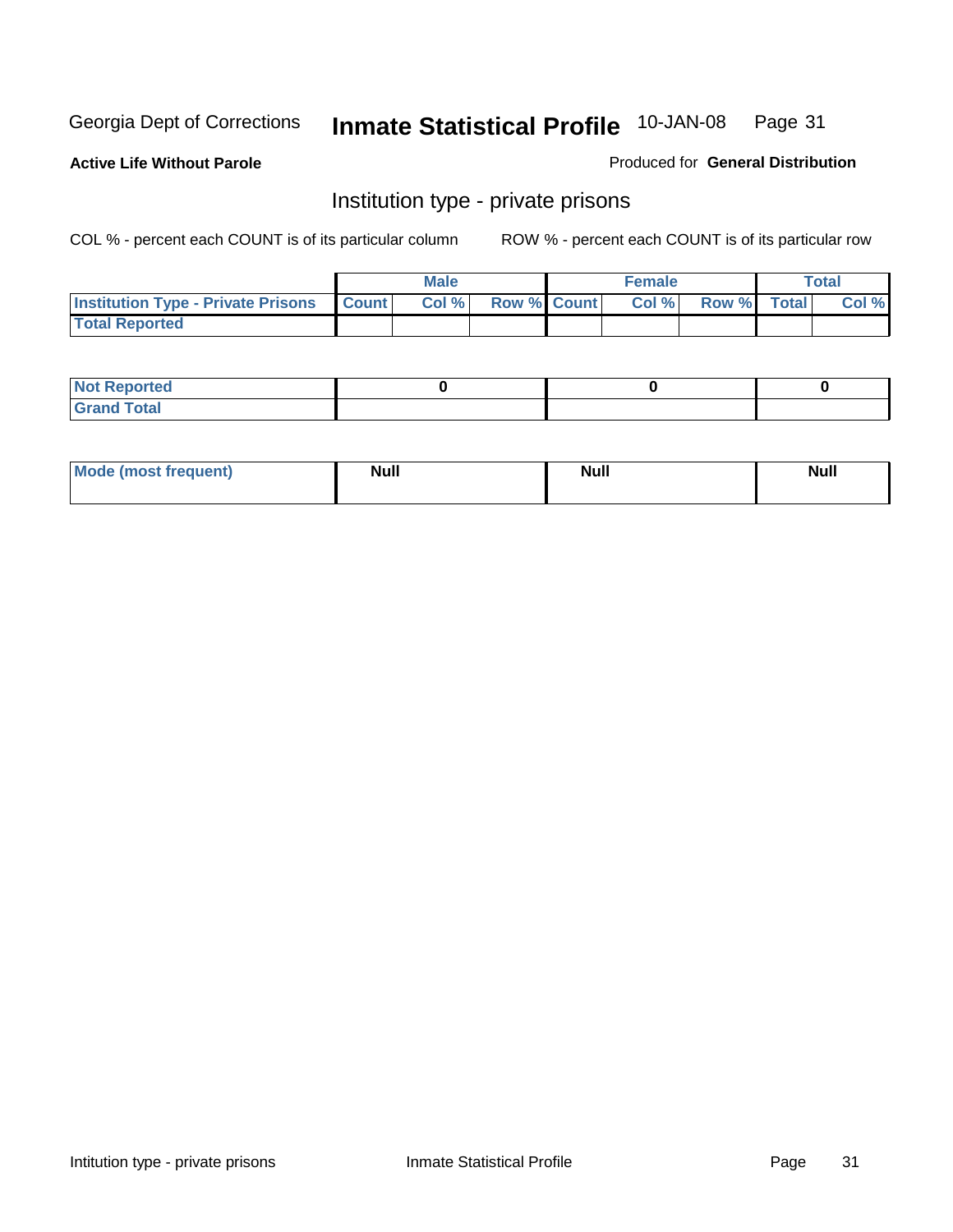**Active Life Without Parole** 

Produced for **General Distribution**

#### Institution type - prison annexes

|                                                | <b>Male</b> |       |              | Female |             | <b>Total</b> |
|------------------------------------------------|-------------|-------|--------------|--------|-------------|--------------|
| <b>Institution Type - Prison Annexes Count</b> | Col %       | Row % | <b>Count</b> | Col%   | Row % Total | Col %        |
| <b>Total Reported</b>                          |             |       |              |        |             |              |

| <b>Not Reported</b>            |  |  |
|--------------------------------|--|--|
| <b>Total</b><br>Croi<br>$\sim$ |  |  |

| Mode (most frequent) | <b>Null</b> | <b>Null</b> | <b>Null</b> |
|----------------------|-------------|-------------|-------------|
|                      |             |             |             |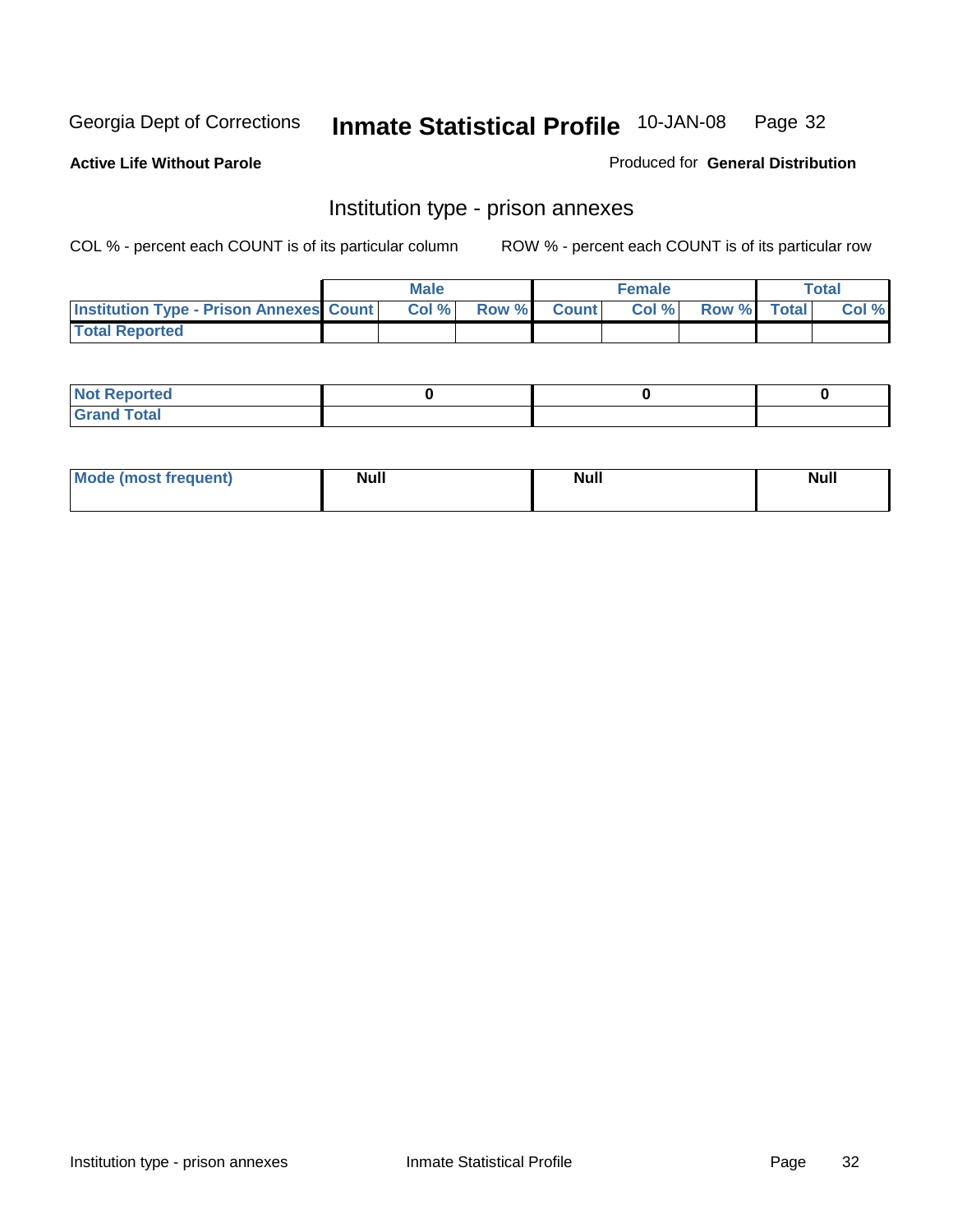**Active Life Without Parole** 

Produced for **General Distribution**

#### Institution type - pre-release centers

|                                                | <b>Male</b> |              |                | <b>Female</b> |             | <b>Total</b> |
|------------------------------------------------|-------------|--------------|----------------|---------------|-------------|--------------|
| <b>Institution Type - Prison Annexes Count</b> | Col %       | <b>Row %</b> | <b>Count</b> Ⅰ | Col%          | Row % Total | Col %        |
| <b>Total Reported</b>                          |             |              |                |               |             |              |

| <b>Not</b><br><b>Reported</b>    |  |  |
|----------------------------------|--|--|
| <b>Total</b><br>Gran<br>$\sim$ . |  |  |

| Mode (most frequent) | <b>Null</b> | <b>Null</b> | <b>Null</b> |
|----------------------|-------------|-------------|-------------|
|                      |             |             |             |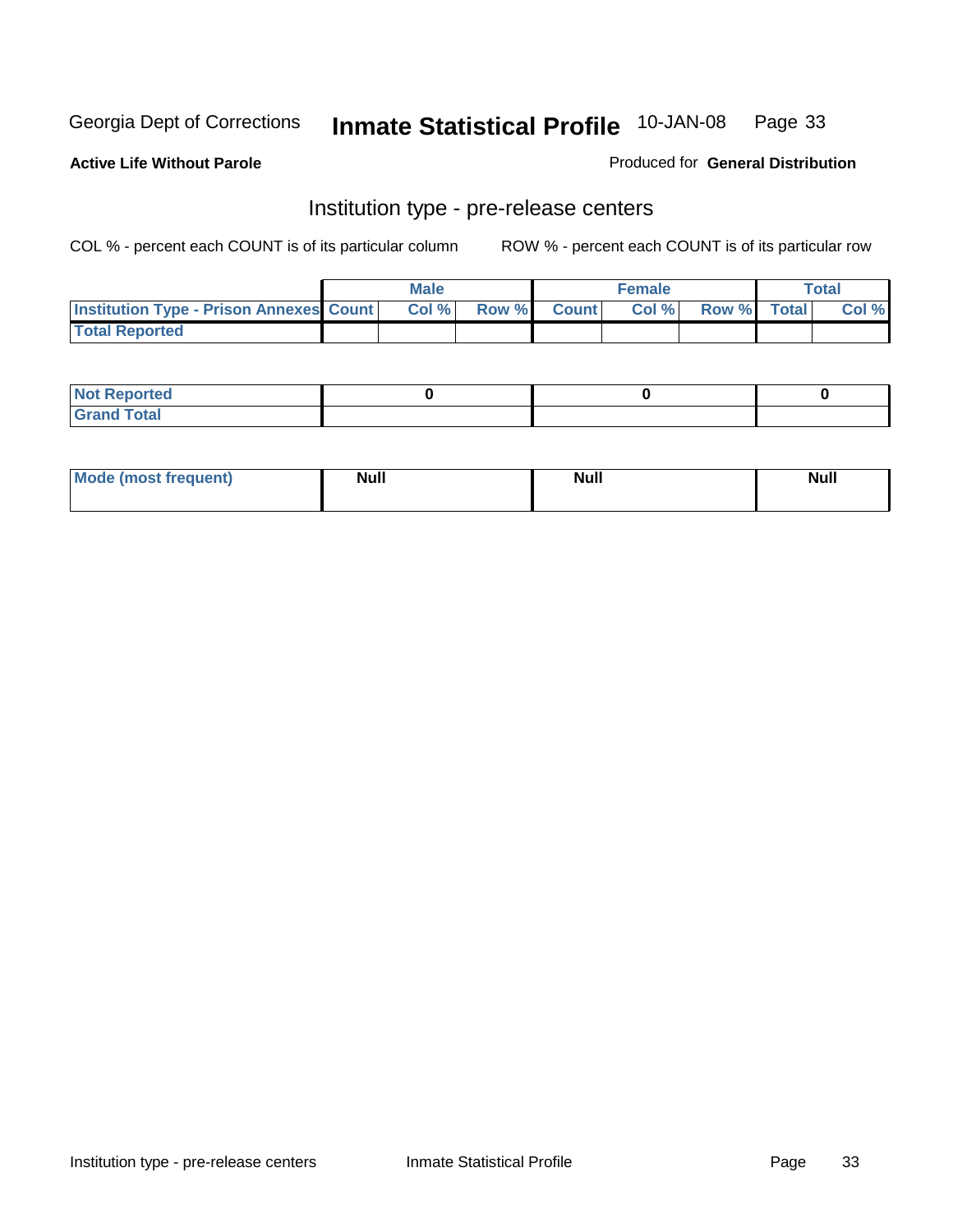**Active Life Without Parole** 

Produced for **General Distribution**

#### Institution type - inmate boot camp

|                                      |              | Male  |             | <b>Female</b> |             | <b>Total</b> |
|--------------------------------------|--------------|-------|-------------|---------------|-------------|--------------|
| <b>Institution Type - Boot Camps</b> | <b>Count</b> | Col % | Row % Count | Col %         | Row % Total | Col %        |
| <b>Total Rported</b>                 |              |       |             |               |             |              |

| <b>Not Reported</b>  |  |  |
|----------------------|--|--|
| <b>Total</b><br>Croy |  |  |

| Mode (most frequent) | <b>Null</b> | <b>Null</b> | <b>Null</b> |
|----------------------|-------------|-------------|-------------|
|                      |             |             |             |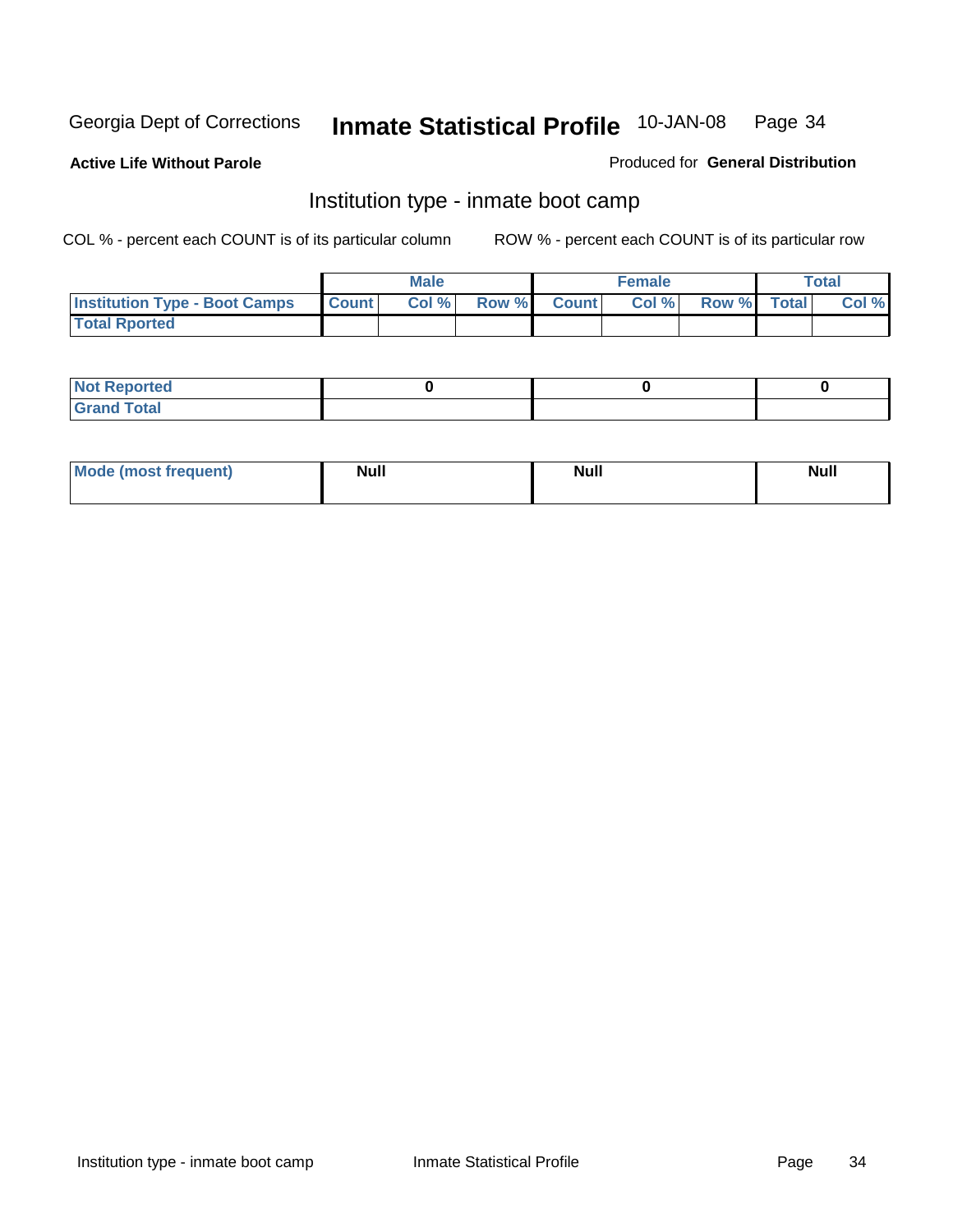**Active Life Without Parole** 

Produced for **General Distribution**

### Number of disciplinary reports

|                                       |              | <b>Male</b> |             |   | <b>Female</b> |       |              | <b>Total</b> |
|---------------------------------------|--------------|-------------|-------------|---|---------------|-------|--------------|--------------|
| <b>Number of Disciplinary Reports</b> | <b>Count</b> | Col %       | Row % Count |   | Col %         | Row % | <b>Total</b> | Col %        |
|                                       | 108          | 22.78%      | 98.18%      | 2 | 33.33%        | 1.82% | 110          | 22.92%       |
|                                       | 64           | 13.50%      | 100.00%     |   |               |       | 64           | 13.33%       |
|                                       | 34           | 7.17%       | 97.14%      |   | 16.67%        | 2.86% | 35           | 7.29%        |
|                                       | 39           | 8.23%       | 97.50%      |   | 16.67%        | 2.50% | 40           | 8.33%        |
|                                       | 27           | 5.70%       | 100.00%     |   |               |       | 27           | 5.63%        |
|                                       | 33           | 6.96%       | 100.00%     |   |               |       | 33           | 6.88%        |
| <b>More Than 5</b>                    | 169          | 35.65%      | 98.83%      | 2 | 33.33%        | 1.17% | 171          | 35.63%       |
| <b>Total Reported</b>                 | 474          | 100%        | 98.75%      | 6 | 100%          | 1.25% | 480          | 100.0%       |

| .<br>N<br>нео  |  |                   |
|----------------|--|-------------------|
| T <sub>1</sub> |  | 101<br>40 U<br>__ |

| Mean (average)       | 7.50 | 0.17 | 7.52 |
|----------------------|------|------|------|
| Median (middle)      |      | 2.J  |      |
| Mode (most frequent) |      |      |      |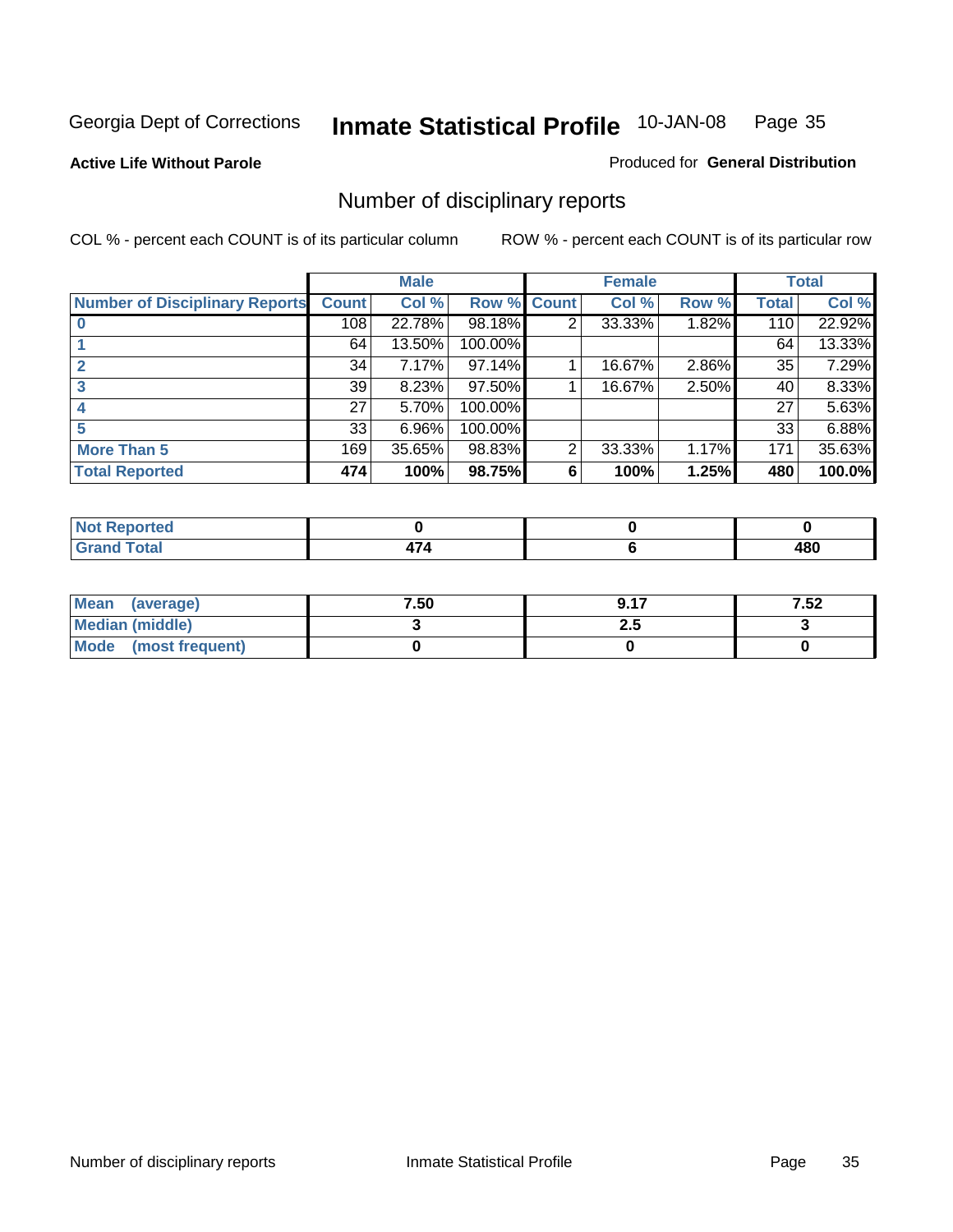#### **Active Life Without Parole**

#### Produced for **General Distribution**

#### Number of transfers

|                            |                 | <b>Male</b> |         |              | <b>Female</b> |       |              | <b>Total</b> |
|----------------------------|-----------------|-------------|---------|--------------|---------------|-------|--------------|--------------|
| <b>Number of Transfers</b> | Count l         | Col %       | Row %   | <b>Count</b> | Col %         | Row % | <b>Total</b> | Col %        |
|                            | 4               | 0.84%       | 100.00% |              |               |       | 4            | 0.83%        |
|                            | 126             | 26.58%      | 97.67%  | 3            | 50.00%        | 2.33% | 129          | 26.88%       |
| $\mathbf{c}$               | 112             | 23.63%      | 97.39%  | 3            | 50.00%        | 2.61% | 115          | 23.96%       |
| 3                          | 97              | 20.46%      | 100.00% |              |               |       | 97           | 20.21%       |
|                            | 51              | 10.76%      | 100.00% |              |               |       | 51           | 10.63%       |
|                            | 28 <sup>1</sup> | 5.91%       | 100.00% |              |               |       | 28           | 5.83%        |
| <b>More Than 5</b>         | 56              | 11.81%      | 100.00% |              |               |       | 56           | 11.67%       |
| <b>Total Reported</b>      | 474             | 100%        | 98.75%  | 6            | 100%          | 1.25% | 480          | 100.0%       |

| .<br>N<br>нео  |  |                   |
|----------------|--|-------------------|
| T <sub>1</sub> |  | 101<br>40 U<br>__ |

| Mean (average)       | 3.01 |   | 2.99 |
|----------------------|------|---|------|
| Median (middle)      |      | . |      |
| Mode (most frequent) |      |   |      |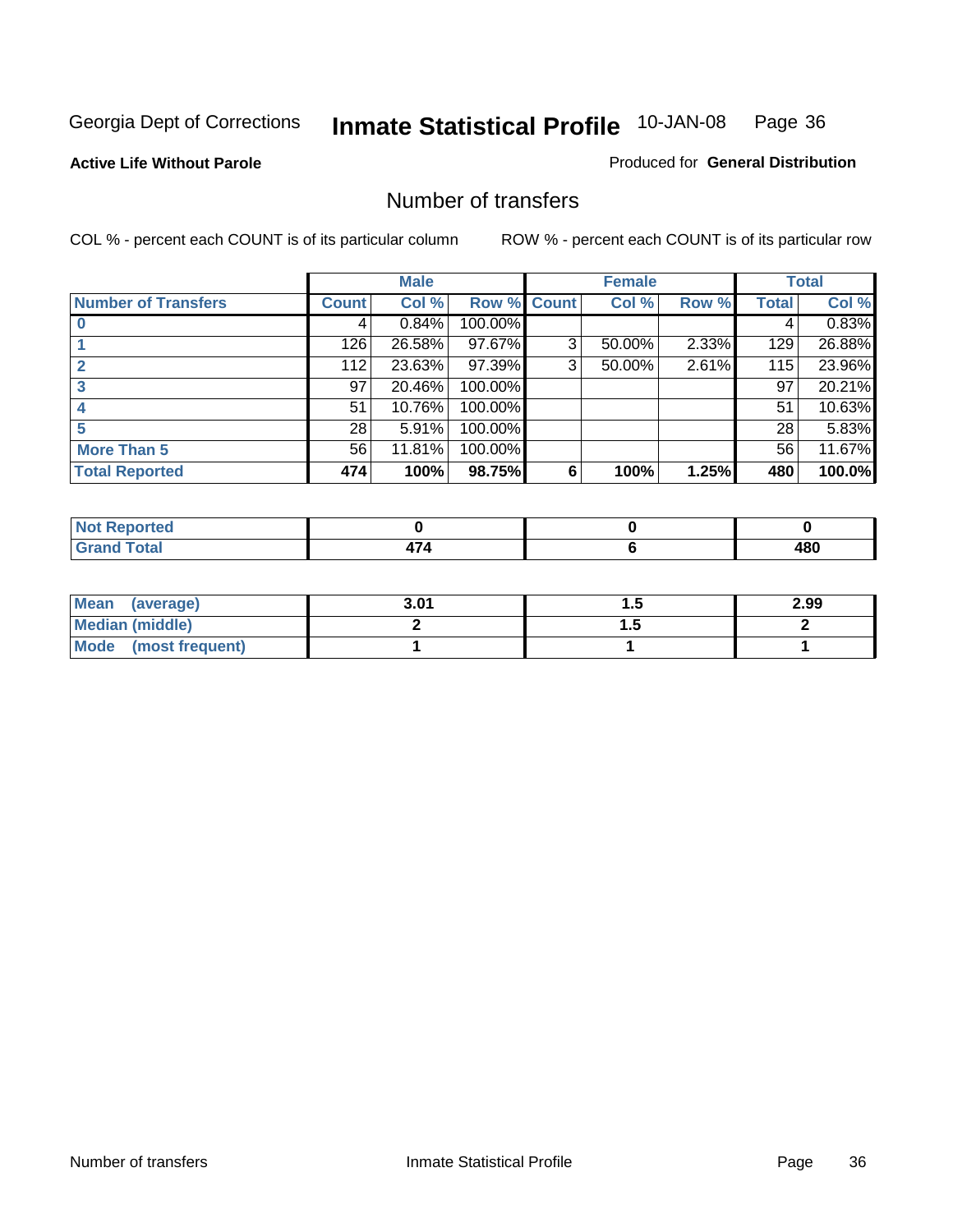**Active Life Without Parole** 

Produced for **General Distribution**

# Number of escapes

|                       |              | <b>Male</b> |                    |   | <b>Female</b> |         |       | <b>Total</b> |
|-----------------------|--------------|-------------|--------------------|---|---------------|---------|-------|--------------|
| Number of Escapes     | <b>Count</b> | Col%        | <b>Row % Count</b> |   | Col %         | Row %   | Total | Col %        |
|                       | 473'         | 99.79%      | 98.75%             | 6 | 100.00%       | $.25\%$ | 479'  | 99.79%       |
|                       |              | 0.21%       | 100.00%            |   |               |         |       | $0.21\%$     |
| <b>Total Reported</b> | 474          | 100%        | 98.75%I            |   | 100%          | 1.25%   | 480   | 100%         |

| rteo                            |  |     |
|---------------------------------|--|-----|
| <b>otal</b><br>$\mathbf{v}$ and |  | 480 |

| Mean (average)       |  |  |
|----------------------|--|--|
| Median (middle)      |  |  |
| Mode (most frequent) |  |  |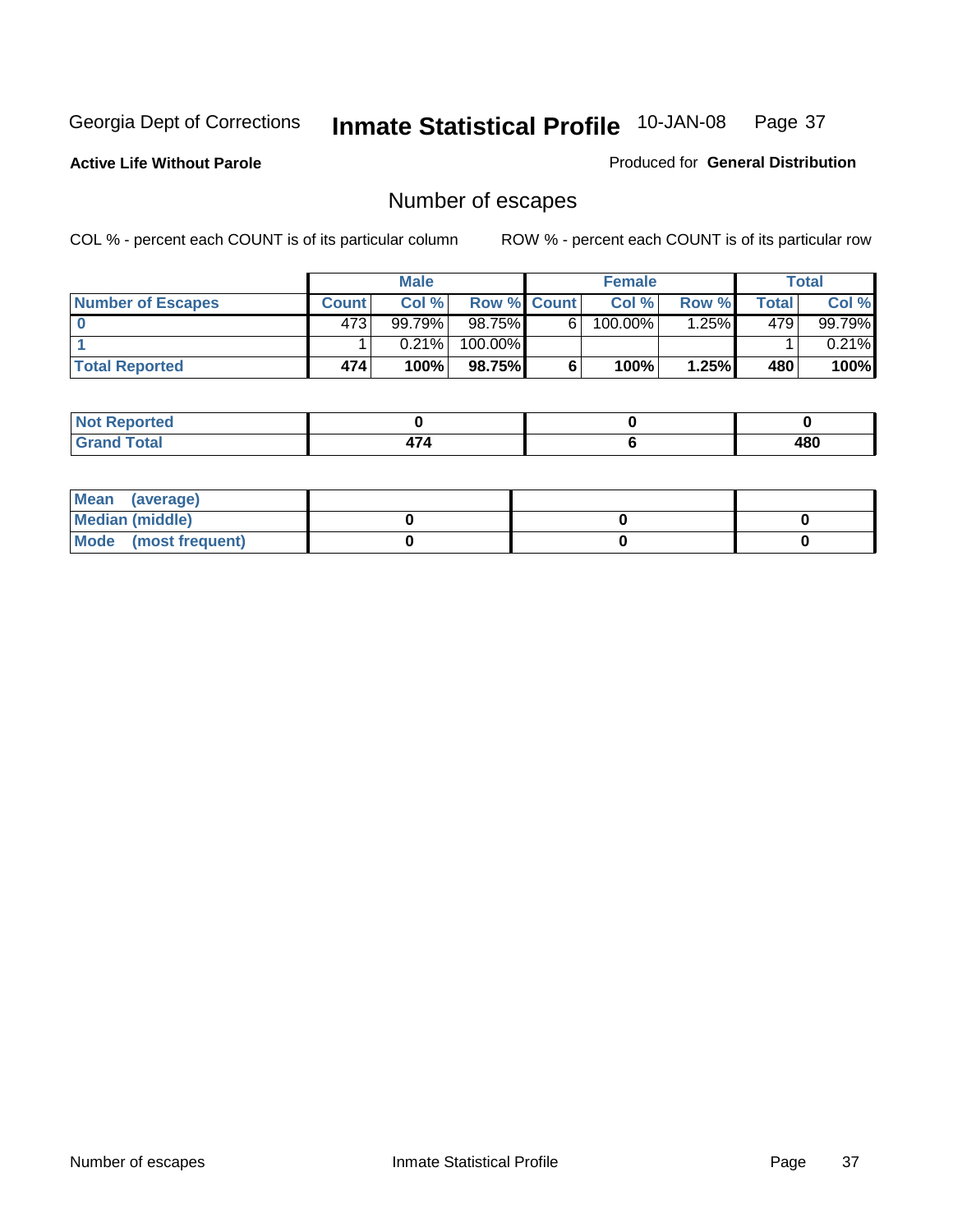**Active Life Without Parole** 

Produced for **General Distribution**

# Probable future release type

|                                         |              | <b>Male</b> |                    |   | <b>Female</b> |          |              | Total  |
|-----------------------------------------|--------------|-------------|--------------------|---|---------------|----------|--------------|--------|
| <b>Probable Future Release Type</b>     | <b>Count</b> | Col %       | <b>Row % Count</b> |   | Col%          | Row %    | <b>Total</b> | Col %  |
| <b>Paroled with probation to follow</b> |              | $.21\%$     | 100.00%            |   | $.00\%$       | $.00\%$  |              | .21%   |
| Life, LWOP or death sentence            | 4731         | 99.79%      | 98.75%             | 6 | 100.00%       | $1.25\%$ | 479          | 99.79% |
| <b>Total Reported</b>                   | 474          | 100%        | 98.75%             | 6 | 100%          | 1.25%    | 480          | 100%   |

| <b>prted</b><br>. <b>.</b> . |      |   |             |
|------------------------------|------|---|-------------|
| <b>otal</b><br><b>COMPA</b>  | - 11 | . | 1 R N<br>טט |

| Mode (most frequent) | Life, LWOP or death |
|----------------------|---------------------|
| Life, LWOP or death  | Life, LWOP or death |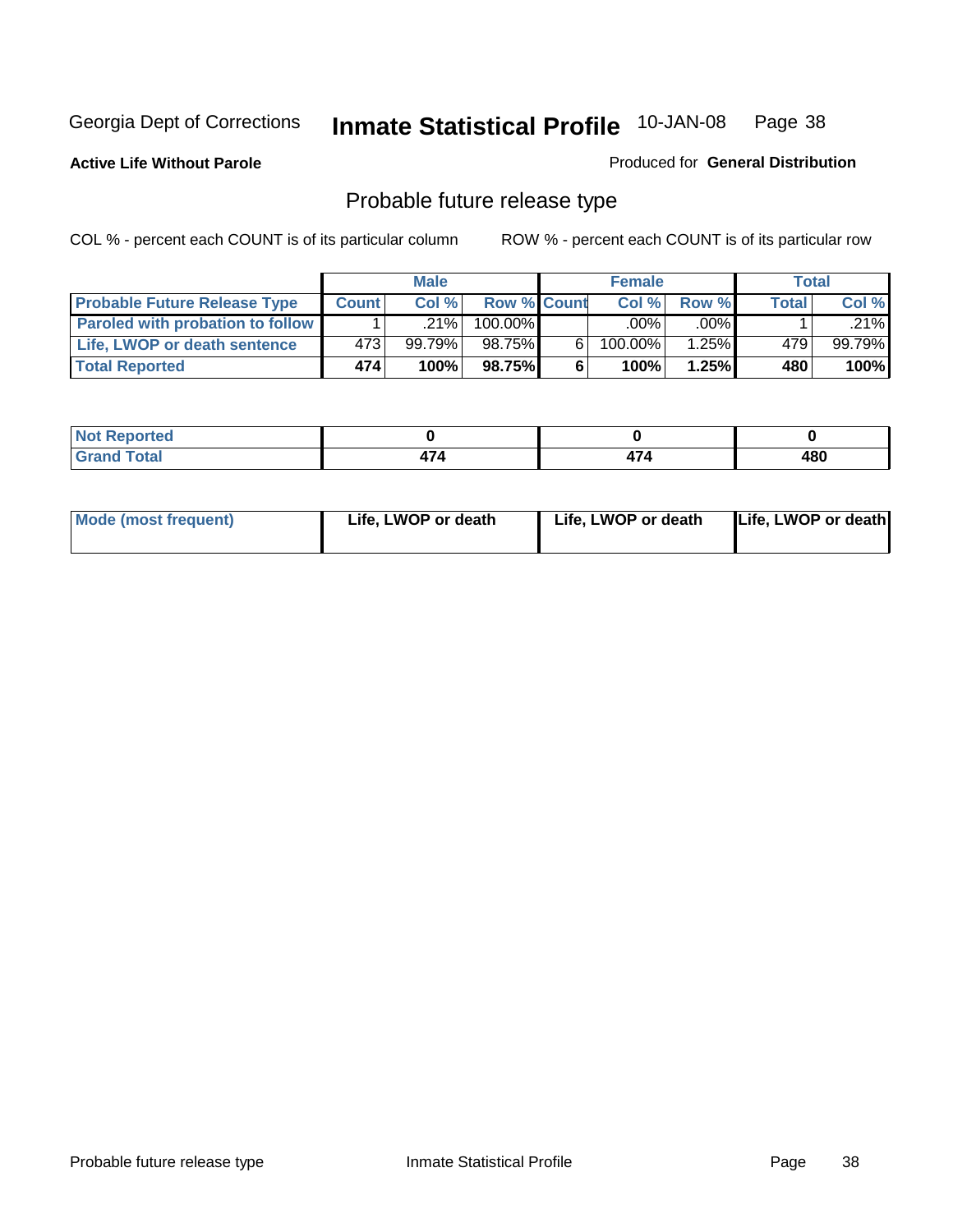**Active Life Without Parole** 

Produced for **General Distribution**

### Actual release type

|                            |              | <b>Male</b> |                    | <b>Female</b> |        |       | $\tau$ otal |
|----------------------------|--------------|-------------|--------------------|---------------|--------|-------|-------------|
| <b>Actual Release Type</b> | <b>Count</b> | Col %       | <b>Row % Count</b> | Col %         | Row %I | Total | Col %       |
| <b>Total Reported</b>      |              | $\%$        | %                  | %             | %      |       | %           |

| <b>Still Active</b> | 474 | 480 |
|---------------------|-----|-----|
| <b>Not Reported</b> |     |     |
| <b>Grand Total</b>  | 474 | 480 |

| M<br>____<br>_____ | NI | Null | $\cdots$ |
|--------------------|----|------|----------|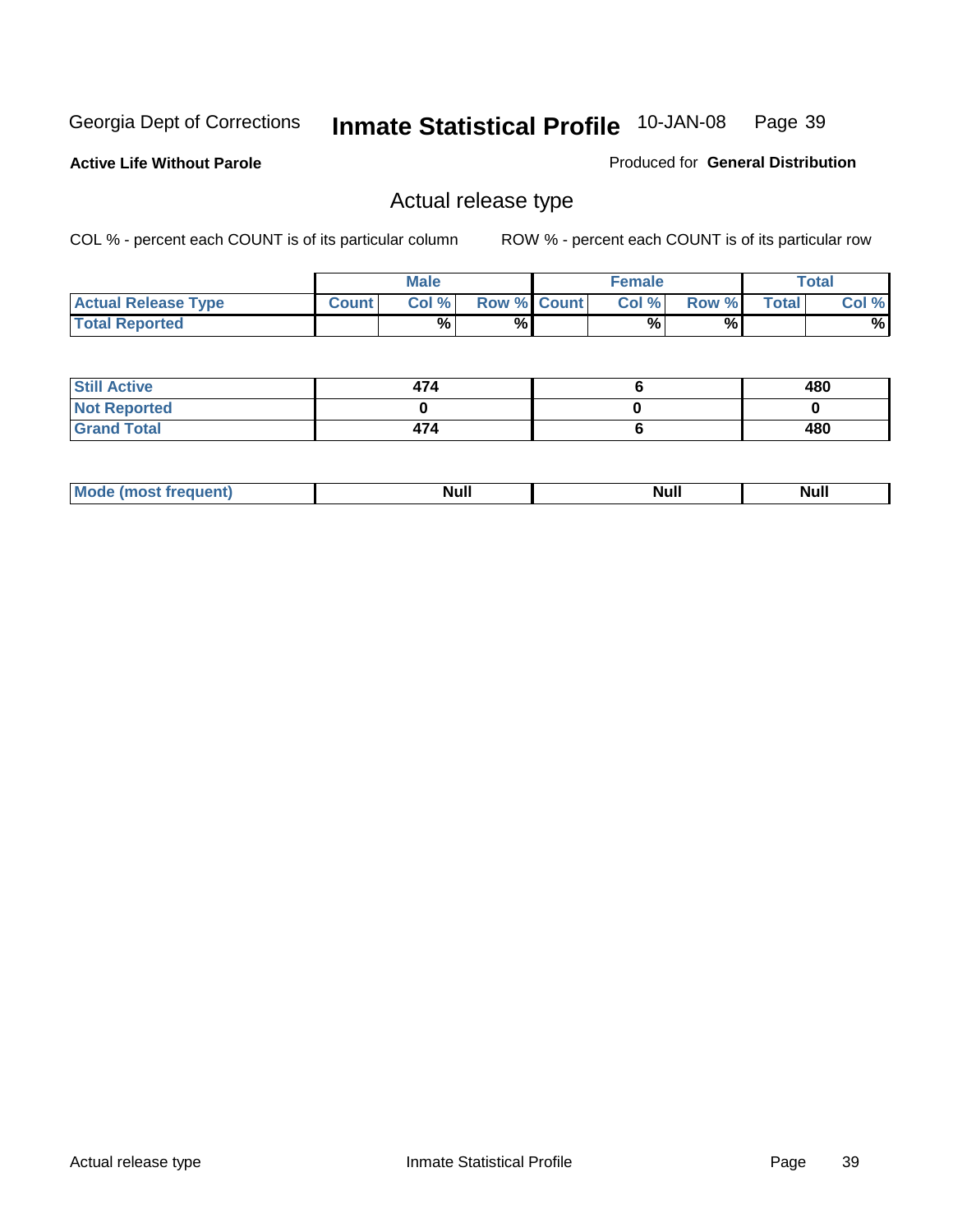#### **Active Life Without Parole**

#### Produced for **General Distribution**

### Time served in current (or last) institution

|                            |              | <b>Male</b> |         |              | <b>Female</b> |        |              | <b>Total</b> |
|----------------------------|--------------|-------------|---------|--------------|---------------|--------|--------------|--------------|
| <b>Time In Institution</b> | <b>Count</b> | Col %       | Row %   | <b>Count</b> | Col %         | Row %  | <b>Total</b> | Col %        |
| 0 to 3 months              | 48           | 10.13%      | 100.00% |              |               |        | 48           | 10.00%       |
| 3.01 to 6 months           | 35           | 7.38%       | 100.00% |              |               |        | 35           | 7.29%        |
| 6.01 to 9 months           | 27           | 5.70%       | 100.00% |              |               |        | 27           | 5.63%        |
| 9.01 to 12 months          | 32           | 6.75%       | 100.00% |              |               |        | 32           | 6.67%        |
| 12.01 to 18 months         | 48           | 10.13%      | 100.00% |              |               |        | 48           | 10.00%       |
| 18.01 to 24 months         | 41           | 8.65%       | 97.62%  | 1            | 16.67%        | 2.38%  | 42           | 8.75%        |
| $2.01$ to 3 years          | 69           | 14.56%      | 95.83%  | 3            | 50.00%        | 4.17%  | 72           | 15.00%       |
| $3.01$ to 4 years          | 38           | 8.02%       | 97.44%  | 1            | 16.67%        | 2.56%  | 39           | 8.13%        |
| 4.01 to 5 years            | 29           | 6.12%       | 100.00% |              |               |        | 29           | 6.04%        |
| 5.01 to 6 years            | 35           | 7.38%       | 100.00% |              |               |        | 35           | 7.29%        |
| 6.01 to 7 years            | 26           | 5.49%       | 100.00% |              |               |        | 26           | 5.42%        |
| 7.01 to 8 years            | 16           | 3.38%       | 100.00% |              |               |        | 16           | 3.33%        |
| 8.01 to 9 years            | 6            | 1.27%       | 100.00% |              |               |        | 6            | 1.25%        |
| 9.01 to 10 years           | 8            | 1.69%       | 88.89%  | 1            | 16.67%        | 11.11% | 9            | 1.88%        |
| Over 10 years              | 16           | 3.38%       | 100.00% |              |               |        | 16           | 3.33%        |
| <b>Total Reported</b>      | 474          | 100%        | 98.75%  | 6            | 100%          | 1.25%  | 480          | 100.0%       |

| <b>Reported</b><br><b>Not</b> |               |            |
|-------------------------------|---------------|------------|
| <b>Total</b>                  | $\rightarrow$ | ៱៰៱<br>40U |

| <b>Mean</b><br>(average) | 36 months | 46 months | 36 months |  |
|--------------------------|-----------|-----------|-----------|--|
| Median (middle)          | 25 months | 34 months | 26 months |  |
| Mode<br>(most frequent)  | 0 months  | 2 months  | months    |  |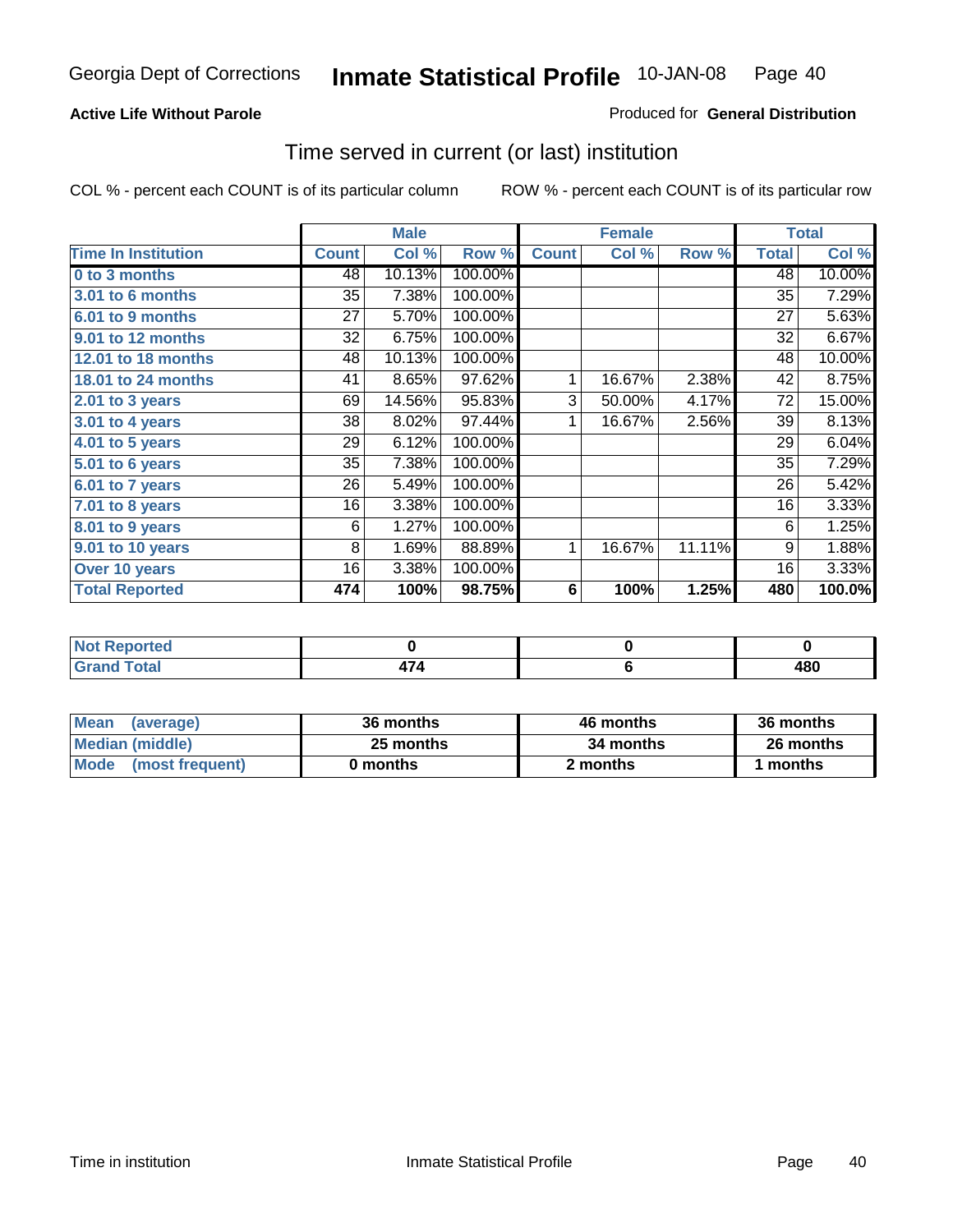**Active Life Without Parole** 

Produced for **General Distribution**

### Highest grade level attained

|                              |                | <b>Male</b> |         |                | <b>Female</b> |       |                 | <b>Total</b> |
|------------------------------|----------------|-------------|---------|----------------|---------------|-------|-----------------|--------------|
| <b>Grade Level</b>           | <b>Count</b>   | Col %       | Row %   | <b>Count</b>   | Col %         | Row % | <b>Total</b>    | Col %        |
| <b>Grade 1</b>               | 1              | 0.22%       | 100.00% |                |               |       | 1               | 0.21%        |
| <b>Grade 4</b>               | 3              | 0.65%       | 100.00% |                |               |       | 3               | 0.64%        |
| Grade 5                      | 4              | 0.87%       | 100.00% |                |               |       | 4               | $0.86\%$     |
| Grade 6                      | 8              | 1.74%       | 100.00% |                |               |       | 8               | 1.71%        |
| <b>Grade 7</b>               | 18             | 3.90%       | 100.00% |                |               |       | $\overline{18}$ | 3.85%        |
| <b>Grade 8</b>               | 45             | 9.76%       | 100.00% |                |               |       | 45              | 9.64%        |
| <b>Grade 9</b>               | 64             | 13.88%      | 98.46%  | 1              | 16.67%        | 1.54% | 65              | 13.92%       |
| Grade 10                     | 94             | 20.39%      | 98.95%  | 1              | 16.67%        | 1.05% | 95              | 20.34%       |
| Grade 11                     | 67             | 14.53%      | 97.10%  | $\overline{2}$ | 33.33%        | 2.90% | 69              | 14.78%       |
| <b>Grade 12 or GED</b>       | 74             | 16.05%      | 98.67%  | 1              | 16.67%        | 1.33% | 75              | 16.06%       |
| <b>Some tech school</b>      | 12             | 2.60%       | 100.00% |                |               |       | 12              | 2.57%        |
| <b>Completed tech school</b> | 12             | 2.60%       | 100.00% |                |               |       | 12              | 2.57%        |
| College, 1 year              | 16             | 3.47%       | 100.00% |                |               |       | 16              | 3.43%        |
| College, 2 year              | 18             | 3.90%       | 94.74%  | 1              | 16.67%        | 5.26% | 19              | 4.07%        |
| College, 3 year              | 8              | 1.74%       | 100.00% |                |               |       | 8               | 1.71%        |
| <b>Bachelor's degree</b>     | 9              | 1.95%       | 100.00% |                |               |       | $\overline{9}$  | 1.93%        |
| <b>Master's degree</b>       | 5              | 1.08%       | 100.00% |                |               |       | $\overline{5}$  | 1.07%        |
| Ph.D. degree                 | 1              | 0.22%       | 100.00% |                |               |       | 1               | 0.21%        |
| Law degree                   | $\overline{2}$ | 0.43%       | 100.00% |                |               |       | $\overline{2}$  | 0.43%        |
| <b>Total Reported</b>        | 461            | 100%        | 98.72%  | 6              | 100.0%        | 1.28% | 467             | 100%         |

| i Alban<br>المناسب<br>rtea<br>NI.<br>. | . . | יי          |
|----------------------------------------|-----|-------------|
| Total<br><b>C.A.A</b>                  | .   | 10 N<br>40u |

| <b>Mean</b><br>(average) | 10.64    | 11.17    | 10.65    |
|--------------------------|----------|----------|----------|
| Median (middle)          | Grade 10 | Grade 11 | Grade 10 |
| Mode<br>(most frequent)  | Grade 10 | Grade 11 | Grade 10 |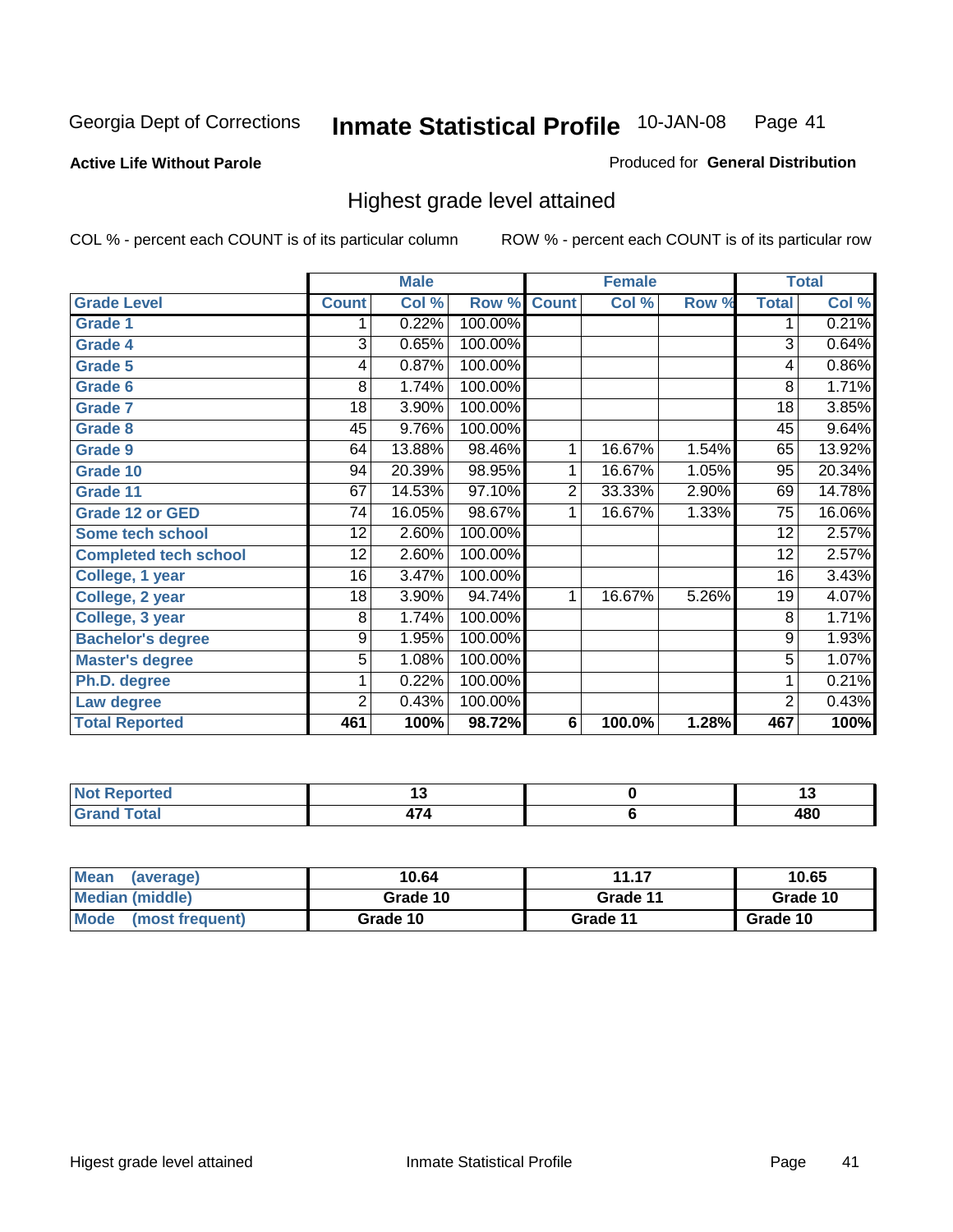#### **Active Life Without Parole**

### Produced for **General Distribution**

### Culture fair IQ scores

|                       |              | <b>Male</b> |             |   | <b>Female</b> |          |              | <b>Total</b> |
|-----------------------|--------------|-------------|-------------|---|---------------|----------|--------------|--------------|
| <b>IQ Scores</b>      | <b>Count</b> | Col %       | Row % Count |   | Col %         | Row %    | <b>Total</b> | Col %        |
| $60 - 69$             | 19           | 4.58%       | 100.00%     |   |               |          | 19           | 4.51%        |
| $70 - 79$             | 31           | 7.47%       | 100.00%     |   |               |          | 31           | 7.36%        |
| $80 - 89$             | 63           | 15.18%      | 98.44%      |   | 16.67%        | $1.56\%$ | 64           | 15.20%       |
| $90 - 99$             | 70           | 16.87%      | 97.22%      | 2 | 33.33%        | 2.78%    | 72           | 17.10%       |
| $100 - 109$           | 116          | 27.95%      | 99.15%      |   | 16.67%        | 0.85%    | 117          | 27.79%       |
| $110 - 119$           | 95           | 22.89%      | 98.96%      |   | 16.67%        | 1.04%    | 96           | 22.80%       |
| $120 - 129$           | 21           | 5.06%       | 95.45%      |   | 16.67%        | 4.55%    | 22           | 5.23%        |
| <b>Total Reported</b> | 415          | 100%        | 98.57%      | 6 | 100.0%        | 1.43%    | 421          | 100%         |

| <b>Not Reported</b>         | 56  | 56  |
|-----------------------------|-----|-----|
| <b>Not Valid (under 60)</b> |     |     |
| <b>Grand Total</b>          | 474 | 480 |

| <b>Mean</b><br>(average) | 99  | 104 | 99  |
|--------------------------|-----|-----|-----|
| Median (middle)          | 102 | 99  | 102 |
| Mode (most frequent)     | 105 | 96  | 105 |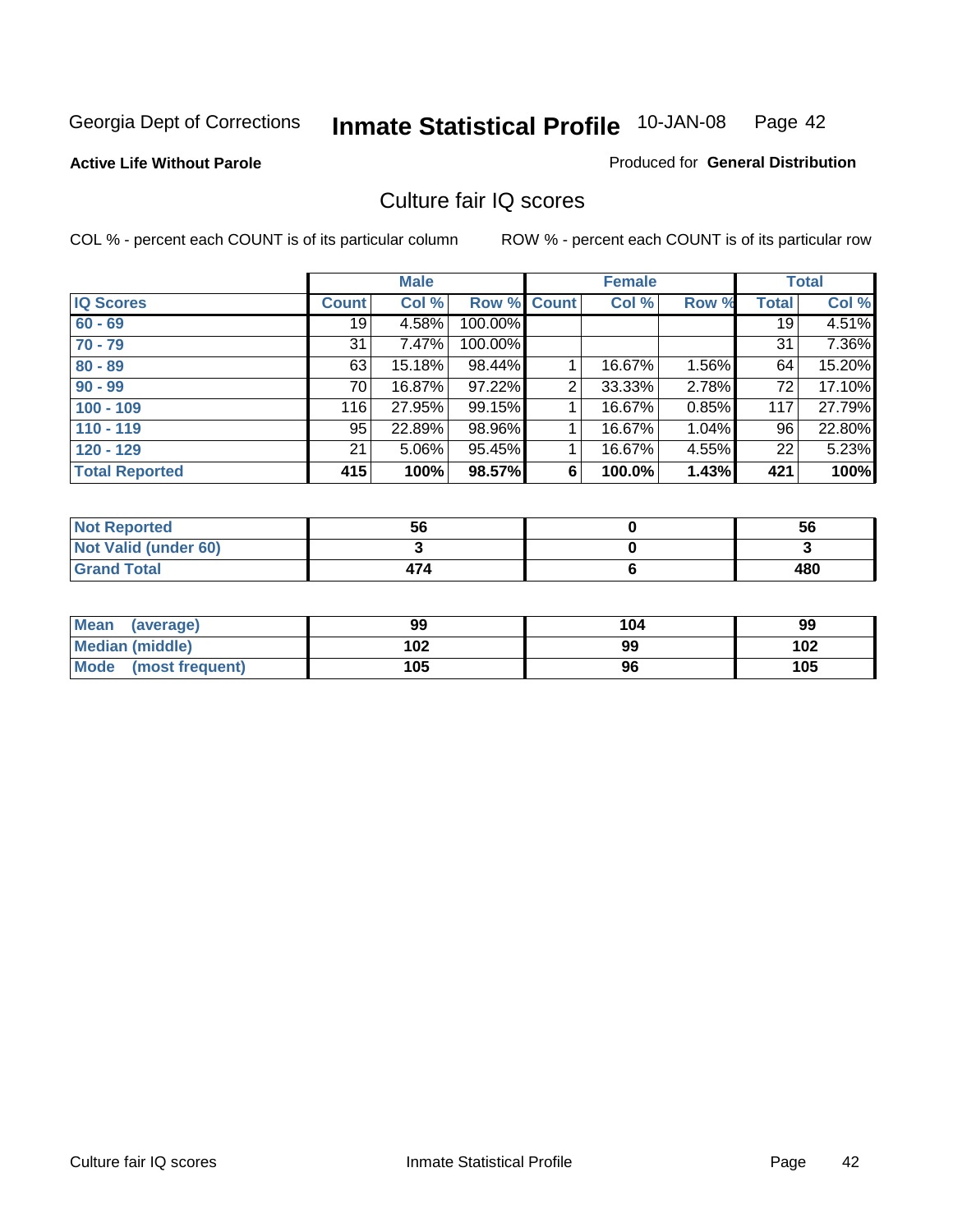#### **Active Life Without Parole**

#### Produced for **General Distribution**

# Wide Range Achievement Test (WRAT) reading score

|                           |              | <b>Male</b> |         |              | <b>Female</b> |       |              | <b>Total</b> |
|---------------------------|--------------|-------------|---------|--------------|---------------|-------|--------------|--------------|
| <b>WRAT Reading Score</b> | <b>Count</b> | Col %       | Row %   | <b>Count</b> | Col %         | Row % | <b>Total</b> | Col %        |
| 0.1 to 0.9                | 8            | 1.89%       | 100.00% |              |               |       | 8            | 1.86%        |
| 1.0 to 1.9                | 13           | 3.07%       | 100.00% |              |               |       | 13           | 3.03%        |
| 2.0 to 2.9                | 25           | 5.91%       | 96.15%  | 1            | 16.67%        | 3.85% | 26           | 6.06%        |
| 3.0 to 3.9                | 22           | 5.20%       | 100.00% |              |               |       | 22           | 5.13%        |
| 4.0 to 4.9                | 34           | 8.04%       | 100.00% |              |               |       | 34           | 7.93%        |
| 5.0 to 5.9                | 45           | 10.64%      | 97.83%  | 1            | 16.67%        | 2.17% | 46           | 10.72%       |
| 6.0 to 6.9                | 36           | 8.51%       | 100.00% |              |               |       | 36           | 8.39%        |
| 7.0 to 7.9                | 18           | 4.26%       | 100.00% |              |               |       | 18           | 4.20%        |
| 8.0 to 8.9                | 30           | 7.09%       | 100.00% |              |               |       | 30           | 6.99%        |
| 9.0 to 9.9                | 36           | 8.51%       | 97.30%  | 1            | 16.67%        | 2.70% | 37           | 8.62%        |
| 10.0 to 10.9              | 11           | 2.60%       | 100.00% |              |               |       | 11           | 2.56%        |
| 11.0 to 11.9              | 23           | 5.44%       | 100.00% |              |               |       | 23           | 5.36%        |
| 12.0 to 12.9              | 71           | 16.78%      | 100.00% |              |               |       | 71           | 16.55%       |
| 13                        | 51           | 12.06%      | 94.44%  | 3            | 50.00%        | 5.56% | 54           | 12.59%       |
| <b>Total Reported</b>     | 423          | 100%        | 98.60%  | 6            | 100.0%        | 1.40% | 429          | 100%         |
|                           |              |             |         |              |               |       |              |              |
| <b>Not Reported</b>       |              | 51          |         |              | $\pmb{0}$     |       |              | 51           |
| <b>Grand Total</b>        |              | 474         |         |              | $\bf 6$       |       |              | 480          |

| Mean (average)       | 8.19       | 9.35 | 8.20      |
|----------------------|------------|------|-----------|
| Median (middle)      | ה ה<br>o.z | 11.1 | ററ<br>o.z |
| Mode (most frequent) | 12.8       | ט ו  |           |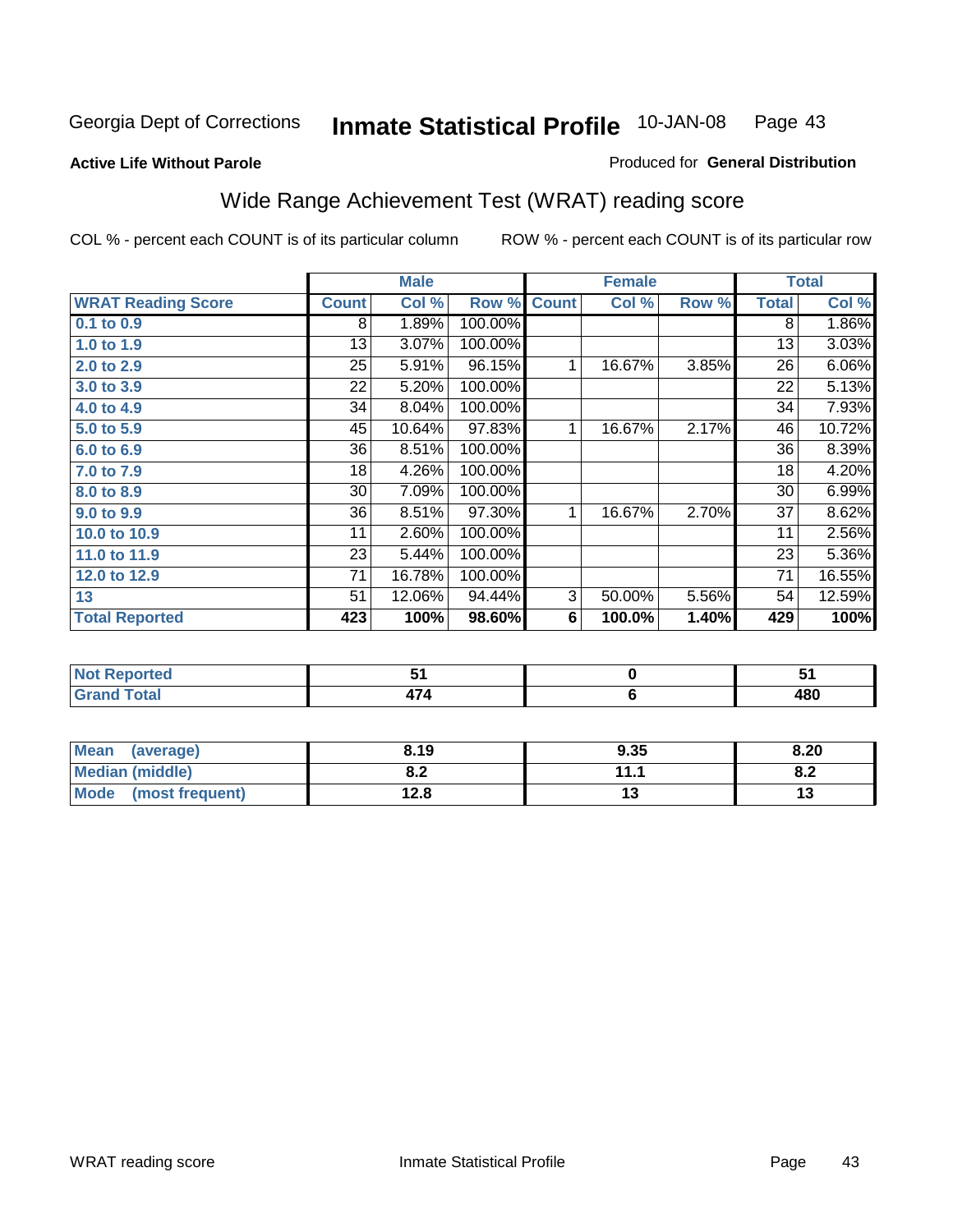**Active Life Without Parole** 

#### Produced for **General Distribution**

# Wide Range Achievement Test (WRAT) math score

|                              |              | <b>Male</b> |         |                | <b>Female</b>  |        | <b>Total</b>    |        |
|------------------------------|--------------|-------------|---------|----------------|----------------|--------|-----------------|--------|
| <b>WRAT Mathematic Score</b> | <b>Count</b> | Col %       | Row %   | <b>Count</b>   | Col %          | Row %  | <b>Total</b>    | Col %  |
| 0.1 to 0.9                   | 2            | 0.47%       | 100.00% |                |                |        | 2               | 0.47%  |
| 1.0 to 1.9                   | 4            | 0.95%       | 100.00% |                |                |        | 4               | 0.93%  |
| 2.0 to 2.9                   | 16           | 3.78%       | 100.00% |                |                |        | 16              | 3.73%  |
| 3.0 to 3.9                   | 29           | 6.86%       | 100.00% |                |                |        | $\overline{29}$ | 6.76%  |
| 4.0 to 4.9                   | 43           | 10.17%      | 97.73%  | 1              | 16.67%         | 2.27%  | 44              | 10.26% |
| 5.0 to 5.9                   | 52           | 12.29%      | 100.00% |                |                |        | 52              | 12.12% |
| 6.0 to 6.9                   | 94           | 22.22%      | 100.00% |                |                |        | 94              | 21.91% |
| 7.0 to 7.9                   | 59           | 13.95%      | 98.33%  | 1              | 16.67%         | 1.67%  | 60              | 13.99% |
| 8.0 to 8.9                   | 27           | 6.38%       | 96.43%  | 1              | 16.67%         | 3.57%  | 28              | 6.53%  |
| 9.0 to 9.9                   | 42           | 9.93%       | 95.45%  | $\overline{2}$ | 33.33%         | 4.55%  | 44              | 10.26% |
| 10.0 to 10.9                 | 26           | 6.15%       | 100.00% |                |                |        | 26              | 6.06%  |
| 11.0 to 11.9                 | 12           | 2.84%       | 100.00% |                |                |        | 12              | 2.80%  |
| 12.0 to 12.9                 | 9            | 2.13%       | 100.00% |                |                |        | 9               | 2.10%  |
| 13                           | 8            | 1.89%       | 88.89%  | 1              | 16.67%         | 11.11% | 9               | 2.10%  |
| <b>Total Reported</b>        | 423          | 100%        | 98.60%  | 6              | 100.0%         | 1.40%  | 429             | 100.0% |
|                              |              |             |         |                |                |        |                 |        |
| <b>Not Reported</b>          |              | 51          |         |                | $\pmb{0}$      |        |                 | 51     |
| <b>Grand Total</b>           |              | 474         |         |                | $6\phantom{1}$ |        |                 | 480    |

| <b>Mean</b><br>(average) | 6.98 | o 77<br>O.I | 7.00 |
|--------------------------|------|-------------|------|
| Median (middle)          | 6.9  |             | 6.9  |
| Mode<br>(most frequent)  | 6.9  | . о         | 6.9  |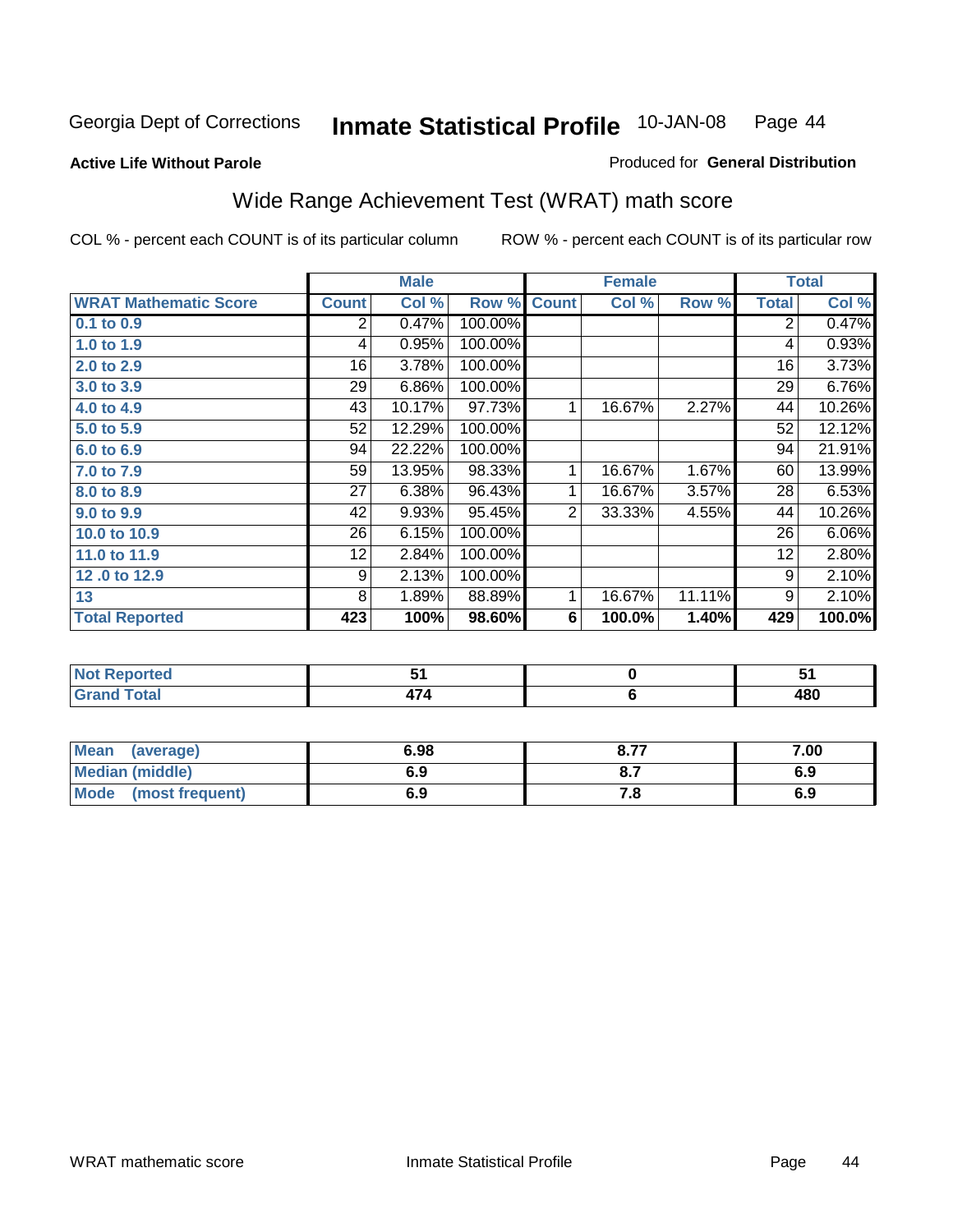Page 45

#### **Active Life Without Parole**

#### Produced for **General Distribution**

# Wide Range Achievement Test (WRAT) spelling score

|                            |              | <b>Male</b> |                      |                | <b>Female</b> |       |                 | <b>Total</b> |
|----------------------------|--------------|-------------|----------------------|----------------|---------------|-------|-----------------|--------------|
| <b>WRAT Spelling Score</b> | <b>Count</b> | Col %       | Row %                | <b>Count</b>   | Col %         | Row % | <b>Total</b>    | Col %        |
| $0.1$ to $0.9$             | 4            | 0.95%       | 100.00%              |                |               |       | 4               | 0.93%        |
| 1.0 to 1.9                 | 18           | 4.27%       | 100.00%              |                |               |       | 18              | 4.21%        |
| 2.0 to 2.9                 | 36           | 8.53%       | 100.00%              |                |               |       | 36              | 8.41%        |
| 3.0 to 3.9                 | 23           | 5.45%       | 100.00%              |                |               |       | 23              | 5.37%        |
| 4.0 to 4.9                 | 39           | 9.24%       | 97.50%               | 1              | 16.67%        | 2.50% | 40              | 9.35%        |
| 5.0 to 5.9                 | 40           | 9.48%       | 100.00%              |                |               |       | 40              | 9.35%        |
| 6.0 to 6.9                 | 49           | 11.61%      | 98.00%               | 1              | 16.67%        | 2.00% | 50              | 11.68%       |
| 7.0 to 7.9                 | 36           | 8.53%       | 100.00%              |                |               |       | 36              | 8.41%        |
| 8.0 to 8.9                 | 33           | 7.82%       | 100.00%              |                |               |       | 33              | 7.71%        |
| 9.0 to 9.9                 | 35           | 8.29%       | 100.00%              |                |               |       | $\overline{35}$ | 8.18%        |
| 10.0 to 10.9               | 26           | 6.16%       | 100.00%              |                |               |       | 26              | 6.07%        |
| 11.0 to 11.9               | 25           | 5.92%       | 96.15%               | 1              | 16.67%        | 3.85% | 26              | 6.07%        |
| 12.0 to 12.9               | 33           | 7.82%       | 94.29%               | $\overline{2}$ | 33.33%        | 5.71% | 35              | 8.18%        |
| 13                         | 25           | 5.92%       | $\overline{96.15\%}$ | 1              | 16.67%        | 3.85% | 26              | 6.07%        |
| <b>Total Reported</b>      | 422          | 100%        | 98.60%               | 6              | 100.0%        | 1.40% | 428             | 100%         |
|                            |              |             |                      |                |               |       |                 |              |
| <b>Not Reported</b>        |              | 52          |                      |                | $\pmb{0}$     |       |                 | 52           |
| <b>Grand Total</b>         |              | 474         |                      |                | $\bf 6$       |       |                 | 480          |
|                            |              |             |                      |                |               |       |                 |              |
| $\overline{a}$             |              |             |                      |                |               |       |                 |              |

| <b>Mean</b><br>(average) | 7.31 | 9.9  | 7.35 |
|--------------------------|------|------|------|
| <b>Median (middle)</b>   | ن. ا | 11.8 |      |
| Mode<br>(most frequent)  | ၓ.ͻ  | 12.3 | 8.5  |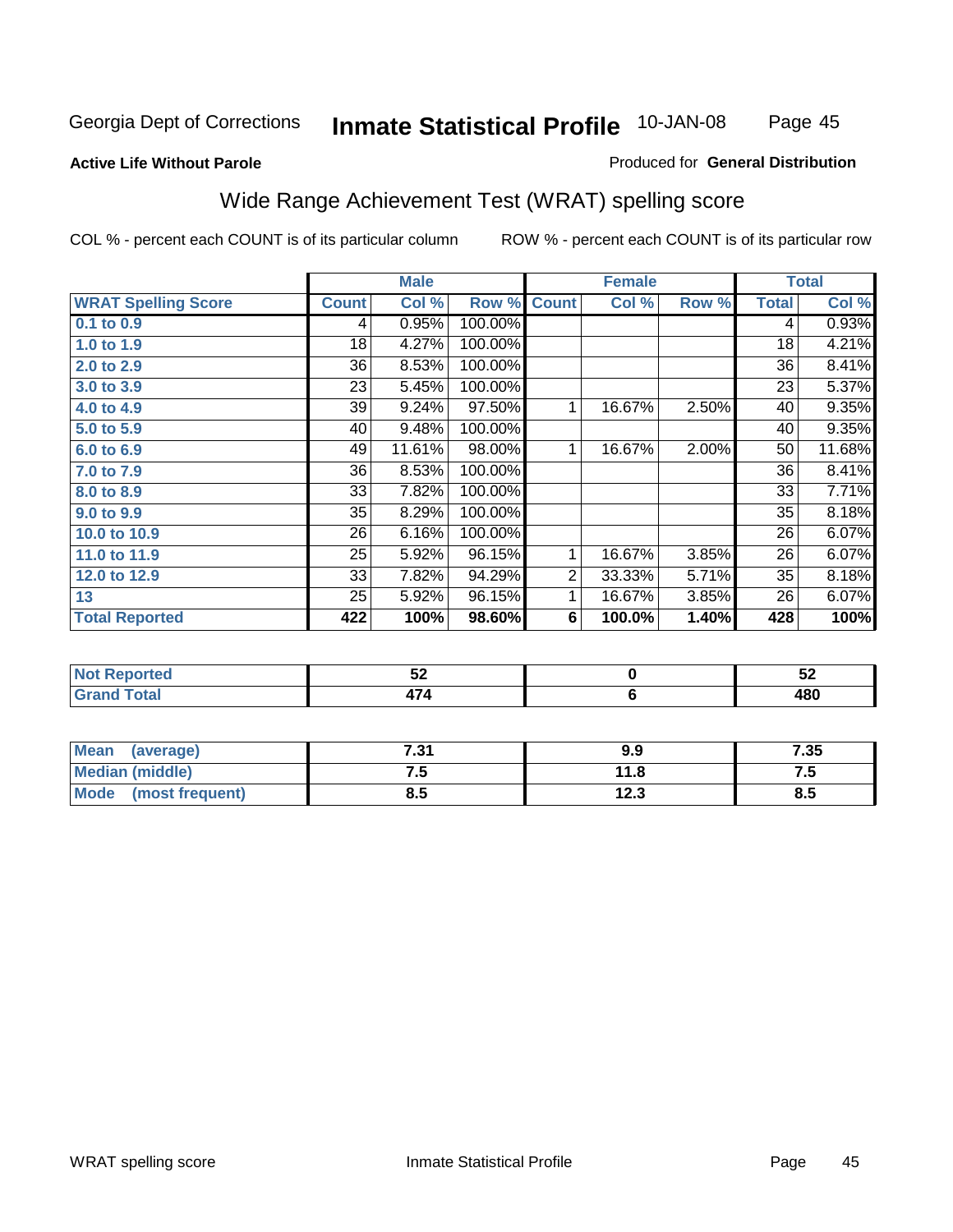#### **Active Life Without Parole**

#### Produced for **General Distribution**

### Scope of substance abuse - summary

|                        |              | <b>Male</b> |            |              | <b>Female</b> |          |                  | Total  |
|------------------------|--------------|-------------|------------|--------------|---------------|----------|------------------|--------|
| <b>Substance Abuse</b> | <b>Count</b> | Col %       | Row %      | <b>Count</b> | Col %         | Row %    | <b>Total</b>     | Col %  |
| <b>None</b>            | 158          | 33.33%      | 98.14%     | ◠            | $50.00\%$     | $1.86\%$ | $\overline{161}$ | 33.54% |
| Drugs only             | 180          | 37.97%      | 99.45%     |              | 16.67%        | 0.55%    | 181              | 37.71% |
| <b>Alcohol only</b>    | 34           | 7.17%       | $100.00\%$ |              |               |          | 34               | 7.08%  |
| Drugs and alcohol      | 102          | 21.52%      | 98.08%     | ົ            | 33.33%        | $1.92\%$ | 104              | 21.67% |
| <b>Total Reported</b>  | 474          | 100%        | 98.75%     | 6            | 100%          | 1.25%    | 480              | 100%   |

| <b>Not</b><br>Reported         |  |     |
|--------------------------------|--|-----|
| <b>Total</b><br><b>'</b> Gran⊾ |  | 480 |

|  | Mode | Druas onlv | None | only<br><u>Iruc</u> |
|--|------|------------|------|---------------------|
|--|------|------------|------|---------------------|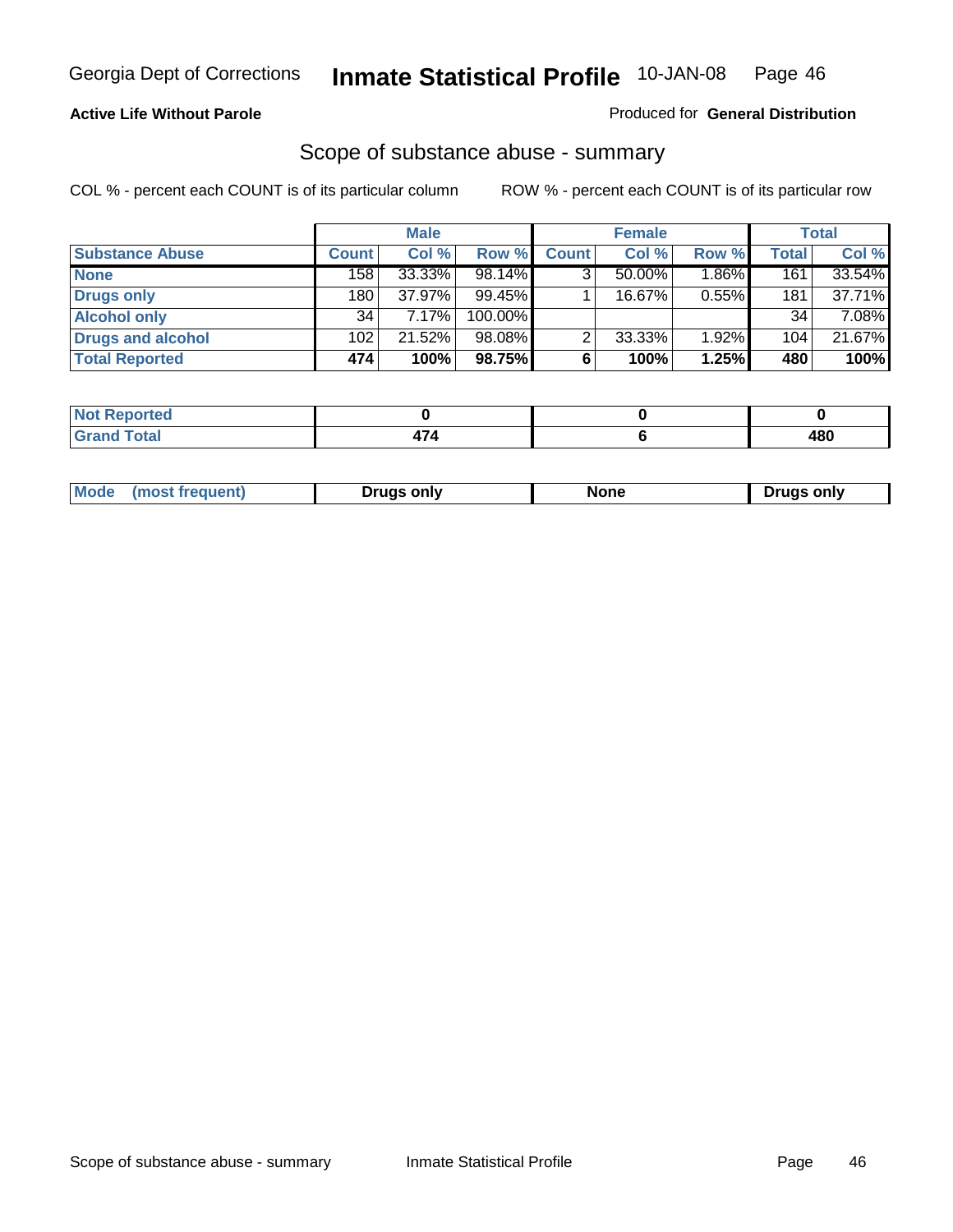### **Active Life Without Parole**

### Produced for **General Distribution**

### Scope of substance abuse - detail

|                                         |              | <b>Male</b> |         |              | <b>Female</b> |          |              | <b>Total</b> |
|-----------------------------------------|--------------|-------------|---------|--------------|---------------|----------|--------------|--------------|
| <b>Substance Abuse</b>                  | <b>Count</b> | Col %       | Row %   | <b>Count</b> | Col %         | Row %    | <b>Total</b> | Col %        |
| No drug or alcohol problems             | 158          | 33.33%      | 98.14%  | 3            | 50.00%        | $1.86\%$ | 161          | 33.54%       |
| Drug addiction but no alcohol           | 3            | 0.63%       | 100.00% |              |               |          | 3            | 0.63%        |
| <b>Drug addiction and alcohol</b>       | 3            | 0.63%       | 100.00% |              |               |          | 3            | 0.63%        |
| abuse                                   |              |             |         |              |               |          |              |              |
| <b>Drug addiction and alcoholism</b>    | 2            | 0.42%       | 100.00% |              |               |          | 2            | 0.42%        |
| No drug problem but alcohol             | 28           | 5.91%       | 100.00% |              |               |          | 28           | 5.83%        |
| abuse                                   |              |             |         |              |               |          |              |              |
| No drug problem but alcoholism          | 6            | 1.27%       | 100.00% |              |               |          | 6            | 1.25%        |
| Drug experiment but no alcohol          | 108          | 22.78%      | 99.08%  |              | 16.67%        | 0.92%    | 109          | 22.71%       |
| <b>Drug experiment &amp; alcohol</b>    | 14           | 2.95%       | 100.00% |              |               |          | 14           | 2.92%        |
| abuse                                   |              |             |         |              |               |          |              |              |
| <b>Drug experiment &amp; alcoholism</b> | 8            | 1.69%       | 100.00% |              |               |          | 8            | 1.67%        |
| Drug abuse but no alcohol               | 69           | 14.56%      | 100.00% |              |               |          | 69           | 14.38%       |
| Drug abuse and alcohol abuse            | 63           | 13.29%      | 98.44%  |              | 16.67%        | 1.56%    | 64           | 13.33%       |
| <b>Drug abuse and alcoholism</b>        | 12           | 2.53%       | 92.31%  |              | 16.67%        | 7.69%    | 13           | 2.71%        |
| <b>Total Reported</b>                   | 474          | 100%        | 98.75%  | 6            | 100%          | 1.25%    | 480          | 100.0%       |

| <b>Not Reported</b>          |  |     |
|------------------------------|--|-----|
| <b>Total</b><br><b>Grano</b> |  | 480 |

| Mode (most frequent) | No drug or alcohol problems No drug or alcohol problems No drug or alcohol |          |
|----------------------|----------------------------------------------------------------------------|----------|
|                      |                                                                            | problems |
|                      |                                                                            |          |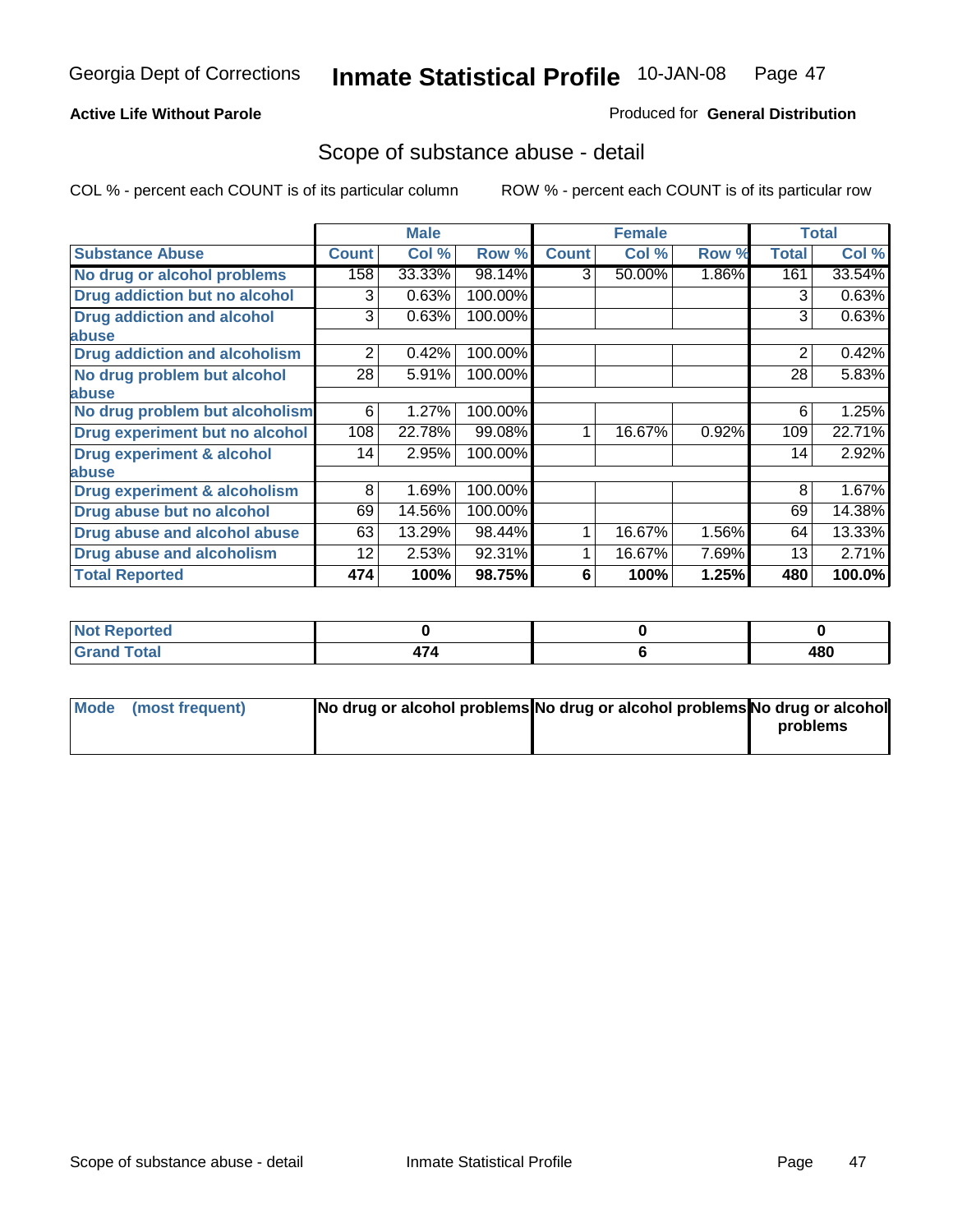#### **Active Life Without Parole**

#### Produced for **General Distribution**

### Current / last mental health treatment level

|                                    |       | <b>Male</b> |         |                 | <b>Female</b> |       |              | <b>Total</b> |
|------------------------------------|-------|-------------|---------|-----------------|---------------|-------|--------------|--------------|
| <b>Mental Health Treatment Lev</b> | Count | Col %       | Row %   | <b>Count</b>    | Col %         | Row % | <b>Total</b> | Col %        |
| 1 No problem at current time       | 74    | 41.11%      | 98.67%  |                 | 20.00%        | 1.33% | 75           | 40.54%       |
| 2 Receiving outpatient             | 76    | 42.22%      | 95.00%  | 4               | 80.00%        | 5.00% | 80           | 43.24%       |
| treatment                          |       |             |         |                 |               |       |              |              |
| 3 Inpatient, moderate              | 24    | 13.33%      | 100.00% |                 |               |       | 24           | 12.97%       |
| treatment                          |       |             |         |                 |               |       |              |              |
| 4 Inpatient, intensive             | 6     | $3.33\%$    | 100.00% |                 |               |       | 6            | 3.24%        |
| treatment                          |       |             |         |                 |               |       |              |              |
| <b>Total Evaluated</b>             | 180   | 100%        | 97.30%  | $5\phantom{.0}$ | 100%          | 2.70% | 185          | 100%         |

| Never had MH evaluation | 294  | 295 |
|-------------------------|------|-----|
| $F = F$                 | $-1$ | 480 |

| <b>Median (middle)</b>         | <b>Receiving outpatient</b><br>treatment | <b>Receiving outpatient</b><br>treatment | <b>Receiving</b><br>outpatient<br>treatment |  |  |
|--------------------------------|------------------------------------------|------------------------------------------|---------------------------------------------|--|--|
| <b>Mode</b><br>(most frequent) | <b>Receiving outpatient</b><br>treatment | <b>Receiving outpatient</b><br>treatment | Receiving<br>outpatient<br>treatment        |  |  |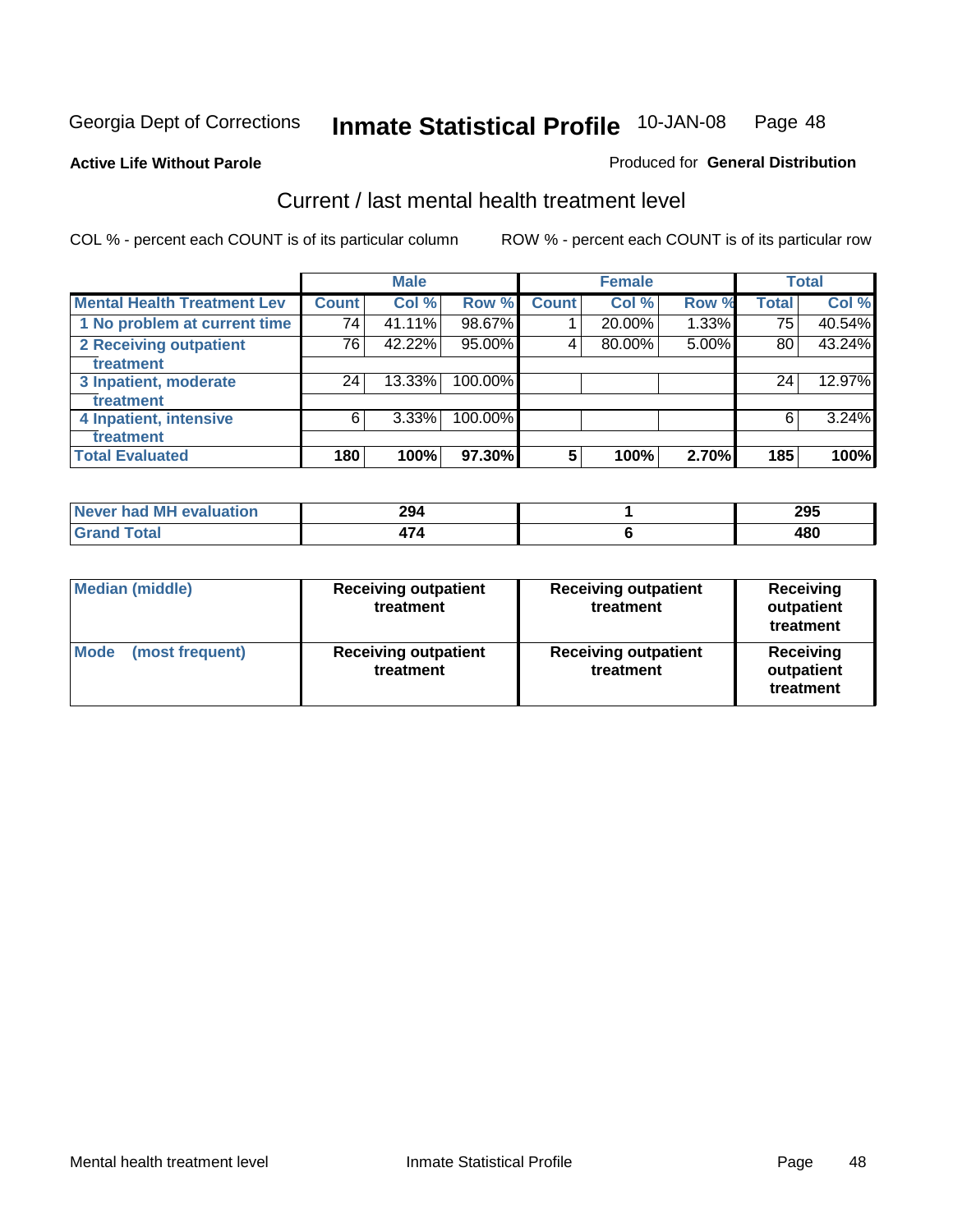### **Active Life Without Parole**

### Produced for **General Distribution**

# PULHESDWIT medical scale - 'P' overall condition ('P'hysical)

|                                   |                 | <b>Male</b> |             |   | <b>Female</b> |          |              | <b>Total</b> |
|-----------------------------------|-----------------|-------------|-------------|---|---------------|----------|--------------|--------------|
| 'P' Overall Condition             | Count l         | Col %       | Row % Count |   | Col %         | Row %    | <b>Total</b> | Col %        |
| 1 No medical illness              | 315             | 66.74%      | 99.06%      |   | 50.00%        | $0.94\%$ | 318          | 66.53%       |
| 2 Well-controlled chronic illness | 97              | 20.55%      | 97.00%      | ◠ | 50.00%        | 3.00%    | 100          | 20.92%       |
| 3 Poorly-controlled chronic       | 59 <sub>1</sub> | 12.50%      | 100.00%     |   |               |          | 59           | 12.34%       |
| <b>illness</b>                    |                 |             |             |   |               |          |              |              |
| 4 Significant problems requiring  |                 | 0.21%       | 100.00%     |   |               |          |              | 0.21%        |
| special housing                   |                 |             |             |   |               |          |              |              |
| <b>Total Reported</b>             | 472             | 100%        | 98.74%      |   | 100%          | 1.26%    | 478          | 100%         |

| Not Reported |                          |     |
|--------------|--------------------------|-----|
| <b>otal</b>  | $\overline{\phantom{0}}$ | 480 |

| <b>Mode</b>     | ' No medical illness | 2 Well-controlled chronic | 1 No medical |
|-----------------|----------------------|---------------------------|--------------|
| (most frequent) |                      | illness                   | illness      |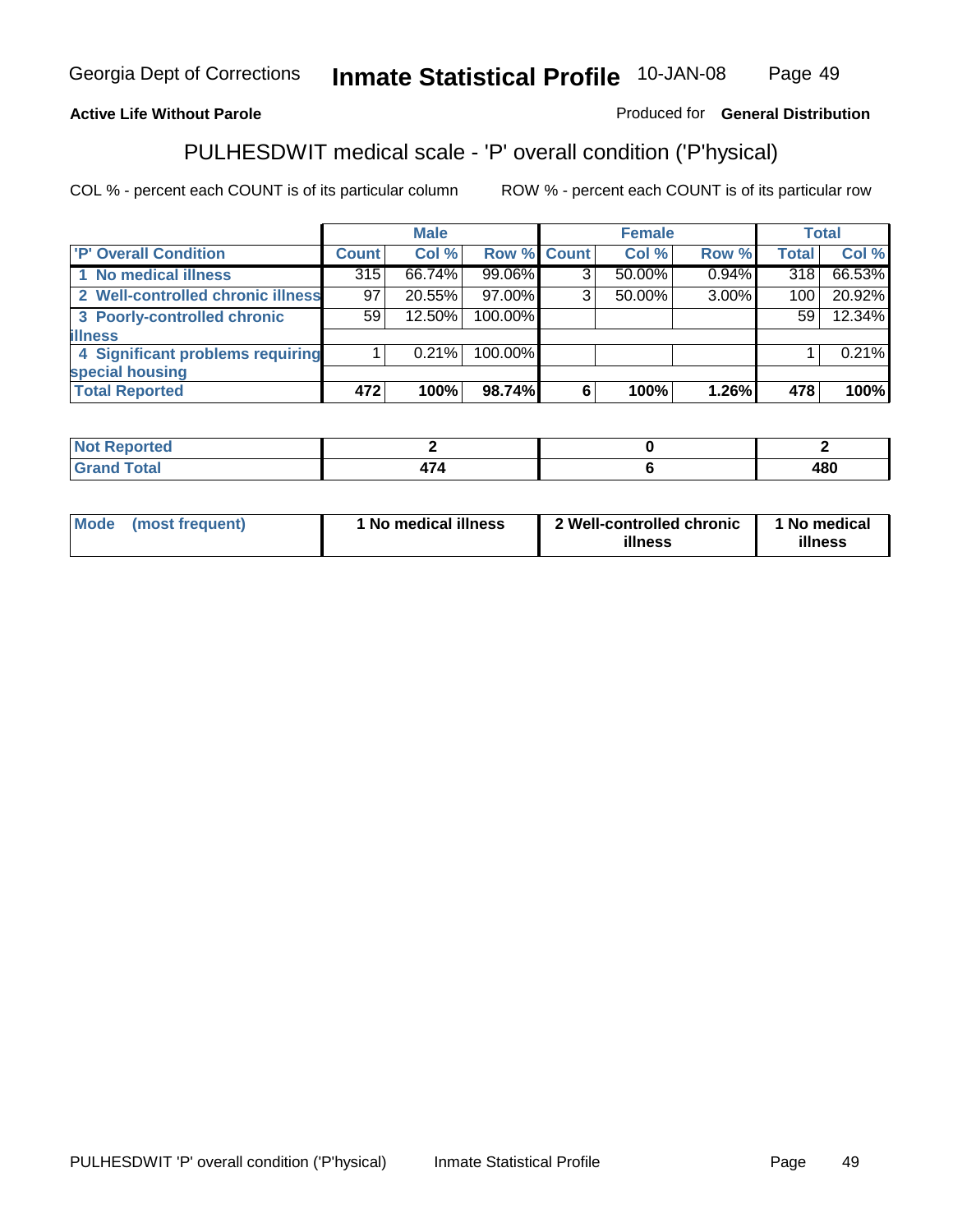### **Active Life Without Parole**

### Produced for **General Distribution**

# PULHESDWIT medical scale - 'U' upper body

|                              |                    | <b>Male</b> |         |              | <b>Female</b> |       |                 | <b>Total</b> |
|------------------------------|--------------------|-------------|---------|--------------|---------------|-------|-----------------|--------------|
| <b>U' Upper Body</b>         | Count <sup>1</sup> | Col %       | Row %   | <b>Count</b> | Col %         | Row % | <b>Total</b>    | Col %        |
| 1 Upper bones, joints,       | 453                | 95.97%      | 98.69%  | 6            | 100.00%       | 1.31% | 459             | 96.03%       |
| muscles all OK               |                    |             |         |              |               |       |                 |              |
| 2 One or both arms minimally | 12                 | 2.54%       | 100.00% |              |               |       | 12 <sup>2</sup> | 2.51%        |
| limited                      |                    |             |         |              |               |       |                 |              |
| 3 One or both arms           | 6                  | 1.27%       | 100.00% |              |               |       | 6               | 1.26%        |
| moderately limited           |                    |             |         |              |               |       |                 |              |
| 4 One arm disabled,          |                    | 0.21%       | 100.00% |              |               |       |                 | 0.21%        |
| paralyzed, or amputated      |                    |             |         |              |               |       |                 |              |
| <b>Total Reported</b>        | 472                | 100%        | 98.74%  | 6            | 100%          | 1.26% | 478             | 100.0%       |

| the said that the<br>rteo               |     |     |
|-----------------------------------------|-----|-----|
| $C = 4 - 7$<br>νιαι<br>$\mathbf{v}$ and | . . | 480 |

| <b>Mode</b> | (most frequent) | 1 Upper bones, joints,<br>muscles all OK | 1 Upper bones, joints,<br>muscles all OK | 1 Upper bones,<br>joints, muscles all<br>OK |
|-------------|-----------------|------------------------------------------|------------------------------------------|---------------------------------------------|
|-------------|-----------------|------------------------------------------|------------------------------------------|---------------------------------------------|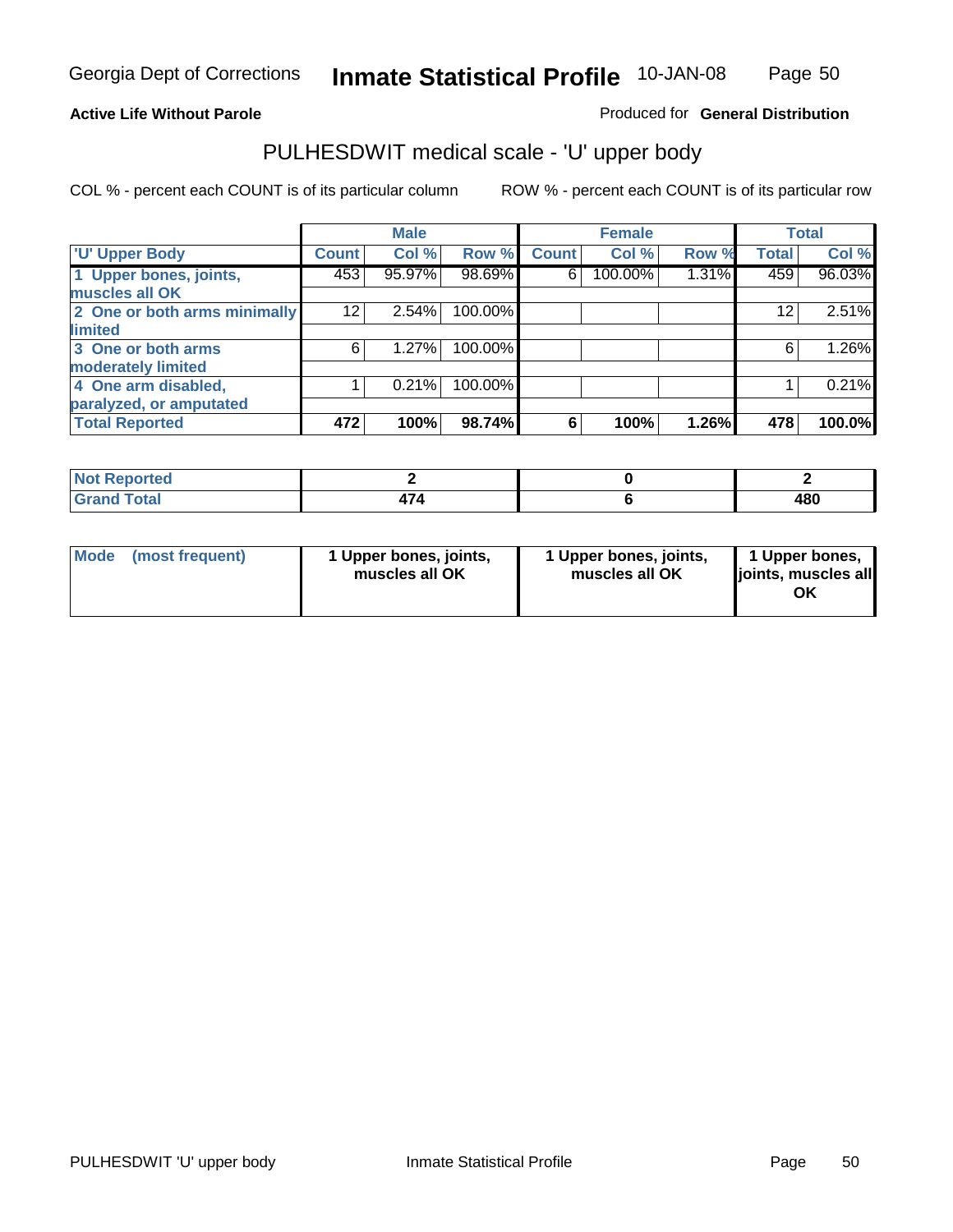#### **Active Life Without Parole**

Produced for **General Distribution**

### PULHESDWIT medical scale - 'L' lower body

|                                |       | <b>Male</b> |         |              | <b>Female</b> |       |              | <b>Total</b> |
|--------------------------------|-------|-------------|---------|--------------|---------------|-------|--------------|--------------|
| 'L' Lower Body                 | Count | Col %       | Row %   | <b>Count</b> | Col %         | Row % | <b>Total</b> | Col %        |
| 1 Lower bones, joints,         | 425   | 90.04%      | 98.84%  | 5            | 83.33%        | 1.16% | 430          | 89.96%       |
| muscles all OK                 |       |             |         |              |               |       |              |              |
| 2 One or both legs minimally   | 38    | 8.05%       | 97.44%  |              | 16.67%        | 2.56% | 39           | 8.16%        |
| limited                        |       |             |         |              |               |       |              |              |
| 3 One or both legs             | 8     | 1.69%       | 100.00% |              |               |       | 8            | 1.67%        |
| moderately limited             |       |             |         |              |               |       |              |              |
| 4 One leg disabled, paralyzed, |       | 0.21%       | 100.00% |              |               |       |              | 0.21%        |
| or amputated                   |       |             |         |              |               |       |              |              |
| <b>Total Reported</b>          | 472   | 100%        | 98.74%  | 6            | 100%          | 1.26% | 478          | 100%         |

| <b>rted</b><br>N                    |   |     |
|-------------------------------------|---|-----|
| $f \wedge f \wedge f$<br>TOldi<br>. | . | 480 |

|  | Mode (most frequent) | 1 Lower bones, joints,<br>muscles all OK | 1 Lower bones, joints,<br>muscles all OK | 1 Lower bones,<br>joints, muscles all<br>OK |
|--|----------------------|------------------------------------------|------------------------------------------|---------------------------------------------|
|--|----------------------|------------------------------------------|------------------------------------------|---------------------------------------------|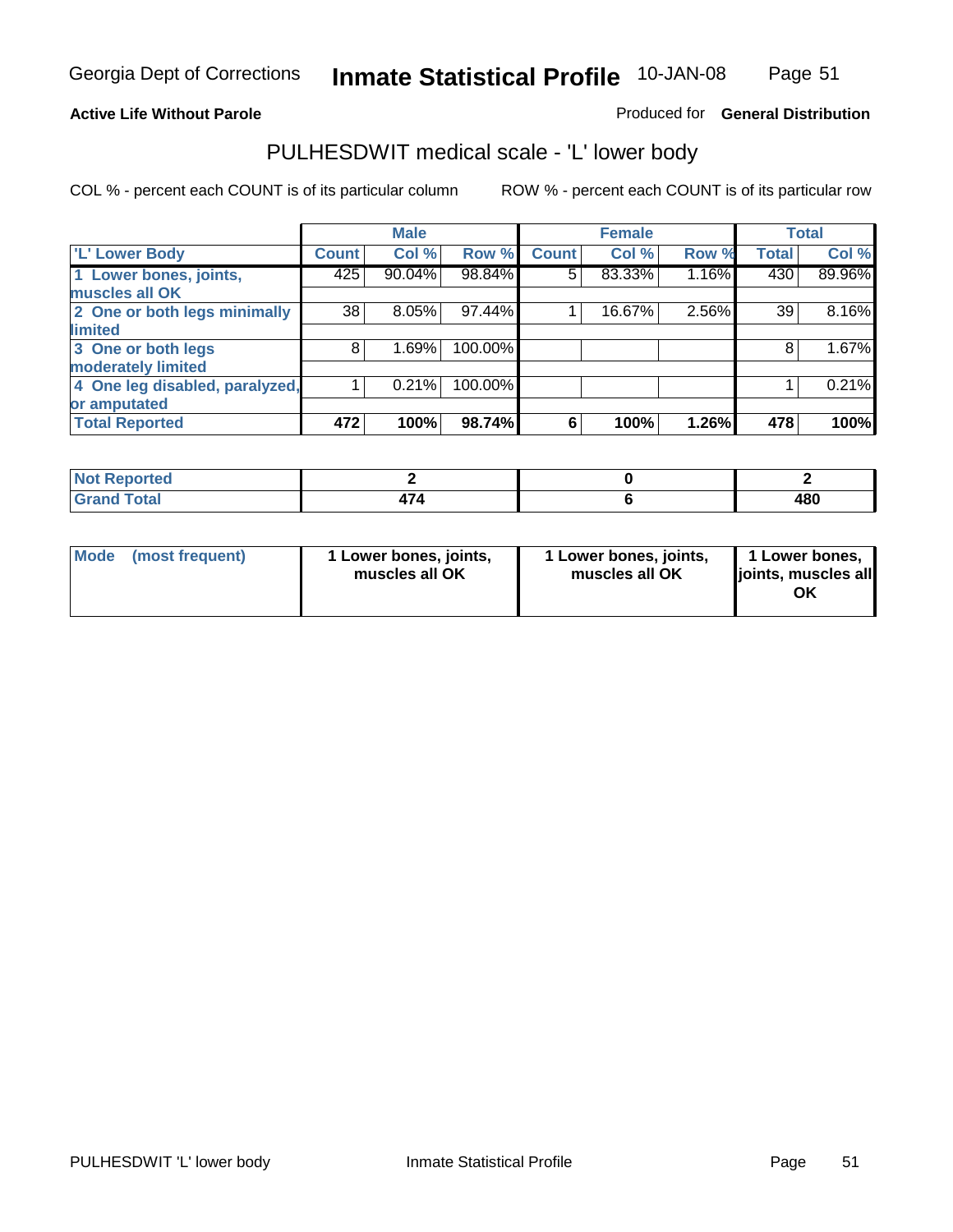Page 52

#### **Active Life Without Parole**

Produced for **General Distribution**

### PULHESDWIT medical scale - 'H' hearing

|                                |              | <b>Male</b> |             |    | <b>Female</b> |          | <b>Total</b> |         |
|--------------------------------|--------------|-------------|-------------|----|---------------|----------|--------------|---------|
| 'H' Hearing                    | <b>Count</b> | Col%        | Row % Count |    | Col%          | Row %    | <b>Total</b> | Col %   |
| 1 Normal hearing both ears     | 471          | $99.79\%$   | 98.74%      | 61 | 100.00%       | $1.26\%$ | 477          | 99.79%  |
| 2 Some loss in one ear with    |              | $0.21\%$    | 100.00%     |    |               |          |              | 0.21%   |
| other OK, or mild loss in both |              |             |             |    |               |          |              |         |
| <b>Total Reported</b>          | 472          | 100%        | 98.74%I     | 6. | 100%          | $1.26\%$ | 478          | $100\%$ |

| тео                               |  |             |
|-----------------------------------|--|-------------|
| $-1$ . $-1$ . $-1$<br>----- ----- |  | 480<br>$ -$ |

| Mode (most frequent) | 1 Normal hearing both ears 1 Normal hearing both ears 1 Normal hearing | both ears |
|----------------------|------------------------------------------------------------------------|-----------|
|                      |                                                                        |           |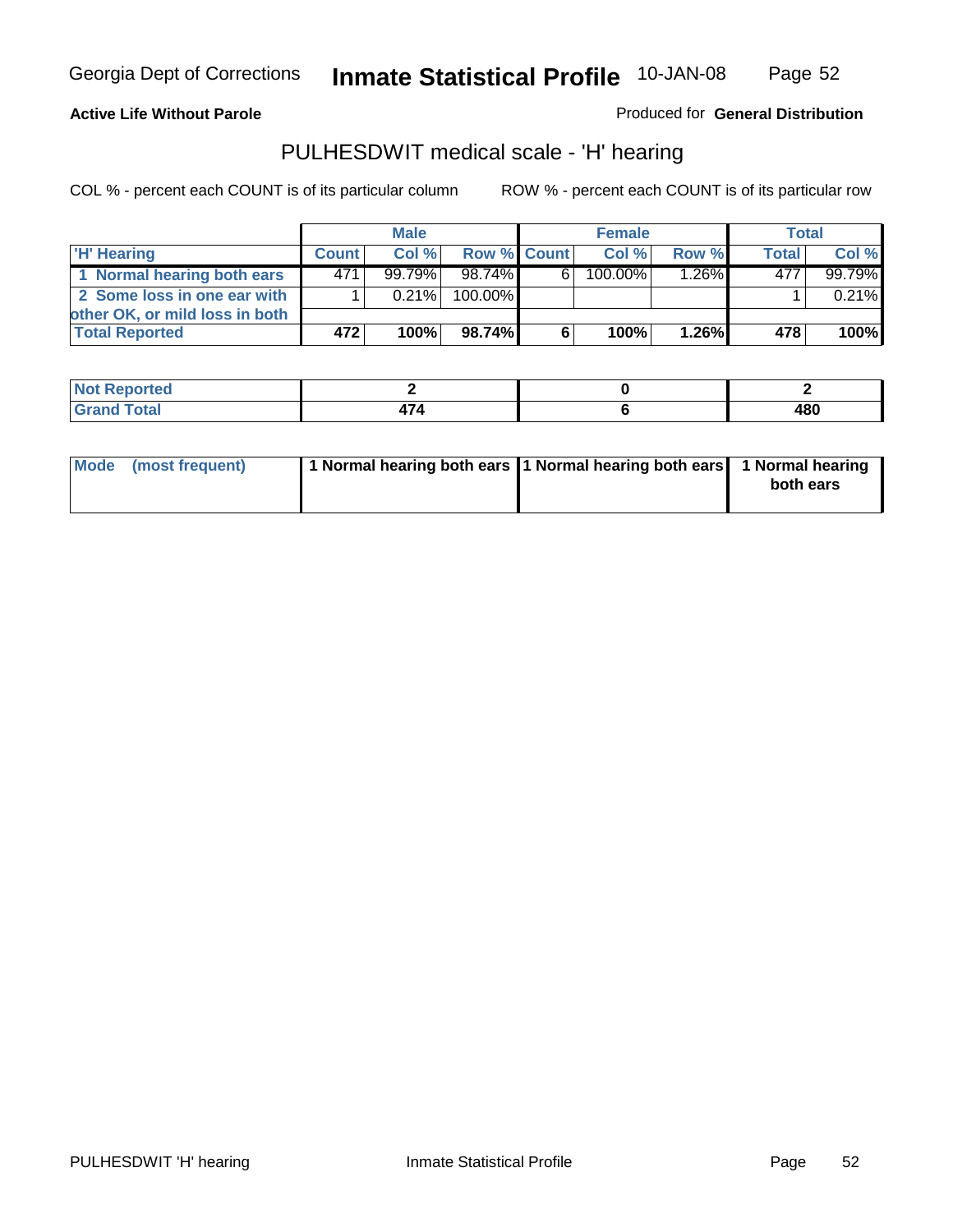Page 53

#### **Active Life Without Parole**

#### Produced for **General Distribution**

### PULHESDWIT medical scale - 'E' vision

|                                 |              | <b>Male</b> |                    |   | <b>Female</b> |       |              | <b>Total</b> |
|---------------------------------|--------------|-------------|--------------------|---|---------------|-------|--------------|--------------|
| 'E' Vision                      | <b>Count</b> | Col %       | <b>Row % Count</b> |   | Col %         | Row % | <b>Total</b> | Col %        |
| 1 Correctable to 20/40 in both  | 394          | 83.47%      | 98.99%             | 4 | 66.67%        | 1.01% | 398          | 83.26%       |
| eyes                            |              |             |                    |   |               |       |              |              |
| 2 Correctable to 20/70 in one   | 71           | 15.04%      | 97.26%             | 2 | 33.33%        | 2.74% | 73           | 15.27%       |
| eye, may be blind in other      |              |             |                    |   |               |       |              |              |
| 3 Correctable to 20/200 in one  | 5            | $1.06\%$    | 100.00%            |   |               |       | 5            | 1.05%        |
| eye, may be blind in other      |              |             |                    |   |               |       |              |              |
| 4 One eye not correctable to    |              | 0.21%       | 100.00%            |   |               |       |              | 0.21%        |
| 20/200, other may be blind      |              |             |                    |   |               |       |              |              |
| 5 Blind in both eyes, requiring |              | 0.21%       | 100.00%            |   |               |       |              | 0.21%        |
| special housing                 |              |             |                    |   |               |       |              |              |
| <b>Total Reported</b>           | 472          | 100%        | 98.74%             | 6 | 100%          | 1.26% | 478          | 100%         |

| rtea                |          |     |
|---------------------|----------|-----|
| $^{\sim}$<br>------ | - -<br>- | 480 |

| <b>Mode</b>     | 1 Correctable to 20/40 in | 1 Correctable to 20/40 in   1 Correctable to | 20/40 in both eyes |
|-----------------|---------------------------|----------------------------------------------|--------------------|
| (most frequent) | both eyes                 | both eves                                    |                    |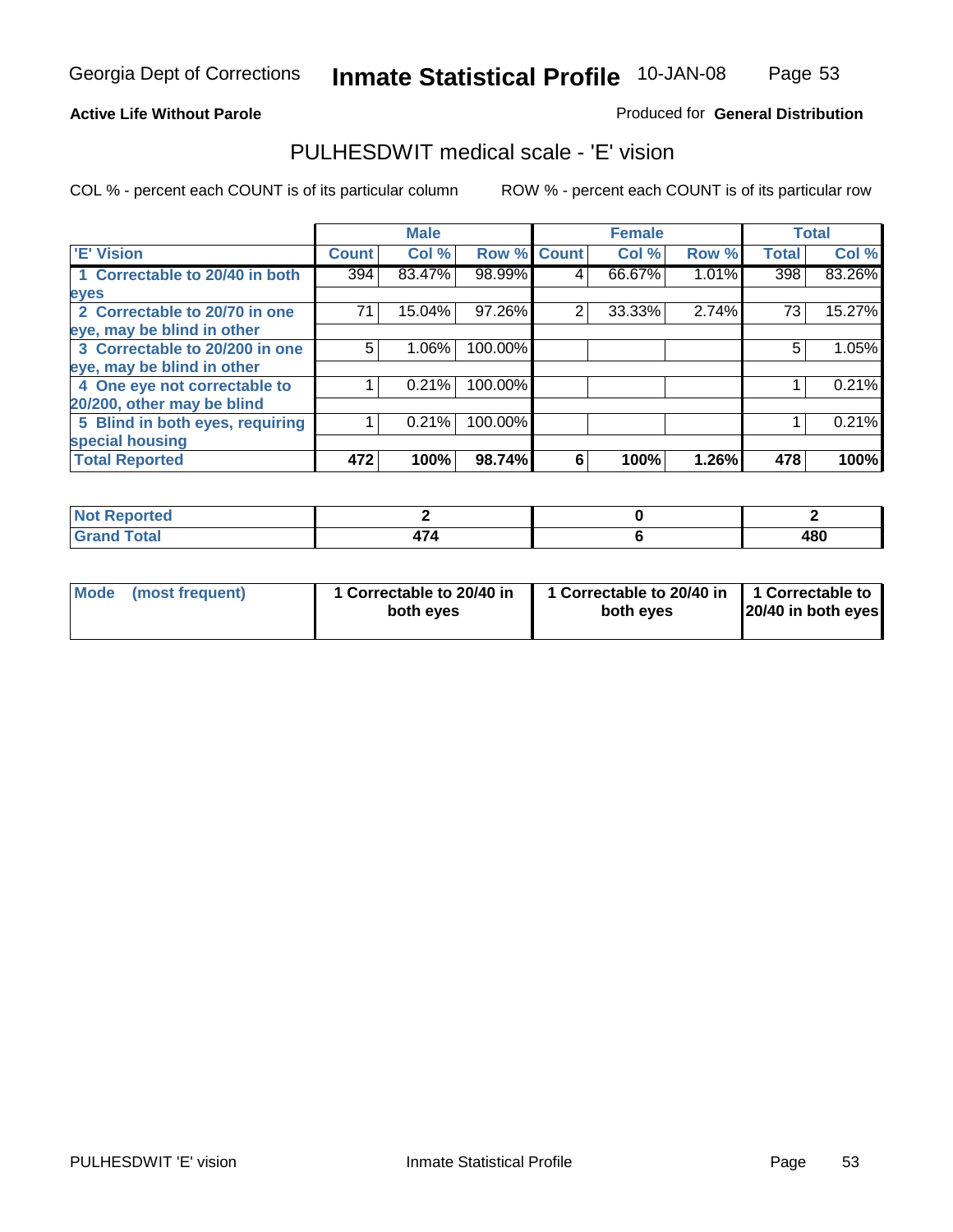#### **Active Life Without Parole**

Produced for **General Distribution**

### PULHESDWIT medical scale - 'S' pSychiatric

|                                |              | <b>Male</b> |                    |   | <b>Female</b> |       |                 | <b>Total</b> |
|--------------------------------|--------------|-------------|--------------------|---|---------------|-------|-----------------|--------------|
| 'S' pSychiatric                | <b>Count</b> | Col %       | <b>Row % Count</b> |   | Col %         | Row % | <b>Total</b>    | Col %        |
| 1 No impairment or disorders   | 363          | 78.40%      | 99.45%             | 2 | 33.33%        | 0.55% | 365             | 77.83%       |
| 2 Stable, or in remission, or  | 83           | 17.93%      | 95.40%             | 4 | 66.67%        | 4.60% | 87              | 18.55%       |
| mild impairment or retardation |              |             |                    |   |               |       |                 |              |
| 3 Requires moderate inpatient  | 14           | $3.02\%$    | 100.00%            |   |               |       | 14 <sub>1</sub> | 2.99%        |
| treatment                      |              |             |                    |   |               |       |                 |              |
| 4 Requires intensive inpatient | 3            | 0.65%       | 100.00%            |   |               |       | 3               | 0.64%        |
| treatment                      |              |             |                    |   |               |       |                 |              |
| <b>Total Reported</b>          | 463          | 100%        | 98.72%             | 6 | 100%          | 1.28% | 469             | 100.0%       |

| orted        |      |     |
|--------------|------|-----|
| <b>Total</b> | TI T | 480 |

| Mode (most frequent) | 1 No impairment or disorders 2 Stable, or in remission, 11 No impairment or |                       |           |
|----------------------|-----------------------------------------------------------------------------|-----------------------|-----------|
|                      |                                                                             | or mild impairment or | disorders |
|                      |                                                                             | retardation           |           |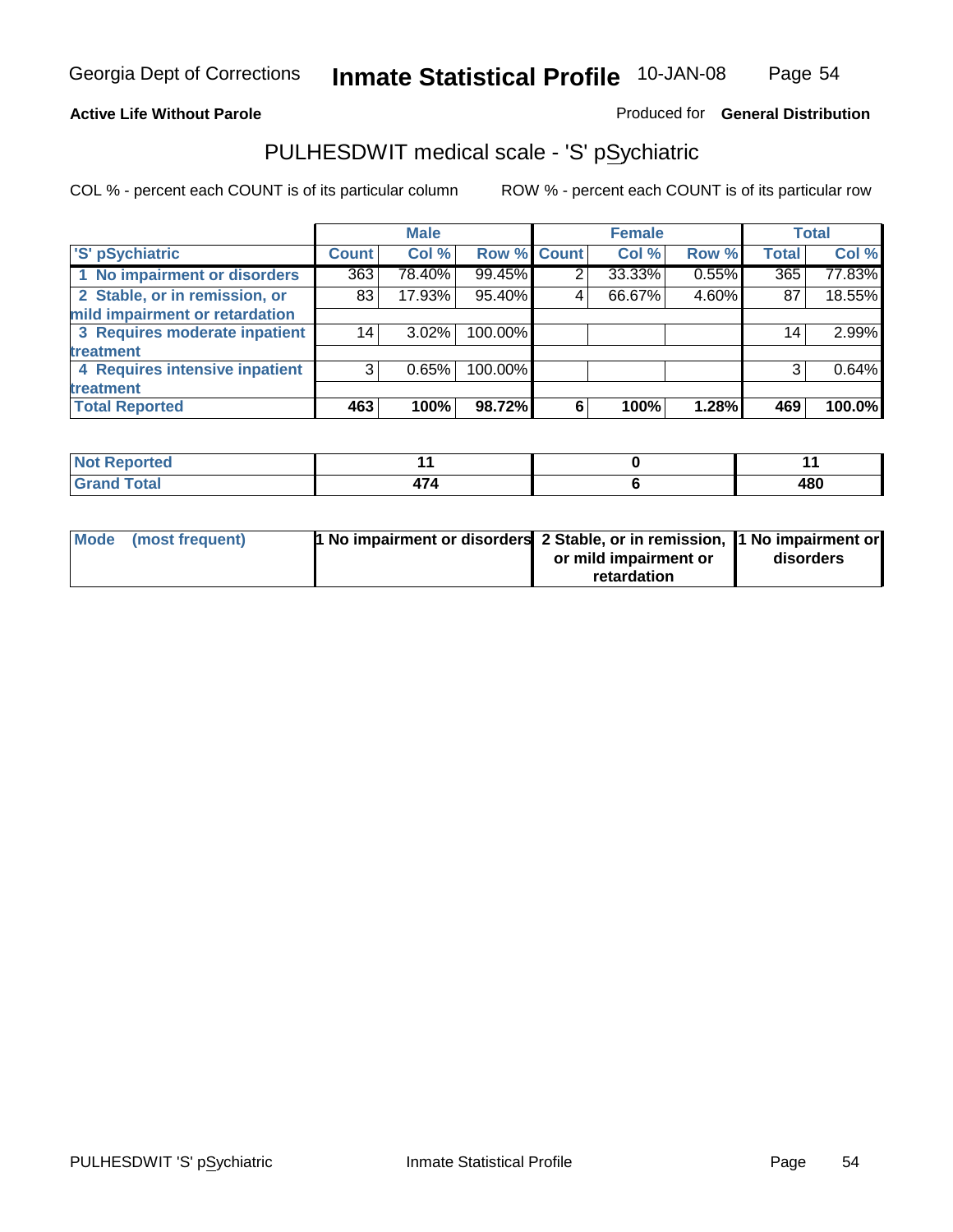Page 55

#### **Active Life Without Parole**

#### Produced for **General Distribution**

### PULHESDWIT medical scale - 'D' dental

|                                 |              | <b>Male</b> |             |   | <b>Female</b> |       |              | <b>Total</b> |
|---------------------------------|--------------|-------------|-------------|---|---------------|-------|--------------|--------------|
| <b>D' Dental</b>                | <b>Count</b> | Col %       | Row % Count |   | Col %         | Row % | <b>Total</b> | Col %        |
| 1 Minimal routine dental health | 215          | 46.74%      | 98.17%      |   | 66.67%        | 1.83% | 219          | 47.00%       |
| needs                           |              |             |             |   |               |       |              |              |
| 2 Moderate cavities and/or      | 206          | 44.78%      | 99.04%      |   | 33.33%        | 0.96% | 208          | 44.64%       |
| gum disease                     |              |             |             |   |               |       |              |              |
| 3 Extensive gum disease         | 39           | $8.48\%$    | 100.00%     |   |               |       | 39           | 8.37%        |
| and/or widespread decay         |              |             |             |   |               |       |              |              |
| <b>Total Reported</b>           | 460          | 100%        | 98.71%      | 6 | 100%          | 1.29% | 466          | 100.0%       |

| N<br>тео |              | P                 |
|----------|--------------|-------------------|
| .        | $-1$<br>71 T | 100<br>40U<br>- - |

| Mode (most frequent) | <b>Minimal routine dental</b><br>health needs | 1 Minimal routine dental<br>health needs | 1 Minimal routine<br>dental health<br>needs |
|----------------------|-----------------------------------------------|------------------------------------------|---------------------------------------------|
|----------------------|-----------------------------------------------|------------------------------------------|---------------------------------------------|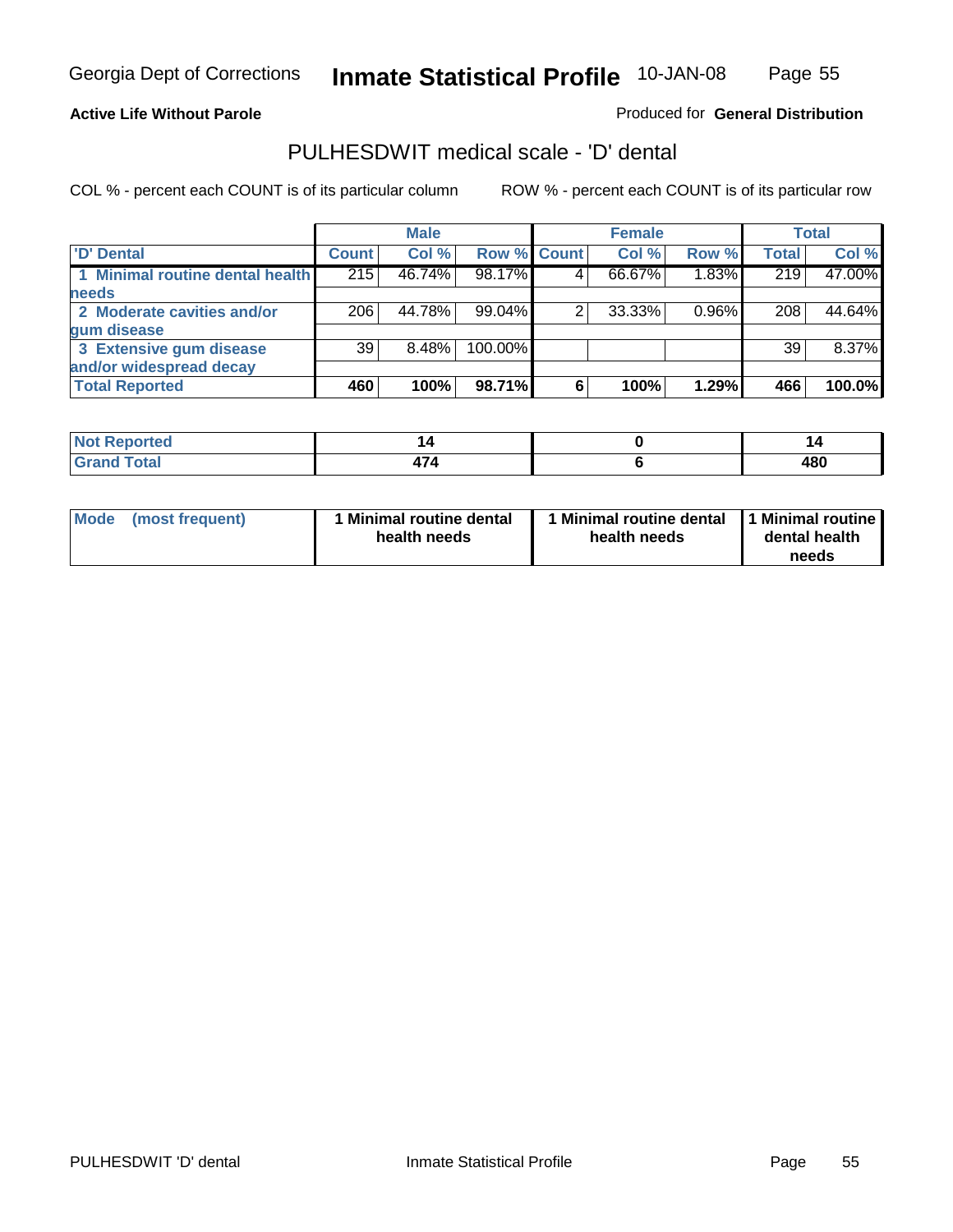**Active Life Without Parole** 

Produced for **General Distribution**

### PULHESDWIT medical scale - 'W' work ability

|                                 |                 | <b>Male</b> |             |   | <b>Female</b> |       |              | <b>Total</b> |
|---------------------------------|-----------------|-------------|-------------|---|---------------|-------|--------------|--------------|
| <b>W' work ability</b>          | <b>Count</b>    | Col %       | Row % Count |   | Col %         | Row % | <b>Total</b> | Col %        |
| 1 Unrestricted work or activity | 370             | 78.39%      | 98.67%      | 5 | 83.33%        | 1.33% | 375          | 78.45%       |
| 2 Minor restrictions on type of | 78              | 16.53%      | 98.73%      |   | 16.67%        | 1.27% | 79           | 16.53%       |
| <b>work</b>                     |                 |             |             |   |               |       |              |              |
| 3 Moderate restrictions on type | 15 <sup>1</sup> | 3.18%       | 100.00%     |   |               |       | 15           | 3.14%        |
| of work                         |                 |             |             |   |               |       |              |              |
| 4 Major restrictions on type of | 9               | 1.91%       | 100.00%     |   |               |       | 9            | 1.88%        |
| <b>work</b>                     |                 |             |             |   |               |       |              |              |
| <b>Total Reported</b>           | 472             | 100%        | 98.74%      | 6 | 100%          | 1.26% | 478          | 100%         |

| اد د قس<br>וחשו<br>rtea     |                          |     |
|-----------------------------|--------------------------|-----|
| $f \circ f \circ f$<br>υιαι | $\overline{\phantom{a}}$ | 480 |

| Mode | (most frequent) | 1 Unrestricted work or<br>activity | 1 Unrestricted work or<br>activity | 1 Unrestricted<br>work or activity |  |
|------|-----------------|------------------------------------|------------------------------------|------------------------------------|--|
|      |                 |                                    |                                    |                                    |  |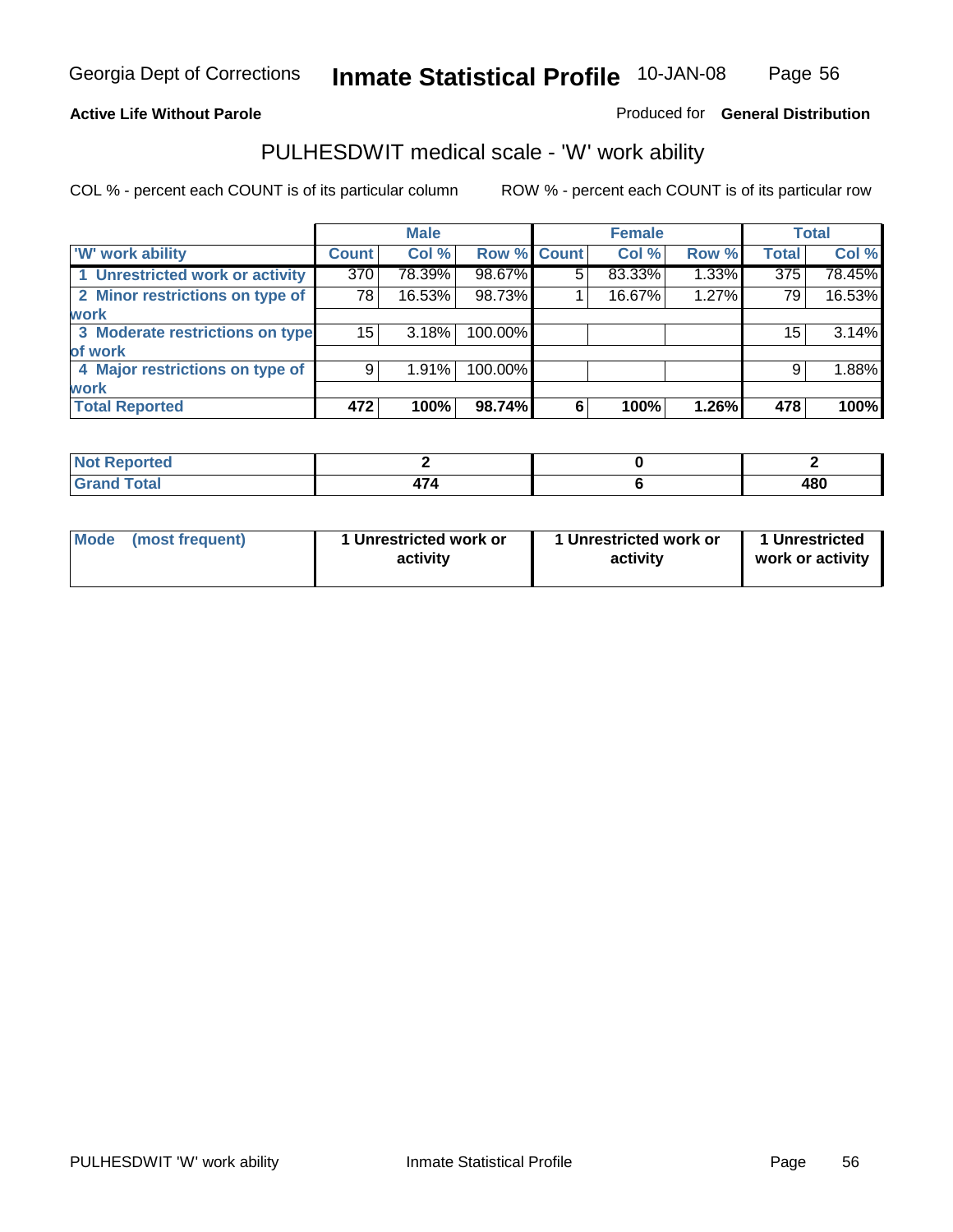### Page 57

#### **Active Life Without Parole**

#### Produced for **General Distribution**

### PULHESDWIT medical scale - 'I' impairment

|                                            |              | <b>Male</b> |                    |   | <b>Female</b> |       |              | <b>Total</b> |
|--------------------------------------------|--------------|-------------|--------------------|---|---------------|-------|--------------|--------------|
| <b>T' Impairment</b>                       | <b>Count</b> | Col %       | <b>Row % Count</b> |   | Col %         | Row % | <b>Total</b> | Col %        |
| 1 No impairments or<br><b>disabilities</b> | 468          | 99.15%      | 98.73%             | 6 | 100.00%       | 1.27% | 474          | 99.16%       |
| 2 Wheelchair-bound but                     |              | 0.21%       | 100.00%            |   |               |       |              | 0.21%        |
| otherwise OK                               |              |             |                    |   |               |       |              |              |
| 4 Needs moderate Assisted                  |              | 0.21%       | 100.00%            |   |               |       |              | 0.21%        |
| <b>Living (level II)</b>                   |              |             |                    |   |               |       |              |              |
| <b>5 Needs maximal Assisted</b>            |              | 0.42%       | 100.00%            |   |               |       |              | 0.42%        |
| <b>Living (level III)</b>                  |              |             |                    |   |               |       |              |              |
| <b>Total Reported</b>                      | 472          | 100%        | 98.74%             | 6 | 100%          | 1.26% | 478          | 100%         |

| Reported               |     |     |
|------------------------|-----|-----|
| <b>Total</b><br>∴Gran⊾ | . . | 480 |

| Mode | (most frequent) | 1 No impairments or<br>disabilities | 1 No impairments or<br>disabilities | 1 No impairments<br>or disabilities |
|------|-----------------|-------------------------------------|-------------------------------------|-------------------------------------|
|------|-----------------|-------------------------------------|-------------------------------------|-------------------------------------|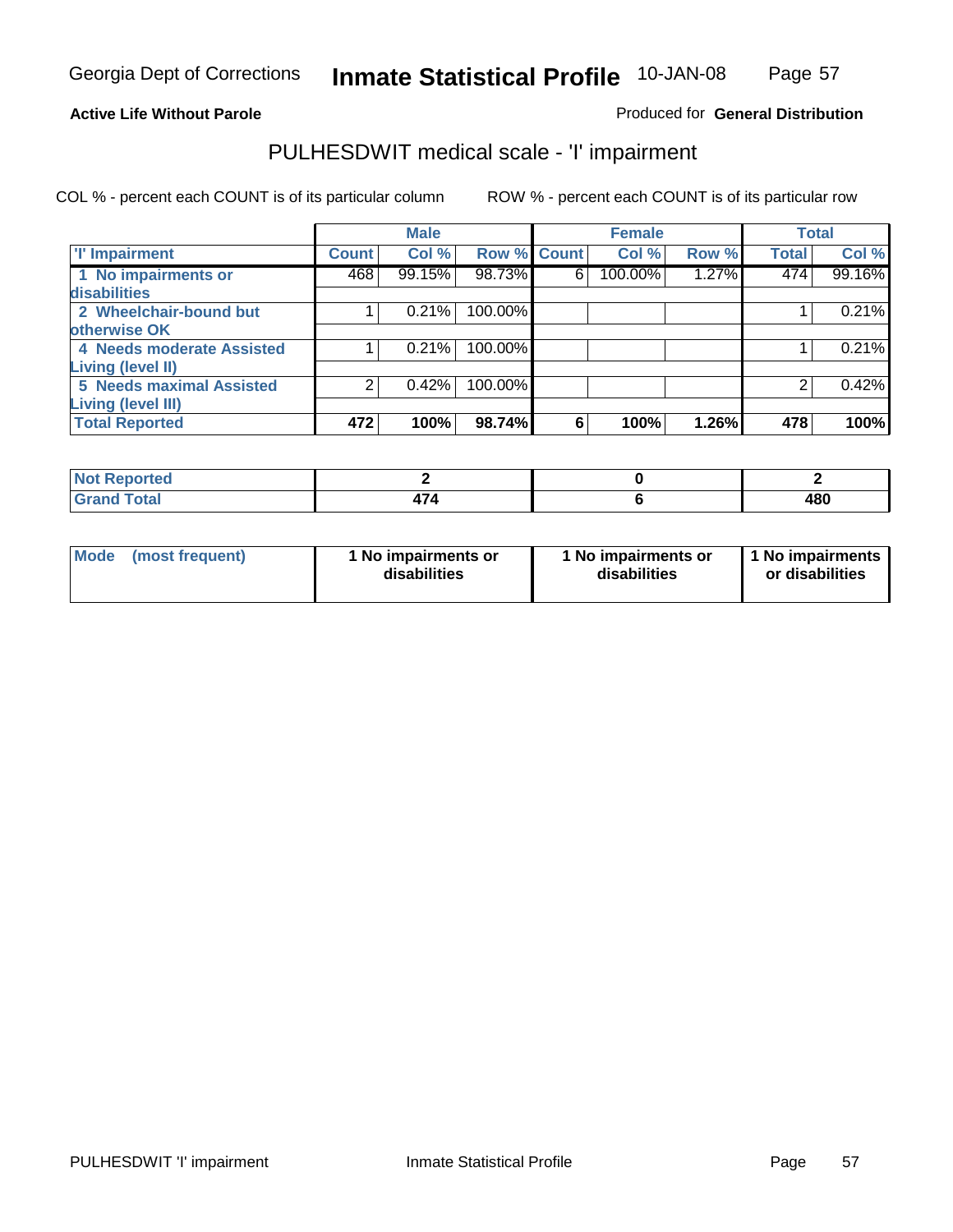#### **Inmate Statistical Profile** 10-JAN-08 Page Page 58

**Active Life Without Parole Produced fo Seneral Distribution** 

### PULHESDWIT medical scale - 'T' transportability

|                              |              | <b>Male</b> |             |   | <b>Female</b> |       |              | <b>Total</b> |
|------------------------------|--------------|-------------|-------------|---|---------------|-------|--------------|--------------|
| <b>T' Transportability</b>   | <b>Count</b> | Col %       | Row % Count |   | Col %         | Row % | <b>Total</b> | Col %        |
| 1 Can be transported in any  | 470          | 99.58%      | 98.74%      | 6 | 100.00%       | 1.26% | 476          | 99.58%       |
| ordinary approved vehicle    |              |             |             |   |               |       |              |              |
| 2 Wheelchair-bound, not      |              | 0.21%       | 100.00%     |   |               |       |              | 0.21%        |
| needing special vehicle      |              |             |             |   |               |       |              |              |
| 3 Wheelchair-bound, requires |              | 0.21%       | 100.00%     |   |               |       |              | 0.21%        |
| special vehicle              |              |             |             |   |               |       |              |              |
| <b>Total Reported</b>        | 472          | 100%        | 98.74%      | 6 | 100%          | 1.26% | 478          | 100%         |

| orted<br>. N/<br>.          |  |                                        |
|-----------------------------|--|----------------------------------------|
| $\sim$ $\sim$ $\sim$ $\sim$ |  | 101<br>4ou<br>$\overline{\phantom{a}}$ |

| Mode (most frequent) |  | 1 Can be transported in any 1 Can be transported in any<br>ordinary approved vehicle   ordinary approved vehicle   transported in any | 1 Can be<br>ordinary approved<br>vehicle |
|----------------------|--|---------------------------------------------------------------------------------------------------------------------------------------|------------------------------------------|
|----------------------|--|---------------------------------------------------------------------------------------------------------------------------------------|------------------------------------------|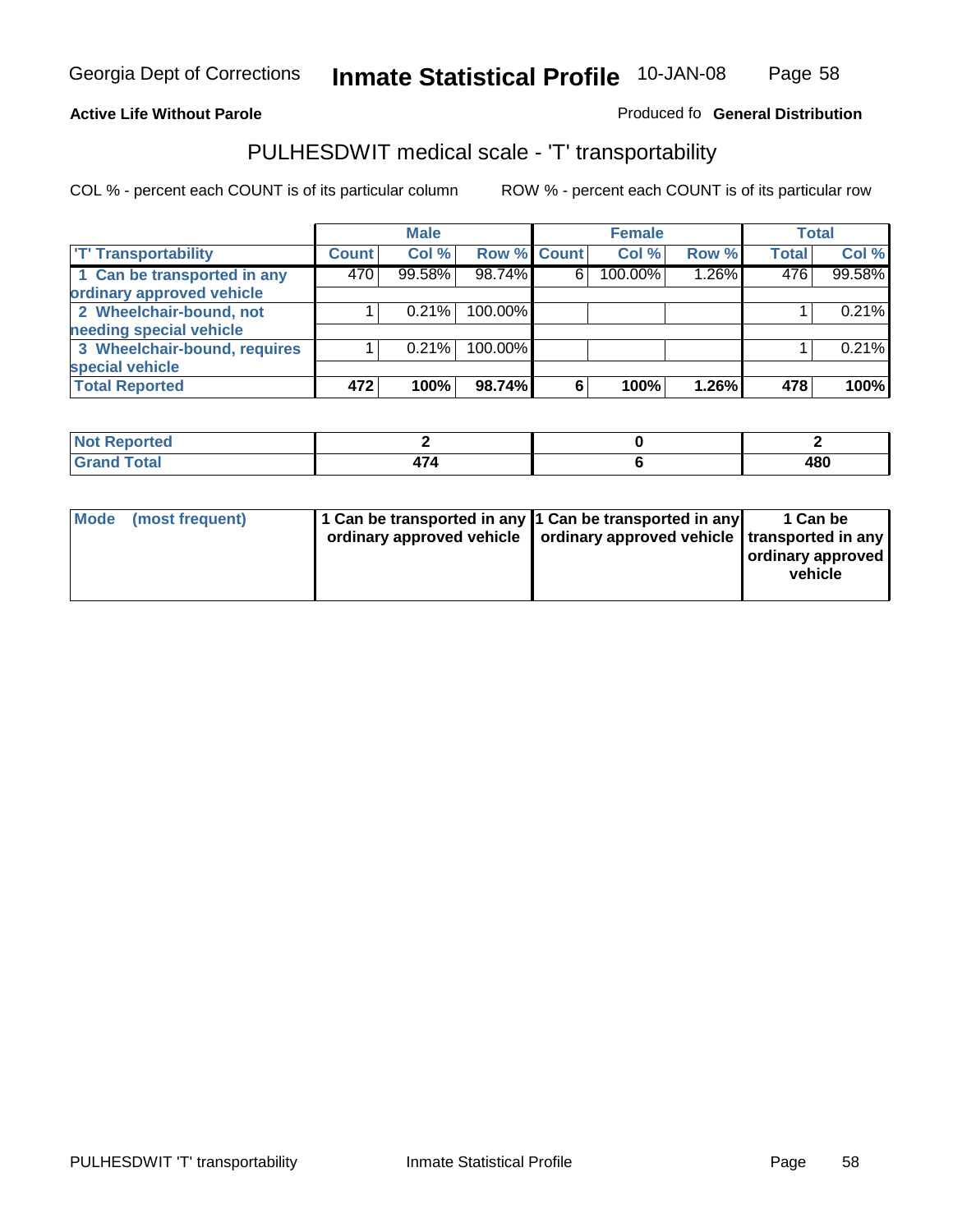#### **Active Life Without Parole**

#### Produced for **General Distribution**

### Criminality in family, self-reported

|                              |              | <b>Male</b> |           |              | <b>Female</b> |          |       | <b>Total</b> |
|------------------------------|--------------|-------------|-----------|--------------|---------------|----------|-------|--------------|
| <b>Criminality In Family</b> | <b>Count</b> | Col %       | Row %     | <b>Count</b> | Col %         | Row %    | Total | Col %        |
| Yes, criminality in family   | 141          | $30.00\%$   | $97.92\%$ | 3            | 50.00%        | $2.08\%$ | 144   | 30.25%       |
| No criminality in family     | 329          | 70.00%      | 99.10%    | 3            | 50.00%        | $0.90\%$ | 332   | 69.75%       |
| <b>Total Reported</b>        | 470'         | 100%        | 98.74%    | 6            | 100%          | $1.26\%$ | 476   | 100%         |

| oorted<br><b>NOT</b><br><b>IVGI</b> |   |              |
|-------------------------------------|---|--------------|
| Total<br>Gran<br>---                | . | 1 o r<br>40u |

| Mode (most frequent) |  | No criminality in family | Yes, criminality in family | No criminality in<br>family |
|----------------------|--|--------------------------|----------------------------|-----------------------------|
|----------------------|--|--------------------------|----------------------------|-----------------------------|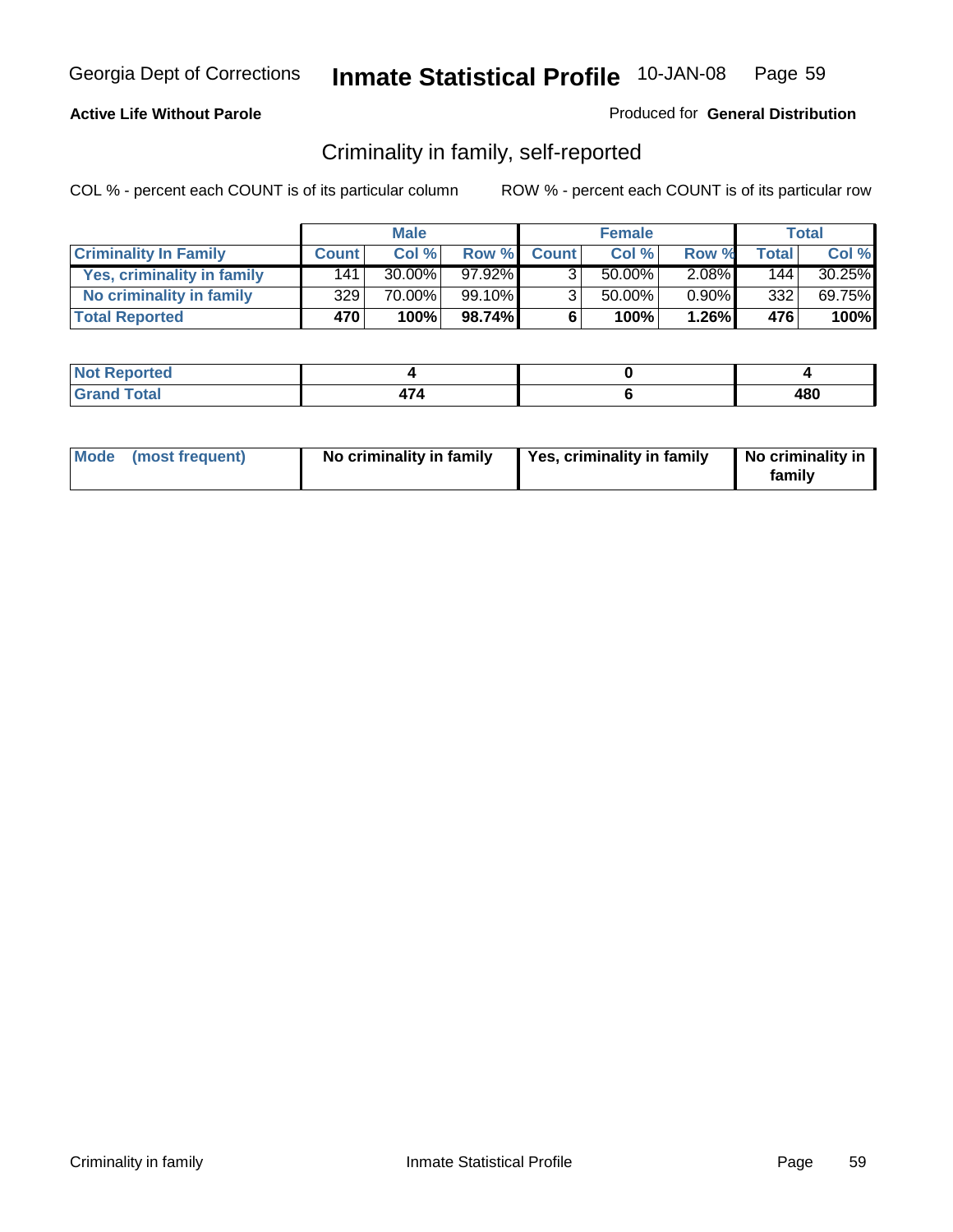#### **Active Life Without Parole**

#### Produced for **General Distribution**

### Alcoholism in family, self-reported

|                             |              | <b>Male</b> |        |              | <b>Female</b> |          |       | Total  |
|-----------------------------|--------------|-------------|--------|--------------|---------------|----------|-------|--------|
| <b>Alcoholism In Family</b> | <b>Count</b> | Col %       | Row %  | <b>Count</b> | Col %         | Row %    | Total | Col %  |
| Yes, alcoholism in family   | 94           | 20.00%      | 98.95% |              | 16.67%        | $1.05\%$ | 95    | 19.96% |
| No alcoholism in family     | 376          | 80.00%      | 98.69% | 5            | 83.33%        | $1.31\%$ | 381   | 80.04% |
| <b>Total Reported</b>       | 470          | 100%        | 98.74% | 6            | 100%          | $1.26\%$ | 476   | 100%   |

| oorted<br><b>NOT</b><br><b>IVGI</b> |   |              |
|-------------------------------------|---|--------------|
| Total<br>Gran<br>---                | . | 1 o r<br>40u |

|  | Mode (most frequent) | No alcoholism in family | No alcoholism in family | No alcoholism in<br>family |
|--|----------------------|-------------------------|-------------------------|----------------------------|
|--|----------------------|-------------------------|-------------------------|----------------------------|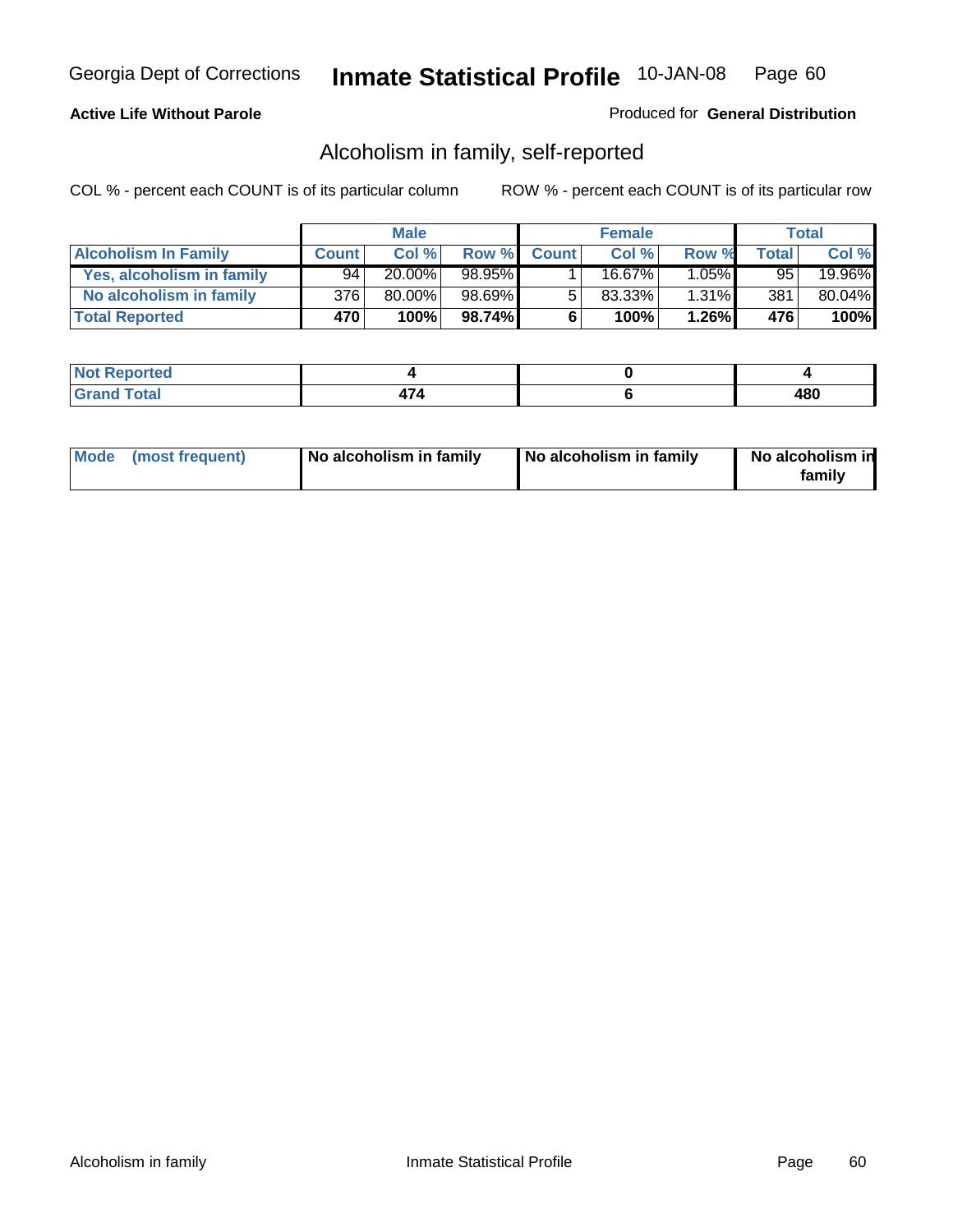#### **Active Life Without Parole**

Produced for **General Distribution**

### Drug abuse in family, self-reported

|                           |                  | <b>Male</b> |           |              | <b>Female</b> |          |       | <b>Total</b> |
|---------------------------|------------------|-------------|-----------|--------------|---------------|----------|-------|--------------|
| Drug Abuse In Family      | <b>Count</b>     | Col %       | Row %     | <b>Count</b> | Col %         | Row %    | Total | Col %        |
| Yes, drug abuse in family | 55               | $11.70\%$   | 96.49%    | າ            | 33.33%        | $3.51\%$ | 57    | 11.97%       |
| No drug abuse in family   | 415'             | 88.30%      | $99.05\%$ | 4            | 66.67%        | $0.95\%$ | 419   | 88.03%       |
| <b>Total Reported</b>     | 470 <sup>'</sup> | 100%        | 98.74%    | 6            | 100%          | $1.26\%$ | 476   | 100%         |

| oorted<br><b>NOT</b><br><b>IVGI</b> |   |              |
|-------------------------------------|---|--------------|
| Total<br>Gran<br>---                | . | 1 o r<br>40u |

|  | Mode (most frequent) | No drug abuse in family | No drug abuse in family | No drug abuse in<br>family |
|--|----------------------|-------------------------|-------------------------|----------------------------|
|--|----------------------|-------------------------|-------------------------|----------------------------|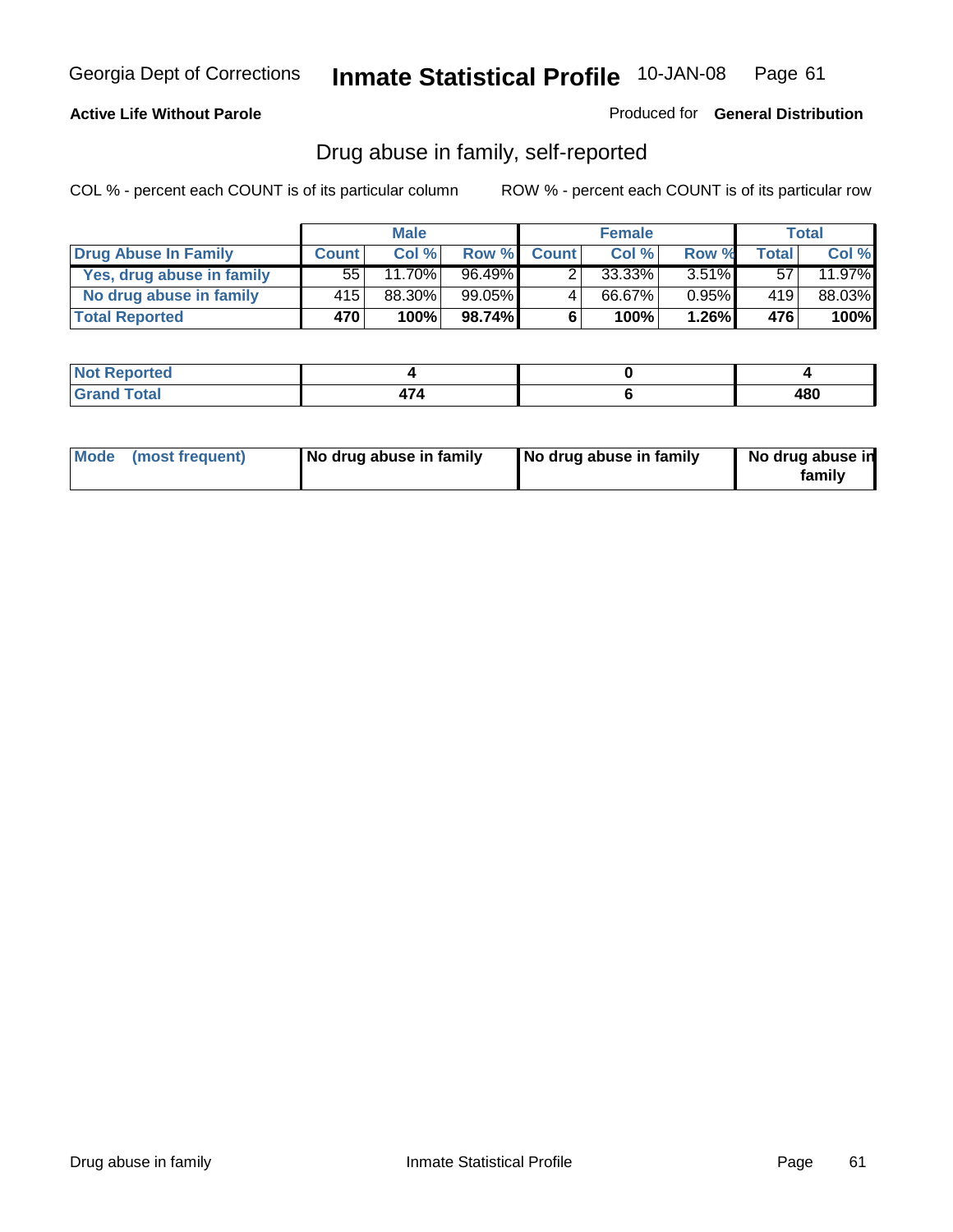#### **Active Life Without Parole**

#### Produced for **General Distribution**

### Subjected to frequent beatings, self-reported

|                            |              | <b>Male</b> |           |              | <b>Female</b> |          |              | Total  |
|----------------------------|--------------|-------------|-----------|--------------|---------------|----------|--------------|--------|
| <b>Frequent beatings</b>   | <b>Count</b> | Col%        | Row %     | <b>Count</b> | Col%          | Row %    | <b>Total</b> | Col %  |
| Yes, subjected to frequent | 28           | 5.96%       | $96.55\%$ |              | 16.67%        | 3.45%    | 29           | 6.09%  |
| <b>beatings</b>            |              |             |           |              |               |          |              |        |
| Not subjected to frequent  | 442          | 94.04%      | 98.88%    | 5            | 83.33%        | $1.12\%$ | 447          | 93.91% |
| <b>beatings</b>            |              |             |           |              |               |          |              |        |
| <b>Total Reported</b>      | 470          | 100%        | 98.74%    | 6            | 100%          | 1.26%    | 476          | 100%   |

| <b>Not Reported</b>      |  |     |
|--------------------------|--|-----|
| Total<br>$C$ ror<br>υιαι |  | 480 |

| Mode (most frequent) | Not subjected to frequent<br>beatings | Not subjected to frequent<br>beatings | Not subjected to<br><b>frequent beatings</b> |  |
|----------------------|---------------------------------------|---------------------------------------|----------------------------------------------|--|
|                      |                                       |                                       |                                              |  |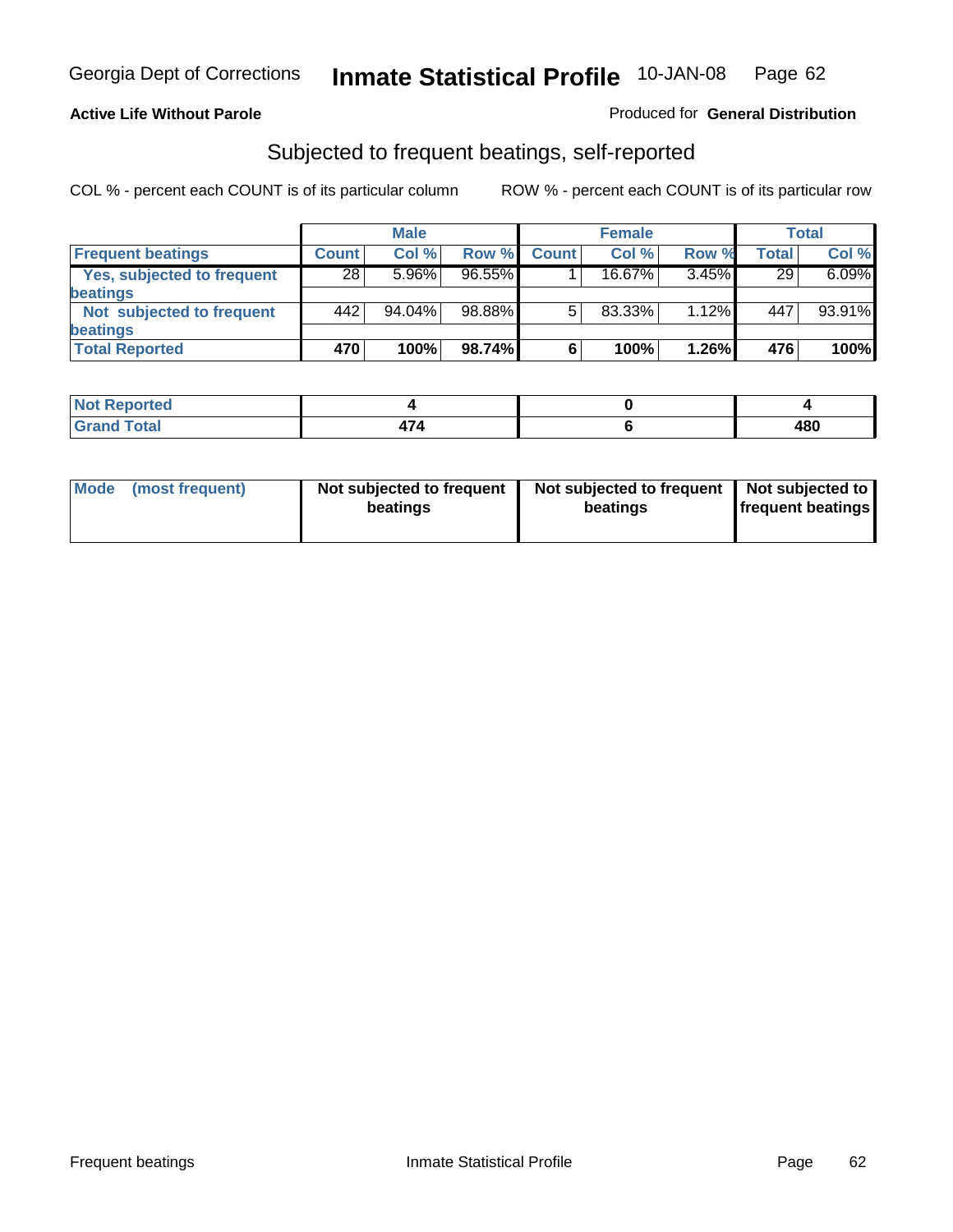### **Active Life Without Parole**

#### Produced for **General Distribution**

### Father absent during inmate's childhood

|                           |              | <b>Male</b> |           |              | <b>Female</b> |          |       | Total  |
|---------------------------|--------------|-------------|-----------|--------------|---------------|----------|-------|--------|
| <b>Father Absent</b>      | <b>Count</b> | Col %       | Row %     | <b>Count</b> | Col %         | Row %    | Total | Col %  |
| Yes, father was absent    | 233          | 49.57%      | $99.15\%$ |              | 33.33%        | $0.85\%$ | 235   | 49.37% |
| No, father was not absent | 237          | 50.43%      | 98.34%    | 4            | 66.67%        | $1.66\%$ | 241   | 50.63% |
| <b>Total Reported</b>     | 470          | 100%        | 98.74%    | 6            | 100%          | $1.26\%$ | 476   | 100%   |

| oorted<br><b>NOT</b><br><b>IJCI</b> |     |     |
|-------------------------------------|-----|-----|
| $\sim$<br>Grar<br>-----             | . . | 480 |

| Mode (most frequent) |  | 「No, father was not absent ┃No, father was not absent ┃No, father was not | absent |
|----------------------|--|---------------------------------------------------------------------------|--------|
|----------------------|--|---------------------------------------------------------------------------|--------|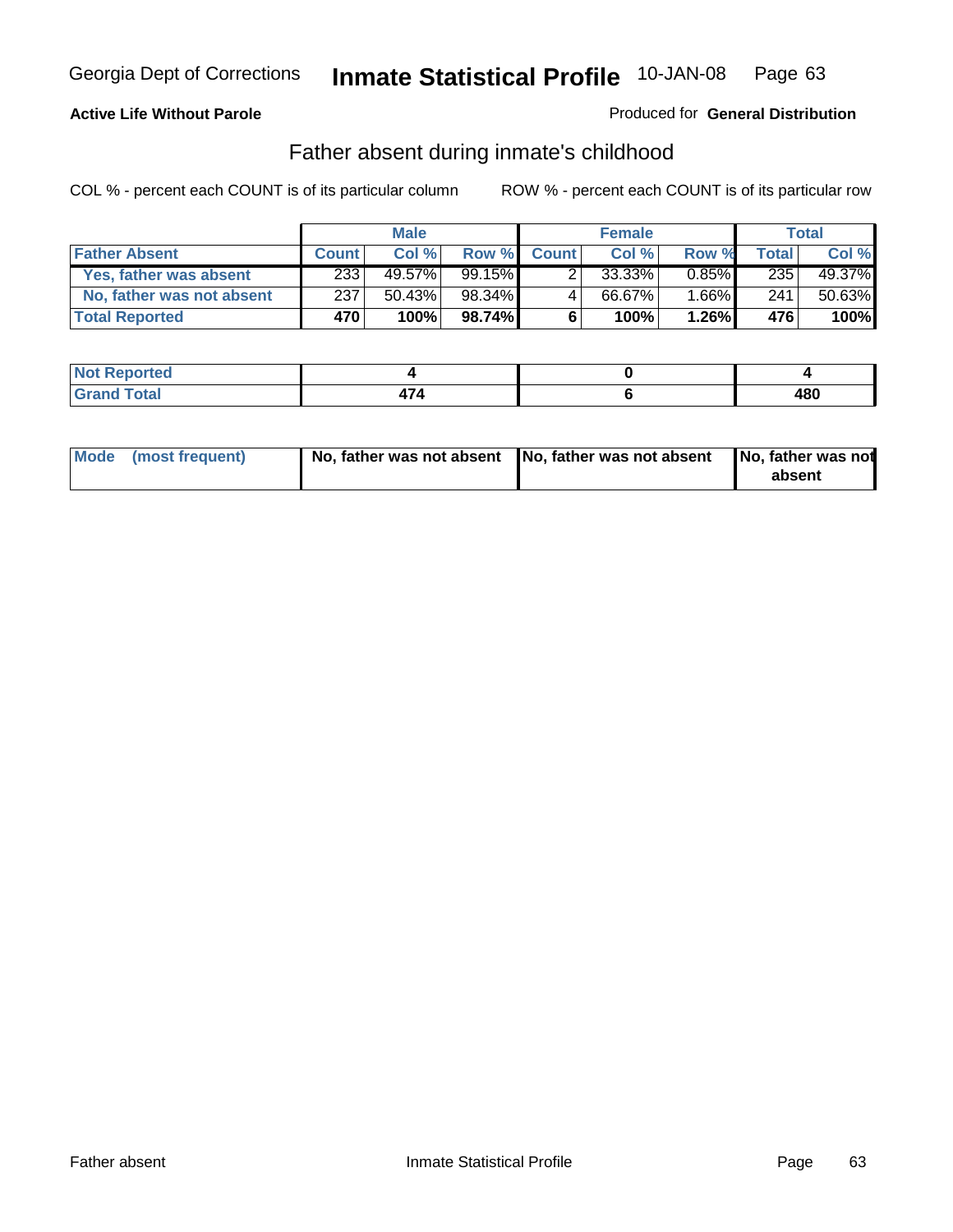### **Active Life Without Parole**

#### Produced for **General Distribution**

# Mother absent during inmate's childhood

|                           |                  | <b>Male</b> |        |              | <b>Female</b> |          |              | Total  |
|---------------------------|------------------|-------------|--------|--------------|---------------|----------|--------------|--------|
| <b>Mother Absent</b>      | <b>Count</b>     | Col %       | Row %  | <b>Count</b> | Col %         | Row %    | <b>Total</b> | Col %  |
| Yes, mother was absent    | 66 I             | $14.04\%$   | 98.51% |              | 16.67%        | $1.49\%$ | 67           | 14.08% |
| No, mother was not absent | 404              | 85.96%      | 98.78% | 5            | $83.33\%$     | 1.22%    | 409          | 85.92% |
| <b>Total Reported</b>     | 470 <sup>'</sup> | 100%        | 98.74% | 6            | 100%          | $1.26\%$ | 476          | 100%   |

| <b>Not Reported</b>   |  |            |
|-----------------------|--|------------|
| <b>Total</b><br>Grano |  | 100<br>40U |

| Mode (most frequent) | No, mother was not absent $\vert$ No, mother was not absent $\vert$ No, mother was | not absent |
|----------------------|------------------------------------------------------------------------------------|------------|
|                      |                                                                                    |            |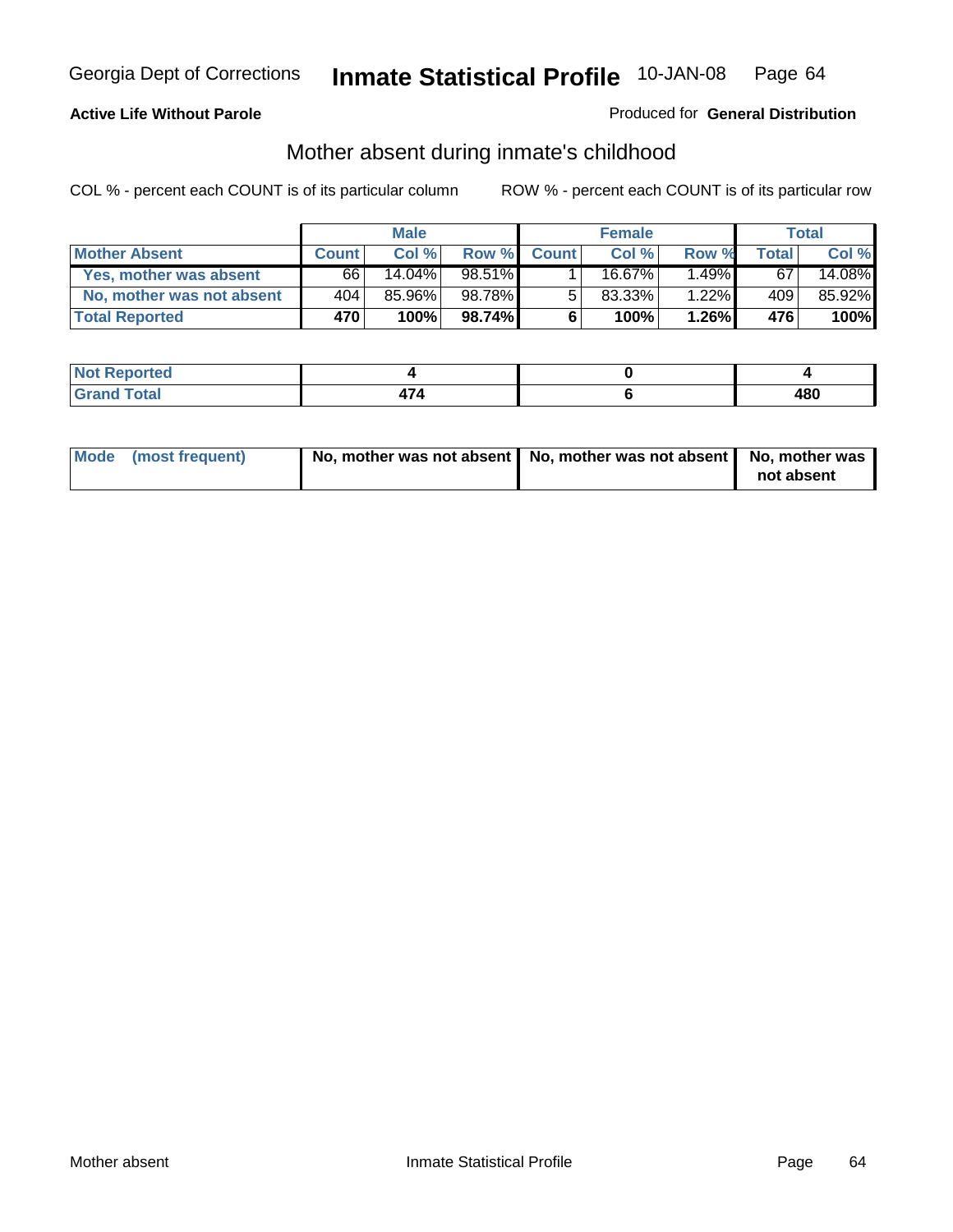**Active Life Without Parole** 

#### Produced for **General Distribution**

# Number of prior Georgia incarcerations

|                                |                  | <b>Male</b> |                    |   | <b>Female</b> |       |       | <b>Total</b> |
|--------------------------------|------------------|-------------|--------------------|---|---------------|-------|-------|--------------|
| Num of Prior GA Incarcerations | <b>Count</b>     | Col %       | <b>Row % Count</b> |   | Col %         | Row % | Total | Col %        |
|                                | $\overline{223}$ | 47.05%      | 97.38%             | 6 | 100.00%       | 2.62% | 229   | 47.71%       |
|                                | 95               | 20.04%      | 100.00%            |   |               |       | 95    | 19.79%       |
|                                | 60               | 12.66%      | 100.00%            |   |               |       | 60    | 12.50%       |
|                                | 46               | 9.70%       | 100.00%            |   |               |       | 46    | 9.58%        |
|                                | 26               | 5.49%       | 100.00%            |   |               |       | 26    | 5.42%        |
|                                | 12               | 2.53%       | 100.00%            |   |               |       | 12    | 2.50%        |
| <b>More Than 5</b>             | 12               | 2.53%       | 100.00%            |   |               |       | 12    | 2.50%        |
| <b>Total Reported</b>          | 474              | 100%        | 98.75%             | 6 | 100%          | 1.25% | 480   | 100%         |

| Reported<br>NG                  |  |            |
|---------------------------------|--|------------|
| <b>otal</b><br>$\mathbf{v}$ and |  | ៱៰៱<br>40U |

| Mean (average)       | - 27 | 1.25 |
|----------------------|------|------|
| Median (middle)      |      |      |
| Mode (most frequent) |      |      |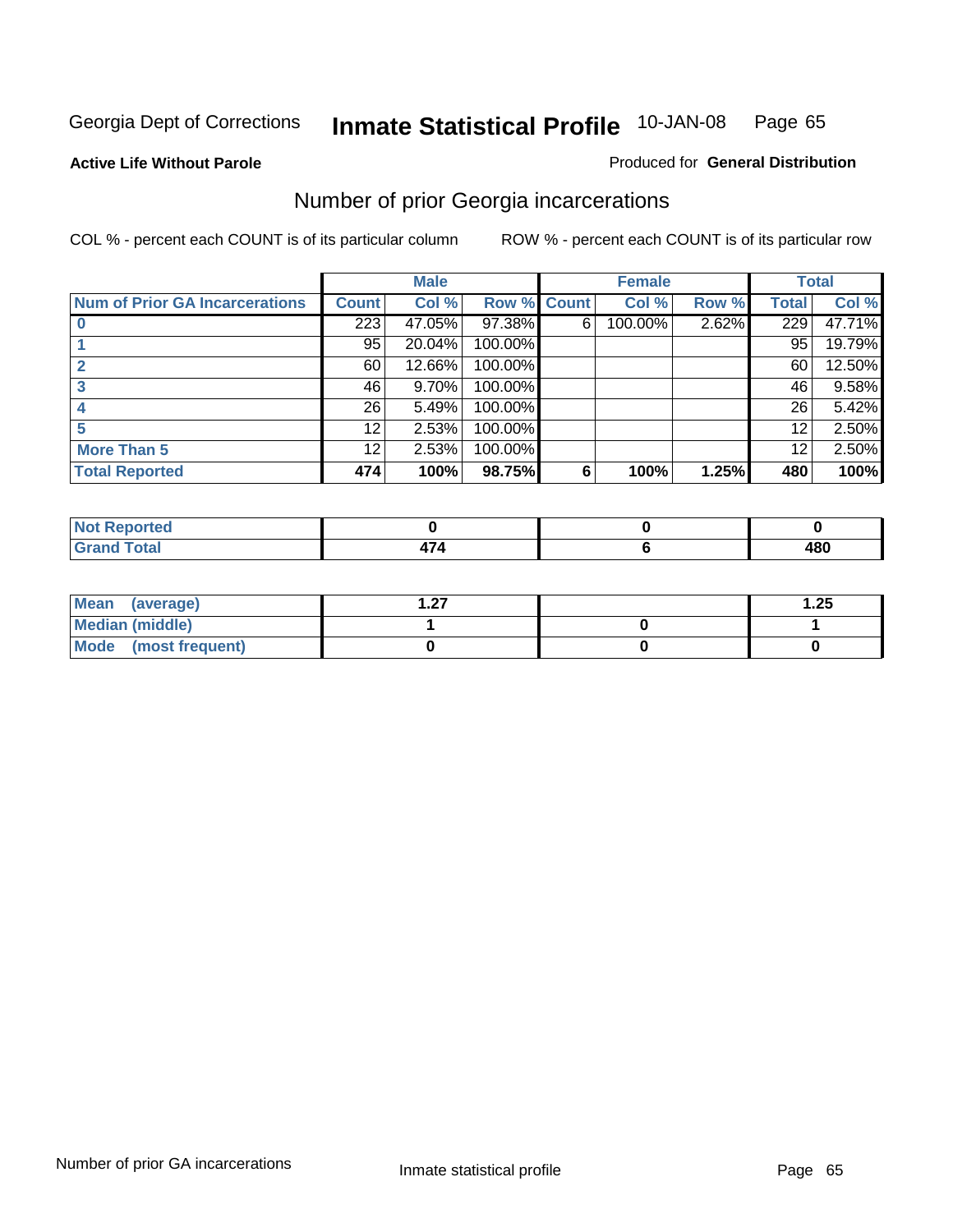**Active Life Without Parole** 

Produced for **General Distribution**

### Prison sentence in years

COL % - percent each COUNT is of its particular column ROW % - percent each COUNT is of its particular row

|                                 | <b>Male</b>  |            |                    | <b>Female</b> |            |       | Total           |         |
|---------------------------------|--------------|------------|--------------------|---------------|------------|-------|-----------------|---------|
| <b>Prison Sentence In Years</b> | <b>Count</b> | Col %      | <b>Row % Count</b> |               | Col %      | Row % | $\tau$ otal     | Col %   |
| <b>Life Without Parole</b>      | 474          | $100.00\%$ | 98.75%             |               | $100.00\%$ | ا25%. | 480             | 100.00% |
| <b>Total Reported</b>           | 474          | 100%       | 98.75%             |               | 100%       | 1.25% | 480 <sup></sup> | 100%    |

| <b>Reported</b>             |  |     |
|-----------------------------|--|-----|
| <b>Total</b><br>$\sim$ nand |  | 480 |

#### **Determinate (numeric) sentences only**

| <b>Mean</b> | (average) |  |  |
|-------------|-----------|--|--|

**All sentences (including determinate), with life, life without parole, and death sentences figured at 45 years**

| Me           |         |        |              |
|--------------|---------|--------|--------------|
| mе<br>.<br>. | ᠇<br>__ | $\sim$ | т.<br>$\sim$ |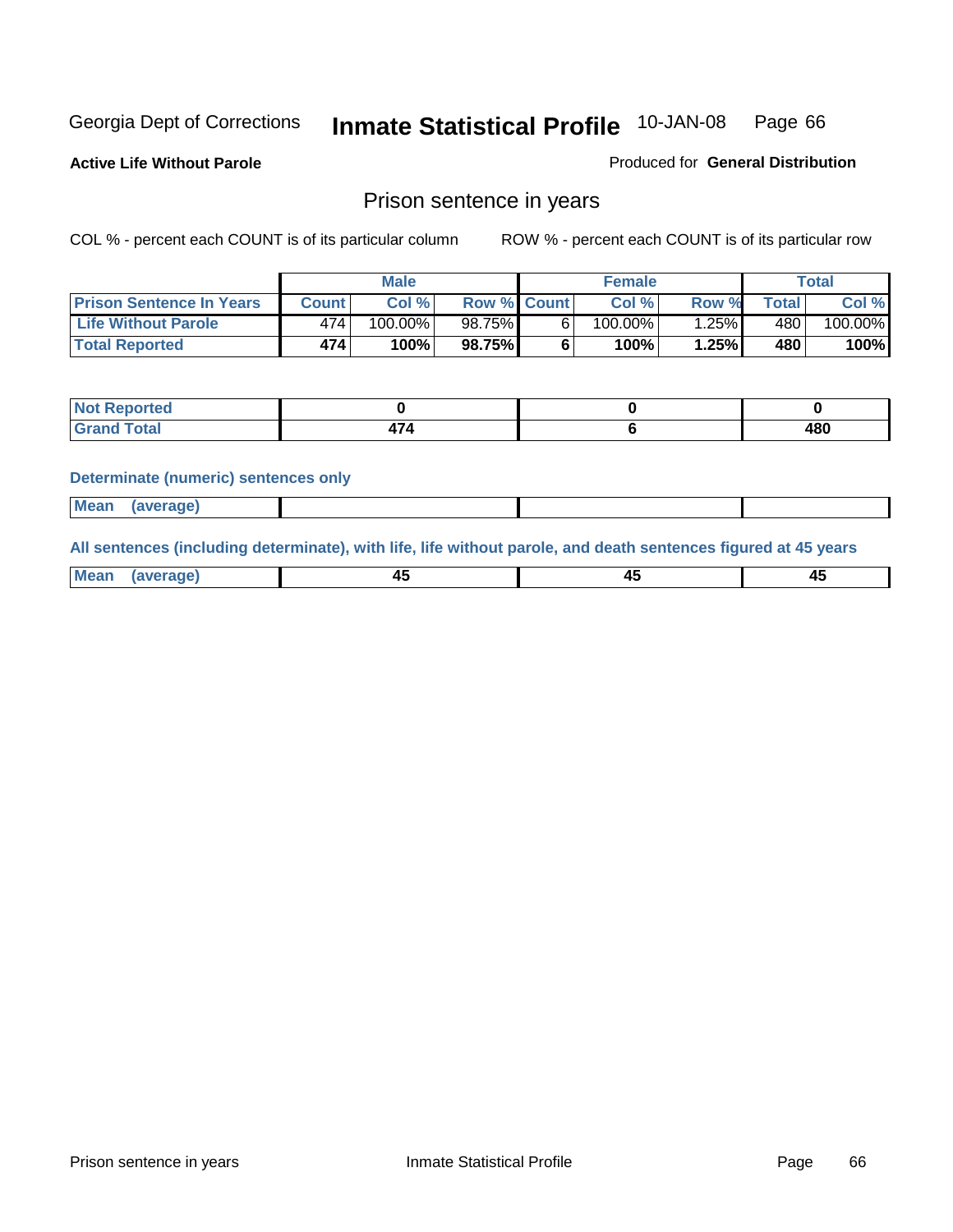#### **Active Life Without Parole**

#### Produced for **General Distribution**

# Primary offense, broken out into felonies vs misdemeanors

|                                  | <b>Male</b>  |         |                    | <b>Female</b> |         |          | Total        |            |
|----------------------------------|--------------|---------|--------------------|---------------|---------|----------|--------------|------------|
| <b>Felonies and Misdemeanors</b> | <b>Count</b> | Col%    | <b>Row % Count</b> |               | Col%    | Row %    | <b>Total</b> | Col %      |
| <b>Felonies</b>                  | 474          | 100.00% | 98.75%I            | 61            | 100.00% | $1.25\%$ | 480          | $100.00\%$ |
| <b>Total Reported</b>            | 474          | 100%    | 98.75%1            |               | 100%    | 1.25%    | 480          | 100%       |

| rted.<br>מ מ<br>$\sim$ |  |     |
|------------------------|--|-----|
| --                     |  | 480 |

| M <sub>0</sub><br>. | צאור<br>. | . |
|---------------------|-----------|---|
|---------------------|-----------|---|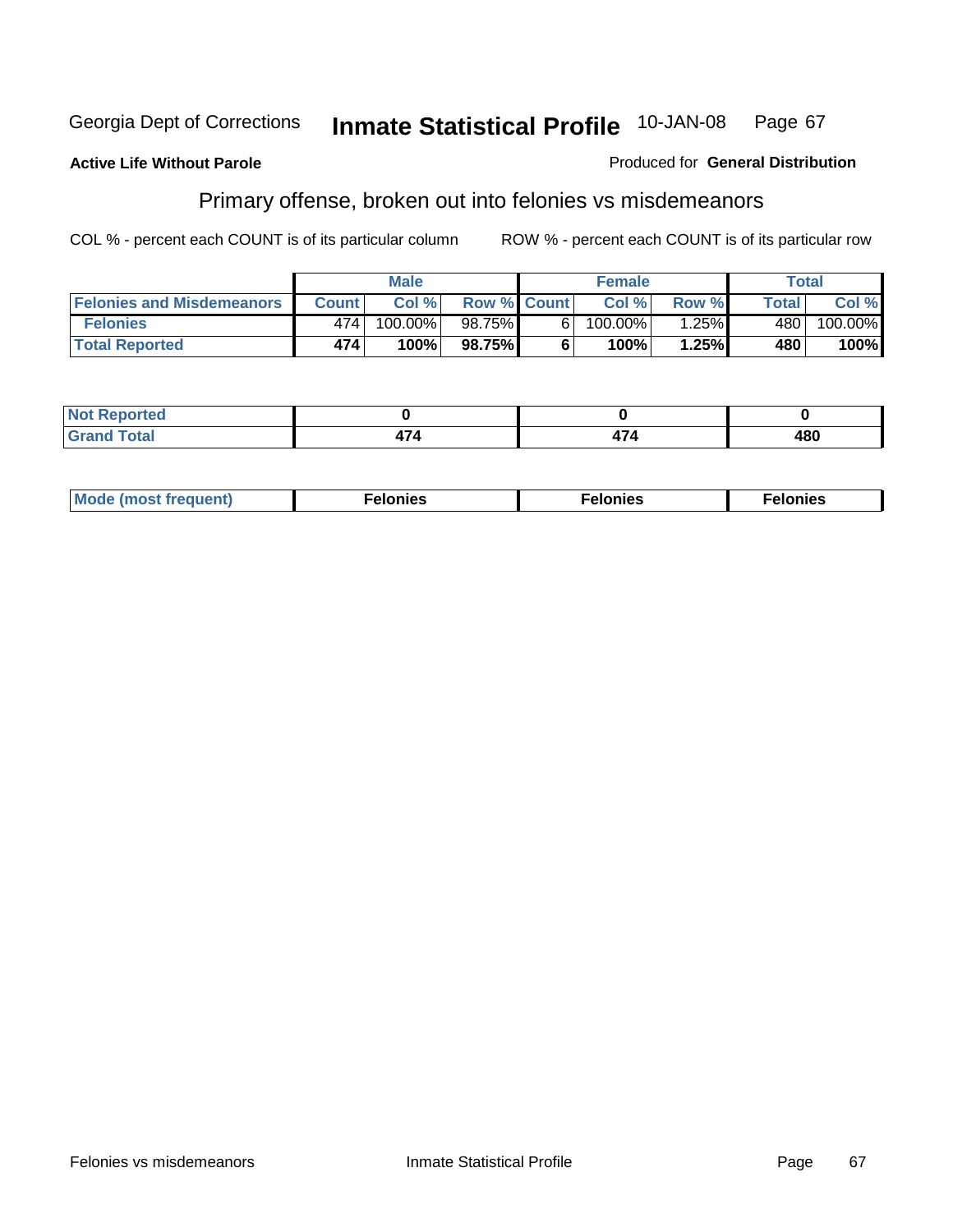**Active Life Without Parole** 

#### Produced for **General Distribution**

### Primary offense, broken out into six broad crime categories

|                                  | <b>Male</b>  |          |             | <b>Female</b> |             |       | <b>Total</b> |        |
|----------------------------------|--------------|----------|-------------|---------------|-------------|-------|--------------|--------|
| <b>Crime Categories</b>          | <b>Count</b> | Col %    | Row % Count |               | Col %       | Row % | <b>Total</b> | Col %  |
| <b>Violent</b>                   | 393          | 82.91%   | 98.50%      | 6             | 100.00%     | 1.50% | 399          | 83.13% |
| <b>Sex Crime</b><br>$\mathbf{2}$ | 68           | 14.35%   | 100.00%     |               | .00%        |       | 68           | 14.17% |
| <b>Property</b><br>3             | 2            | $.42\%$  | 100.00%     |               | .00%        |       | 2            | .42%   |
| <b>Drug</b><br>4                 | 10           | $2.11\%$ | 100.00%     |               | .00%        |       | 10           | 2.08%  |
| <b>Other</b><br>6                |              | .21%     | 100.00%     |               | $.00\%$ $ $ |       |              | .21%   |
| <b>Total Reported</b>            | 474          | 100%     | 98.75%      | 6             | 100%        | 1.25% | 480          | 100%   |

| المناصر فالمراجع المراد<br>Not Reported |  |     |
|-----------------------------------------|--|-----|
| <b>Total</b>                            |  | 480 |

| Mo | n n | winlor" | ılen' |
|----|-----|---------|-------|
|    |     |         |       |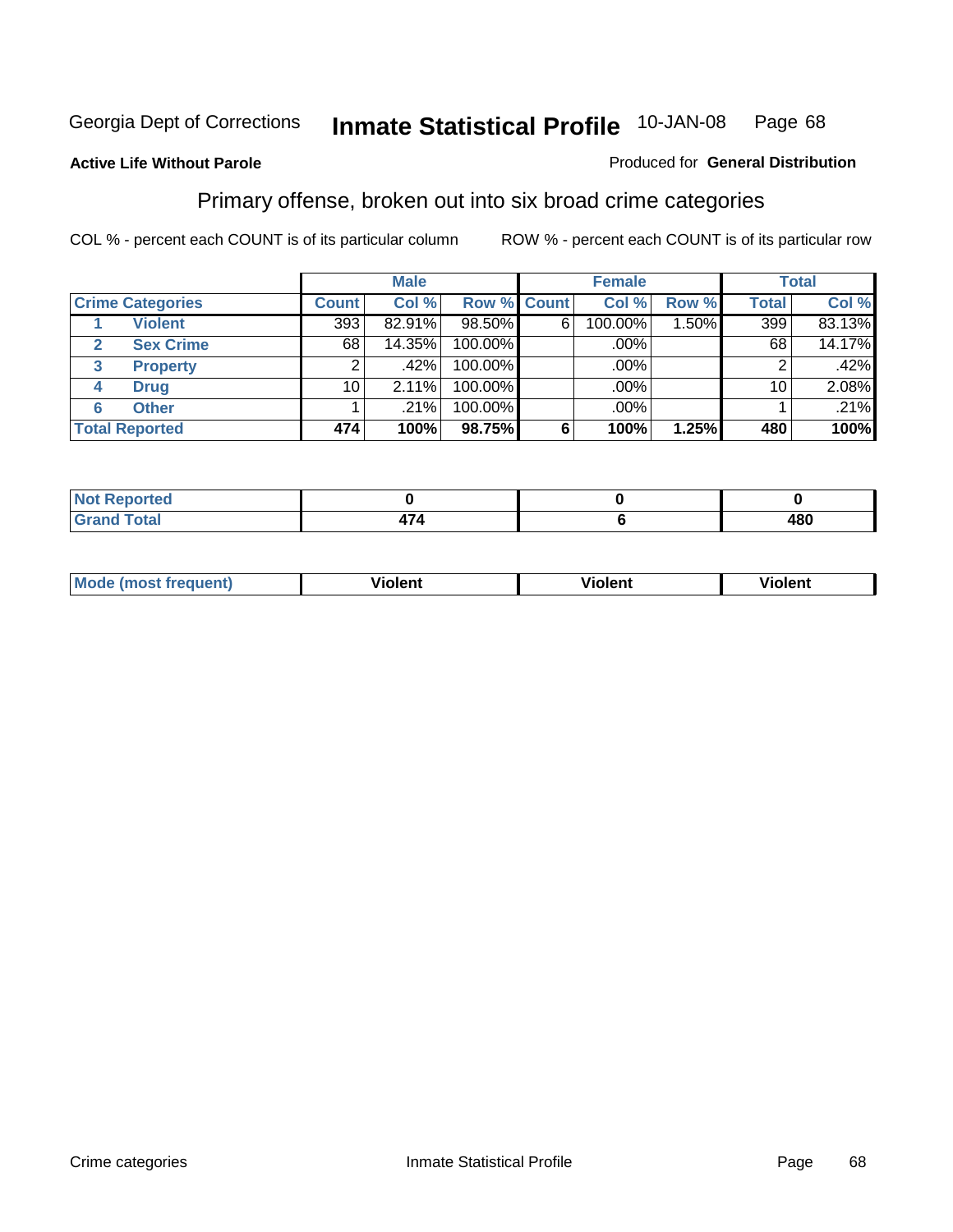#### **Active Life Without Parole**

#### Produced for **General Distribution**

# Primary offense, detailed offense code

|      |                                 |              | <b>Male</b> |             |   | <b>Female</b> |       |              | <b>Total</b> |
|------|---------------------------------|--------------|-------------|-------------|---|---------------|-------|--------------|--------------|
|      | <b>Primary Offense</b>          | <b>Count</b> | Col %       | Row % Count |   | Col %         | Row % | <b>Total</b> | Col %        |
| 1101 | <b>Murder</b>                   | 273          | 57.59%      | 97.85%      | 6 | 100.00%       | 2.15% | 279          | 58.13%       |
| 1311 | <b>Kidnapping</b>               | 54           | 11.39%      | 100.00%     |   |               |       | 54           | 11.25%       |
| 1601 | <b>Burglary</b>                 | 2            | .42%        | 100.00%     |   |               |       | 2            | .42%         |
| 1902 | <b>Armed Robbery</b>            | 65           | 13.71%      | 100.00%     |   |               |       | 65           | 13.54%       |
| 1911 | <b>Hijacking Motor Vehicle</b>  |              | .21%        | 100.00%     |   |               |       |              | .21%         |
| 2001 | Rape                            | 49           | 10.34%      | 100.00%     |   |               |       | 49           | 10.21%       |
| 2003 | <b>Aggrav Sodomy</b>            | 3            | .63%        | 100.00%     |   |               |       | 3            | .63%         |
| 2009 | <b>Aggrav Sexual Battery</b>    | 4            | .84%        | 100.00%     |   |               |       | 4            | .83%         |
| 2019 | <b>Child Molestation</b>        | 3            | .63%        | 100.00%     |   |               |       | 3            | .63%         |
| 2021 | <b>Aggrav Child Molestation</b> | 9            | 1.90%       | 100.00%     |   |               |       | 9            | 1.88%        |
| 2912 | <b>Poss Of Certain</b>          |              | .21%        | 100.00%     |   |               |       |              | .21%         |
|      | <b>Weapons</b>                  |              |             |             |   |               |       |              |              |
| 4012 | <b>Viol Ga Cntrl Sbst Act</b>   |              | .21%        | 100.00%     |   |               |       |              | .21%         |
| 4018 | <b>S/D Cont Sub School</b>      | 1            | .21%        | 100.00%     |   |               |       |              | .21%         |
| 4021 | <b>S/D Cocaine</b>              | 3            | .63%        | 100.00%     |   |               |       | 3            | .63%         |
| 4022 | <b>Poss Of Cocaine</b>          | 4            | .84%        | 100.00%     |   |               |       | 4            | .83%         |
| 4134 | <b>Att/Consprcy Commt</b>       | 1            | .21%        | 100.00%     |   |               |       | 1            | .21%         |
|      | C/S/Of                          |              |             |             |   |               |       |              |              |
|      | <b>Total Rported</b>            | 474          | 100%        | 98.75%      | 6 | 100%          | 1.25% | 480          | 100%         |

| <b>Not</b><br>Reported           |  |     |
|----------------------------------|--|-----|
| <b>Total</b><br>$\mathbf{v}$ and |  | 480 |

| Mode (most frequent) | 1101 Murder | 1101 Murder | 1101 Murder |
|----------------------|-------------|-------------|-------------|
|----------------------|-------------|-------------|-------------|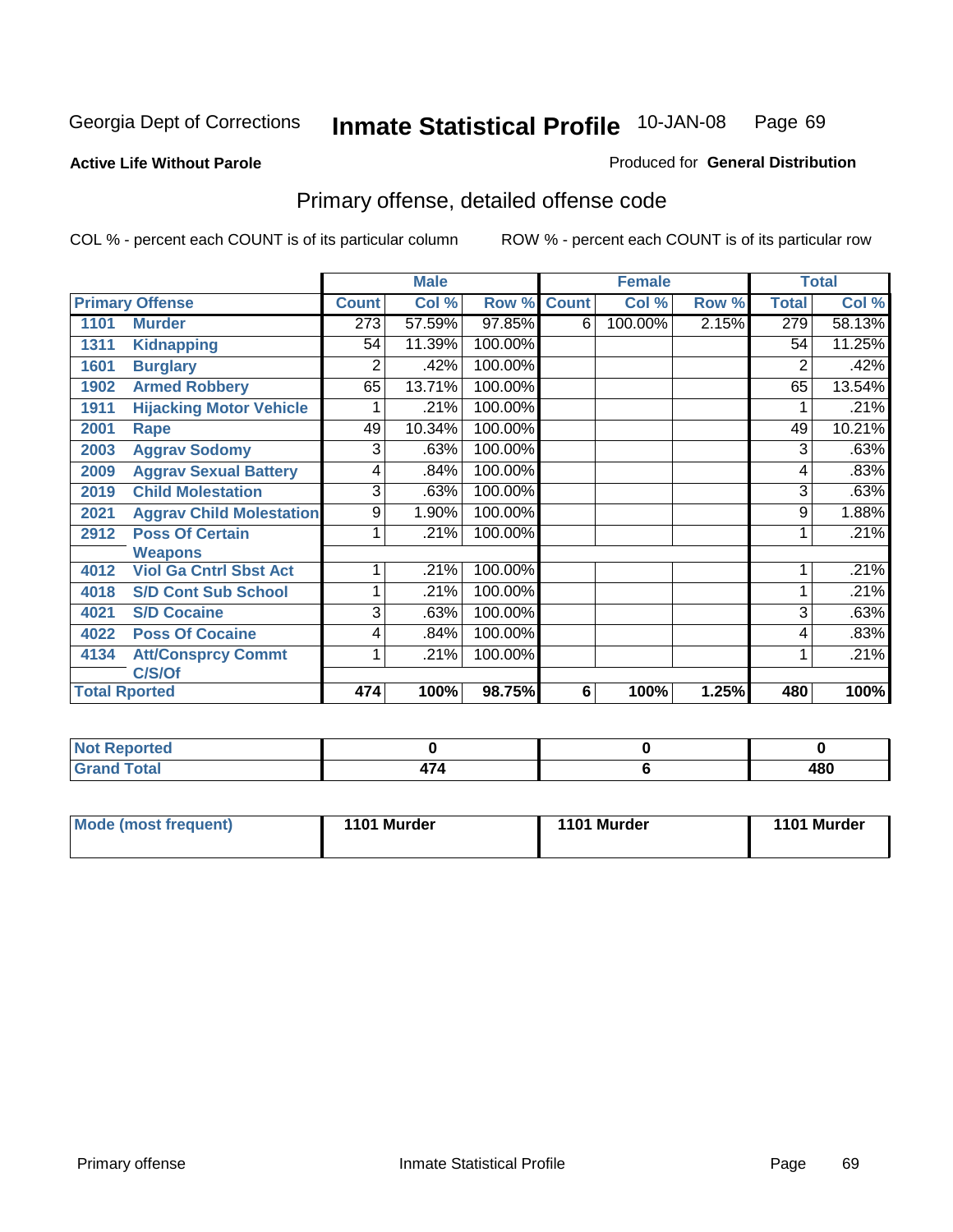#### **Active Life Without Parole**

### Produced for **General Distribution**

# County of conviction of primary offense

|                |                             |                 | <b>Male</b> |         |              | <b>Female</b> |       |                 | <b>Total</b> |
|----------------|-----------------------------|-----------------|-------------|---------|--------------|---------------|-------|-----------------|--------------|
|                | <b>County of Conviction</b> | <b>Count</b>    | Col %       | Row %   | <b>Count</b> | Col %         | Row % | <b>Total</b>    | Col %        |
| 1              | <b>Appling</b>              | 1               | .21%        | 100.00% |              |               |       | 1               | .21%         |
| $\overline{2}$ | <b>Atkinson</b>             | 1               | .21%        | 100.00% |              |               |       | 1               | .21%         |
| 3              | <b>Bacon</b>                | $\overline{2}$  | .42%        | 100.00% |              |               |       | $\overline{2}$  | .42%         |
| 5              | <b>Baldwin</b>              | $\overline{5}$  | 1.05%       | 100.00% |              |               |       | $\overline{5}$  | 1.04%        |
| 6              | <b>Banks</b>                | 1               | .21%        | 100.00% |              |               |       | 1               | .21%         |
| $\overline{7}$ | <b>Barrow</b>               | $\overline{3}$  | .63%        | 100.00% |              |               |       | $\overline{3}$  | .63%         |
| 8              | <b>Bartow</b>               | $\overline{2}$  | .42%        | 100.00% |              |               |       | $\overline{2}$  | .42%         |
| 9              | <b>Ben Hill</b>             | $\overline{3}$  | .63%        | 100.00% |              |               |       | $\overline{3}$  | .63%         |
| 10             | <b>Berrien</b>              | 1               | .21%        | 100.00% |              |               |       | $\mathbf{1}$    | .21%         |
| 11             | <b>Bibb</b>                 | $\overline{15}$ | 3.16%       | 100.00% |              |               |       | $\overline{15}$ | 3.13%        |
| 12             | <b>Bleckley</b>             | 1               | .21%        | 100.00% |              |               |       | 1               | .21%         |
| 13             | <b>Brantley</b>             | 1               | .21%        | 100.00% |              |               |       | 1               | .21%         |
| 14             | <b>Brooks</b>               | 1               | .21%        | 100.00% |              |               |       | $\mathbf{1}$    | .21%         |
| 16             | <b>Bulloch</b>              | $\overline{2}$  | .42%        | 100.00% |              |               |       | $\overline{2}$  | .42%         |
| 17             | <b>Burke</b>                | $\overline{5}$  | 1.05%       | 100.00% |              |               |       | $\overline{5}$  | 1.04%        |
| 18             | <b>Butts</b>                | $\overline{3}$  | .63%        | 100.00% |              |               |       | $\overline{3}$  | .63%         |
| 20             | <b>Camden</b>               | $\overline{2}$  | .42%        | 100.00% |              |               |       | $\overline{2}$  | .42%         |
| 22             | <b>Carroll</b>              | $\overline{2}$  | .42%        | 100.00% |              |               |       | $\overline{2}$  | .42%         |
| 23             | <b>Catoosa</b>              | 1               | .21%        | 100.00% |              |               |       | 1               | .21%         |
| 24             | <b>Charlton</b>             | 1               | .21%        | 100.00% |              |               |       | 1               | .21%         |
| 25             | <b>Chatham</b>              | $\overline{21}$ | 4.43%       | 100.00% |              |               |       | $\overline{21}$ | 4.38%        |
| 28             | <b>Cherokee</b>             | $\overline{2}$  | .42%        | 100.00% |              |               |       | $\overline{2}$  | .42%         |
| 29             | <b>Clarke</b>               | $\overline{12}$ | 2.53%       | 100.00% |              |               |       | $\overline{12}$ | 2.50%        |
| 31             | <b>Clayton</b>              | $\overline{17}$ | 3.59%       | 100.00% |              |               |       | $\overline{17}$ | 3.54%        |
| 33             | <b>Cobb</b>                 | 14              | 2.95%       | 100.00% |              |               |       | 14              | 2.92%        |
| 34             | <b>Coffee</b>               | $\overline{3}$  | .63%        | 100.00% |              |               |       | $\overline{3}$  | .63%         |
| 35             | <b>Colquitt</b>             | $\overline{3}$  | .63%        | 100.00% |              |               |       | $\overline{3}$  | .63%         |
| 36             | <b>Columbia</b>             | $\overline{5}$  | 1.05%       | 100.00% |              |               |       | $\overline{5}$  | 1.04%        |
| 37             | <b>Cook</b>                 | $\overline{3}$  | .63%        | 100.00% |              |               |       | $\overline{3}$  | .63%         |
| 38             | <b>Coweta</b>               | $\overline{2}$  | .42%        | 100.00% |              |               |       | $\overline{2}$  | .42%         |
| 40             | <b>Crisp</b>                | 1               | .21%        | 100.00% |              |               |       | 1               | .21%         |
| 41             | <b>Dade</b>                 | 1               | .21%        | 100.00% |              |               |       | 1               | .21%         |
| 43             | <b>Decatur</b>              | $\overline{2}$  | .42%        | 100.00% |              |               |       | $\overline{2}$  | .42%         |
| 44             | <b>Dekalb</b>               | $\overline{39}$ | 8.23%       | 97.50%  | 1            | 16.67%        | 2.50% | 40              | 8.33%        |
| 45             | <b>Dodge</b>                | 1               | .21%        | 100.00% |              |               |       | 1               | .21%         |
| 46             | <b>Dooly</b>                | $\overline{2}$  | .42%        | 100.00% |              |               |       | $\overline{2}$  | .42%         |
| 47             | <b>Dougherty</b>            | $\overline{17}$ | 3.59%       | 100.00% |              |               |       | $\overline{17}$ | 3.54%        |
| 48             | <b>Douglas</b>              | $\overline{13}$ | 2.74%       | 92.86%  | $\mathbf{1}$ | 16.67%        | 7.14% | $\overline{14}$ | 2.92%        |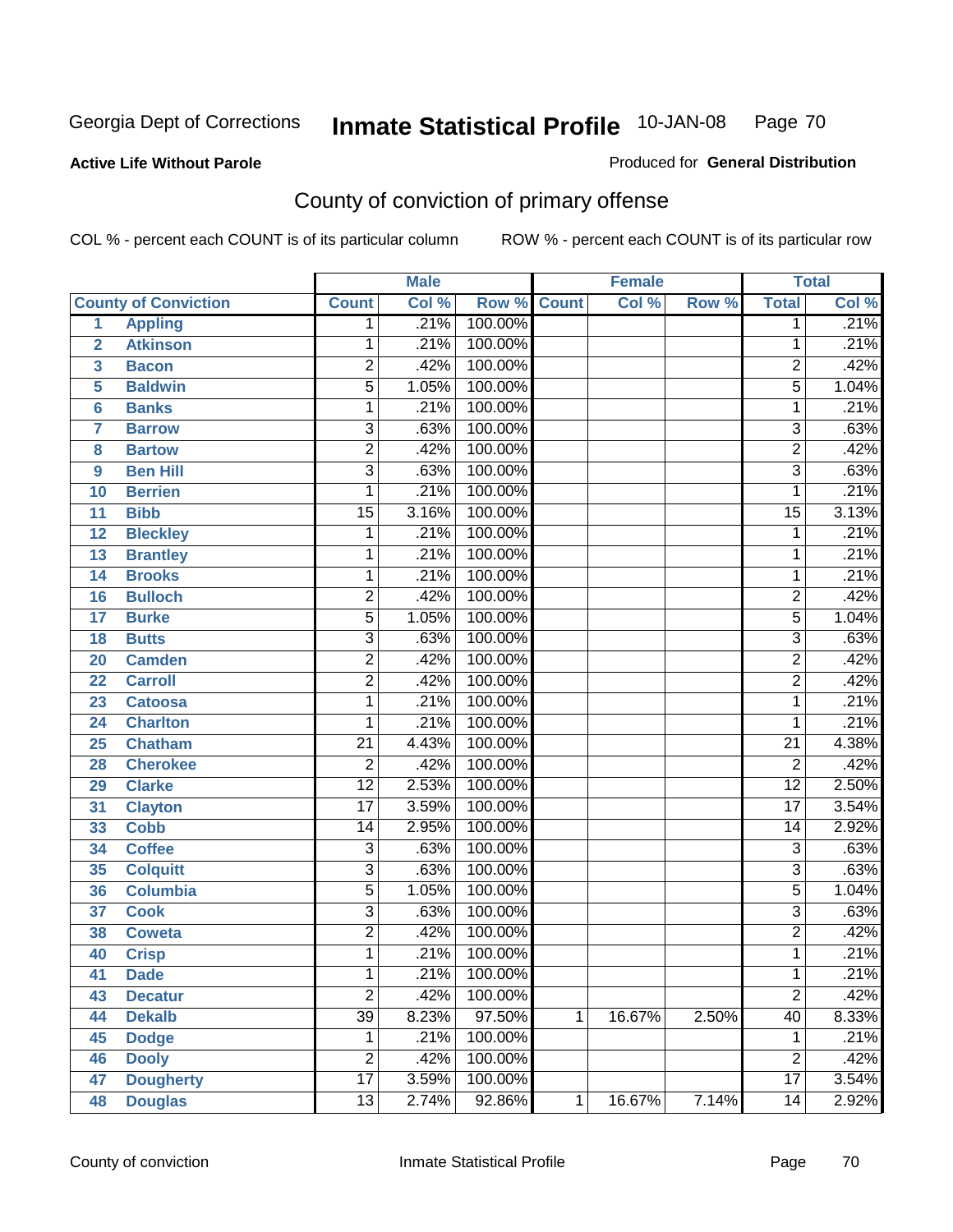#### **Active Life Without Parole**

### Produced for **General Distribution**

# County of conviction of primary offense

|                 |                             |                 | <b>Male</b> |                    |   | <b>Female</b> |        |                 | <b>Total</b> |
|-----------------|-----------------------------|-----------------|-------------|--------------------|---|---------------|--------|-----------------|--------------|
|                 | <b>County of Conviction</b> | <b>Count</b>    | Col %       | <b>Row % Count</b> |   | Col %         | Row %  | <b>Total</b>    | Col %        |
| 49              | <b>Early</b>                | 1               | .21%        | 100.00%            |   |               |        | 1               | .21%         |
| 51              | <b>Effingham</b>            | 2               | .42%        | 100.00%            |   |               |        | $\overline{2}$  | .42%         |
| 52              | <b>Elbert</b>               | $\overline{2}$  | .42%        | 100.00%            |   |               |        | $\overline{2}$  | .42%         |
| 53              | <b>Emanuel</b>              | 1               | .21%        | 100.00%            |   |               |        | 1               | .21%         |
| 56              | <b>Fayette</b>              | 3               | .63%        | 100.00%            |   |               |        | $\overline{3}$  | .63%         |
| $\overline{57}$ | <b>Floyd</b>                | 4               | .84%        | 100.00%            |   |               |        | 4               | .83%         |
| 58              | <b>Forsyth</b>              | $\overline{2}$  | .42%        | 100.00%            |   |               |        | $\overline{2}$  | .42%         |
| 59              | <b>Franklin</b>             | 1               | .21%        | 100.00%            |   |               |        | 1               | .21%         |
| 60              | <b>Fulton</b>               | 48              | 10.13%      | 100.00%            |   |               |        | 48              | 10.00%       |
| 61              | Gilmer                      | 1               | .21%        | 100.00%            |   |               |        | 1               | .21%         |
| 63              | <b>Glynn</b>                | $\overline{12}$ | 2.53%       | 100.00%            |   |               |        | $\overline{12}$ | 2.50%        |
| 65              | <b>Grady</b>                | 1               | .21%        | 100.00%            |   |               |        | 1               | .21%         |
| 66              | <b>Greene</b>               | 1               | .21%        | 100.00%            |   |               |        | 1               | .21%         |
| 67              | <b>Gwinnett</b>             | 7               | 1.48%       | 100.00%            |   |               |        | $\overline{7}$  | 1.46%        |
| 68              | <b>Habersham</b>            | 1               | .21%        | 100.00%            |   |               |        | 1               | .21%         |
| 69              | <b>Hall</b>                 | 7               | 1.48%       | 100.00%            |   |               |        | $\overline{7}$  | 1.46%        |
| 72              | <b>Harris</b>               | 1               | .21%        | 100.00%            |   |               |        | 1               | .21%         |
| 73              | <b>Hart</b>                 | 4               | .84%        | 100.00%            |   |               |        | 4               | .83%         |
| 75              | <b>Henry</b>                | $\overline{10}$ | 2.11%       | 100.00%            |   |               |        | 10              | 2.08%        |
| 76              | <b>Houston</b>              | 6               | 1.27%       | 100.00%            |   |               |        | 6               | 1.25%        |
| 78              | <b>Jackson</b>              | 8               | 1.69%       | 100.00%            |   |               |        | 8               | 1.67%        |
| 79              | <b>Jasper</b>               | 1               | .21%        | 100.00%            |   |               |        | 1               | .21%         |
| 80              | <b>Jeff Davis</b>           | 1               | .21%        | 100.00%            |   |               |        | 1               | .21%         |
| 81              | <b>Jefferson</b>            | 1               | .21%        | 100.00%            |   |               |        | 1               | .21%         |
| 82              | <b>Jenkins</b>              | 1               | .21%        | 100.00%            |   |               |        | 1               | .21%         |
| 84              | <b>Jones</b>                | 1               | .21%        | 100.00%            |   |               |        | 1               | .21%         |
| 87              | <b>Laurens</b>              | $\overline{2}$  | .42%        | 100.00%            |   |               |        | $\overline{2}$  | .42%         |
| 88              | Lee                         | 1               | .21%        | 100.00%            |   |               |        | 1               | .21%         |
| 89              | <b>Liberty</b>              | 5               | 1.05%       | 100.00%            |   |               |        | 5               | 1.04%        |
| 91              | Long                        | $\overline{3}$  | .63%        | 100.00%            |   |               |        | $\overline{3}$  | .63%         |
| 92              | <b>Lowndes</b>              | $\overline{5}$  | 1.05%       | 100.00%            |   |               |        | 5               | 1.04%        |
| 95              | <b>Madison</b>              | 1               | .21%        | 100.00%            |   |               |        | 1               | .21%         |
| 96              | <b>Marion</b>               | 1               | .21%        | 100.00%            |   |               |        | 1               | .21%         |
| 98              | <b>Mcintosh</b>             | 1               | .21%        | 100.00%            |   |               |        | 1               | .21%         |
| 100             | <b>Miller</b>               | 1               | .21%        | 100.00%            |   |               |        | 1               | .21%         |
| 102             | <b>Monroe</b>               | $\overline{2}$  | .42%        | 100.00%            |   |               |        | $\overline{2}$  | .42%         |
| 106             | <b>Muscogee</b>             | $\overline{16}$ | 3.38%       | 100.00%            |   |               |        | 16              | 3.33%        |
| 107             | <b>Newton</b>               | $\overline{4}$  | .84%        | 80.00%             | 1 | 16.67%        | 20.00% | $\overline{5}$  | 1.04%        |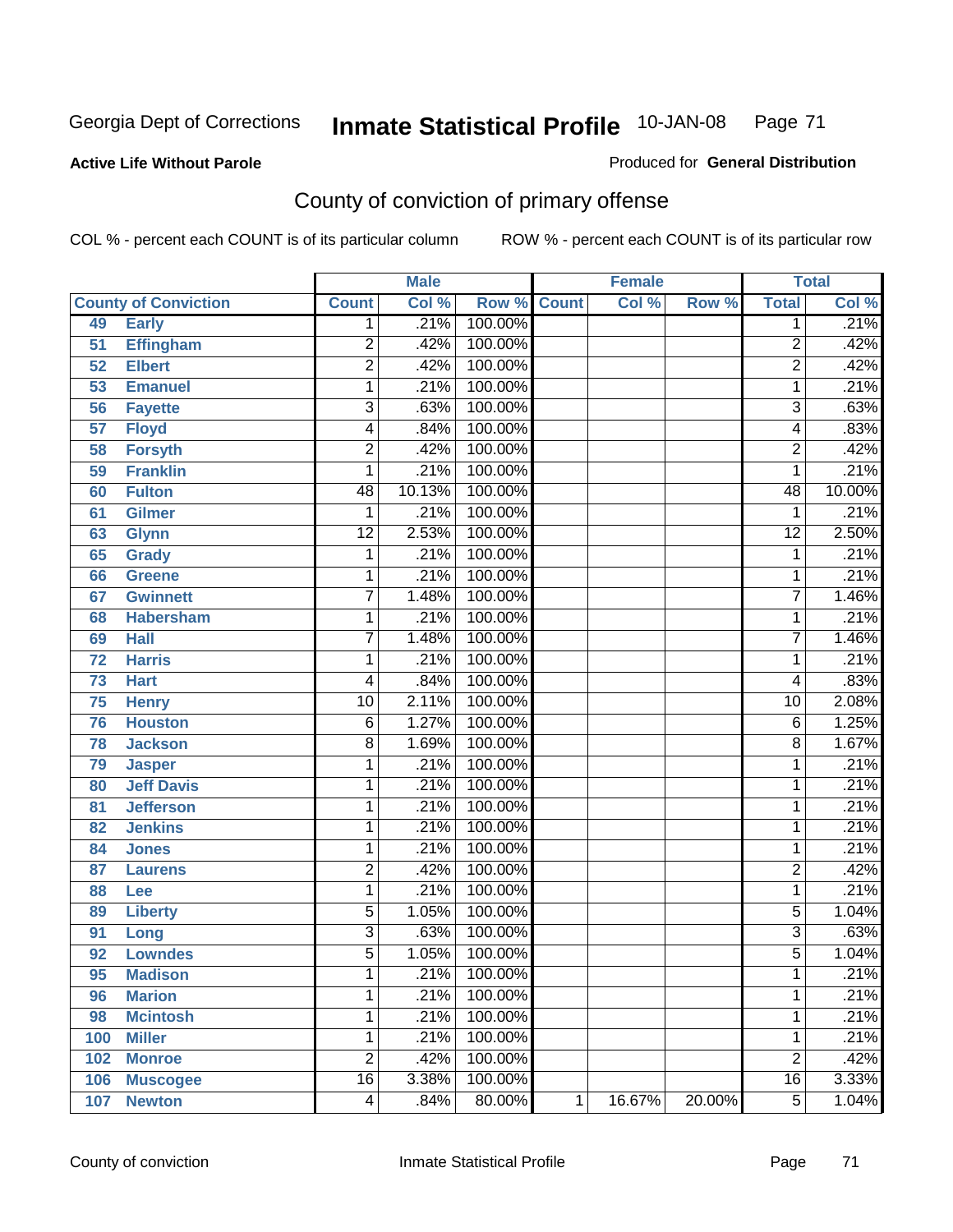#### **Active Life Without Parole**

#### Produced for **General Distribution**

# County of conviction of primary offense

|                                     |                 | <b>Male</b> |                    |                | <b>Female</b> |        |                | <b>Total</b> |
|-------------------------------------|-----------------|-------------|--------------------|----------------|---------------|--------|----------------|--------------|
| <b>County of Conviction</b>         | <b>Count</b>    | Col %       | <b>Row % Count</b> |                | Col %         | Row %  | <b>Total</b>   | Col %        |
| <b>Oglethorpe</b><br>109            | 1               | .21%        | 100.00%            |                |               |        | $\overline{1}$ | .21%         |
| <b>Paulding</b><br>110              | 1               | .21%        | 100.00%            |                |               |        | 1              | .21%         |
| <b>Pierce</b><br>113                | $\overline{3}$  | .63%        | 100.00%            |                |               |        | 3              | .63%         |
| <b>Pike</b><br>114                  | $\overline{3}$  | .63%        | 75.00%             | 1              | 16.67%        | 25.00% | 4              | .83%         |
| $\overline{115}$<br><b>Polk</b>     | 1               | .21%        | 100.00%            |                |               |        | 1              | .21%         |
| 116<br><b>Pulaski</b>               | 1               | .21%        | 100.00%            |                |               |        | $\mathbf{1}$   | .21%         |
| 117<br>Putnam                       | 4               | .84%        | 100.00%            |                |               |        | 4              | .83%         |
| <b>Rabun</b><br>119                 | 1               | .21%        | 100.00%            |                |               |        | 1              | .21%         |
| <b>Randolph</b><br>120              | 1               | .21%        | 100.00%            |                |               |        | $\mathbf{1}$   | .21%         |
| <b>Richmond</b><br>121              | $\overline{22}$ | 4.64%       | 95.65%             | 1              | 16.67%        | 4.35%  | 23             | 4.79%        |
| <b>Rockdale</b><br>122              | 4               | .84%        | 100.00%            |                |               |        | 4              | .83%         |
| <b>Spalding</b><br>126              | 5               | 1.05%       | 100.00%            |                |               |        | 5              | 1.04%        |
| $\overline{127}$<br><b>Stephens</b> | $\overline{2}$  | .42%        | 100.00%            |                |               |        | $\overline{2}$ | .42%         |
| 129<br><b>Sumter</b>                | 1               | .21%        | 100.00%            |                |               |        | 1              | .21%         |
| 132<br><b>Tattnall</b>              | 1               | .21%        | 100.00%            |                |               |        | 1              | .21%         |
| <b>Terrell</b><br>135               | 1               | .21%        | 100.00%            |                |               |        | 1              | .21%         |
| 136<br><b>Thomas</b>                | $\overline{3}$  | .63%        | 100.00%            |                |               |        | 3              | .63%         |
| <b>Tift</b><br>137                  | $\overline{3}$  | .63%        | 100.00%            |                |               |        | $\overline{3}$ | .63%         |
| <b>Toombs</b><br>138                | 4               | .84%        | 100.00%            |                |               |        | 4              | .83%         |
| 139<br><b>Towns</b>                 | 1               | .21%        | 100.00%            |                |               |        | 1              | .21%         |
| 141<br><b>Troup</b>                 | 1               | .21%        | 100.00%            |                |               |        | $\mathbf{1}$   | .21%         |
| <b>Union</b><br>144                 | 1               | .21%        | 100.00%            |                |               |        | $\mathbf{1}$   | .21%         |
| 145<br><b>Upson</b>                 | $\overline{2}$  | .42%        | 100.00%            |                |               |        | $\overline{2}$ | .42%         |
| <b>Walker</b><br>146                | 3               | .63%        | 75.00%             | 1              | 16.67%        | 25.00% | 4              | .83%         |
| <b>Walton</b><br>147                | 3               | .63%        | 100.00%            |                |               |        | $\overline{3}$ | .63%         |
| <b>Ware</b><br>148                  | $\overline{9}$  | 1.90%       | 100.00%            |                |               |        | $\overline{9}$ | 1.88%        |
| 150<br><b>Washington</b>            | $\overline{3}$  | .63%        | 100.00%            |                |               |        | $\overline{3}$ | .63%         |
| 151<br><b>Wayne</b>                 | $\overline{2}$  | .42%        | 100.00%            |                |               |        | $\overline{2}$ | .42%         |
| 155<br><b>Whitfield</b>             | $\overline{5}$  | 1.05%       | 100.00%            |                |               |        | $\overline{5}$ | 1.04%        |
| <b>Wilkes</b><br>157                | 1               | .21%        | 100.00%            |                |               |        | 1              | .21%         |
| <b>Total Rported</b>                | 474             | 100%        | 98.75%             | $6\phantom{1}$ | 100%          | 1.25%  | 480            | 100%         |

| Reported<br>NOT<br>. |               |     |
|----------------------|---------------|-----|
| <b>Total</b><br>r va | $\rightarrow$ | 480 |

| _____ |  | $M$ | - - -<br>uitor | <b>Walker</b> | <sup>≂</sup> ultoı. |
|-------|--|-----|----------------|---------------|---------------------|
|-------|--|-----|----------------|---------------|---------------------|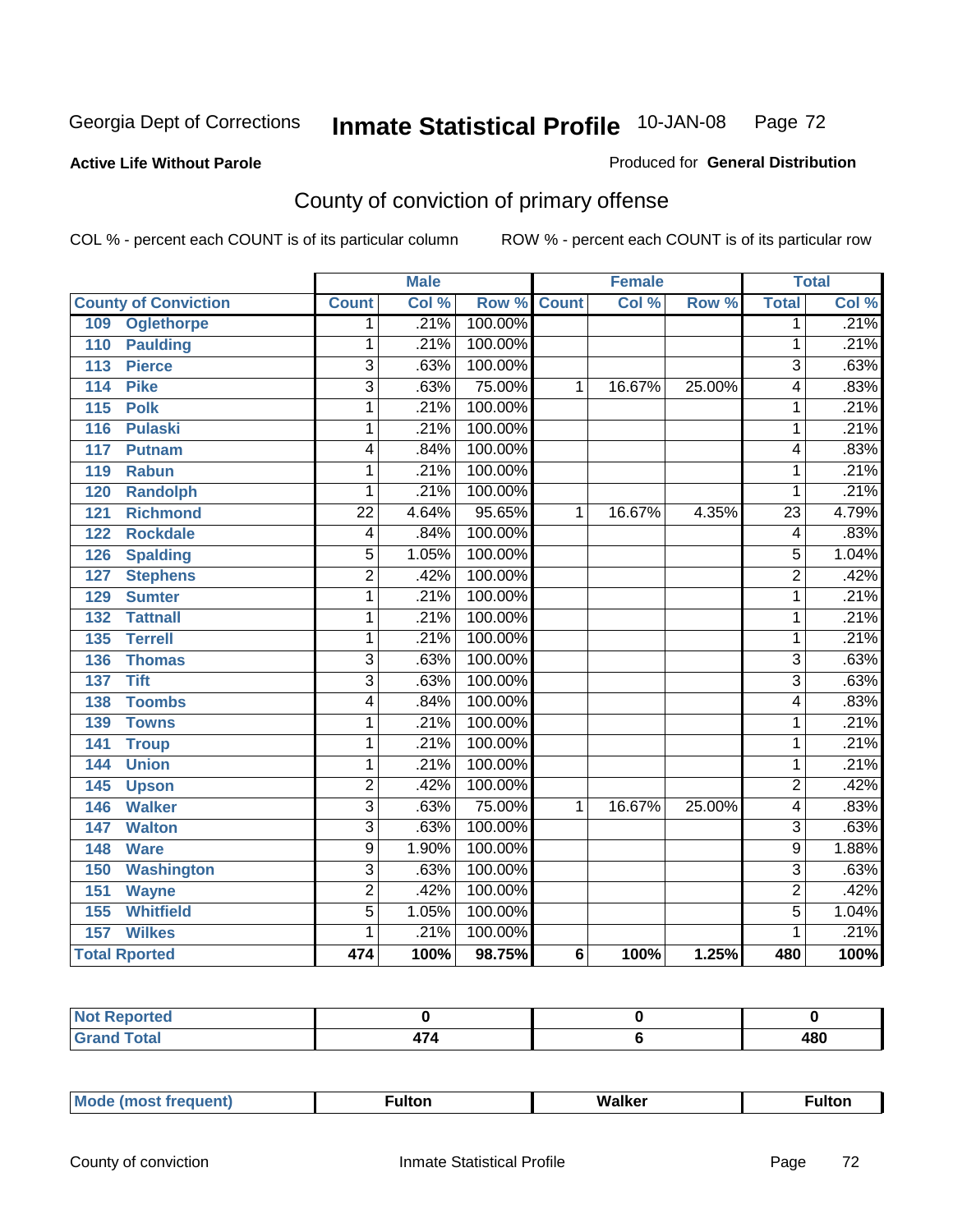#### **Active Life Without Parole**

#### Produced for **General Distribution**

# Circuit of conviction of primary offense

|                         |                                 |                 | <b>Male</b> |                    |   | <b>Female</b> |        |                 | <b>Total</b> |
|-------------------------|---------------------------------|-----------------|-------------|--------------------|---|---------------|--------|-----------------|--------------|
|                         | <b>Circuit of Conviction</b>    | <b>Count</b>    | Col %       | <b>Row % Count</b> |   | Col %         | Row %  | <b>Total</b>    | Col %        |
| 1                       | <b>Alapaha Circuit</b>          | 5               | 1.05%       | 100.00%            |   |               |        | $\overline{5}$  | 1.04%        |
| $\overline{2}$          | <b>Alcovy Circuit</b>           | $\overline{7}$  | 1.48%       | 87.50%             | 1 | 16.67%        | 12.50% | $\overline{8}$  | 1.67%        |
| $\overline{\mathbf{3}}$ | <b>Atlanta Circuit</b>          | $\overline{48}$ | 10.13%      | 100.00%            |   |               |        | $\overline{48}$ | 10.00%       |
| 4                       | <b>Atlantic Circuit</b>         | $\overline{10}$ | 2.11%       | 100.00%            |   |               |        | 10              | 2.08%        |
| 5                       | <b>Augusta Circuit</b>          | $\overline{32}$ | 6.75%       | 96.97%             | 1 | 16.67%        | 3.03%  | $\overline{33}$ | 6.88%        |
| $6\phantom{a}$          | <b>Blue Ridge Circuit</b>       | $\overline{2}$  | .42%        | 100.00%            |   |               |        | $\overline{2}$  | .42%         |
| $\overline{\mathbf{7}}$ | <b>Brunswick Circuit</b>        | $\overline{18}$ | 3.80%       | 100.00%            |   |               |        | $\overline{18}$ | 3.75%        |
| 8                       | <b>Chattahoochee Circuit</b>    | $\overline{18}$ | 3.80%       | 100.00%            |   |               |        | 18              | 3.75%        |
| 9                       | <b>Cherokee Circuit</b>         | $\overline{2}$  | .42%        | 100.00%            |   |               |        | $\overline{2}$  | .42%         |
| 10                      | <b>Clayton Circuit</b>          | $\overline{17}$ | 3.59%       | 100.00%            |   |               |        | $\overline{17}$ | 3.54%        |
| 11                      | <b>Cobb Circuit</b>             | 14              | 2.95%       | 100.00%            |   |               |        | 14              | 2.92%        |
| 12                      | <b>Conasauga Circuit</b>        | $\overline{5}$  | 1.05%       | 100.00%            |   |               |        | $\overline{5}$  | 1.04%        |
| 13                      | <b>Cordele Circuit</b>          | $\overline{6}$  | 1.27%       | 100.00%            |   |               |        | 6               | 1.25%        |
| 14                      | <b>Coweta Circuit</b>           | $\overline{5}$  | 1.05%       | 100.00%            |   |               |        | $\overline{5}$  | 1.04%        |
| 15                      | <b>Dougherty Circuit</b>        | $\overline{17}$ | 3.59%       | 100.00%            |   |               |        | $\overline{17}$ | 3.54%        |
| 16                      | <b>Dublin Circuit</b>           | $\overline{2}$  | .42%        | 100.00%            |   |               |        | $\overline{2}$  | .42%         |
| 17                      | <b>Eastern Circuit</b>          | $\overline{21}$ | 4.43%       | 100.00%            |   |               |        | $\overline{21}$ | 4.38%        |
| 18                      | <b>Flint Circuit</b>            | $\overline{10}$ | 2.11%       | 100.00%            |   |               |        | 10              | 2.08%        |
| 19                      | <b>Griffin Circuit</b>          | $\overline{13}$ | 2.74%       | 92.86%             | 1 | 16.67%        | 7.14%  | 14              | 2.92%        |
| 20                      | <b>Gwinnett Circuit</b>         | 7               | 1.48%       | 100.00%            |   |               |        | $\overline{7}$  | 1.46%        |
| 21                      | <b>Houston Circuit</b>          | 6               | 1.27%       | 100.00%            |   |               |        | 6               | 1.25%        |
| 22                      | <b>Lookout Mountain Circuit</b> | $\overline{5}$  | 1.05%       | 83.33%             | 1 | 16.67%        | 16.67% | 6               | 1.25%        |
| 23                      | <b>Macon Circuit</b>            | $\overline{15}$ | 3.16%       | 100.00%            |   |               |        | $\overline{15}$ | 3.13%        |
| 24                      | <b>Middle Circuit</b>           | $\overline{9}$  | 1.90%       | 100.00%            |   |               |        | $\overline{9}$  | 1.88%        |
| 25                      | <b>Mountain Circuit</b>         | 4               | .84%        | 100.00%            |   |               |        | 4               | .83%         |
| 26                      | <b>Northeastern Circuit</b>     | $\overline{7}$  | 1.48%       | 100.00%            |   |               |        | $\overline{7}$  | 1.46%        |
| 27                      | <b>Northern Circuit</b>         | $\overline{9}$  | 1.90%       | 100.00%            |   |               |        | $\overline{9}$  | 1.88%        |
| 28                      | <b>Ocmulgee Circuit</b>         | $\overline{12}$ | 2.53%       | 100.00%            |   |               |        | $\overline{12}$ | 2.50%        |
| 29                      | <b>Oconee Circuit</b>           | $\overline{3}$  | .63%        | 100.00%            |   |               |        | $\overline{3}$  | .63%         |
| 30                      | <b>Ogeechee Circuit</b>         | $\overline{5}$  | 1.05%       | 100.00%            |   |               |        | $\overline{5}$  | 1.04%        |
| $\overline{31}$         | <b>Pataula Circuit</b>          | 4               | .84%        | 100.00%            |   |               |        | 4               | .83%         |
| 32                      | <b>Piedmont Circuit</b>         | 12              | 2.53%       | 100.00%            |   |               |        | 12              | 2.50%        |
| 33                      | <b>Rome Circuit</b>             | $\overline{4}$  | .84%        | 100.00%            |   |               |        | 4               | .83%         |
| 34                      | <b>South Georgia Circuit</b>    | $\overline{3}$  | .63%        | 100.00%            |   |               |        | $\overline{3}$  | .63%         |
| 35                      | <b>Southern Circuit</b>         | $\overline{12}$ | 2.53%       | 100.00%            |   |               |        | $\overline{12}$ | 2.50%        |
| 36                      | <b>Southwestern Circuit</b>     | $\overline{2}$  | .42%        | 100.00%            |   |               |        | $\overline{2}$  | .42%         |
| 37                      | <b>Stone Mountain Circuit</b>   | $\overline{39}$ | 8.23%       | 97.50%             | 1 | 16.67%        | 2.50%  | 40              | 8.33%        |
| 38                      | <b>Tallapoosa Circuit</b>       | $\mathbf 1$     | .21%        | 100.00%            |   |               |        | $\mathbf{1}$    | .21%         |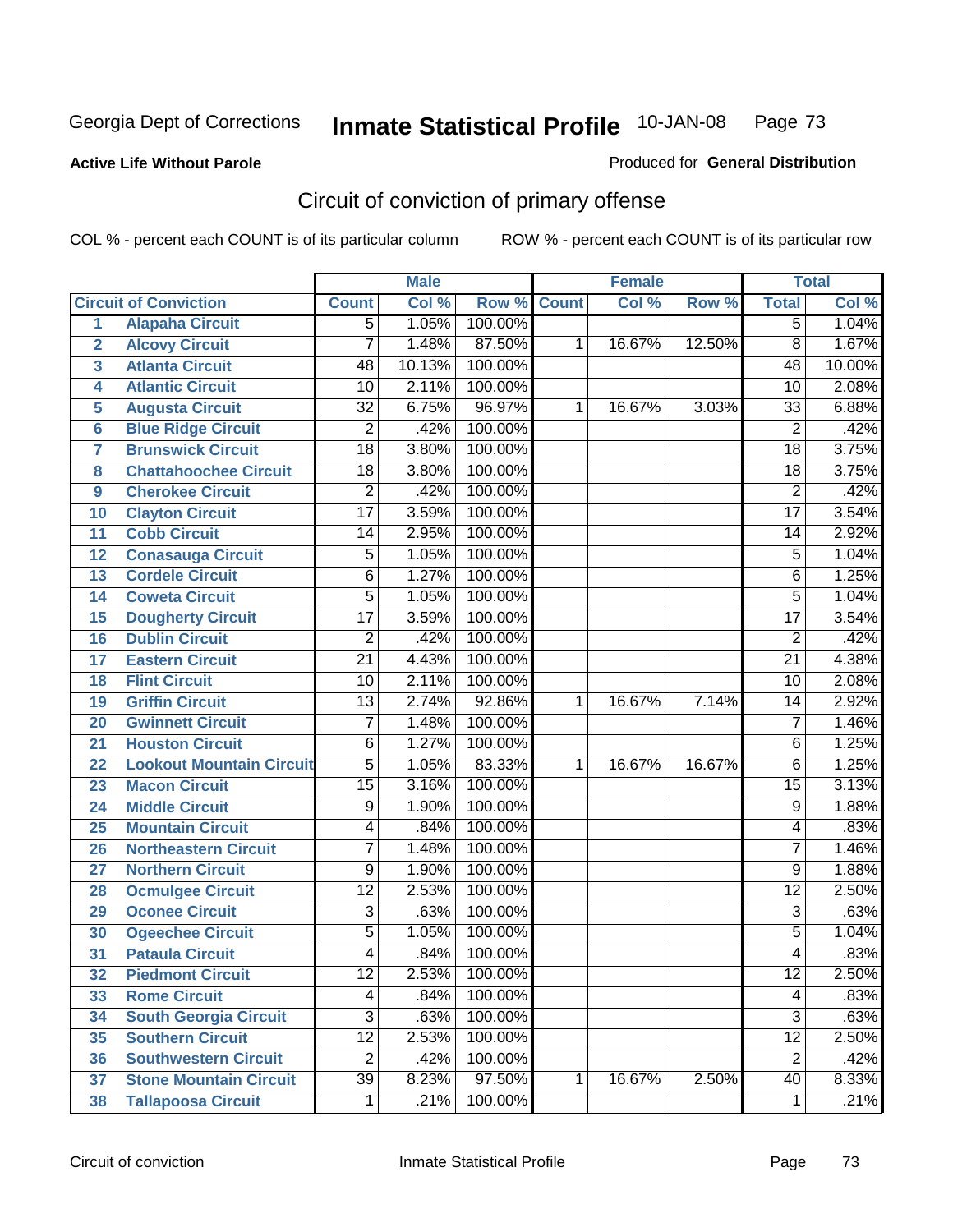**Active Life Without Parole** 

Produced for **General Distribution**

# Circuit of conviction of primary offense

|    |                              |              | <b>Male</b> |             |   | <b>Female</b> |       |                | <b>Total</b> |
|----|------------------------------|--------------|-------------|-------------|---|---------------|-------|----------------|--------------|
|    | <b>Circuit of Conviction</b> | <b>Count</b> | Col %       | Row % Count |   | Col %         | Row % | <b>Total</b>   | Col %        |
| 39 | <b>Tifton Circuit</b>        | 3            | .63%        | 100.00%     |   |               |       | 3              | .63%         |
| 40 | <b>Toombs Circuit</b>        |              | .21%        | 100.00%     |   |               |       |                | .21%         |
| 41 | <b>Waycross Circuit</b>      | 19           | 4.01%       | 100.00%     |   |               |       | 19             | 3.96%        |
| 42 | <b>Western Circuit</b>       | 12           | 2.53%       | 100.00%     |   |               |       | 12             | 2.50%        |
| 43 | <b>Rockdale Circuit</b>      | 4            | .84%        | 100.00%     |   |               |       | 4              | .83%         |
| 44 | <b>Douglas Circuit</b>       | 13           | 2.74%       | 92.86%      |   | 16.67%        | 7.14% | 14             | 2.92%        |
| 45 | <b>Appalachian Circuit</b>   |              | .21%        | 100.00%     |   |               |       |                | .21%         |
| 46 | <b>Enotah Circuit</b>        | 2            | .42%        | 100.00%     |   |               |       | 2              | .42%         |
| 47 | <b>Bell-Forsyth Circuit</b>  | 2            | .42%        | 100.00%     |   |               |       | $\overline{2}$ | .42%         |
| 48 | <b>Towaliga Circuit</b>      | 5            | 1.05%       | 100.00%     |   |               |       | 5              | 1.04%        |
| 49 | <b>Paulding Circuit</b>      |              | .21%        | 100.00%     |   |               |       |                | .21%         |
|    | <b>Total Rported</b>         | 474          | 100%        | 98.75%      | 6 | 100%          | 1.25% | 480            | 100%         |

| المستعمد<br>orted<br>.       |      |                   |
|------------------------------|------|-------------------|
| <b>Total</b><br><b></b><br>- | $-1$ | <b>120</b><br>40u |

| īМ<br>----<br>taın<br>----<br>514<br>MOL<br>нс |
|------------------------------------------------|
|------------------------------------------------|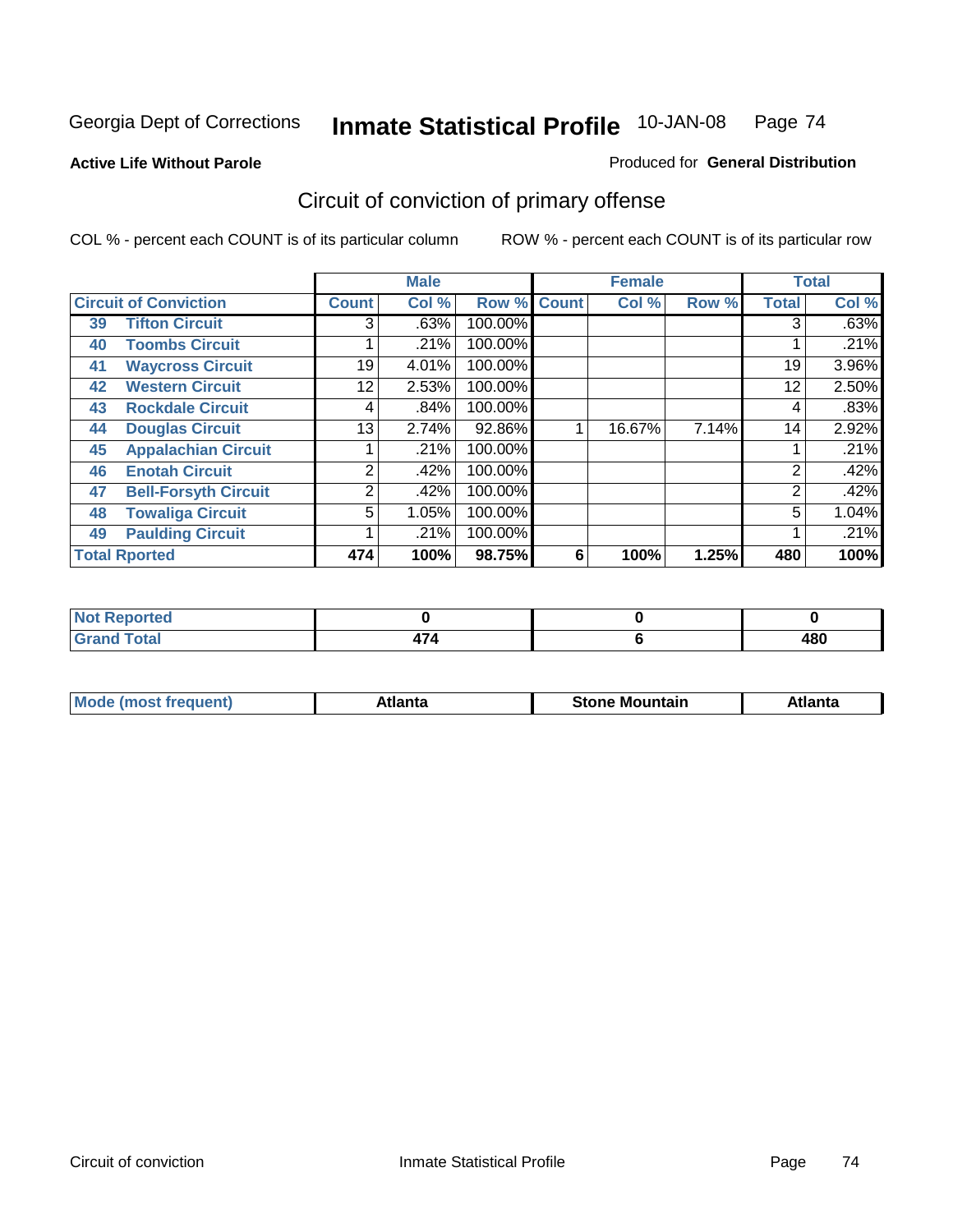#### **Active Life Without Parole**

#### Produced for **General Distribution**

## Years served (jail + prison) in this incarceration

|                       |                 | <b>Male</b> |         |                 | <b>Female</b> |       |                 | <b>Total</b> |
|-----------------------|-----------------|-------------|---------|-----------------|---------------|-------|-----------------|--------------|
| <b>Years Served</b>   | <b>Count</b>    | Col %       | Row %   | <b>Count</b>    | Col %         | Row % | <b>Total</b>    | Col %        |
| Less than one year    | 5               | 1.06%       | 100.00% |                 |               |       | 5               | 1.05%        |
| 1 to 1.99 years       | 12              | 2.55%       | 100.00% |                 |               |       | $\overline{12}$ | 2.52%        |
| 2 to 2.99 years       | $\overline{18}$ | 3.82%       | 100.00% |                 |               |       | $\overline{18}$ | 3.77%        |
| 3 to 3.99 years       | $\overline{32}$ | 6.79%       | 100.00% |                 |               |       | $\overline{32}$ | 6.71%        |
| 4 to 4.99 years       | 25              | 5.31%       | 96.15%  | 1               | 16.67%        | 3.85% | 26              | 5.45%        |
| 5 to 5.99 years       | 40              | 8.49%       | 93.02%  | $\overline{3}$  | 50.00%        | 6.98% | $\overline{43}$ | 9.01%        |
| 6 to 6.99 years       | 42              | 8.92%       | 100.00% |                 |               |       | 42              | 8.81%        |
| 7 to 7.99 years       | 41              | 8.70%       | 100.00% |                 |               |       | 41              | 8.60%        |
| 8 to 8.99 years       | $\overline{41}$ | 8.70%       | 100.00% |                 |               |       | $\overline{41}$ | 8.60%        |
| 9 to 9.99 years       | 42              | 8.92%       | 97.67%  | 1               | 16.67%        | 2.33% | 43              | 9.01%        |
| 10 to 10.99 years     | 43              | 9.13%       | 97.73%  | 1               | 16.67%        | 2.27% | 44              | 9.22%        |
| 11 to 11.99 years     | 44              | 9.34%       | 100.00% |                 |               |       | 44              | 9.22%        |
| 12 to 12.99 years     | 21              | 4.46%       | 100.00% |                 |               |       | 21              | 4.40%        |
| 13 to 13.99 years     | $\overline{25}$ | 5.31%       | 100.00% |                 |               |       | 25              | 5.24%        |
| 14 to 14.99 years     | $\overline{15}$ | 3.18%       | 100.00% |                 |               |       | $\overline{15}$ | 3.14%        |
| 15 to 15.99 years     | 4               | 0.85%       | 100.00% |                 |               |       | $\overline{4}$  | 0.84%        |
| 16 to 16.99 years     | $\overline{6}$  | 1.27%       | 100.00% |                 |               |       | $\overline{6}$  | 1.26%        |
| 18 to 18.99 years     | $\overline{5}$  | 1.06%       | 100.00% |                 |               |       | $\overline{5}$  | 1.05%        |
| 19 to 19.99 years     | 1               | 0.21%       | 100.00% |                 |               |       | 1               | 0.21%        |
| 20 to 20.99 years     | 2               | 0.42%       | 100.00% |                 |               |       | $\overline{2}$  | 0.42%        |
| 21 to 21.99 years     | 1               | 0.21%       | 100.00% |                 |               |       | $\mathbf{1}$    | 0.21%        |
| 23 to 23.99 years     | 1               | 0.21%       | 100.00% |                 |               |       | 1               | 0.21%        |
| 27 to 27.99 years     | 1               | 0.21%       | 100.00% |                 |               |       | 1               | 0.21%        |
| 29 to 29.99 years     | 1               | 0.21%       | 100.00% |                 |               |       | 1               | 0.21%        |
| Thirty + years        | 3               | 0.64%       | 100.00% |                 |               |       | $\overline{3}$  | 0.63%        |
| <b>Total Reported</b> | 471             | 100%        | 98.74%  | $6\phantom{1}6$ | 100%          | 1.26% | 477             | 100%         |

| <b>Not Reported</b>            |                   |                   |                   |
|--------------------------------|-------------------|-------------------|-------------------|
| <b>Grand Total</b>             | 474               |                   | 480               |
|                                |                   |                   |                   |
| <b>Mean</b><br>(average)       | 8.74              | 6.85              | 8.72              |
| <b>Median (middle)</b>         | 8.26              | 5.5               | 8.25              |
| <b>Mode</b><br>(most frequent) | 11 to 11.99 years | 10 to 10.99 years | 11 to 11.99 years |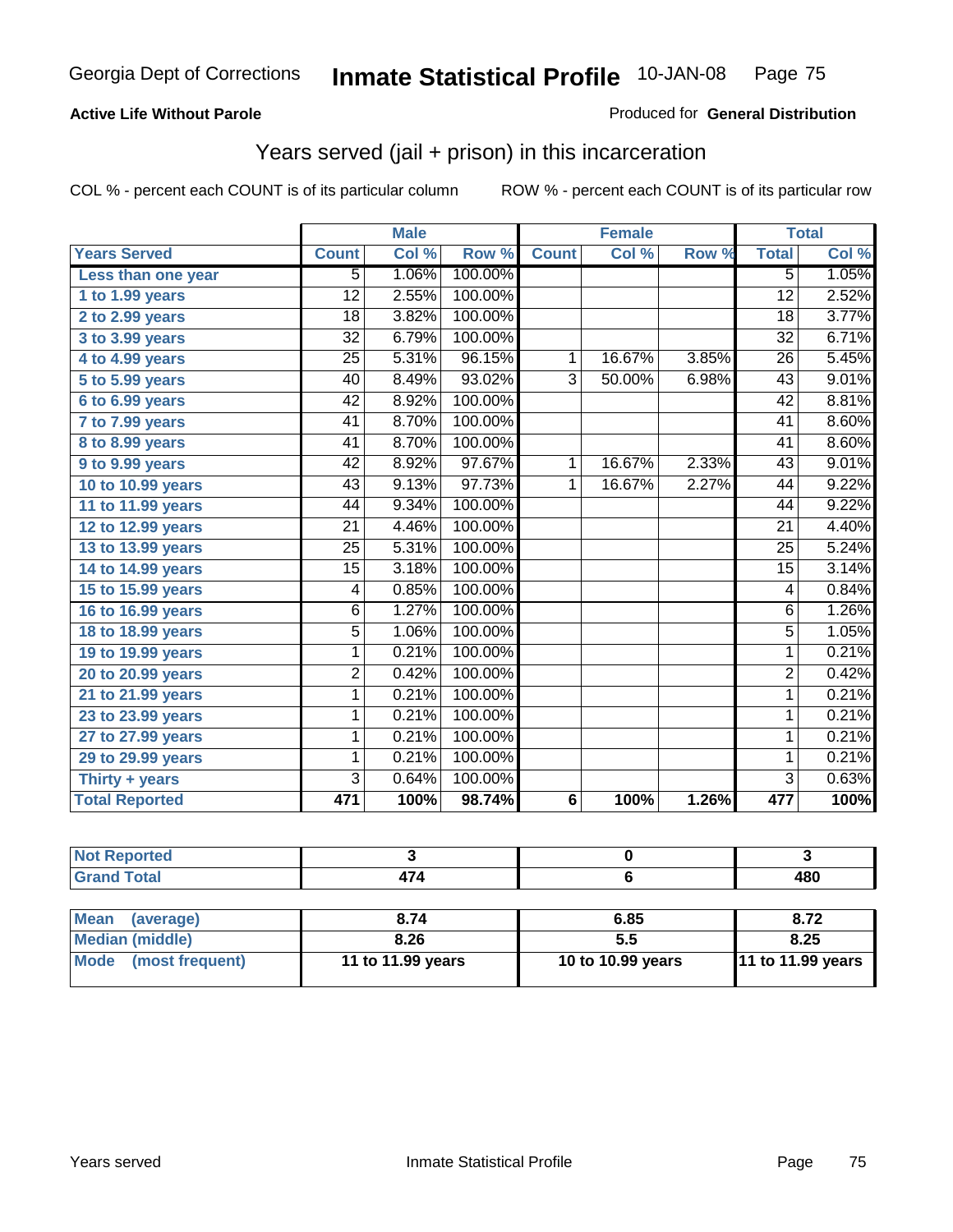#### **Active Life Without Parole**

Produced for **General Distribution**

### Results of most recent HIV tests

|                         |              | <b>Male</b> |         |              | <b>Female</b> |       |       | Total   |
|-------------------------|--------------|-------------|---------|--------------|---------------|-------|-------|---------|
| <b>HIV Test Results</b> | <b>Count</b> | Col %       | Row %   | <b>Count</b> | Col %         | Row % | Total | Col %   |
| <b>Positive</b>         | 5            | ا %1.06.    | 100.00% |              |               |       |       | $.05\%$ |
| <b>Negative</b>         | 467          | 98.94%      | 98.73%  |              | 100.00%       | 1.27% | 473   | 98.95%  |
| <b>Total Reported</b>   | 472          | 100%        | 98.74%  |              | 100%          | 1.26% | 478   | 100%    |

| <b>Not Reported</b> |  |     |
|---------------------|--|-----|
| <b>Grand Total</b>  |  | 480 |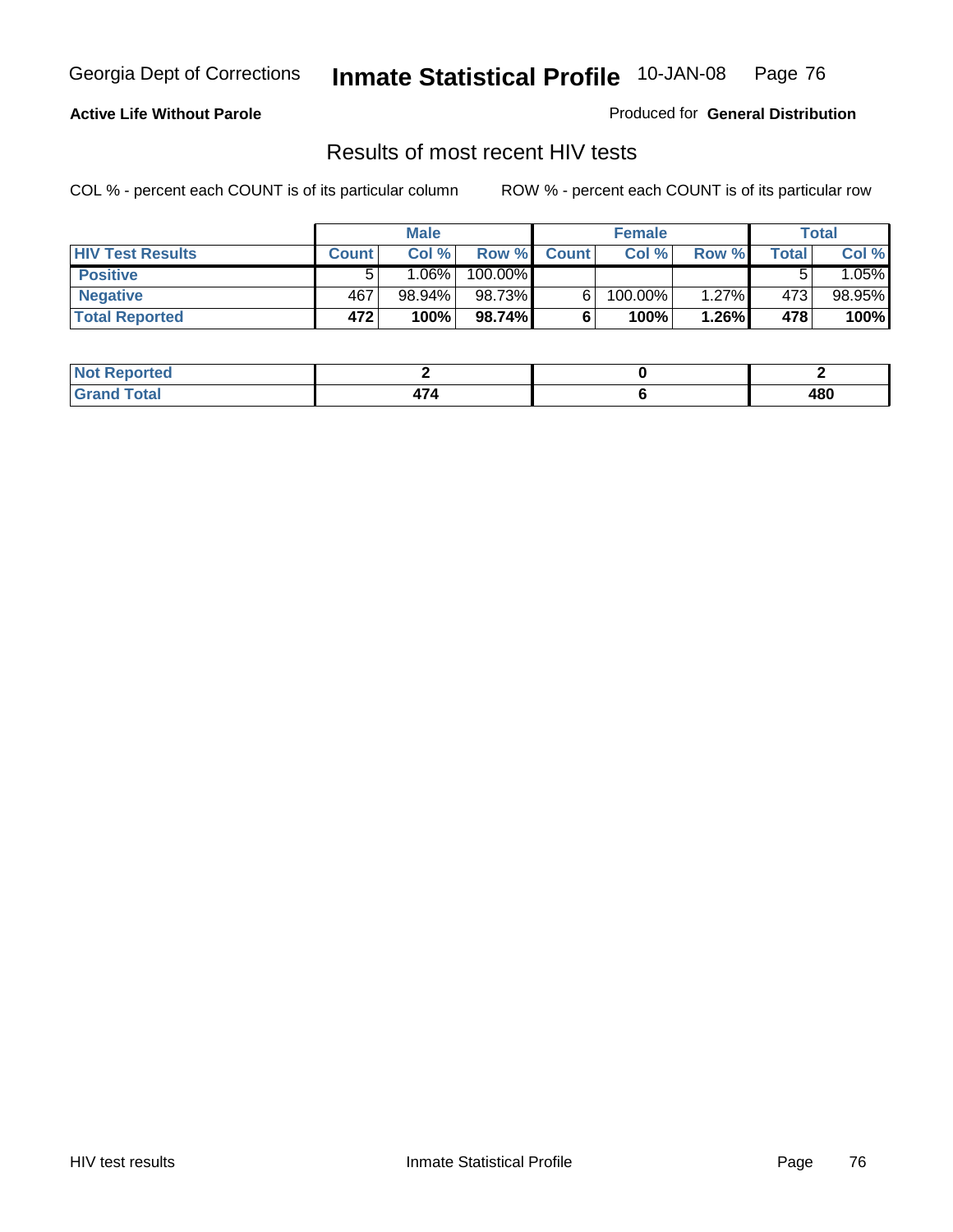### **Active Life Without Parole**

#### Produced for **General Distribution**

## Results of most recent tuberculosis test

|                                  |              | <b>Male</b> |         |              | <b>Female</b> |       |       | Total    |
|----------------------------------|--------------|-------------|---------|--------------|---------------|-------|-------|----------|
| <b>Tuberculosis Test Results</b> | <b>Count</b> | Col%        | Row %   | <b>Count</b> | Col%          | Row % | Total | Col %    |
| <b>Positive on current test</b>  | 22           | 4.69%       | 100.00% |              |               |       | 22    | $4.63\%$ |
| <b>Positive on previous test</b> | 93           | 19.83%      | 100.00% |              |               |       | 93    | 19.58%   |
| <b>Negative</b>                  | 354          | 75.48%      | 98.33%  | 6.           | 100.00%       | 1.67% | 360   | 75.79%   |
| <b>Total Reported</b>            | 469          | 100%        | 98.74%  | 6            | 100%          | 1.26% | 475   | 100%     |

| . Reported<br><b>NOT</b> |  |     |
|--------------------------|--|-----|
| <b>Total</b>             |  | 480 |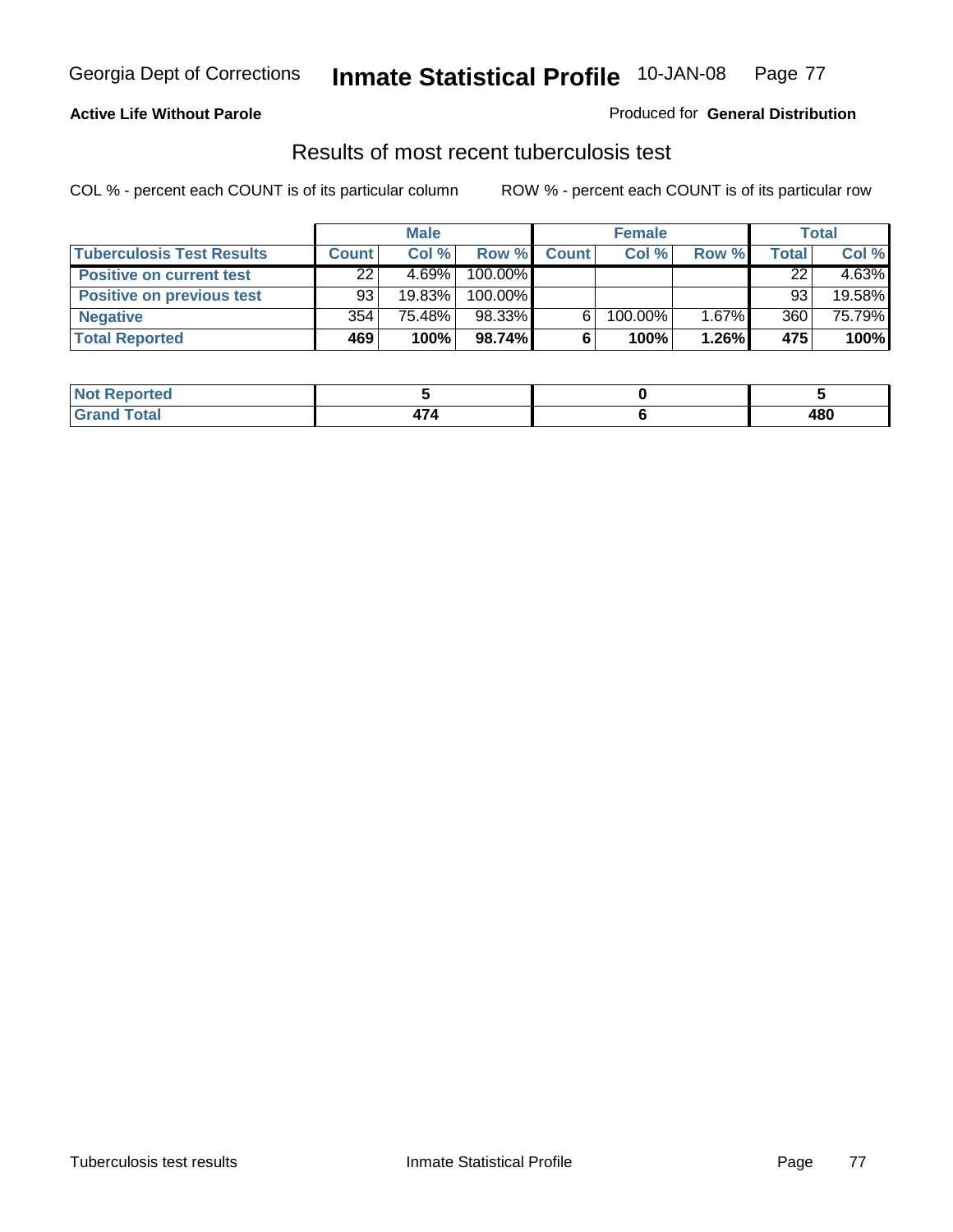#### **Active Life Without Parole**

Produced for **General Distribution**

## Results of most recent syphilis test

|                                 |                 | <b>Male</b> |         |              | <b>Female</b> |       |       | Total     |
|---------------------------------|-----------------|-------------|---------|--------------|---------------|-------|-------|-----------|
| <b>Syphilis Test Results</b>    | <b>Count</b>    | Col%        | Row %   | <b>Count</b> | Col%          | Row % | Total | Col %     |
| <b>Positive on current test</b> | 14 <sub>1</sub> | $3.00\%$    | 100.00% |              |               |       | 14    | $2.96\%$  |
| <b>Negative</b>                 | 453             | 97.00%      | 98.69%  |              | $100.00\%$    | 1.31% | 459   | $97.04\%$ |
| <b>Total Reported</b>           | 467             | 100%        | 98.73%  |              | 100%          | 1.27% | 473   | 100%      |

| <b>Not Reported</b> |  |     |
|---------------------|--|-----|
| <b>Total</b>        |  | 480 |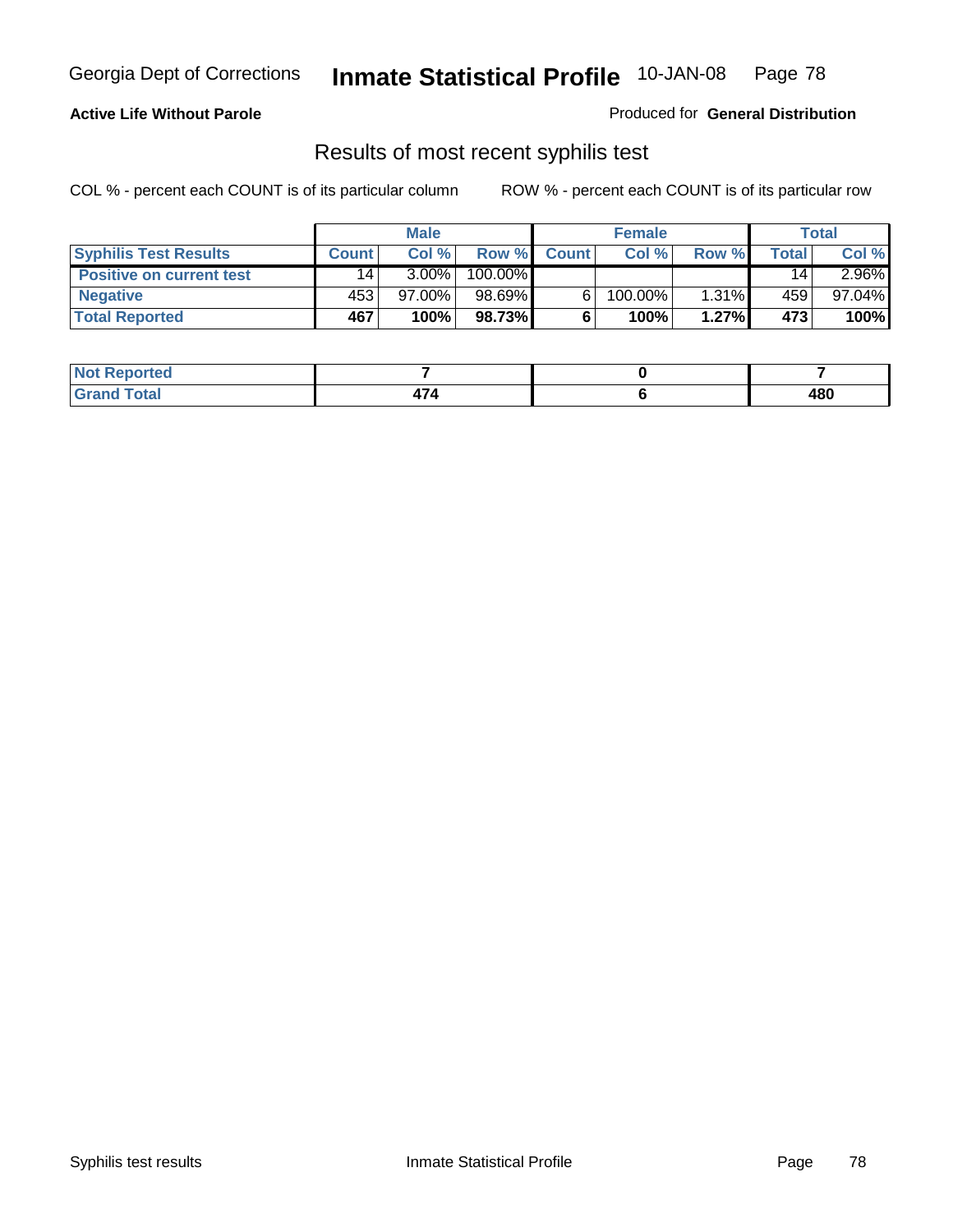### **Active Life Without Parole**

Produced for **General Distribution**

## Results of most recent Hepatitis-C test

|                                 | <b>Male</b>  |           |         | <b>Female</b> |         |           | Total |        |
|---------------------------------|--------------|-----------|---------|---------------|---------|-----------|-------|--------|
| <b>Hepatitis-C Test Results</b> | <b>Count</b> | Col %     | Row %   | <b>Count</b>  | Col %   | Row %     | Total | Col %  |
| <b>Positive on current test</b> |              | $50.00\%$ | 100.00% |               |         |           |       | 40.00% |
| <b>Negative</b>                 |              | $50.00\%$ | 66.67%  |               | 100.00% | 33.33%    |       | 60.00% |
| <b>Total Reported</b>           |              | 100%      | 80.00%I |               | 100%    | $20.00\%$ |       | 100%   |

| Not F<br>Reported   | יי | $\rightarrow -$ |
|---------------------|----|-----------------|
| <b>Total</b><br>Grr | .  | 480             |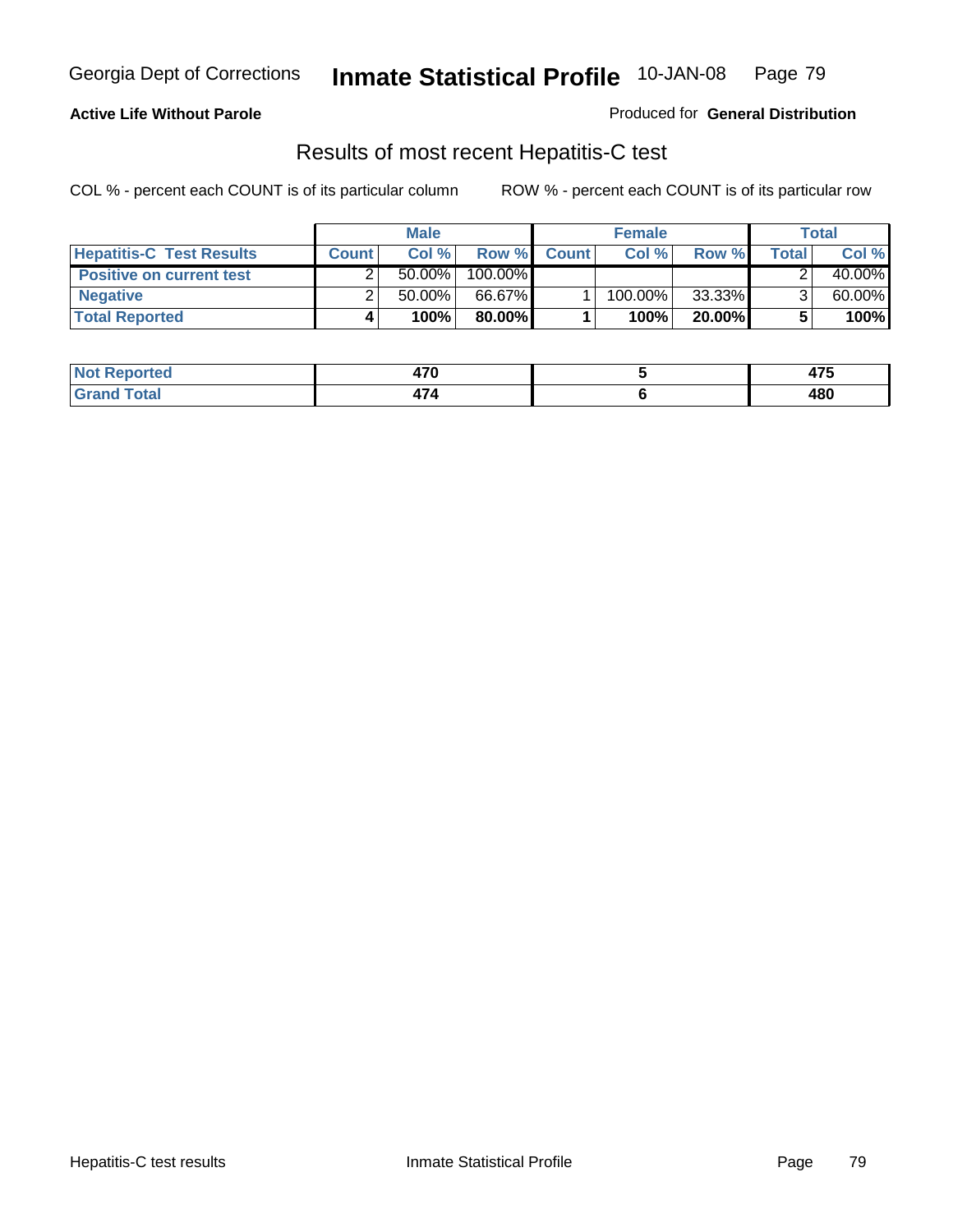### **Active Life Without Parole**

Produced for **General Distribution**

### Results of most recent pregnancy test

|                               | <b>Male</b>  |      |          | <b>Female</b> |         |         | <b>Total</b> |         |
|-------------------------------|--------------|------|----------|---------------|---------|---------|--------------|---------|
| <b>Pregnancy Test Results</b> | <b>Count</b> | Col% | Row %    | <b>Count</b>  | Col %   | Row %   | <b>Total</b> | Col %   |
| <b>Negative</b>               |              |      |          |               | 100.00% | 100.00% |              | 100.00% |
| <b>Total Reported</b>         |              | %    | $0.00\%$ |               | 100%    | 100.00% |              | 100%    |

| orted          | .<br>-15 |     |
|----------------|----------|-----|
| 'otal<br>_____ | .<br>414 | 480 |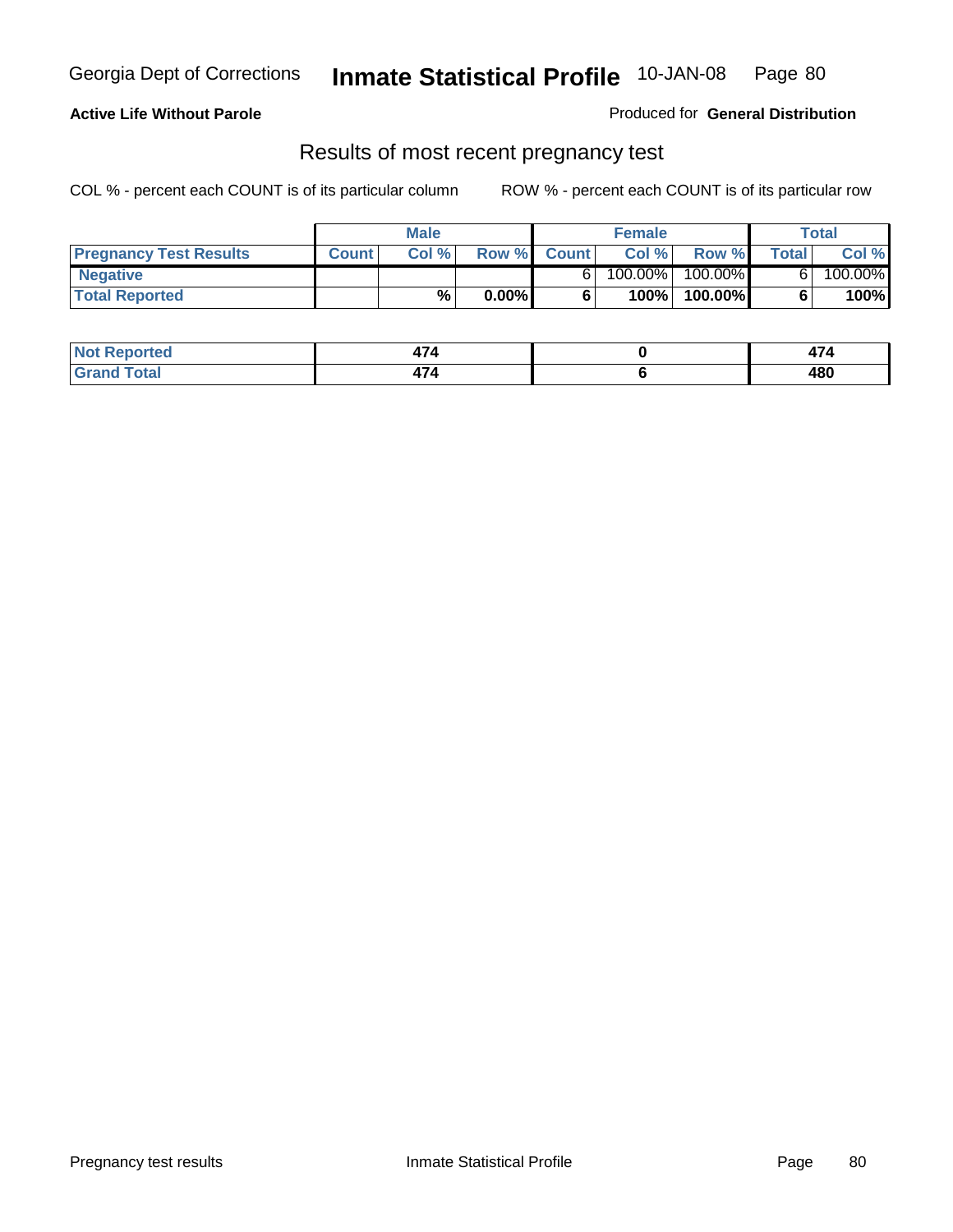### **Active Life Without Parole**

#### Produced for **General Distribution**

### Results of most recent diabetes test

|                                 |              | <b>Male</b> |            |             | <b>Female</b> |          |        | Total   |
|---------------------------------|--------------|-------------|------------|-------------|---------------|----------|--------|---------|
| <b>Diabetes Test Results</b>    | <b>Count</b> | Col %       |            | Row % Count | Col%          | Row %    | Totall | Col %   |
| <b>Positive on current test</b> |              | 100.00%     | $100.00\%$ |             |               |          |        | 100.00% |
| <b>Total Reported</b>           |              | 100%        | 100.00%    |             | %.            | $0.00\%$ |        | 100%    |

| orted      | יי<br>71 L | 470<br>71 V |
|------------|------------|-------------|
| <b>ota</b> | ,,,        | 480         |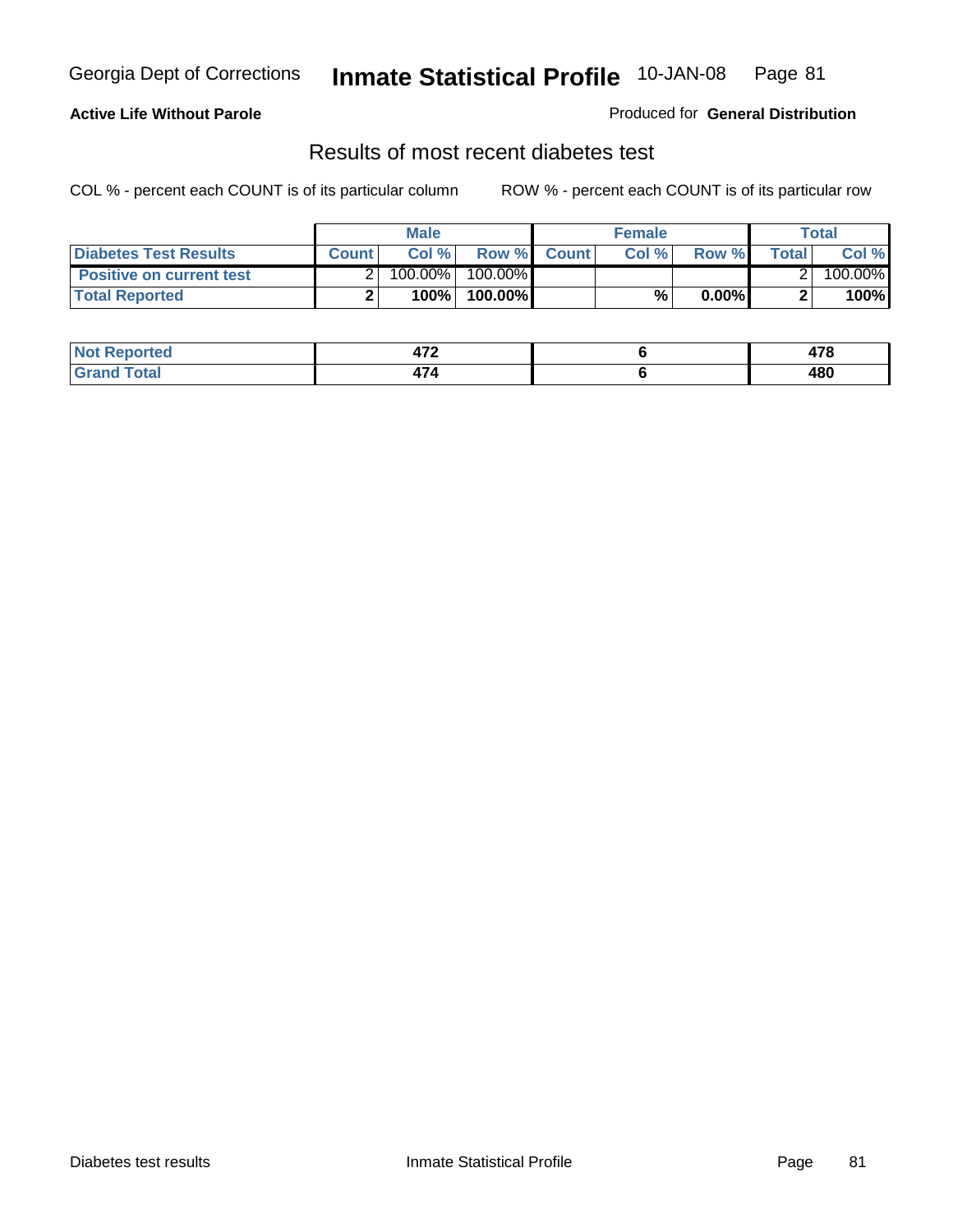### **Active Life Without Parole**

#### Produced for **General Distribution**

### Results of most recent hypertension test

|                                  | <b>Male</b>  |         |            | <b>Female</b> |      |          | Total  |         |
|----------------------------------|--------------|---------|------------|---------------|------|----------|--------|---------|
| <b>Hypertension Test Results</b> | <b>Count</b> | Col %   |            | Row % Count   | Col% | Row %    | Totall | Col %   |
| <b>Positive on current test</b>  |              | 100.00% | $100.00\%$ |               |      |          |        | 100.00% |
| <b>Total Reported</b>            |              | 100%    | 100.00%    |               | %,   | $0.00\%$ |        | 100%    |

| <b>Reported</b>      | 467        | $\rightarrow$ |
|----------------------|------------|---------------|
| <b>otal</b><br>_____ | . .<br>474 | 480           |